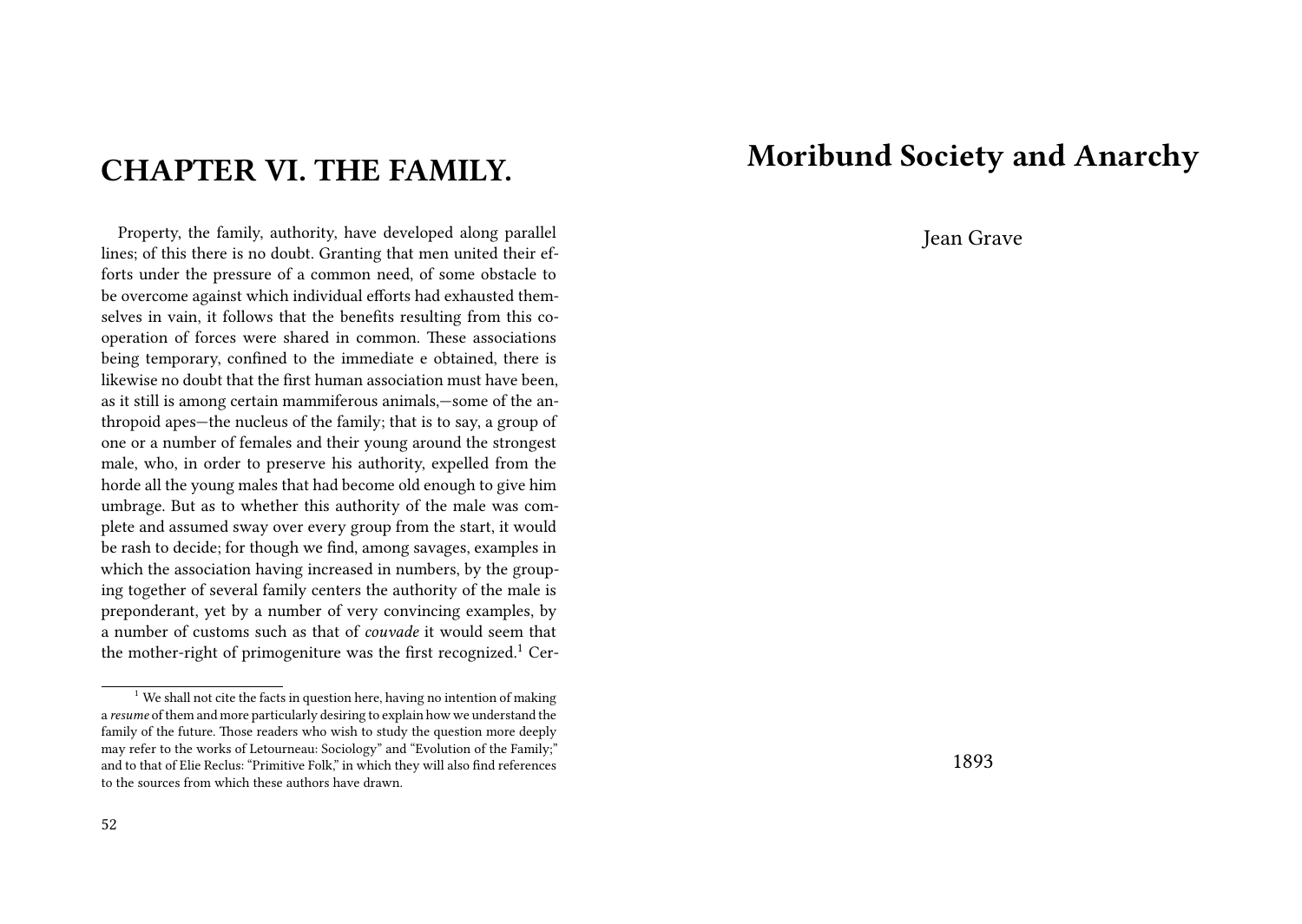archists for demanding expropriation by force distress themselves very much about expropriating the nobility in 1789, and frustrating the peasantry who had made themselves useful by hanging country squires, destroying charter-houses, and seizing seigniorial wealth? Did not the confiscations and sales, either fictitious or at absurd prices, which were made, have for their object the spoliation of the former possessors and the peasants who hoped for a share, in order that the bourgeoisie might monopolize the spoil to their own profit? Did they not make use of the out-and-out right of force, which they masked and sanctioned by legal comedies? Was not this spoliation iniquitous, (admitting that which we demand to be so, which it is not) seeing that it was not done for the benefit of the collectivity, but helped solely to enrich certain traffickers, who straightway hastened to make war upon the peasants that had thrown themselves into the assault upon the castles, by shooting them or treating them as brigands? The bourgeoisie, then, are badly out of place in crying out against robbery when we want to force them to make restitution, for their property is itself but the fruit of robbery.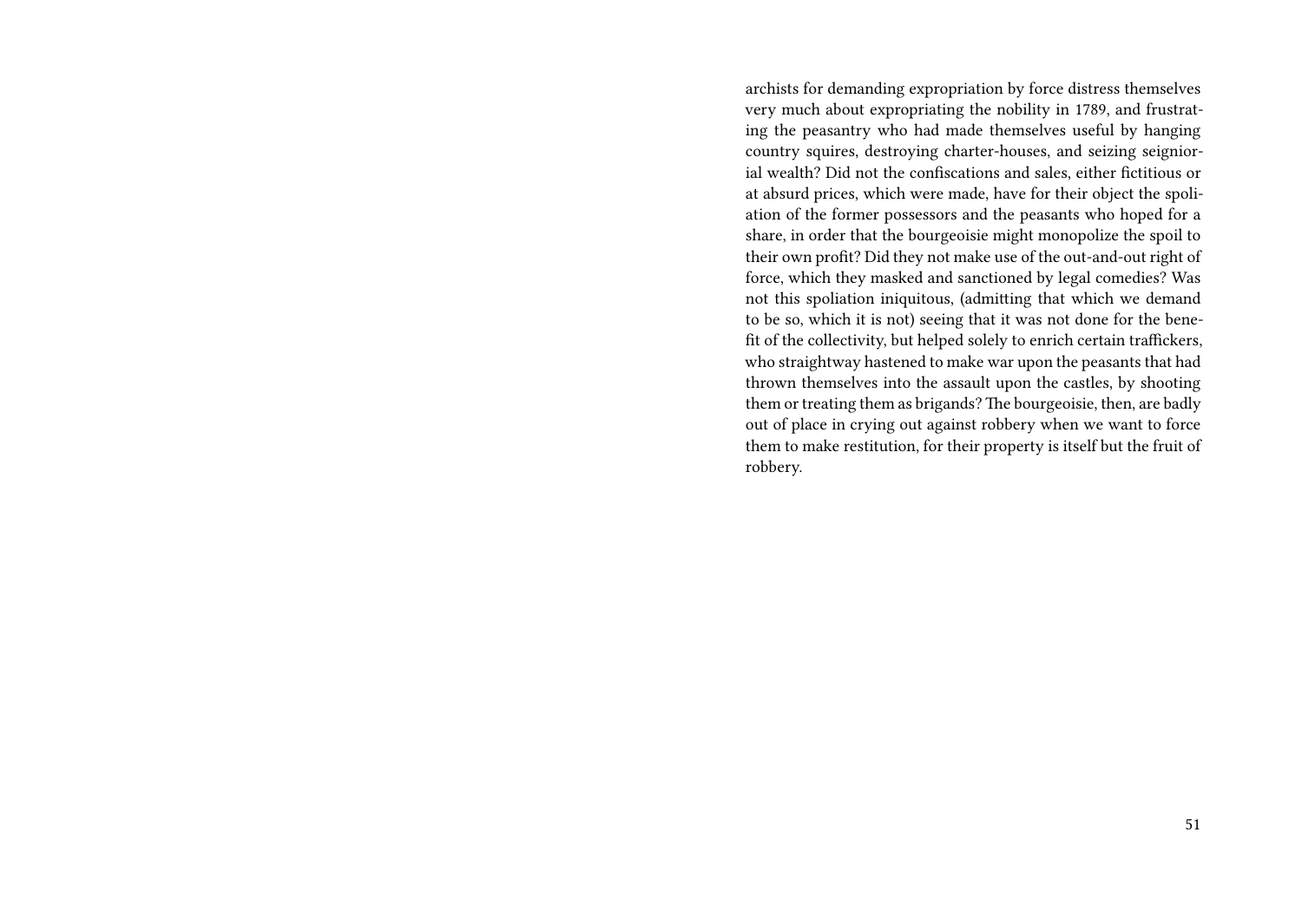even though it be less than the amount necessary to their maintenance and restoration of energy; which proves that the pretended "natural laws" are violated by their own operation, and that consequently if they be laws they are far from being natural.

On the other hand it is certain that the capitalists, with all their capital, all their machinery, could produce nothing without the cooperation of the workers, whilst the latter, by coming to an understanding among themselves and uniting their forces, could produce very well without the assistance of capital. But setting that aside the conclusion we want to draw is this:—From the moment it is admitted that the capitalists cannot put their capital into use without the co-operation of the worker, the latter becomes the most important factor in production, and in all logic ought to receive the greater share of the product. Now, how comes it that it is the capitalists, on the contrary, who absorb the greater share of the product? The less they produce the more they get! And the more the workers produce the more they increase their chances of idleness, and have consequently less chances to consume! How comes it that the more the stores are crammed with products the more the producers die of hunger, and what ought to be a source of general wealth and enjoyment becomes a source of misery for those who labor?

From all this it follows clearly that private property is accessible only to those who exploit their fellows. The history of humanity shows that this form of property was not that of the first human associations; that it was only at a much later period of their evolution, when the family commenced to emerge from promiscuity, that private property begins to be seen in property common to the clan or tribe. This would prove nothing against its legitimacy if such appropriation had operated otherwise than arbitrarily; we speak of it merely to prove to the bourgeoisie; who have tried to make an argument in its favor by claiming that property has always been what it now is, that that argument no longer has any value in our eyes. For the rest, did those who declaim so much against, the An-

#### **Contents**

| PREFACE TO THE ENGLISH EDITION.                                         | 5  |
|-------------------------------------------------------------------------|----|
| PREFACE TO THE FRENCH EDITION                                           | 8  |
| <b>Moribund Society and Anarchy.</b>                                    | 12 |
| <b>CHAPTER I. THE ANARCHISTIC IDEA AND ITS DE-</b><br><b>VELOPMENT.</b> | 13 |
| CHAPTER II. INDIVIDUALISM AND SOLIDARITY.                               | 20 |
| <b>CHAPTER III. TOO ABSTRACT.</b>                                       | 29 |
| <b>CHAPTER IV. IS MAN EVIL?</b>                                         | 36 |
| <b>CHAPTER V. PROPERTY.</b>                                             | 42 |
| CHAPTER VI. THE FAMILY.                                                 | 52 |
| <b>CHAPTER VII. AUTHORITY.</b>                                          | 59 |
| <b>CHAPTER VIII. THE MAGISTRACY.</b>                                    | 66 |
| <b>CHAPTER IX. THE RIGHT TO PUNISH AND THE SA-</b><br>VANTS.            | 73 |
| <b>CHAPTER X. THE INFLUENCE OF ENVIRONMENT.</b>                         | 83 |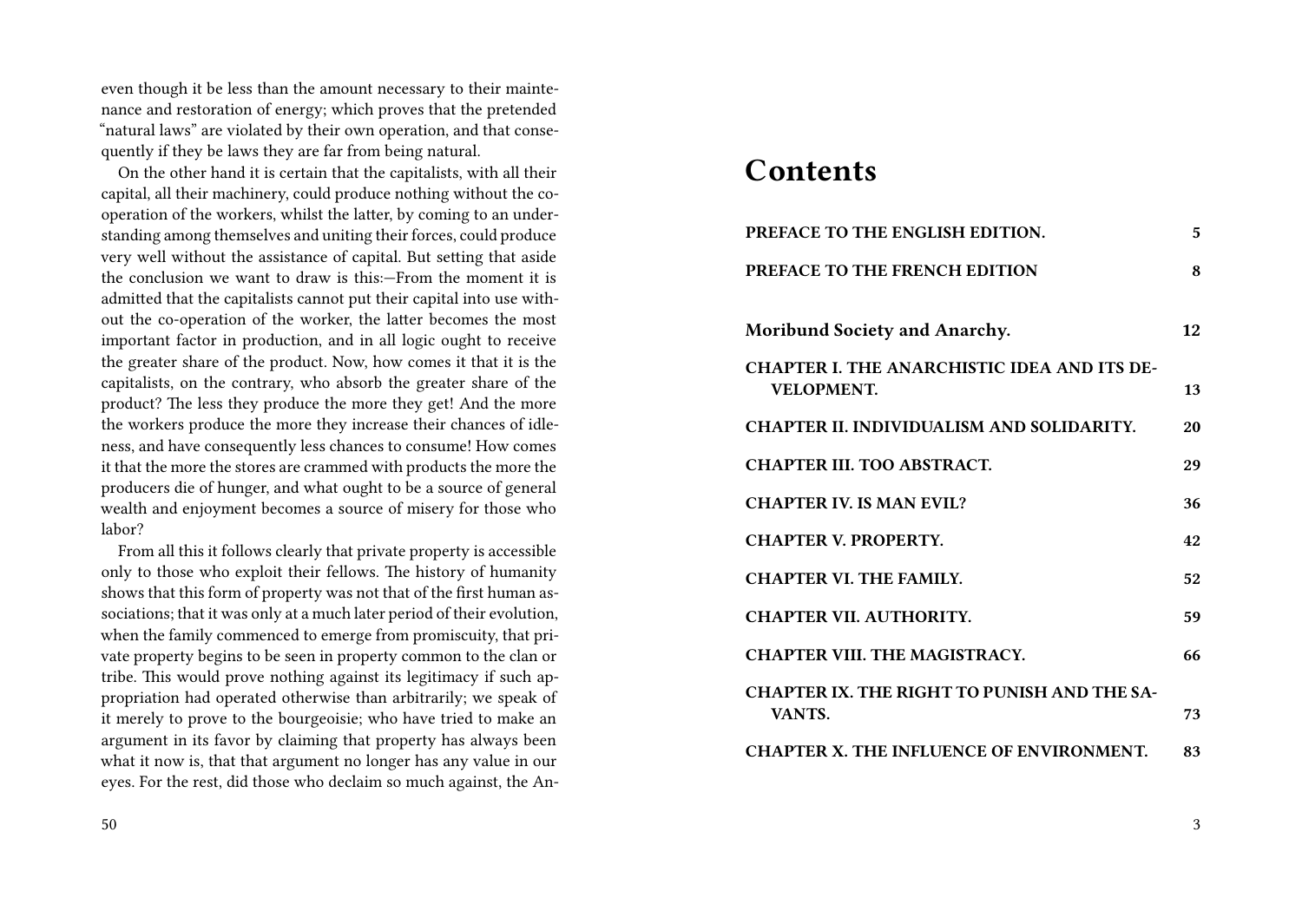| CHAF IER AL - HIE COUNTRI.                                               | 7J  |
|--------------------------------------------------------------------------|-----|
| <b>CHAPTER XII. THE PATRIOTISM OF THE GOVERN-</b><br><b>ING CLASSES.</b> | 100 |
| CHAPTER XIII. MILITARISM.                                                | 107 |
| <b>CHAPTER XIV. COLONIZATION.</b>                                        | 117 |
| <b>CHAPTER XV. THERE ARE NO INFERIOR RACES.</b>                          | 125 |
| <b>CHAPTER XVI. WHY WE ARE REVOLUTIONISTS.</b>                           | 135 |
| CHAPTER XVII. AS TO WHAT MEANS FOLLOW<br><b>FROM THE PRINCIPLES.</b>     | 143 |
| <b>CHAPTER XVIII. REVOLUTION AND ANARCHY.</b>                            | 152 |
| <b>CHAPTER XIX. EFFICACY OF REFORMS.</b>                                 | 158 |
| CHAPTER XX. THE EXPERIMENTAL METHOD.                                     | 176 |
| <b>CHAPTER XXI. WHAT THEN?</b>                                           | 191 |
| <b>CHAPTER XXII. ANARCHISM AND ITS PRACTICA-</b><br>BILITY.              | 197 |
| <b>CHAPTER XXIII. THE UNVARNISHED TRUTH.</b>                             | 202 |

**CHAPTER XI. "THE COUNTRY." 93**

enormous capital and leaves no room for the isolated workman; but we will assume its possibility and suppose that this workmanemployer works alone. If the postulate of political economy be true, that every faculty of man is employed capital, and that it produces a fortune for him who puts it into use, here is an individual who invests money-capital, force-capital, and intelligence-capital; having to divide with nobody it will not be long till he sees his moneycapital increase ten-fold in his hands, and becomes in his turn a millionaire.

In practice the workman who works alone on his own account is rarely to be found. The small employer, with two or three workmen, lives perhaps a little better than those he employs, but he must work as hard, if not harder, constantly pressed as he is to meet his obligations; he can expect no improvement, happy if he manage to maintain himself in his comparative comfort and escape failure. Big profits, big fortunes, life " driven four-in-hand," are reserved to the big proprietors, big share-holders, big manufacturers, big speculators, who do not work themselves but employ workmen by hundreds; which proves that capital is indeed accumulated labor, but the labor of others accumulated in the hands of one person a robber! For the rest the best proof that there is something fundamentally vicious in the social organization, is that machinery, a development begotten by all our acquired knowledge transmitted from generation to generation, and which consequently ought to benefit every human being, rendering all lives broader and easier by the fact that it increases their power of production and furnishes them the means of producing much more while working fewer hours,—machinery has brought nothing but an increase of misery and privation to the workers. The capitalists are the only ones to benefit by the advantages of mechanical inventions, which enable them to reduce the number of their employees, and with the help of the antagonism thus established, competition between the unemployed and the employed, they profit by lowering the wages of the latter, poverty forcing the former to accept the price offered,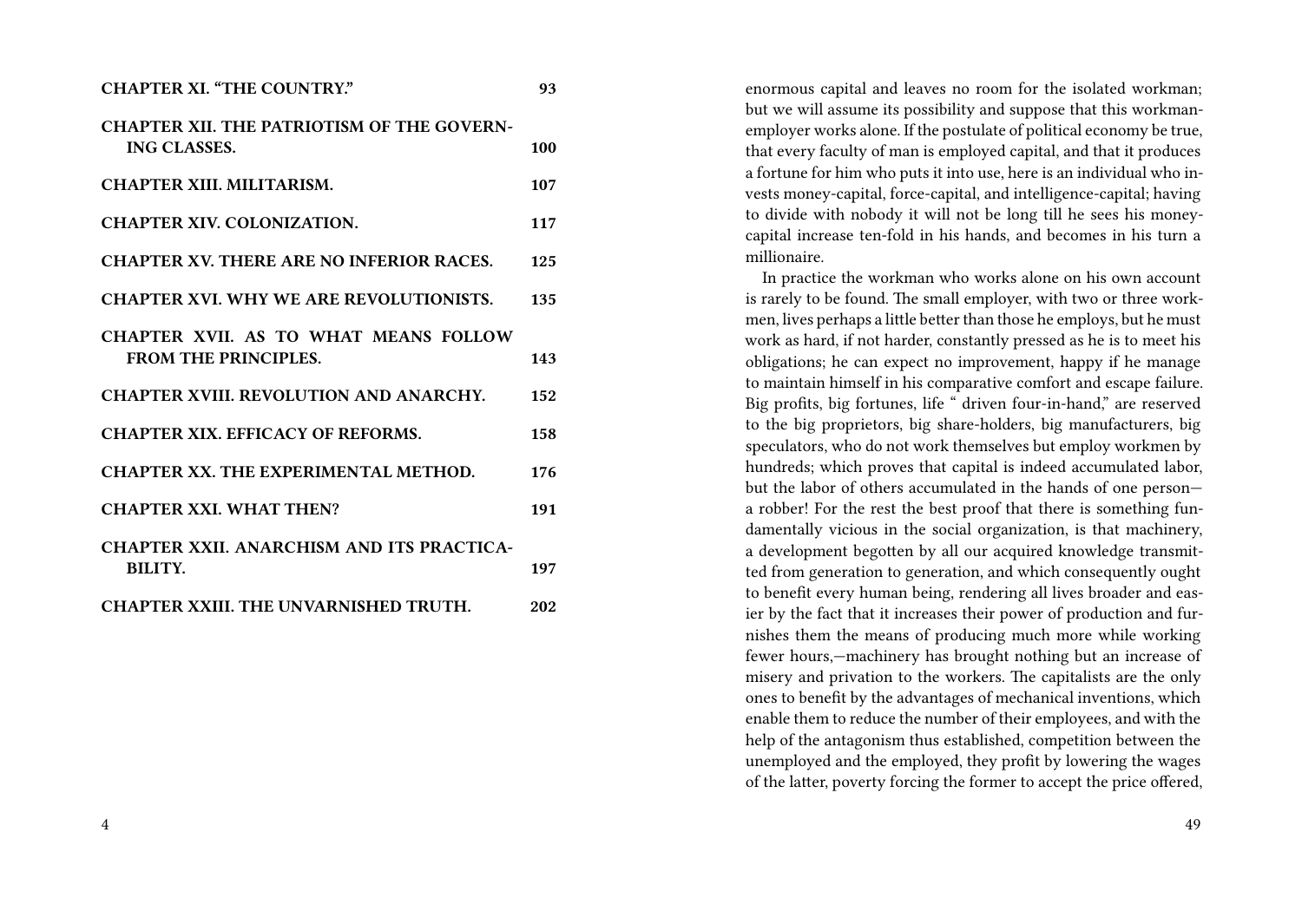Would the gentlemen economists, who talk to us of the greater intelligence of the capitalists, venture to affirm that those who, by a stroke on the bourse, by stock-jobbing and monopolies, sweep away millions, have expended an intelligence a million times superior, we will not say to that of the workman who may pass as an artist at his trade, but to that of even the humblest workman in the lowest trade? Take a workman, supposing him to be one of the most favored, earning good wages as compared with the least favored, having no periods of enforced idleness or sickness. Can this workman live the larger life which ought to be assured to those who produce, in order to satisfy their physical and intellectual needs while working? Nonsense! He cannot satisfy the hundredth part of his needs, however limited they be. He must reduce them still further if he wants to save a few pennies for his old age. And however great his parsimony he will never manage to save enough to live without working. The savings accumulated during his productive period will hardly amount to compensation for the deficit which old age brings, unless he receive an inheritance or some other windfall which has nothing to do with work. And for every one of these privileged workers how many wretched ones are there who have nothing to appease their hunger! The development of machinery has permitted the exploiters to reduce the number of their hands; the unemployed, become more and more numerous, have diminished wages and multiplied periods of enforced idleness; sickness reduces them still further, so that "the wage-earner in good circumstances" tends more and more to become a myth, and, instead of hoping to get out of his misery, the worker must expect, if capitalistic society endures much longer, to sink still deeper in it.

Now, let us suppose that the well-situated workman, instead of continuing to invest his savings in values of any kind, sets himself up in business on his own account after he has gathered together a certain amount. This is becoming more and more impossible, thanks to machinery, which requires the concentration of

#### **PREFACE TO THE ENGLISH EDITION.**

"Moribund Society and Anarchy" first appeared in France about a decade since, published by P. V. Stock, printer of numerous works pertaining to Anarchy. The conscience (?) of the French army, which the Dreyfus affair has since revealed in all its delicate scrupulosity, was immediately incensed by the chapter entitled "Militarism," and the author was speedily arrested, tried, and sentenced to two years imprisonment. The book was suppressed, and the French army, presumably, breathed more freely.

A mistake! When persecution begins the gospel spreads. Men were anxious to know what it was that had so frightened the "free government" of France as to call forth such severe punishment of a poor shoemaker. The work was circulated, translated in German, Spanish, Portuguese, Italian, Jewish; only in English it remained untranslated. Several times announcements that we were about to have an English version appeared; still it was not forthcoming.

In 1897 the writer met Jean Grave at the residence of an exiled French comrade in London, and there engaged to undertake the work, the author concurring. Although originally prompted by the English comrades and their promise of a publisher, later developments have made it more expedient to get out an American edition. Among these the only one which really concerns the public is the gigantic stride toward militarism which this country has taken during the past year. Previous to that I was exceedingly dubious as to the effect of the famous prosecuted chapter, which was likely to fall flat on the unmilitary American public. But now that we have en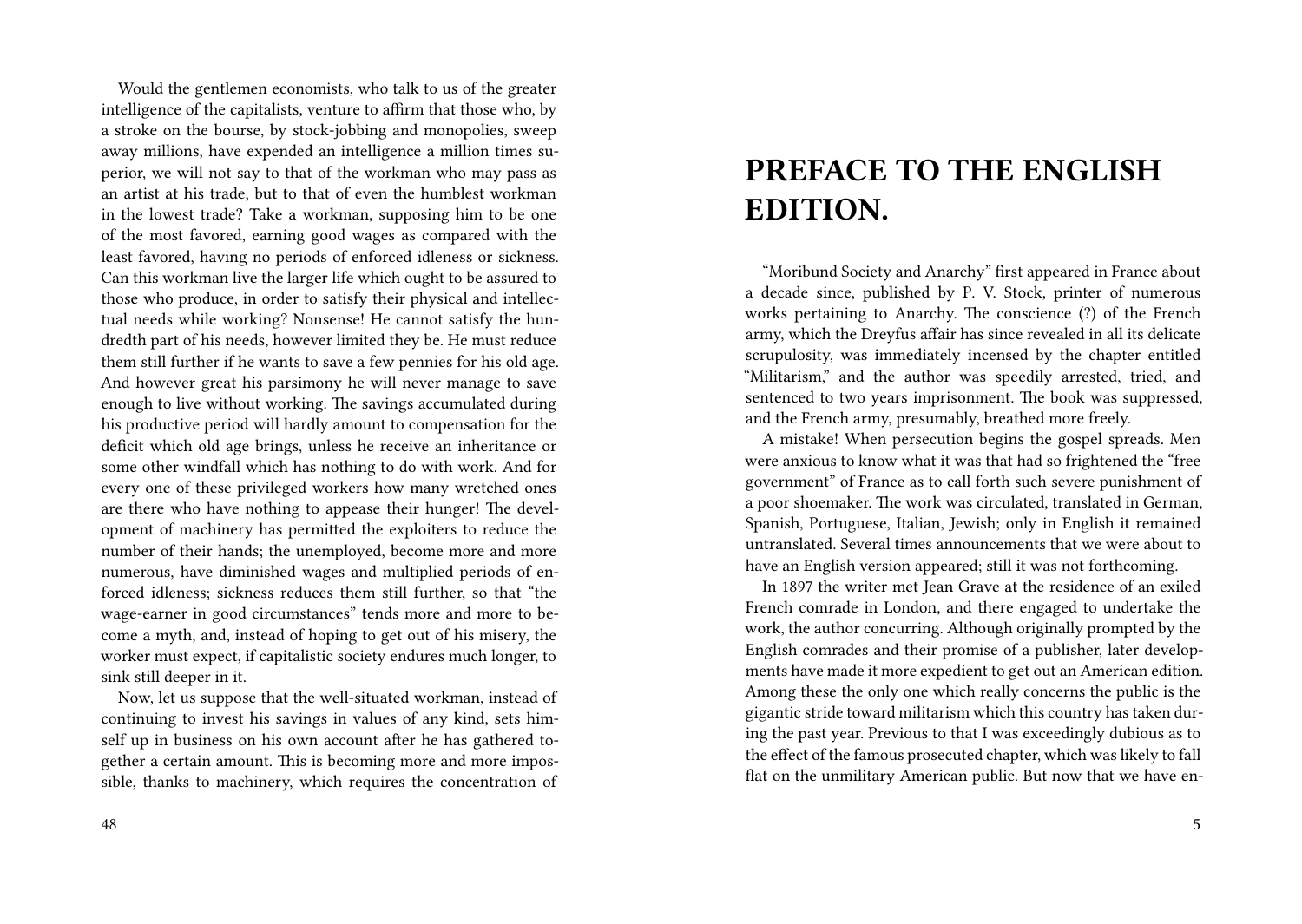tered upon the "manifest destiny" of "civilized nations;" now that our government has resorted to the same tactics of colonization, protection, subjugation, and conquest; now that our standing army has been increased four-fold, and military place-hunting is the ambition of the hour; now that our workingmen are seizing the opportunity to barter their "free citizenship in the greatest country on earth" for the abject service of man-killing on foreign soils at the rate of \$15.60 per month and keep, this proscribed Chapter XIII comes with its own note—a most discordant one indeed—into the war-chorus at present holding the public ear. And the translator devoutly prays that as in France the great sin was its distribution among the soldiery, the like offense may be repeated here, where the army is still in a nascent condition and the man not yet buried under the uniform. Look in the glass and see how you like the reflection, soldiers!

The P. V. Stock edition having been suppressed, E. Pouget, the daring publisher of Père Peinard, brought out another, ostensibly published in London. Though inelegant in appearance it contains an additional chapter; and it is from this Pouget edition that the present translation has been made. I have adhered as strictly as possible to the text, being unwilling to make either additions or subtractions, though it has sometimes seemed to me that Mr. Grave is unnecessarily diffuse.

As to the principal object of the work, that of furnishing an inclusive criticism of the institutions of our moribund society and the necessity of its speedy dissolution, I think any fair-minded reader will be convinced that it has been pretty thoroughly done. As to the "What next?" it is far less certain.

With this, however, Jean Grave,—sturdy, patient, indomitable Jean Grave, sitting today in his fifth-floor Parisian garret, untouched by his imprisonment, convinced as ever, steadily writing, writing to the workers of the world, casting forth images of the "Future Society,"—would not agree. He is sure of his remedy— Communism; I, of his criticism, Anarchy.

6

Now, the workman, who is paid right along for his labor and consequently runs no risks, has a right to the first claim only, permitting him to replace his capital expended; that is to say, to feed, clothe, and lodge himself and finally to repair the strength which he has depleted. He should not produce more children than the excess of his wages permits him to bring up.

But the employer—Oh! it is a different affair with him! In the first place he invests an original capital, the money necessary to pay the workmen, settle for purchases, etc., which represents the pleasures of which he has deprived himself. This capital, like that of the workman, ought to bring in sufficient to replace itself, but in addition the insurance premium for the risks it runs, which constitutes the profit of the exploiter. Secondly, if it be an industrial enterprise, there are buildings and machines for the employees, still more capital to be reproduced and to bring in its insurance premium. But this is not all. The exploiter's intelligence is capital, too, and none of the least. A capitalist must know how to make judicious employment of his capital, how to manage his business and himself; he must inquire as to what products it is advantageous to produce, where they are in demand, etc. This third capital must be restored out of the enterprise. Observe that if the investor be an engineer, a scholar, or a doctor, the premium must be much greater, because, costing more dearly to establish, they consequently cost much more dearly to repair.

This subtle distinction established, transforming into capital the divers elements of production, the division seems fair: the capitalist pockets three-fourths of the product for his share and the trick is played. The workman has received his pay, why should he complain? Let him economize also and he may likewise invest his savings in enterprises and triple his share! Let him stop spending his money foolishly in saloons! Let him not have so many children! The struggle is hard; they must learn how to curtail their pleasures if they want to increase them later, pack of loafers that they are!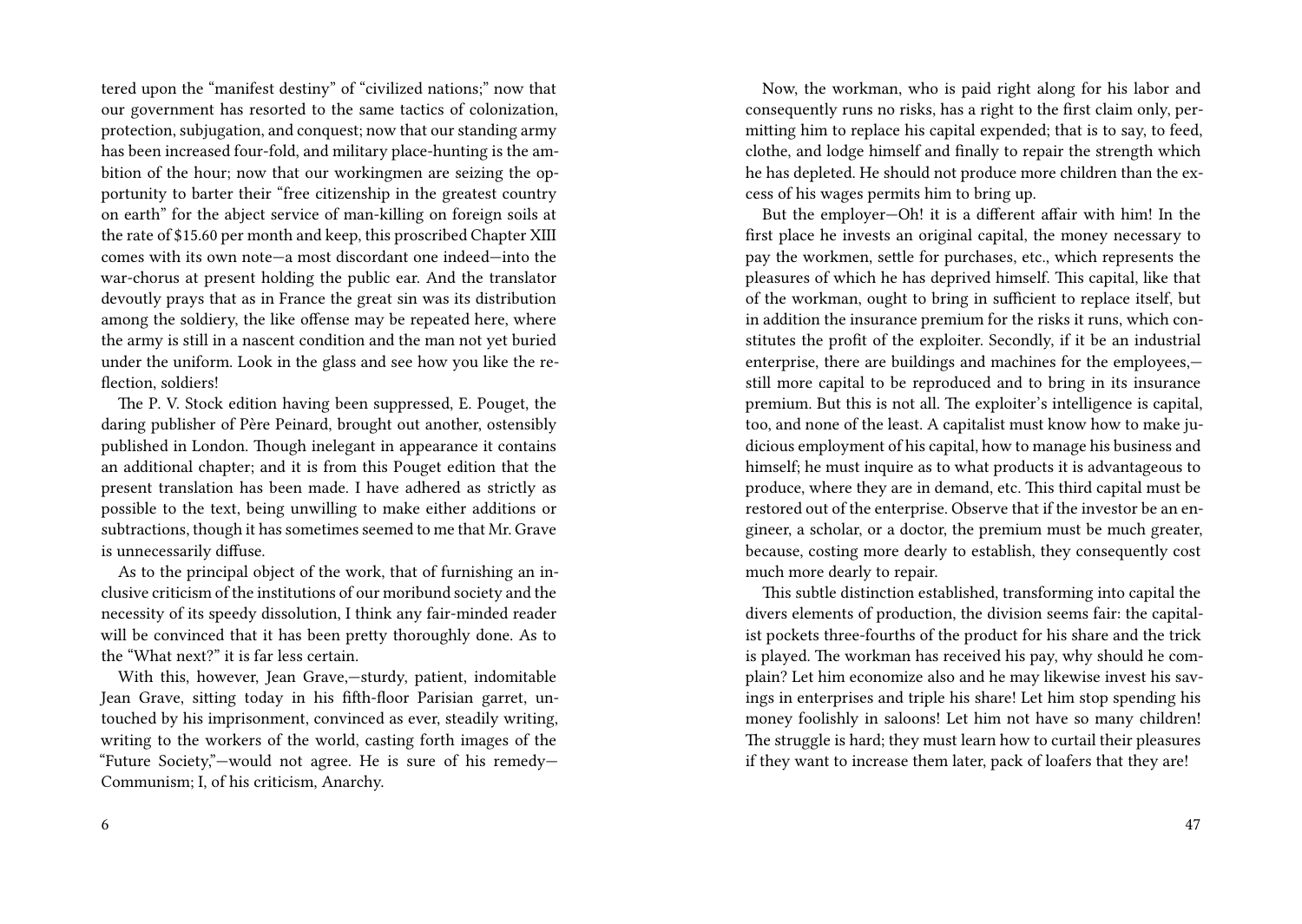laws," making them the cause of what exists while they are but the effects, decorating these absurdities with the name of science, they have pretended to legitimize the most monstrous social crimes, the most heinous piracies of capitalism, blaming the causes of poverty upon the poor themselves, setting up the most monstrous egoism as a law of social conservation, when, on the contrary, as we have seen in one of the preceding chapters, egoism is but a cause of conflict, of loss of energy, and retrogression, if it be not tempered and softened by this other more evolved and humane law of solidarity.

Bourgeois society being founded upon capital, and this being represented by money, the economists, in order to mask the peculiar role it plays in the work of production and exchange, have reduced everything to capital.The man who impregnates his wife and begets children, expends capital; but he creates some also, for the child, become a man, will be—capital! The muscular power which the workman spends in production—capital! (Observe, by the way, that besides their arms the workmen, in the performance of no matter what sort of work, bring to bear an amount of intelligence often superior to that of the contractor; but as it would then be necessary to count two portions of capital for the workman, and as that would embarrass the economists in their calculations, they pass this over in silence). Yet as all this reduction of human activity to capital does not explain the origin of money-capital, the economists have discovered that "money-capital is that portion of labor which industrious and provident persons have not immediately consumed and have held in reserve for future needs." Right here the calculation becomes interesting. All capital put into use, the economists dogmatically affirm:—

- 1. It ought to produce a sum equal to its own value, that it may reconstitute itself completely;
- 2. As this employed capital runs risks, it should produce a surplus value, which represents an insurance-premium to cover the said risks.

Voltairine de Cleyre. June, 1899.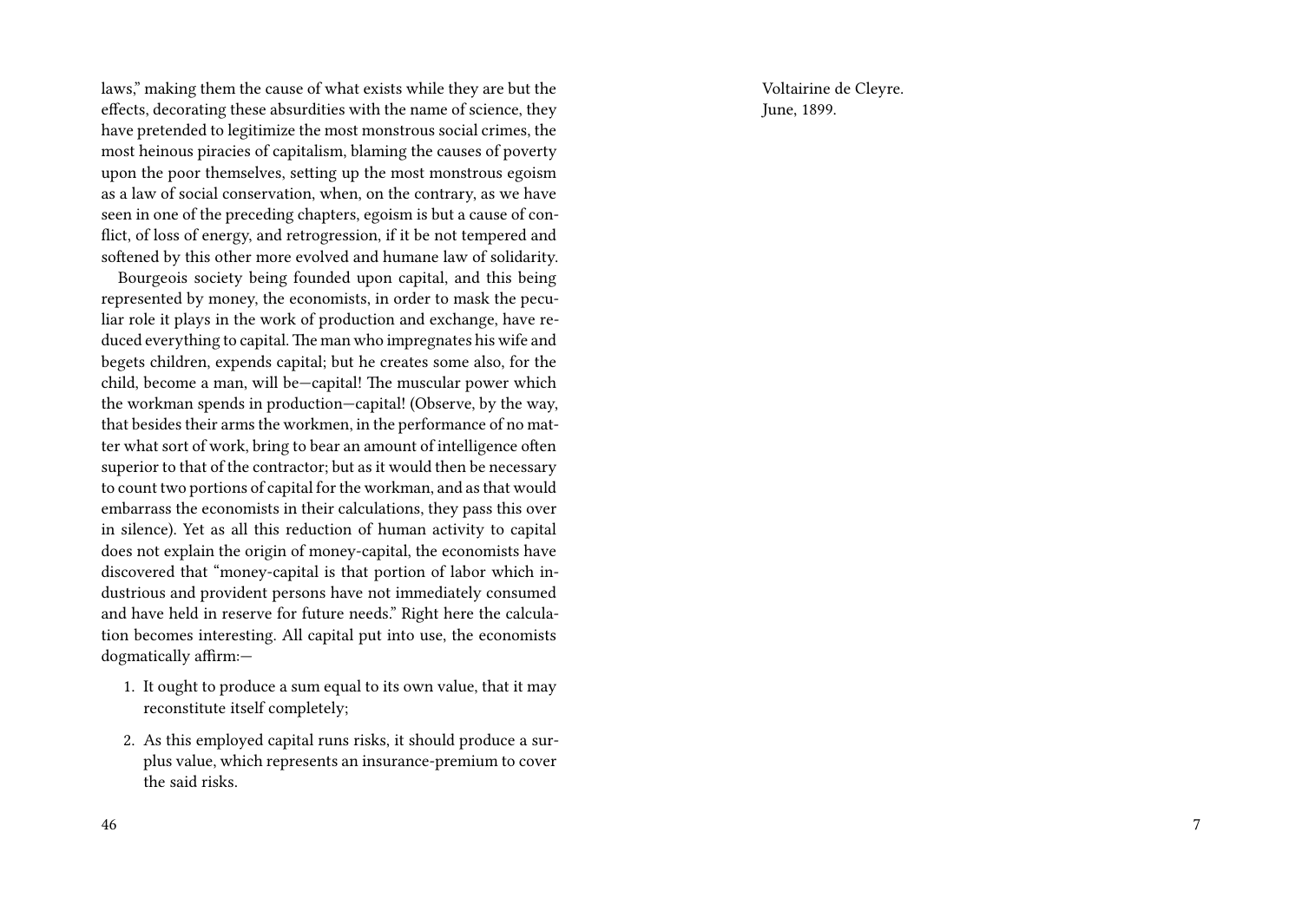## **PREFACE TO THE FRENCH EDITION**

I have a friend who shows a strong desire, a truly touching desire, to understand things. Naturally, he aspires to that which is simple, great and beautiful. But his education, fouled with the prejudices and lies inherent in all the education called "higher," almost always stops him in his dash towards spiritual deliverance. He would like to free himself completely from traditional ideas, from the ancient routines where his mind is bogged down, despite himself, but he cannot. Often, he comes to see me and we have long talks. The doctrines of anarchism, so maligned by some, so misunderstood by others, greatly concern him; and his honesty is great enough, if not to embrace them all, at least to understand them. He does not believe, as so many people believe in his circles, that those doctrines consist solely in blowing up houses. He glimpses, on the contrary, in a fog that will perhaps dissipate, some beauties and harmonic forms; and he takes an interest in them as we do in a thing that we like, but which seems still a bit terrible to us, and which we dread because we do not understand it well.

My friend has read the admirable books of Kropotkin, and the eloquent, fervent and wise protestations of Elisée Reclus, against the impiety of governments and societies based on crime. Of Bakunin, he knows what the anarchist journals, here and there, have published. He has labored through the uneven Proudhon and the aristocratic Spencer. And recently, the declarations of Etiévant have moved him. All of that sweeps him along, for a moment, toward those heights where the intelligence is purified. But from vegetable life which could assimilate the mineral and transform it into an organic combination capable of hastening the birth of animal life.

The evolutional origin of man being admitted it becomes evident to all that, when the first thinking beings appeared upon the earth, there could no longer be any need of a tutelary providence to facilitate their development, and consequently nobody to assign to some a directing power over their fellows, to others property in the soil, and to the great mass misery and privation, respect for their masters, with the sole function of producing for the benefit of the latter. However "the struggle for existence" having begun as the sole law for individuals, to eat in order not to be eaten was their sole preoccupation. But when they commenced unconsciously to practice this other and higher vital law, assistance in struggle, heredity having developed in them the instincts of combativeness, of oppression towards the victim, (everything being a prey to man, even man himself) it follows according to all the evidence that this spirit of struggle and domination, stored up in the brain by past generations, sought to gain like precedence in the organized collectivity. Those persons who possessed it in the highest degree imposed their will upon those who possessed it in a lesser degree. This authority, being established, followed the fluctuations of human intelligence, and transformations of the social organization were effected accordingly as force, the religious spirit, or commercialism, were triumphant. Authority under its divers modes of operation, therefore, has maintained itself up to the present time, and will maintain itself until man, freed from error and prejudice, reconquers himself entirely, renouncing the imposition of his will upon others in order not to have to submit to the will of those stronger than himself.

But the divine origin of authority and property being denied by bourgeois science itself, the bourgeoisie have sought to give them solid and natural bases. The economists have taken social facts resulting from a bad organization, and setting them up as " natural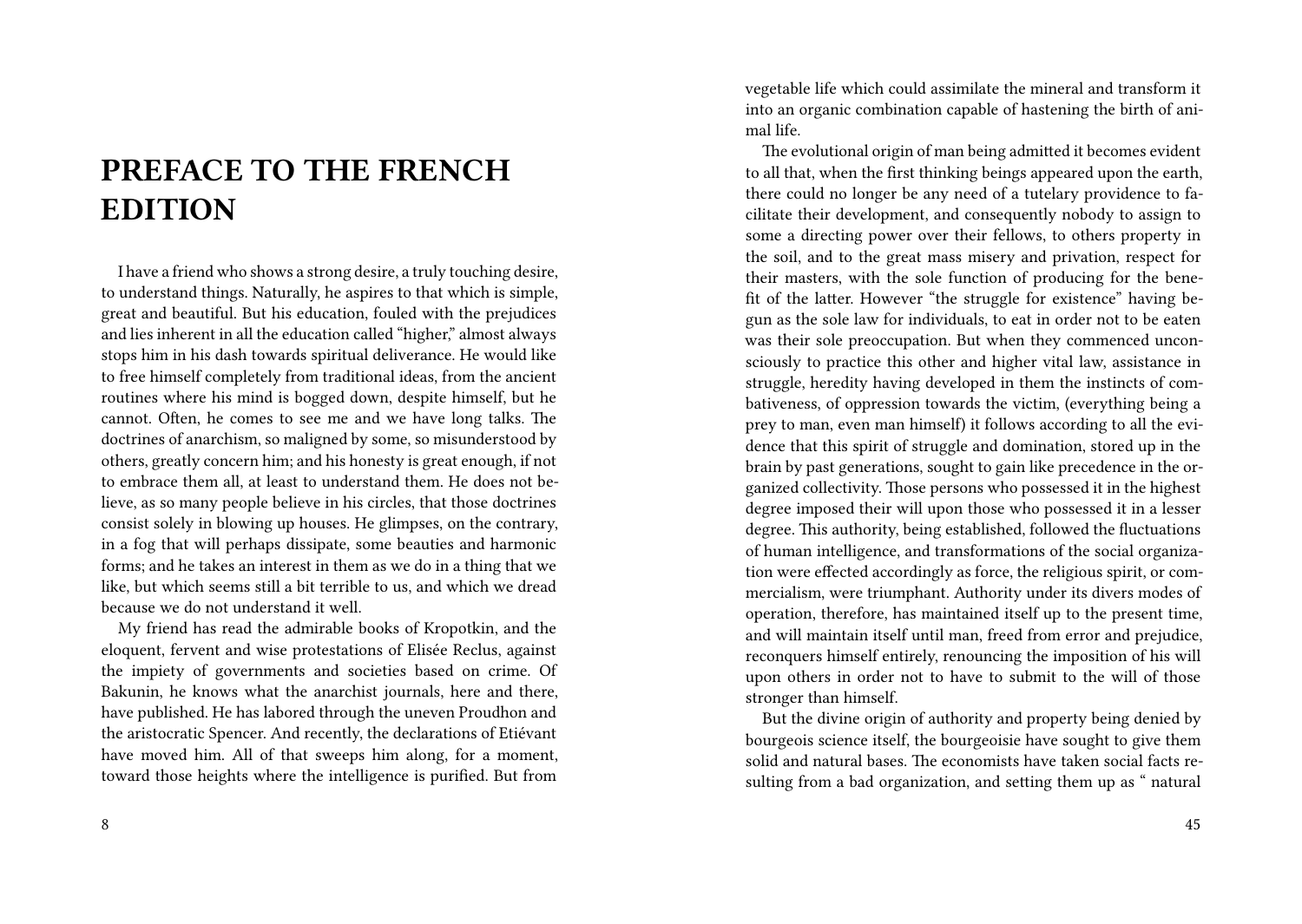soil by a certain set of individuals, who take possession of it for their own profit and that of their descendants, to the injury of others less favored and of future generations. It is perfectly plain that this explanation of the appearance of man upon the earth destroys all the marvelous story of his creation. No more God, nor creative entity! Man is but the product of an evolution of terrestrial life which is itself but the product of a combination of gases which gases have in turn undergone an evolution before attaining the power of combining in the density and proportions necessary to the development of vital phenomena.

The theory of the supernatural origin of man being set aside, the idea that society, such as exists, with its divisions of rich and poor, governed and governing, proceeds from a divine will, no longer holds good. Authority, so long propped up by its "supernatural origin,"—a fable which has contributed at least as much as brute force to maintain it—was in its turn exhausted under the discussion and menaced with ruin; today it entrenched itself behind universal suffrage and majority rule. But authority could maintain itself intact only so long as it was not discussed. We shall see further that it no longer has any means to support itself save force. Hence we may say that property and authority, being placed under discussion, are on the highroad to extinction, for what is discussed is scarcely revered any longer; that which force alone sustains force can destroy.

The vegetable sustains itself at the expense of the mineral and the atmosphere, the animal at the expense of the vegetable and, later, at the expense of the animal itself. But there are no preconceived ideas in this, having in view the establishment of any hierarchy among beings, on the part of a creator, or of a nature-entity, who should have created the vegetable to serve as food for the animal, the animal and vegetable to feed man or to be slaves to the human race in order to create the happiness of the elect. There is only an evolving sequence of natural laws, which so resulted that the condensation of gases having formed minerals, there was nothing but

those brief excursions through the realm of the ideal, he returns more troubled than ever. A thousand obstacles, purely subjective, detain him; he loses himself in an infinity of *ifs, ands* and *buts*, an inextricable forest, from which he sometimes asks me to extricate him.

Just yesterday, he confided in me the torment of his soul, and I said to him:

— Grave, whose judicious and manly spirit you know, is going to publish a book: *Moribund Society and Anarchy*. This book is a masterpiece of logic. It is full of light. This book is not the cry of a blind and narrow-minded sectarian; nor is it the tom-tom beat of an ambitious propagandist; it is the considered, reflective, reasoned work of one who is passionate, it is true, of one "who has faith," but who knows, compares, questions, analyzes, and who, with a singular lucidity of critique, glides among the facts of social history, the lessons of science, the problems of philosophy, in order to reach those infrangible conclusions of which you are aware, and of which you can deny neither the greatness nor the justice.

My friend sharply interrupted me:

— I deny nothing… I understand, indeed, that Grave, whose ardent campaigns I have followed in *La Révolte*, dreams of the suppression of the State, for example. Myself, I do not have all his boldness, but I dream of it too. The State bears down on the individual with a weight that is greater, more intolerable each day. Of the man it unnerves and exhausts, it makes only a bundle of flesh to tax. His sole mission is to live for it, as a louse lives on the beast on which it has fixed its suckers. The State takes from the man his money, pitifully acquired in this prison: work; it filches from him at every minute his liberty, already shackled by the laws; from his birth, it kills his individual and administrative faculties, or it distorts them, which amounts to the same thing. Assassin and thief—yes, I am convinced that the State is indeed this sort of double criminal. As soon as a man walks, the State breaks his legs; as soon as he stretches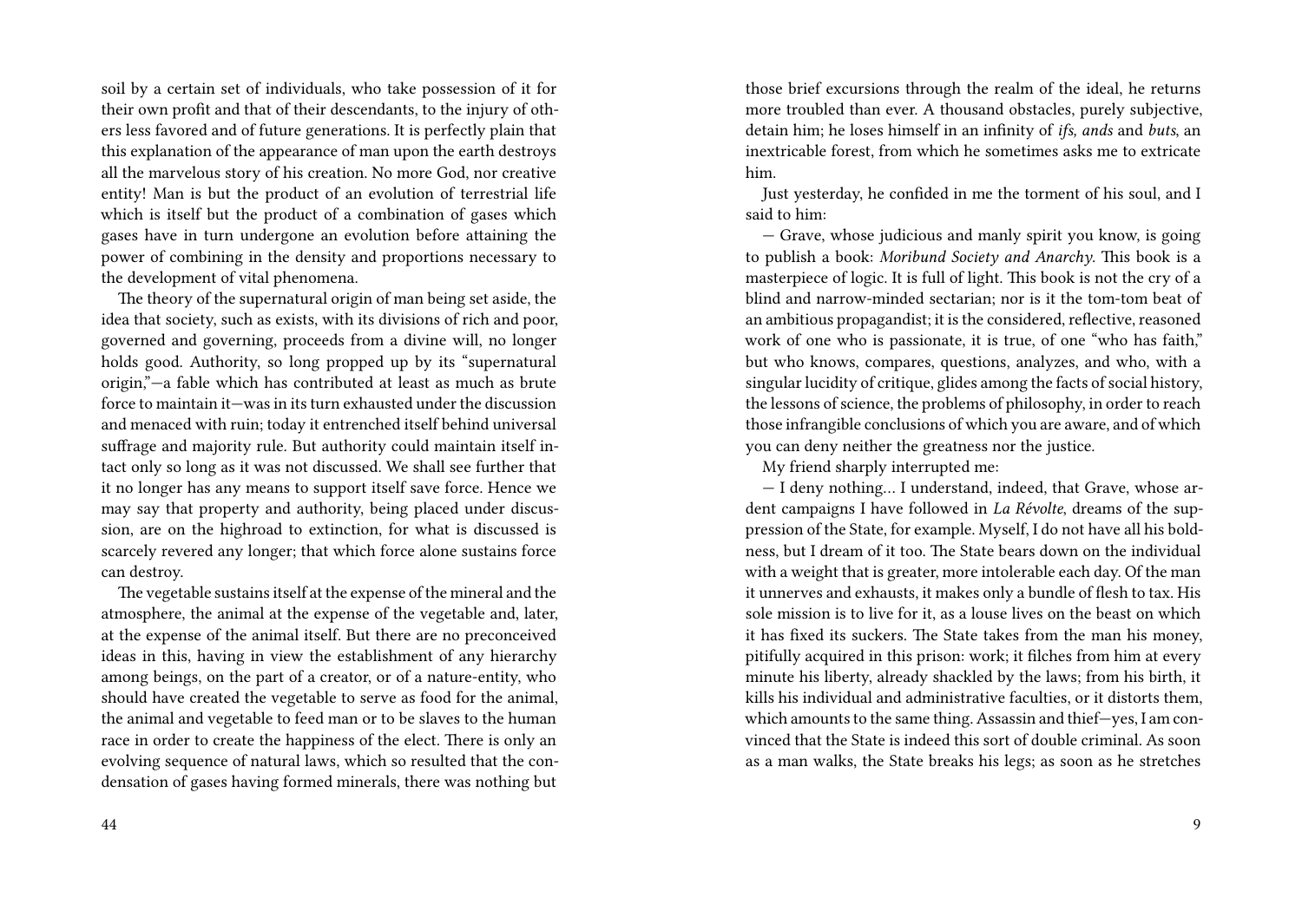out his arms, the State busts them; as soon as he dares think, the State takes his head, and tells him: "Walk, take, and think."

— Well? said I.

My friend continued:

— Anarchy, on the contrary, is the winning back of the individual, it is liberty of development for the individual, in a normal and harmonic sense. We can define it, in short, as the spontaneous utilization of all the human energies, criminally squandered by the State! I know that… and understand why all sorts of young artists and thinkers, — the contemporary elite — look forward impatiently to rising to that long-awaited dawn, where they glimpse not only an ideal of justice, but an ideal of beauty.

— Well? said I anew.

— Well, one thing concerns and troubles me, the terrorist side of Anarchy. I detest violent means; I have a horror of blood and death, and I want anarchy to await its triumph from the coming justice alone.

— Do you believe then, I replied, that the anarchists are drinkers of blood? Don't you feel, on the contrary, all the immense tenderness, the immense love of life, with which the heart of a Kropotkin swells. Alas! Those are struggles inseparable from all human struggles, and against which we can do nothing… So!… do you want me to give you a classical comparison? The earth is parched; all the little plants, all the little flowers are burned by a blazing, by a persistent, deadly sun; they blanch, wilt, and they will die… But then a single cloud darkens the horizon, it advances and covers the blazing sky. Lightning and thunder burst forth, and the waters stream over the shaken earth. What matter if the lightning has broken, here and there, an oak grown too tall, if the little plants that would have died, the little plants watered and refreshed, straighten their stems, and again raise their flowers in the newly calm air?… We should not, you see, be moved too much by the death of the ravenous oaks… Read Grave's book… Grave has said, in this regard, some excellent things. And if, after having read this book, where around the central star, became condensed to such a degree that the compression of the gases led to their conflagration; and this globe, son of the sun, like that which had given it birth, must then have shone with its own light in the Milky Way like a very small star. The globe cooled, having passed from the gaseous to the liquid state, then to a slimy condition, then, becoming more and more dense, to complete solidification. But in this primitive furnace the association of different gases was effected in such a fashion that their various combinations had given birth to those fundamental materials which form the composition of the earth: minerals, metals, free gases suspended in the atmosphere. The operation of cooling progressing by degrees, the action of air and water upon the minerals helped to form a coating of vegetable earth. During this time the association of hydrogen, oxygen, carbon, and nitrogen, begot in the depths of the waters, a species of organic jelly, without definite form, without organs, without consciousness, but already endowed with the faculty of changing place by pushing out pro longations of its substance on the side towards which it wished to go, or rather on the side upon which some attraction made itself felt; endowed, too, with this additional faculty of assimilating foreign bodies taken into its substance and thereby nourishing itself. Finally, endowed with one last faculty: having reached a certain degree of development, the power of dividing itself in two and giving birth to a new organism, in every respect similar to its progenitor.

Behold the modest beginnings of humanity! So modest that it is only very much later, after a long series of evolutions, after the formation of a certain number of types in the chain of beings, that we come to distinguish the animal from the vegetable. To trace the whole series up to man would be to rewrite here the history of evolution, which modern science explains in a manner so clear and comprehensible to those who are willing to judge without prejudice, that we can only refer the reader to it, contenting ourselves with instancing merely the principal facts in support of our demonstration concerning the arbitrary monopolization of a part of the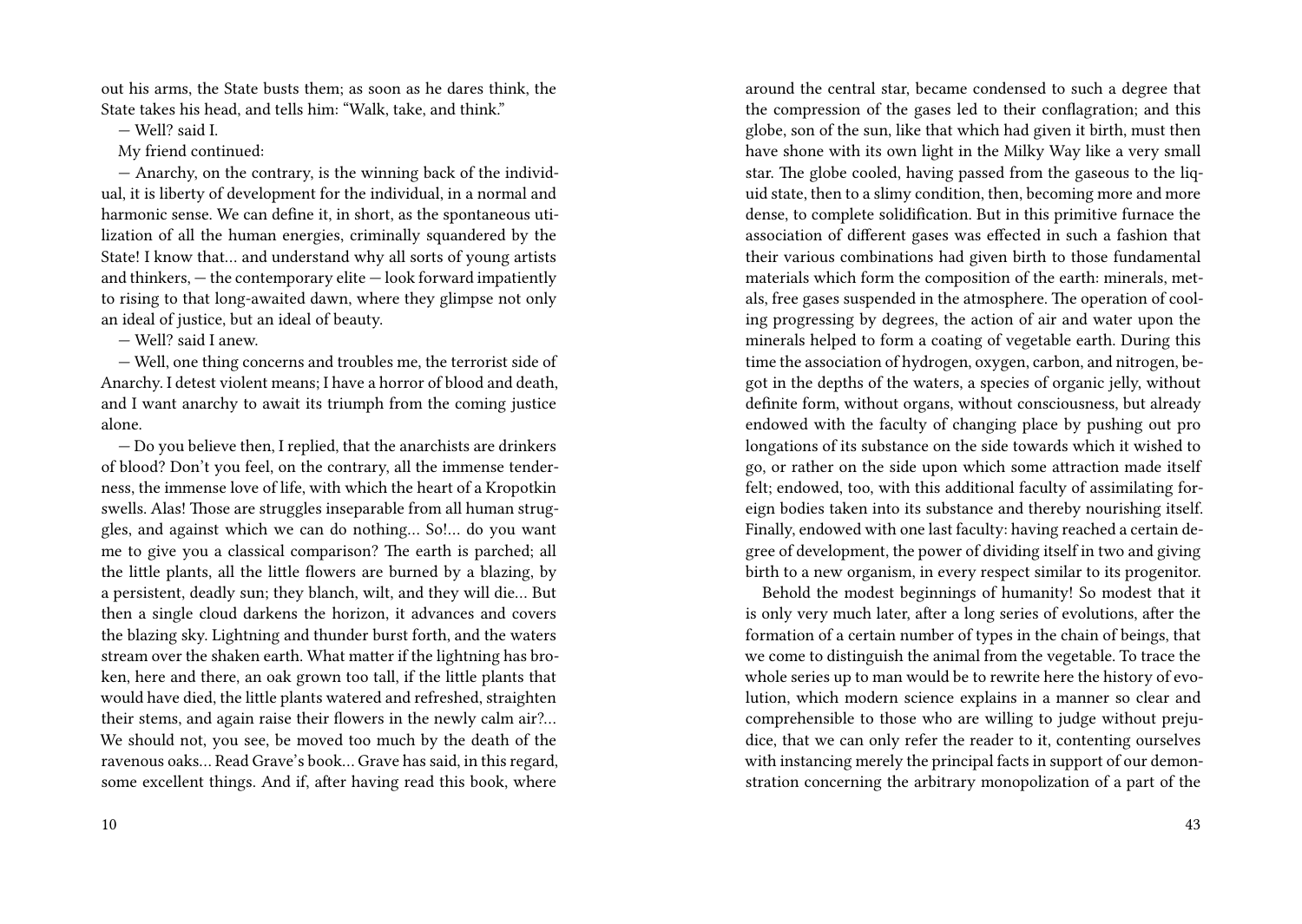#### **CHAPTER V. PROPERTY.**

Before proceeding with the exposition of our ideas it will be well to review the institutions which we wish to destroy, to discover upon what bases capitalistic society rests, the positive value of these bases, and why and how society is transformable only on condition that the entire organization be changed; why no improvement will be possible so long as this transformation is not wrought. From this study the reasons why we are Anarchists and revolutionists will naturally follow.

Protection to private property and hereditary transmission of the same in families,—this is the principle upon which existing society rests. Authority, the family, the magistracy, the army, and every hierarchic and bureaucratic organization, which stifles and devours us, proceed from this principle. There is religion also, but we leave it aside, since science, bourgeois though it be, has killed that.

We do not propose to give the history of property. That has been done, again and again, by Socialists of all schools; all have shown that it is nothing else than the result of robbery, fraud, and the right of force. Here, therefore, we have only to notice certain facts which demonstrate its iniquity and exhibit the evils which flow from it; which prove that proposed reforms are but snares to deceive the exploited, and that, to prevent the evils we wish to cure, we must attack their principal source, the present proprietary and capitalistic organization.

Science shows us today that the earth owes its origin to a nucleus of cosmic matter, primevally detached from the solar nebula. This nucleus, by the effect of its rotation upon its axis and so many ideas are turned over and clarified, if after having thought through it, as befits a work of such intellectual stature, you cannot manage to reach a stable and calm opinion, you would be better off, I warn you, to give up becoming the anarchist that you want to be, and remain the good bourgeois, the inveterate and hopeless bourgeois, the bourgeois "despite himself," that perhaps you are. . .

Octave MIRBEAU.

[This section translated by Shawn P. Wilbur]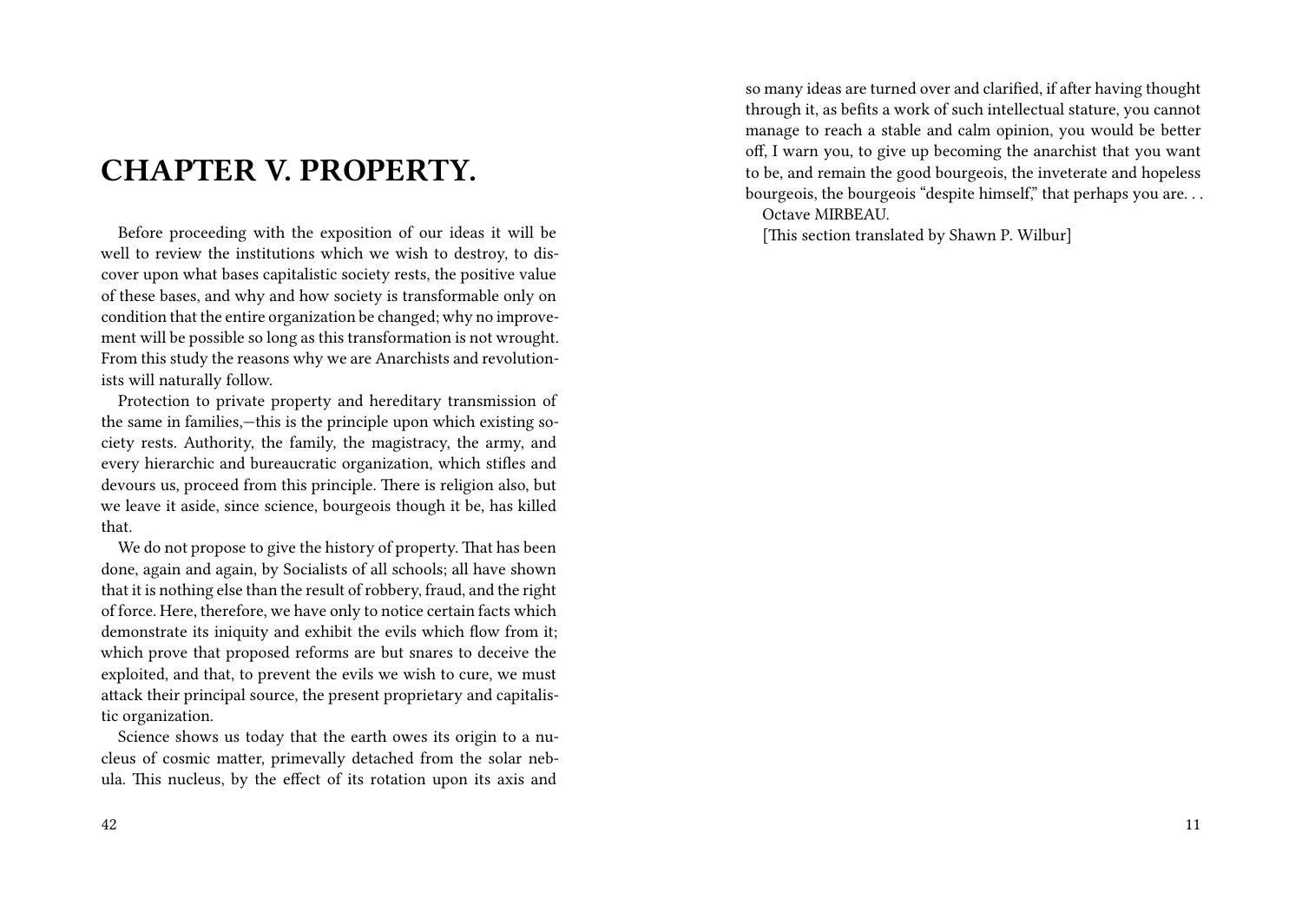# **Moribund Society and Anarchy.**

may be summarized thus: "Has every individual, good or bad, the right to live as he likes, to revolt if exploited, or if others seek to bind him to conditions of existence repugnant to him?" The pets of fortune and those who are in power claim to be better than others; but it would suffice that "the bad" should overthrow them and establish themselves in their place, thus inverting the roles, to have equal reason with the first for being "good." The system of private property, by putting all our social wealth in the hands of a few, has permitted these to live as parasites at the expense of the mass whom they have enslaved, and whose product only serves o keep up their show and idleness, or to defend their interests. This condition, recognized as unjust by those who submit to it, cannot last. The workers will demand free possession of what .hey produce, and will revolt if the denial of the request continues. Vainly does capitalism seek to entrench itself behind the argument that "man is evil;" the revolution will come. Then it will appear either that man is indeed incapable of perfectibility, (we have just seen the contrary) in which case there would be a war of appetites, and whatever theirs might be the capitalistic classes would be doomed in Advance, since they are the minority,—or that man is evil because institutions help to make him such; in which case he may elevate himself to a social state which will contribute to his moral, intellectual, and physical development, and manage to transform society in such a way as will effect the solidarity of all its interests. But however it be, the revolution will come! The sphinx interrogates us and we answer without fear, for we Anarchists, destroyers of laws and property, we know the key to the enigma.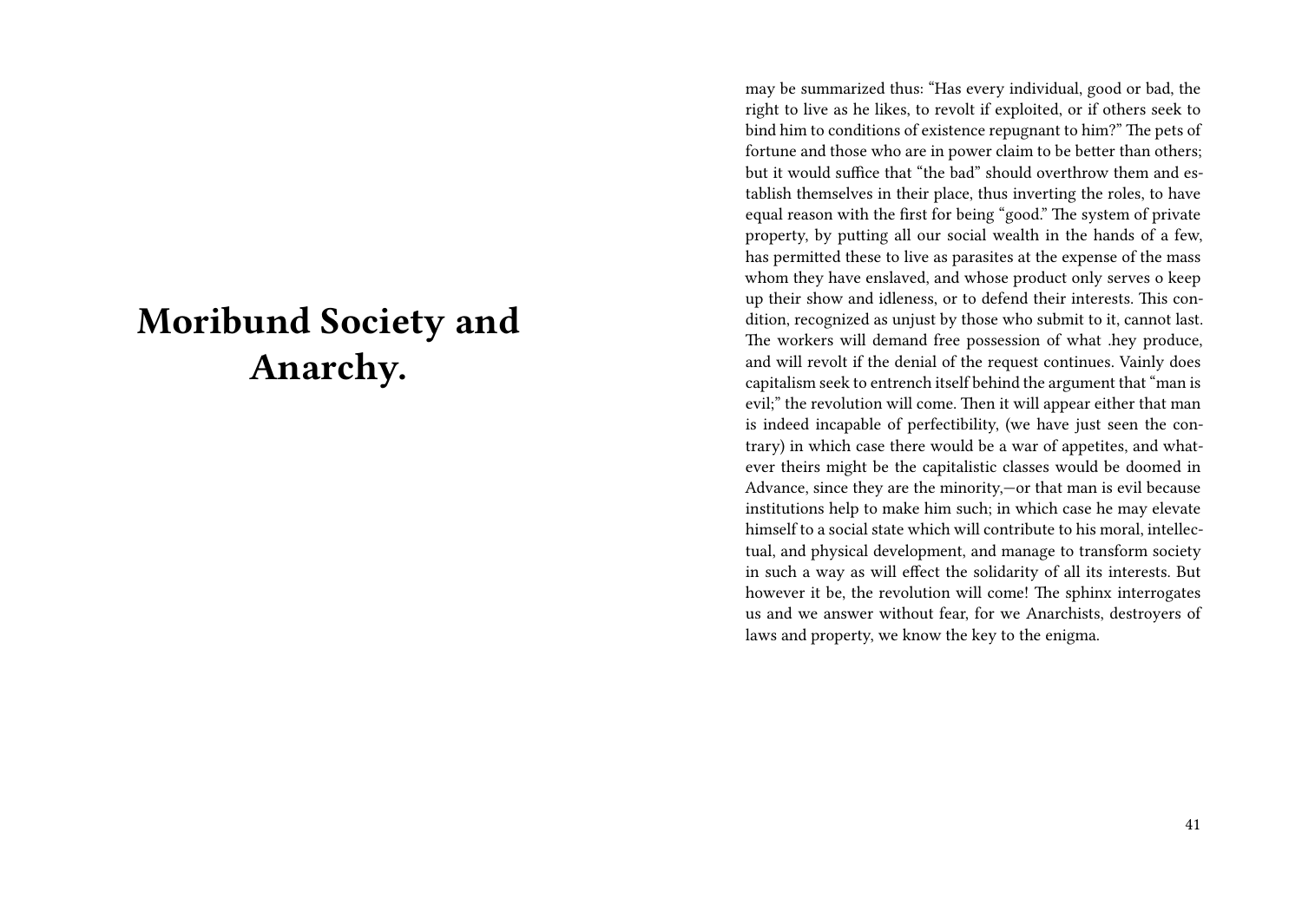weapon as a means of defense, that he would not one day become capable of building the opulent cities of today, of utilizing electricity and steam. Why shall man, who has reached the point of guiding the selection of domestic animals in the direction of his needs, not reach the point of guiding his own tastes in the direction of the good and beautiful of which he begins to have conceptions? Little by little man has evolved and does evolve every day. His ideas are constantly modified. Physical force, though sometimes thrusting itself upon him, is no longer admired in the same degree. Ideas of morality, of justice, of solidarity have developed; they have so much weight that the privileged, to succeed in maintaining their privileges, are obliged to make people believe themselves exploited and gagged in their own interest.This deception cannot last. People begin to feel themselves too cramped in this illy-balanced society. Aspirations which began to come to light centuries ago, at first isolated and incomplete, today begin to assume definite shape; they are found even among those who may be classed among the privileged of the present organization. There is not a single person who has not at times uttered his cry of revolt or indignation against this society, still governed by the dead, which seems to have undertaken the task of crushing all our sentiments, acts, aspirations, and from which we suffer the more in proportion to our development. Ideas of liberty and justice are becoming more defined; those who proclaim them are still in the minority, but a minority strong enough to make the possessing classes uneasy and afraid.

Man, then, like all other animals, is but the product of an evolution worked out under the influence of the environment in which he lives and the conditions of existence he is forced to submit to or combat; only, more than other animals, or at least in a higher degree, has he come to reason upon his origin, to formulate aspirations for his future. It depends upon him to conjure this fatality of "evil" alleged to be attached to his existence. By succeeding in creating for himself other conditions of life he will succeed in modifying himself also. For the rest, without going further the question

#### **CHAPTER I. THE ANARCHISTIC IDEA AND ITS DEVELOPMENT.**

Anarchy signifies the negation of authority. Now, authority claims to justify its existence by the necessity of defending social institutions—the family, religion, property, etc.—and it has created a mass of tools to secure it in the exercise of its functions and its sanctioning privilege. Chief among these are the law, the magistracy, the army, the legislative and executive power, etc., so that, forced to reply to all these, the idea of Anarchy had to attack all social prejudices, go to the bottom of all human knowledge, in order to demonstrate that its conceptions were in conformity with the physiological and psychological nature of man and adequate to the observance of natural laws, whilst our present organization, established contrary to all logic and common sense, causes our societies to be unstable, overturned by revolutions, themselves occasioned by the accumulated hatred of those who are crushed under these arbitrary institutions.

In combating authority, then, the Anarchists had to attack every institution of which power had constituted itself the defender, and the necessity for which it seeks to demonstrate in order to justify its own existence. Thus the scope of Anarchistic ideas was widened. Starting out, with a simple political negation, the Anarchist has had to attack economic and social prejudices also, to find a formula which, while denying private property, the basis of our present economic order, should at the same time affirm our aspirations for a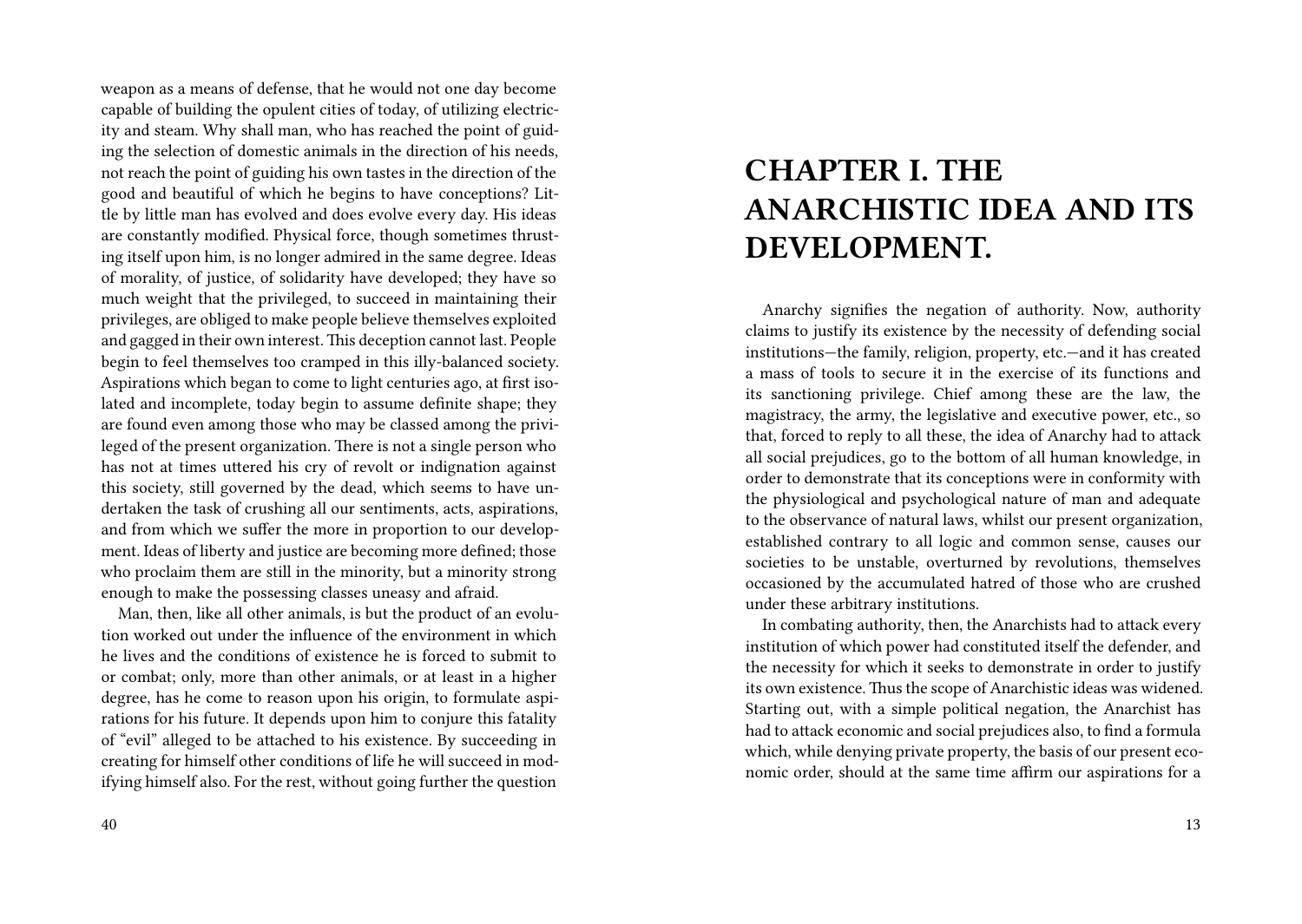future organization. Hence the word Communism naturally came to be coupled with the word Anarchy.

Further on we shall see that certain lovers of the quintessence of abstraction have sought to claim that, from the moment Anarchy signified complete expansion of individuality, the words Anarchy and Communism protested against such a coupling. Against this insinuation we shall prove that individuality cannot develop except in the community; that the latter cannot exist unless the former evolves freely; and that they mutually complement each other.

It is this diversity of problems to attack and to solve which has made the success of Anarchistic ideas, and contributed to their rapid growth; so much so that, launched forth by a group of unknown persons without means of propaganda, they today more or less invade art, science, and literature. Hatred of authority, social demands, date far back; they arise as soon as man is able to recognize that he is oppressed. But through how many phases and systems was it necessary that the idea should pass, before it could assume its present form!

One of the first who formulated it in its intuitional stage was Rabelais, in describing the life of the Abbey of Thelemes. But how obscure it still was! How little he believed it applicable to society in its entirety, since entrance into the community was reserved to a minority of privileged persons attended by a train of domestics attached to their person!

In 1793 the Anarchists were much talked of. Jacques Roux and "the madmen" appear to us to have been the ones who, during the Revolution, saw most clearly, and sought the best means of turning it to the 'benefit of the people. Hence the *bourgeois* historians have left them in the shade. Their history is still to be written; the documents buried in the archives and the libraries still await him who shall have the time and the courage to dig them up, bring them to light, and reveal the secret of things still very incomprehensible to us, in that tragic period of history. We can therefore scarcely form any appreciation of their program. One must come

ter life in the other world, then, when they ceased to believe in God, by preaching to them morality, patriotism, social utility, etc., and today by making them hope to gain, through universal suffrage, a multitude of reforms and improvements impossible to effect, (for the ills which flow from the very essence of the social organization cannot be prevented so long as we attack the effects only, without finding the cause, so long as society itself be not transformed)—let the exploiters of the poor, then, proclaim the unadulterated right of force, and we shall see how long their sway will last! Force will balance force.

When man first began to group together with his fellows, he must still have been much more of an animal than a human being; ideas of morality and justice did not exist in him. Having had to struggle against other animals, against all nature, his first groups were formed out of the necessity for an association of forces, not by the desire for solidarity. No doubt these associations were, as we have already said, temporary at the start, limited to the capture of the game to be hunted or the overthrow of the obstacle to be conquered, later to the repulse or killing of an assailant. It was only by thus practicing association that men were brought to understand its importance; and the societies thus formed continued to live and became permanent. But on the other hand this life of continual struggle could not help developing the sanguinary and despotic instinct in people. The weaker had to submit to the rule of the stronger when they did not serve the latter as food. It could not have been till much later that cunning gained a precedence equal to that of force.

When we study man in his earliest appearance it must be admitted that he was then a wicked enough animal indeed; but since he has reached his present development and formed conceptions of which he was formerly incapable, what reason is there why he should stop and go no further? To attempt to deny that man may still progress is to be as much in error as if one had affirmed, at the time he dwelt in caves and had nothing but a club or a stone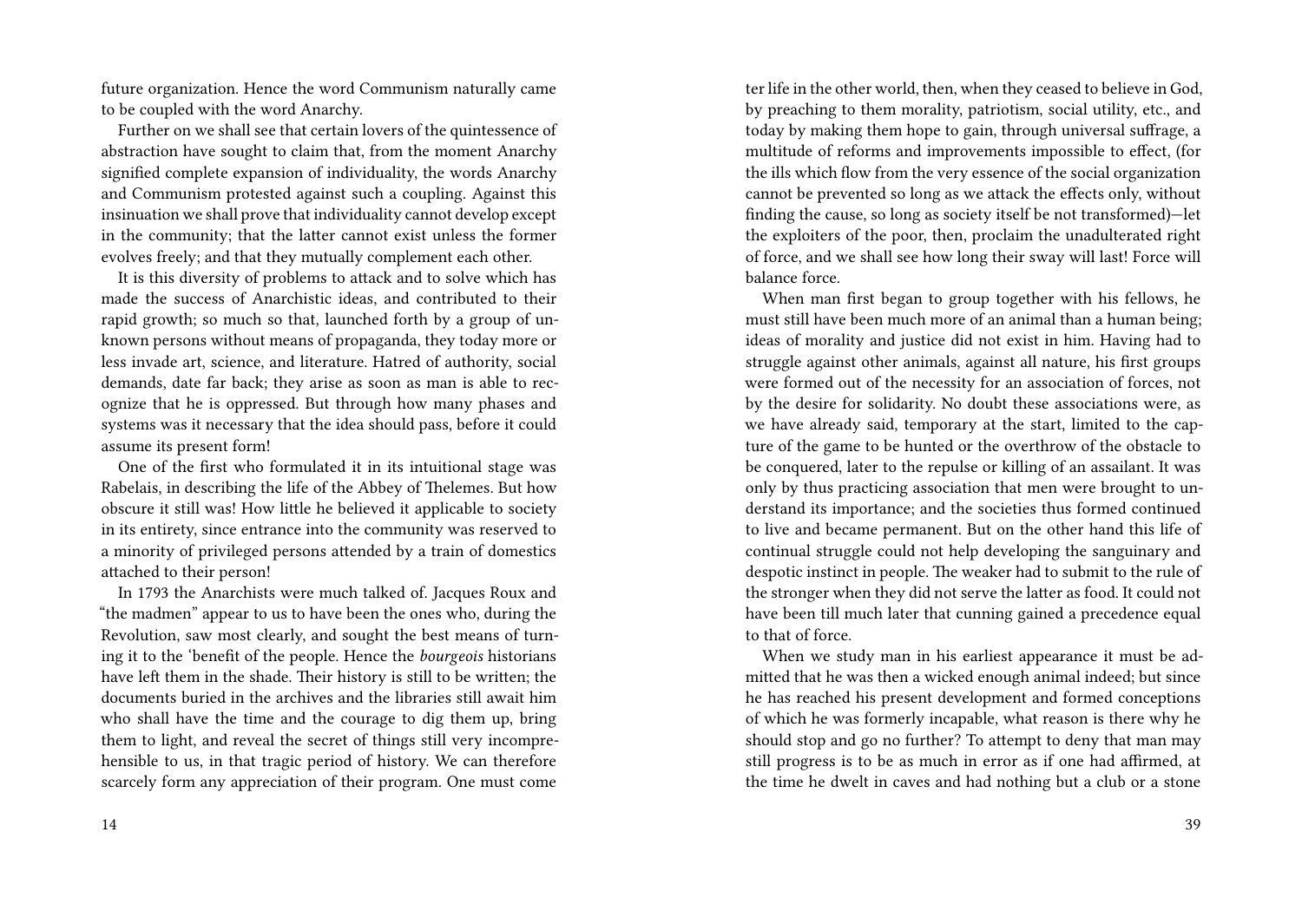whole day, empty the stores, and have a good feast for once. In the case of those who go to prison for tramping and begging, is it in reality the fear of prison which makes them beg for that which it would cost them no more to take? It is because in addition to cowardice there is a sentiment 'of sociability which prevents people from returning evil for evil, and makes them submit to the heaviest shackles in the belief that these are necessary to the functioning of society. Does any one believe that force alone would suffice to insure respect for property, were it not mingled in the people's minds with a character of legitimacy which makes them accept it as the result of individual labor? Have the severest penalties ever prevented those who, without troubling themselves whether it were legitimate or not, have wished to live at the expense of others, from carrying out their intents? What would it be, then, if people, studying over their misery and discovering its cause in property, were of a nature so given to evil as is popularly alleged? Society would not endure another moment; there would then be "the struggle for existence" in its most ferocious expression, a return to pure barbarism. It is precisely because man has tended towards what is better, that he has allowed himself to be ruled, enslaved, deceived, exploited, and still repudiates violent measures to effect his final enfranchisement.

This declaration that "man is born to evil." and that there is no change to hope for, means, when analyzed: "Man is bad society is therefore bad, and there is nothing to hope for, either from one or the other. What is the use of losing one's time in seeking for a perfection which humanity cannot attain? Let us look out for ourselves as best we can. If the sum of gratifications we obtain is made up of the tears and blood of the victim we have sown along our route, what does it matter to us? On must crush others to escape being crushed himself. So much the worse for those who fall."— Well, let the privileged one who have thus far managed to bolster up their sway, to send the workers to sleep, to transform them into defenders of their masters' privileges, first by promising them a betdown to Proudhon before he sees Anarchy positing itself as the adversary of authority and power, and beginning to take definite shape. But as yet it is but a theoretical enemy; practically, Proudhon, in his social organization, leaves in existence, under different names, the administrative machinery which is the very essence of government. Up to the end of the empire Anarchy appears under the form of a vague mutualism, which, in France, during the first years that followed the Commune, foundered in the misled and misleading movement of co-operative associations for production and consumption. But before coming to this impotent solution, a sprout had detached itself from the springing tree. In Switzerland, the International had given birth to the "Jurassian Federation" in which Bakounine propagated the idea of Proudhon,—Anarchy the enemy of authority—but developing, enlarging, incarnating it in social demands. From this epoch dates the true dawn of the present Anarchist movement.

Certainly many prejudices still existed, many illogical notions appeared in the ideas promulgated. The propagandist organization still contained many of the germs of authoritarianism; many of the elements of the authoritarian conception still survived. But what of it? The movement was launched; the idea grew, purified itself, and became more and more defined. And when, not quite thirteen years ago, Anarchy was affirmed at the *Congres du Centre*, in France, though still very feeble, though the act of a very weak minority (having against it not only those satisfied with the present social order, but also those pseudo-revolutionaries who only see in popular demands a means of grasping at power) the idea contained sufficient expansive force to take root without any other means of propaganda than the fervor of its adherents. It had sufficient vigor to induce the supporters of the capitalistic regime to injure and persecute it, and men of good faith to discuss it,—a proof of strength and vitality. Hence, in spite of the crusade of those who could consider themselves, in some degree, leaders of any of the divers divisions of public opinion, in spite of calumnies, excommunications, condem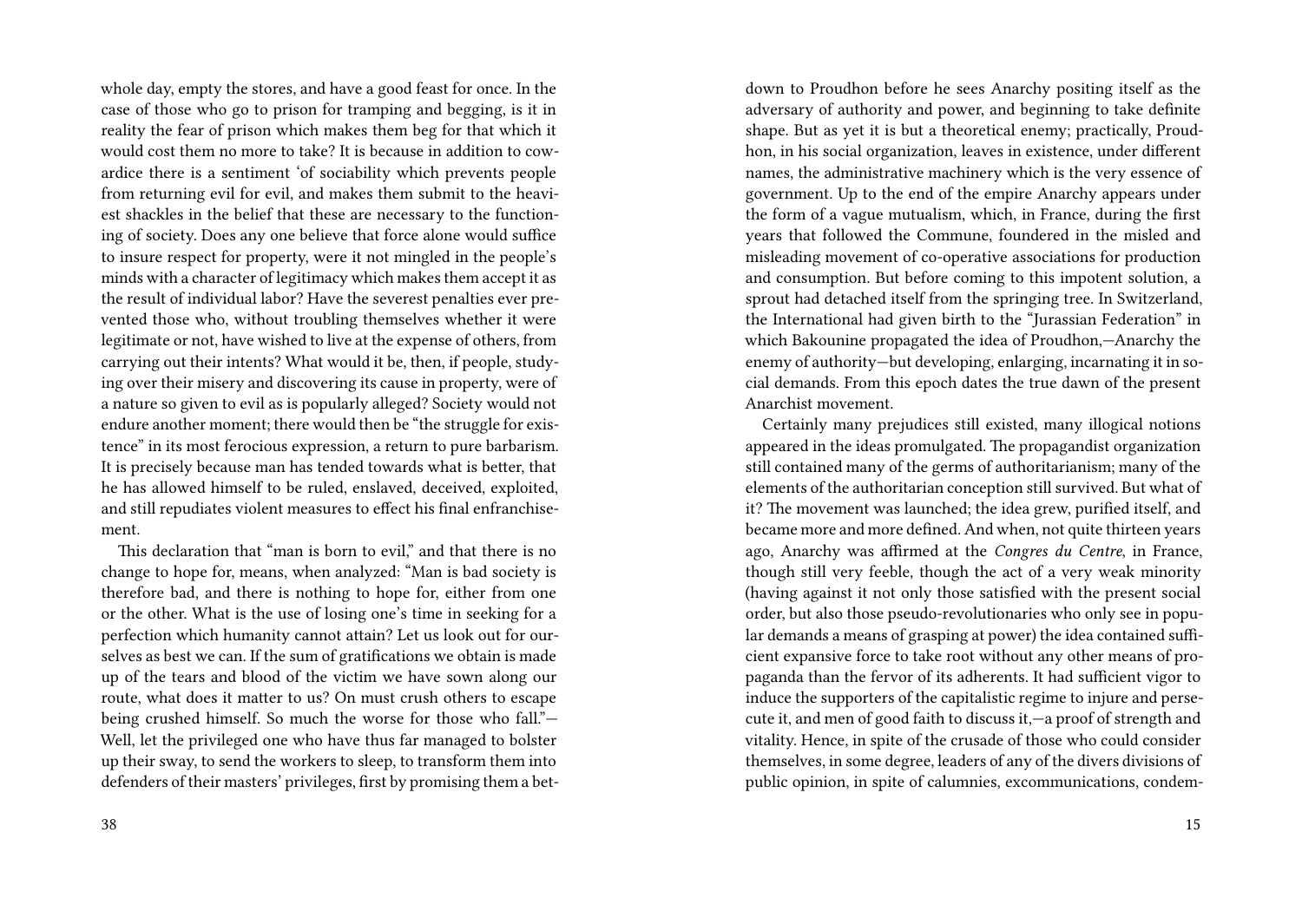nations, in spite of the prison, the idea of Anarchy has made headway. Groups have been founded, propagandist organs have been created in France, Belgium, Italy, Spain, Portugal, Holland, England, Norway, America, Australia, in the Slavic tongue, in German, Jewish, Tcheque, Armenian,—a little everywhere and in all idioms. But what is more important, from the little group of mal-contents by whom they were formulated, Anarchistic ideas have radiated through all classes of society. Wherever man displays his cerebral activity they have infiltrated. Art, science, literature, are impregnated with the new ideas and serve as vehicles for them. These ideas commenced at first in unconscious formulas, in illy-defined aspirations, more often caprices than real convictions. Today not only are Anarchistic 'aspirations formulated, but men know that it is Anarchy they are spreading, and boldly place the label on it.

The Anarchists are not, then, the only ones to find that things are bad, and to desire a change. These complaints, these aspirations, are expressed by the very persons who believe themselves defenders of the capitalistic order. Still more, men begin to feel that they ought not to confine themselves to sterile desires, but should work for the realization of what they demand. They begin to understand and proclaim action, propaganda by deed; that is to say, that having made the comparison between the pleasure which the satisfaction of acting as one thinks is bound to bring, and the annoyances which one must endure for the violation of a social law, they try, more and more, to conform their life to their manner of conceiving things, according to the degree of resistance which the particular temperament may offer to the harassments of social prosecution.

That Anarchistic ideas have been able to develop with this energy and rapidity, is because, while running counter to accepted opinions and established prejudices, while frightening, at the first exposition, those to whom they were addressed, they were answers, on the other hand, to their secret sentiments, their undefined aspirations. They offered to humanity, in a concrete form, that ideal of well-being and liberty which it had scarcely dared to outline in its

16

weak, this brute force—money—which puts the most generous and least egoistic at the mercy of the most greedy and least scrupulous?

To study the mechanism of capitalistic society is sufficient to discover that it can produce nothing good. Aspirations towards lie good and the beautiful must be perennial in the human race, rot to have been choked by the rapacity and narrow, unreasoning egoism which official society has inculcated in it from the cradle. This society, as we have observed in the preceding chapter, is based upon the antagonism of interests, and makes every individual the enemy of his neighbor. The seller's interest is opposed to the buyer's; the stock-raiser and the agriculturist ask for nothing better than a "good epidemic and a good hailstorm" among their neighbors, in order to raise the price of their commodities, when they do not have recourse to the State which "protects" them, while seizing, by virtue of "superior right," the products of their competitors; the development of mechanical appliances tends to greater and greater division of the workers, throwing them out of employment and leading them to disputes among themselves for the chance to take each other's jobs, and the number of these is increasing largely beyond the demand. In fine, everything in our traditional' "society" tends to split up mankind.

Why is there idleness and misery at the present moment? Because the stores are glutted with products. How is it that it has not yet occurred to anybody to set them on fire or take possession of them, and thus procure that employment which is refused, by creating among the workers themselves the markets which their exploiters go so far to seek?—"Because we are afraid of the soldiers and militia," does some one say? This fear is real, but it does not of itself suffice to explain the apathy of the starving. How many occasions present themselves in the course of one's life to do wrong without the slightest risk, and yet one does not commit it for other reasons than for fear of the soldiery. And besides, the starving, if they should all unite, are numerous enough, in Paris, for instance, not to be afraid of the troops, to hold the police-force in check for a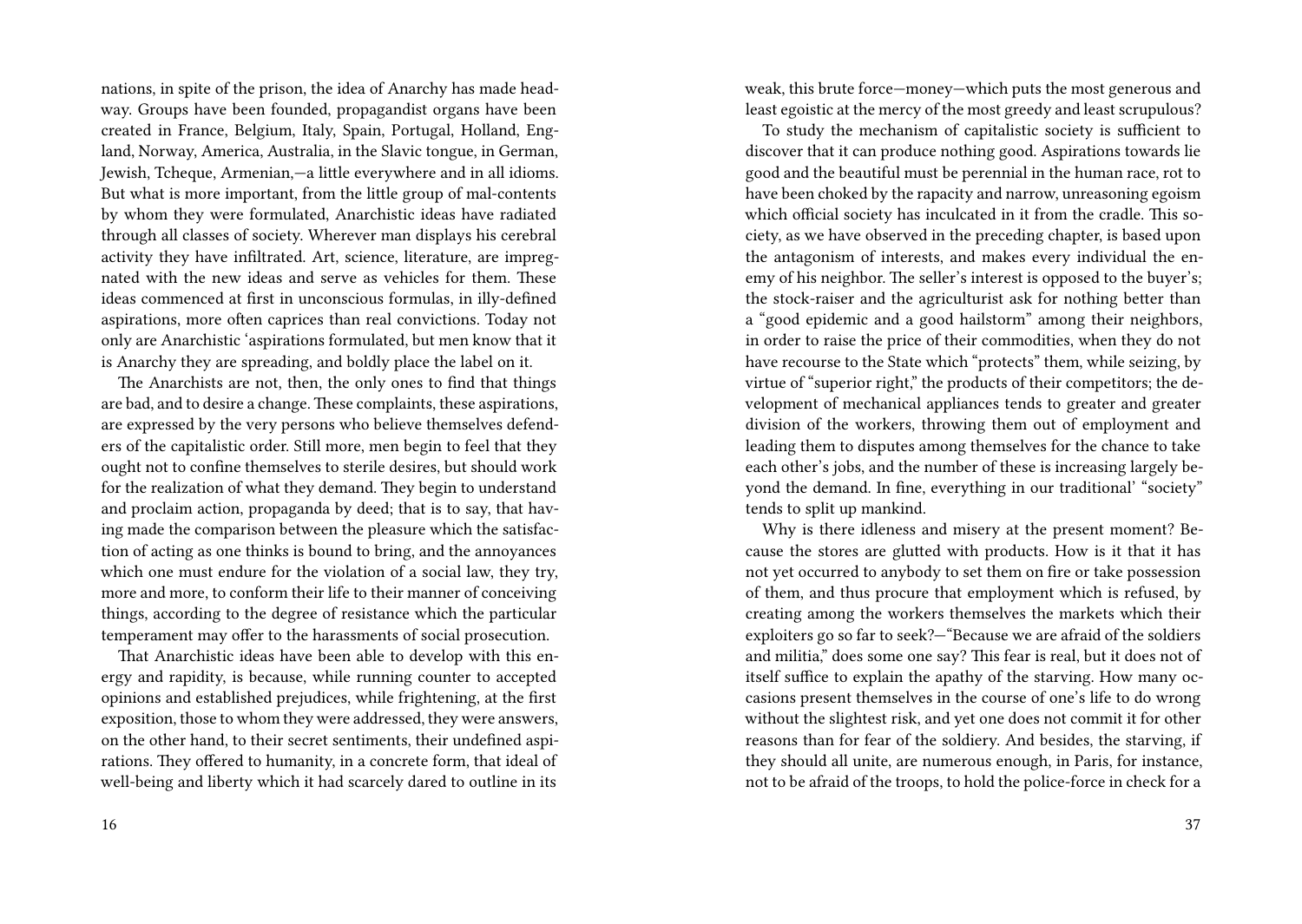#### **CHAPTER IV. IS MAN EVIL?**

It is upon the contention that " man is too evil to know to govern himself," that authoritarians base their justification of the power they wish to establish. " Power is necessary to reform mankind " is the reply to the Anarchists when they speak of establishing a society based upon solidarity, entire equality, and absolute autonomy for the individual, without authority, rule, or constraint. "Man is evil." Undoubtedly! But may he become better, and may he become worse? Is any change in his present condition possible, either for good or ill? Can he be improved or deteriorated physiologically and morally? And if evolution in one sense or another be possible (as history proves that it is) does the heritage of ancient laws, the harness of old institutions, tend to make men better, or do they help to make him worse? The answer to this question will tell us which of the two, modern man or the social state, must be reformed first.

Nowadays no one denies that the physical environment has an enormous influence upon the physiological constitution of man; now, with still greater reason the intellectual and moral environment must influence his psychological constitution.

Upon what is our present society based? Does it tend to create harmony among men? Is it so managed that the adversity of, one shall be felt by others, in order that all may be led to diminish or prevent it? Does personal well-being flow from general well-being, and is no one interested in disturbing the operation thereof? This society of kings, priests, merchants, and employers—does it permit all generous ideas to come forth, or does it not rather tend to stifle them? Has it not at its command, for the purpose of crushing the

hopeful dreams. At first they frightened their opponents, because they preached hatred or contempt of a number of institutions believed to be necessary to the life of society; because they demonstrated, contrary to received ideas, that these institutions are bad in the very essence, and not because intrusted to the hands of weak or wicked individuals. They taught the people that not only must the latter not be contented with changing the persons in power, with partially modifying the institutions which govern them, but that, before all, the people must destroy that which makes men bad, which makes it possible for a minority to make use of social forces to oppress the majority; they taught that what until now has been taken for the cause of the evils from which humanity suffers, is but the effect of a still more profound evil, that it is the very basis of society which must be attacked. Now, we have observed in the beginning that the basis of society is private property. Authority has but one excuse for existence: the defense of capital. Bureaucracy, the family, the army, the magistracy, flow directly from private property. The work of the Anarchists, then, has been to demonstrate the iniquity of the monopoly of the soil and of the fruits of the labor of past generations, by an idle minority; to sap authority by showing it to be detrimental to human development, by exposing it in its role of protector to the privileged, by proving the emptiness of the principles under cover of which it justifies its institutions.

That which contributed to alienate the ambitious and intriguing from Anarchistic teachings was just that which led the thinker to study them, to question himself as to their message, viz., that they offered no place to personal preoccupations or paltry ambitions, and could in no way serve as a stepping-stone to those who see, in the demands of the workers, nothing but a means of carving themselves a position among the exploiters. The butterflies of politics have nothing to do in the ranks of the Anarchists. Little or no chance for petty personal vanities, no procession of candidatures opening a career to all kinds of hopes, and all sorts of recantations. In the political and authoritarian Socialist parties an ambitious per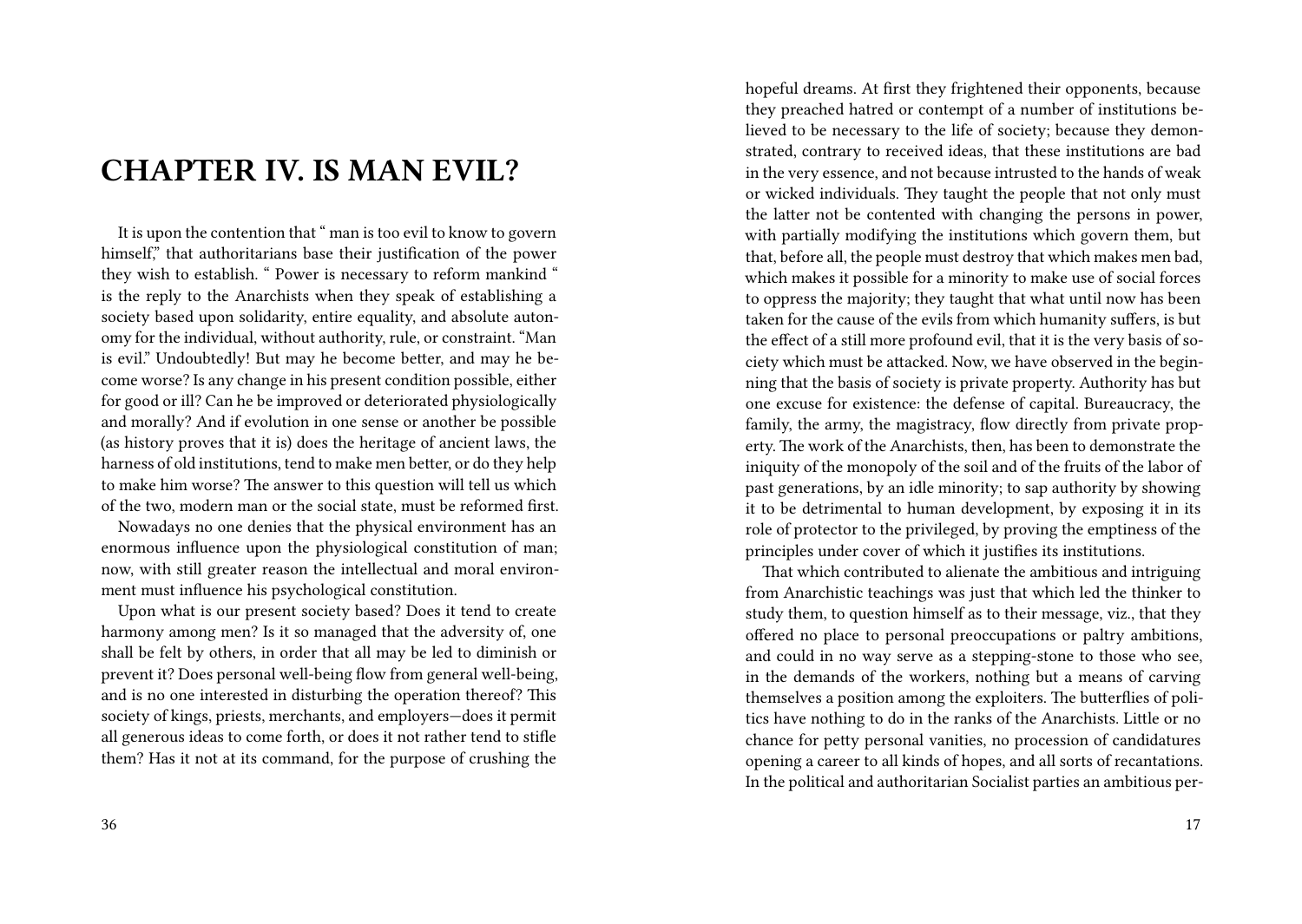son can bring about his " conversion" by insensible degrees; no one perceives that he has changed till long after the conversion is accomplished. Among the Anarchists this is impossible, because he who would consent to accept any office whatever In the present society, after having demonstrated that all those who are in office cannot remain there except on condition that they become defenders of the existing system, would at the same moment incur the epithet of renegade, for he could have no semblance of a reason to justify "evolution." Thus that which provoked the hatred of intriguers at the same time awakened the spirit-of investigation in honest men; and this explains the rapid progress of the Anarchistic idea.

What reply, indeed, can be made to those who prove to you that if you want a thing well done you must do it yourself, and delegate it to nobody? With what can you reproach those who make you see that if you wish to be free, you must commission no one to "direct" you? What answer is there to those who ' show you the causes of the ills from which you suffer, indicate the remedy to you, but do not make themselves the dispensers of it,—on the contrary, taking care to make people understand that the individual alone is able to comprehend his own needs, is the judge of what he should avoid?

Ideas strong enough to inspire men with a conviction which makes them fight and suffer for the propagation thereof, without expecting anything directly from those ideas, were, in the eyes of sincere men, worth being studied; and that is what has happened. Hence without heeding the clamors of some, the rancor of others, the attempts of governments, the idea grows and progresses without cessation, proving to the *bourgeoisie* that the truth can neither be suppressed nor silenced. Sooner or later it will be reckoned with.

Anarchy has its victims,—its dead, its imprisoned, its exiled; but it remains alive and strong, the number of its propagandists constantly increasing;—propagandists conscious of their acts, because they have understood all the beauty of the conception; accidental propagandists also, content with hurling their cries of hate against

stitute itself for "divine right," it was because it had prepared itself intellectually for such substitution; and the more rapid the downfall the more haste should we workers make to prepare ourselves intellectually, not to replace the power which we must destroy but to organize ourselves so as to prevent any aristocracy's substituting itself for that which has given way. The idea of free individual initiative once being established, people should be enabled (we cannot repeat it too often) to learn how to reason and to combine their initiative. If they have not the will to deliver themselves from their own ignorance, how will they be able to make others understand when they themselves have not been able to learn? Let us have no fear, then, of discussing the most abstract questions; each solution obtained is a step forward on the pathway of emancipation. Leaders being discarded, the knowledge hitherto in their possession must be diffused among the masses; and there is but one means of bringing it within their reach, which is, that, while continuing to go forward we persuade them to interest themselves in questions which interest us. Once more: Let us make ourselves as clear as possible; but let us not mutilate ourselves for then, instead of bringing the masses to us we should be brought to them; instead of going forward we should go back ward,—truly a queer way of understanding progress.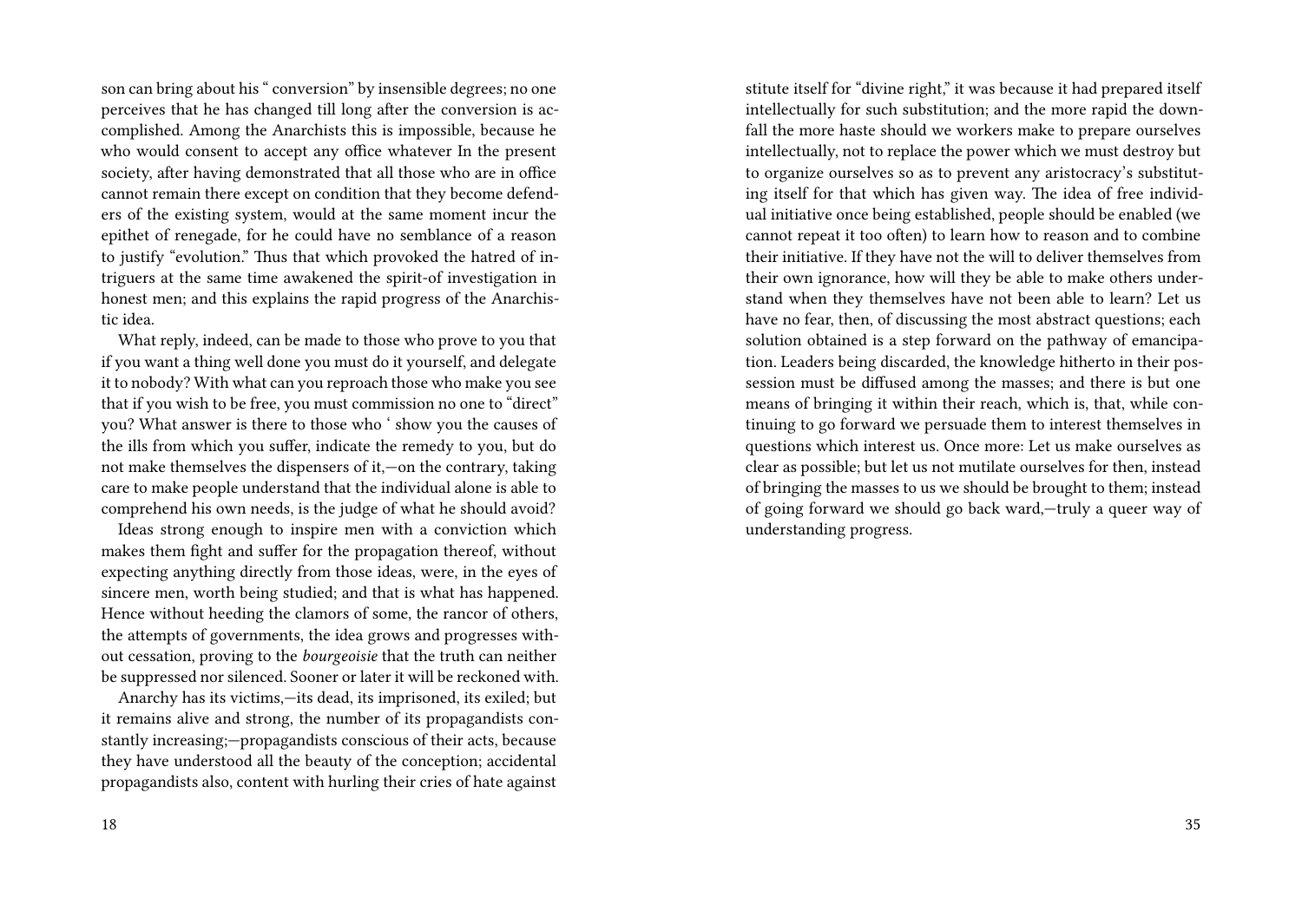it is, the *bourgeoisie* has nevertheless succeeded in concentrating in the brains of a few all the scientific knowledge necessary to the present development of humanity. If we do not want the revolution to be a step backward, the worker must be able intellectually to replace the *bourgeoisie* which he wishes to overthrow; his ignorance must not be an obstacle to the development of sciences already acquired. If he does not know them thoroughly he must be able to comprehend them when he finds himself in their presence.

To be sure we quite understand all this impatience; we can imagine that those who are hungry would like to see the dawning of the day when they will be able to appease their hunger: we are perfectly aware that those who submit to the yoke of authority only by suppressing their anger, are impatient to shake it off, desirous of listening to words in conformity with their condition of mind, reminding them of their hatreds, their desires, their aspirations, their thirst for justice. But however jreat this impatience, however legitimate the demands and the iced of realizing them, the idea advances only by degrees, penetrates the mind and lodges there only when matured and elaborated. When we consider that the bourgeoisie which we wish to overthrow took centuries of preparation before it overturned the royalty, it should cause us to reflect upon the work of elaboration which we have to do. In the fourteenth century, when Etienne Marcel attempted to seize the power for the benefit of the bourgeoisie, already organized in corporations, the bourgeois class already felt itself to be strong; for a long time it had been aspiring to authority and had organized itself for that purpose, had educated and developed itself, had worked for its enfranchisement by endeavoring to obtain from the baronage the freedom of the communes. It was not, however, till four centuries later that it succeeded in winning the long coveted boon.

Assuredly we hope not to have to wait so long for our enfranchisement and the overthrow of capitalistic exploitation. Its complete collapse at the end of so short a period of power is hurrying it on to a speedy fall. Yet if the bourgeoisie was able in 1789 to sub-

the institution which has clashed most with their secret sentiments and their instincts of justice and truth.

By its amplitude the Anarchistic idea shelters and draws to it all those who have the feeling of personal dignity, the thirst after the beautiful and true. Should not the ideal of man be released from all fetters, all constraint? Have not all the divers revolutions he has wrought, pursued this end? If he still submits to the authority of his exploiters, if the human mind still struggles under the pressure of the vulgarities of capitalistic society, it is because accepted ideas, routine, prejudice, and ignorance, have been till now stronger than its dreams and desires for emancipation, precipitating it, after it has driven away the reigning masters, into a fresh abandonment of them, at the very moment it expects to free itself. Anarchistic ideas have come to bring light into the minds not only of the workers, but also of thinkers of every category; helping them to analyze their own feelings, stripping bare the causes of misery and indicating the means of destroying them, showing to all the route to follow and the end to be attained, explaining why previous revolutions have been abortive. It is this close relation with the secret sentiments of individuals which explains their rapid extension, which gives them their strength and renders them irrepressible. Governmental fury, oppressive measures, the rage of frustrated ambition, may set themselves against the ideas and their propagators; today the opening is made; they can no longer be prevented from making headway, from becoming the ideal of the disinherited, the motors of their attempts at emancipation.

Capitalistic society is so paltry, so narrow; large aspirations find themselves so cramped in it; it annihilates so many good intents, so many hopes, crushing and killing so many individualities that cannot stoop to its narrow views, that, could it succeed in stifling the voice of every living Anarchist, its oppressions would raise up new ones, equally implacable.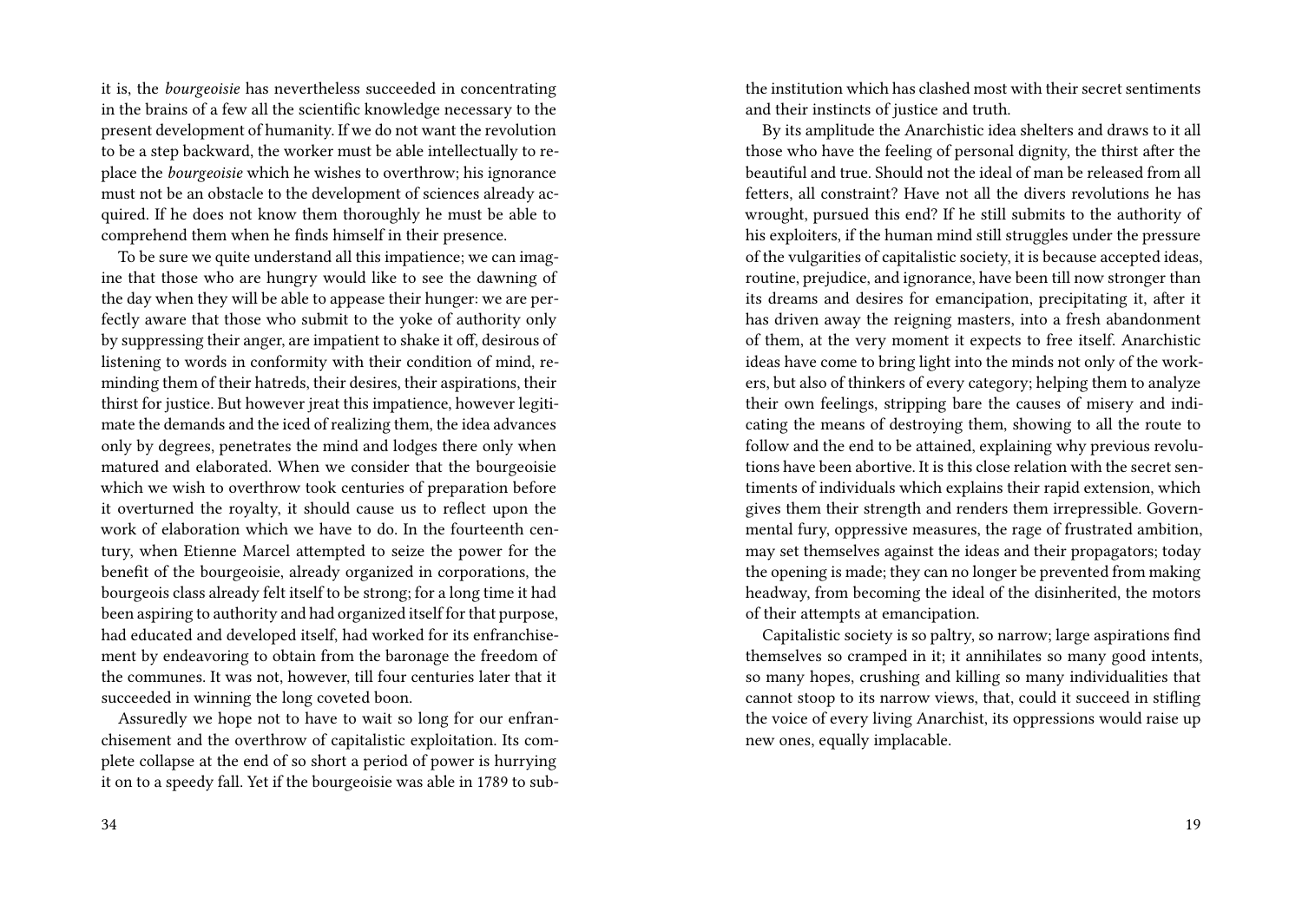#### **CHAPTER II. INDIVIDUALISM AND SOLIDARITY.**

"Anarchy and Communism protest against being coupled together," declared certain dishonest adversaries, little anxious to throw light upon the question. "Communism is an organization; an organization prevents the development of individuality;—we will have none of it!" "We are individualists, we are Anarchists; nothing more!" exclaimed after them certain persons, sincere in the sense that they desired to appear more advanced than all their comrades, and having no originality their own. They entangled themselves in exaggerations, pushing the ideas to absurdity; and around them collected the whom the governing class has an interest in introducing among its adversaries, to divide or mislead them.

Now, behold those Anarchists launched into discussions Anarchy, Communism, the initiative, organization; the harmful useful influence of groups; egoism and altruism; in fine, lot of things one more absurd than the other. For, after being thoroughly discussed by honest opponents, the end of it is that all want the same thing, though calling it by different name. As a matter of fact the Anarchists who demand Communism are the first to recognize that the individual has not been put into the world for society's sake; that, on the contrary, the latte has been formed solely for the purpose of furnishing the former greater facility for evolution. It is quite plain that when certain number of persons group together and unite their forces they have in view the obtaining of a greater sum of enjoyment with a less expenditure of energy. In nowise for the most part he hears treated of for the first time;—questions, however, which he must study to the bottom and solve if he desires to be able to profit by this autonomy which he demands, if he does not want to use his initiative to his own detriment, and, more than all, if he wishes to get on without providential men.

When a question, however abstract it may be, presents itself to the investigations of the Anarchist propagandist, he cannot make it otherwise than abstract; nor can he pass it by in silence, under the pretext that those to whom he speaks have never heard of it. To explain it in plain, clear, precise, and concise language; to avoid "thousand-legged words," as one of our comrades puts it,—that is words which are understood only by the initiated;—to avoid burying one's thought in high-flown and redundant phraseology, or seeking after phrases and effects, this is all that can be done by those who have it at heart to propagate the principles, to spread them and make them understood among the masses; but we cannot mutilate them with the excuse that they are not accessible to the people. If it were necessary to evade every question which the majority of readers are not able to understand upon first enunciation, we should be condemned to return to declamation, to the art of stringing out meaningless phrases one after the other, and saying nothing. This role is too well played by the *bourgeois* rhetoricians for us to attempt to supersede them in it. If the workers want to emancipate themselves they must understand that this emancipation will not come of itself; that they must obtain it; and that self-education is one of the forms of the social struggle. The possibility and the continuance of their exploitation by the capitalistic class proceed from their ignorance. They must know how to free themselves intellectually if they wish to be able to free themselves materially. If they already recoil before the difficulties of mental emancipation, which depends solely upon their own willingness, what then will it be before the difficulties of a more active struggle in which it will be necessary to expend an altogether incommensurate force of character and amount of will! Useless and injurious as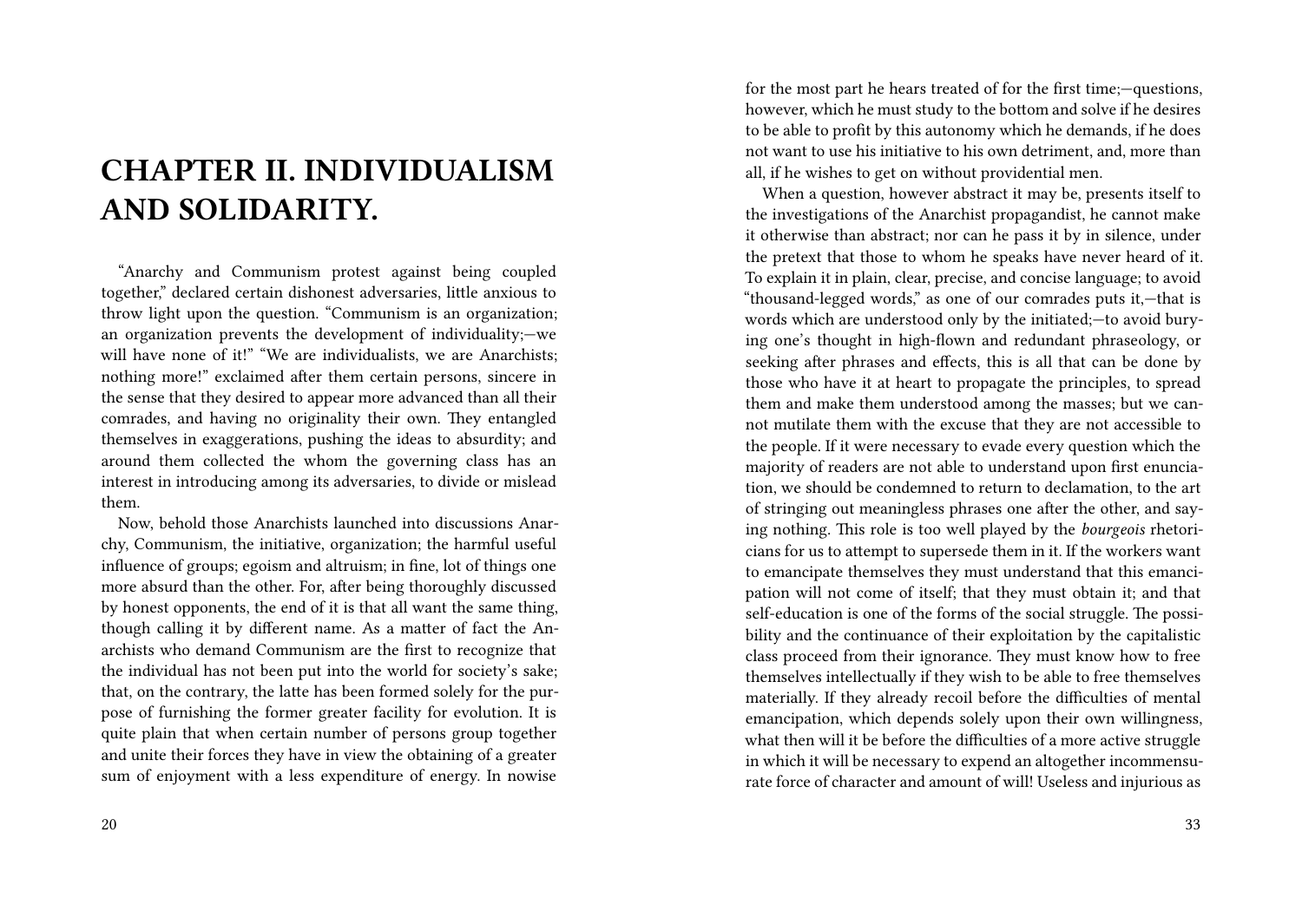for themselves. Hence a propaganda more difficult, more arduous, more abstract, but also more effective.

From the moment the individual relies solely on his own initiative, he must be enabled to exercise it effectively. That such initiative may adapt itself freely to the action of other individuals, it must be conscious, reasoned, based upon the logic of the natural order of facts. That all these separate acts may converge to a common end, they must be animated by a common idea, well understood and clearly elaborated; whence it follows that nothing but a close, logical, and thoroughly defined discussion of the principles can open the minds of those who adopt them, and lead such to reflect for themselves. Hence our method of procedure, which, instead of causing us to get a lot of rhetorical fireworks out of any idea we take up, leads us to turn it over in all its aspects, to dissect it, even to its final toms, in order to extract from it the greatest possible amount of argument.

Ah, it is no small thing to overthrow a society as we talk of doing, above all when it is desired that this social upheaval shall be universal as we wish it to be! It is clear that the people who compose this society, however cruel it may be to them, are not going to see the necessity of its overthrow as we do, all in a moment, having been accustomed to look upon it as the palladium of their safety and the means of their well-being. They know very well that this society does not furnish them what it has promised, but they cannot understand the necessity for its total destruction. Has not every one his little reform to propose, which is to grease the wheels and make the machine run to the satisfaction of all? They want, therefore, to know whether this upheaval will be profitable or prejudicial to them, whence arise a mass of questions leading to the discussion of every branch of human knowledge, in order to know whether they will survive in the cataclysm we would provoke. And hence the perplexity of the worker who sees unfolding before him a multitude of questions which they took good care not to teach him at school, discussions which it is very hard for him to follow, subjects which have they the intention of sacrificing their initiative, their will, their individuality, for the benefit of an entity which did not exist before their union, which will disappear with their dispersion. To economize their forces while continuing to wrest from nature the things necessary to their existence, and which they could not obtain but by the concentration of their efforts, was certainly the motive which guided those human beings who first commenced to group themselves; or what, at least, must have been tacitly understood as such, if not completely reasoned out in their primitive associations, which associations might well be, even had to be, temporary and limited to the duration of the effort, falling apart when the result was once attained. No Anarchist, therefore, thinks of subordinating the existence

of the individual to the progress of society. Freedom of the people, complete freedom in all their modes of action, is all we ask. And if there be those who repudiate organization, who swear by the individual alone, who say that they despise the community, declaring that the egoism of the individual should be his only rule of conduct, and that the adoration of his ego should come before and above all humanitarian considerations, —believing themselves to be therein more advanced than others —such people can never have studied the psychological and physiological nature of man, never have given themselves an account of their own feelings; they have no idea of what constitutes the real life of man, its physical, moral, and intellectual needs.

Our present society exhibits some of these perfect egoists: the Delobelles, the Hjalmar Eikdals, are not rare; they are found not only in romances. Without meeting any great number of them, it is sometimes given to us to run up against these types who think only of themselves, who see nothing in life but their own persons. If there is a tempting bit on the table they appropriate it without scruple. They live largely outside while their folks at home are dying of hunger. They accept the sacrifices of all who surround them, father, mother, wife, children—as their due, while they shamelessly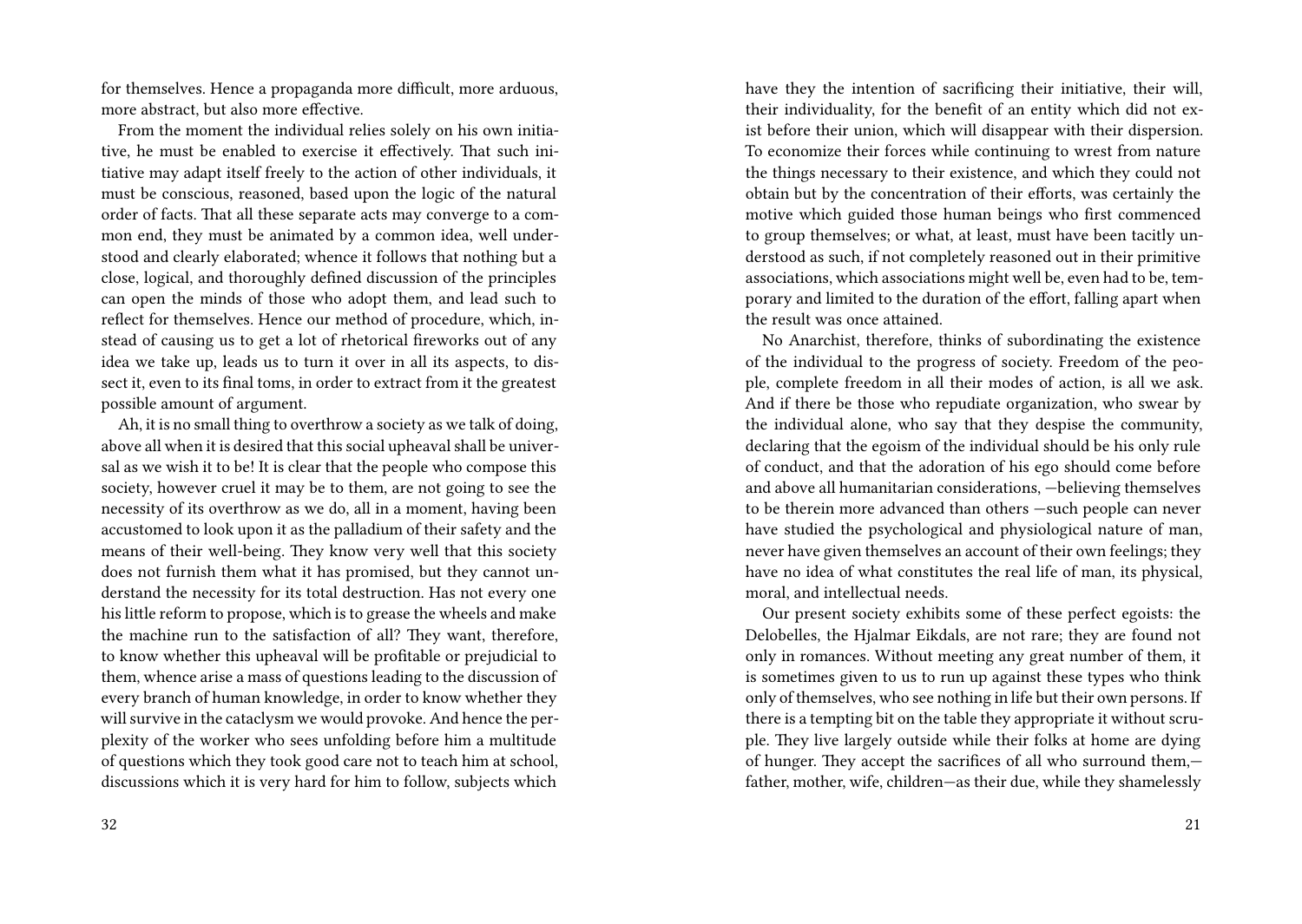put on dignified airs and take their ease. The sufferings of others are not counted, provided that their own existence runs smoothly. Still worse, they do not even perceive that others suffer for them and through them. When they are fed and well-disposed, humanity is satisfied and refreshed! Behold the type of your perfect egoist in the absolute sense of the word! -But we may also add it is the type of a very sorry individual. The most repugnant bourgeois does not even approach this type; he, at times, still has love for his own people, or at least something akin to it which takes its place. We do not believe that the sincere partisans of the most exaggerated individualism have ever had the intention of giving us this type as the ideal of future humanity; no more than the Communist-Anarchists have meant to preach abnegation and renunciation for the individual in the society which they anticipate. Disclaiming the entity "society," they equally disclaim that other entity, the "individual," which those who have carried the theory to absurdity tend to create.

The individual has a right to his entire liberty, to the satisfaction of all his needs; that is understood. Only, as there exist more than a billion of individuals on the earth, with equal rights if not with equal needs, it follows that all these rights must be satisfied without encroaching on one another; otherwise that would be oppression, which would render the success of the revolution futile.

What tends greatly to befog our ideas is that this adulterate society which governs us, based upon the antagonism of interests, has made people prey upon one another, and forces them to tear each other to pieces in order to secure to themselves the possibility of living. In the existing society one must be either robber or robbed; there is no middle way. Today the one who helps a neighbor runs great risk of being duped; hence the belief, among those who do not reason, that men cannot live without fighting each other. The Anarchists, however, say that society should be based on the strictest solidarity. In that society which they wish to realize, it must not be that individual happiness, were it only in its very least important division, be attained at the expense of another individual. Personal

ers to a revolution. Now, the workers have always made revolutions, but have forever allowed the benefits thereof to be juggled away, because they "did not know." The role of the propagandist, then, is to teach the workers; and to teach them one must give demonstrations to them. Assertion makes believers, but not conscious ones. At the time when, even for the most advanced Socialists, authority was the basis of all organization, there was nothing wrong in having mere believers. On the contrary it facilitated the task of those who set themselves up as directors. One could go ahead with assertions; one was believed according to the degree of authority he had been clever enough to acquire; and as the directors did not exact of their proselytes a knowledge of *why* they were to act, but only to "believe" strongly enough to make them blindly obey received orders, they had no need of killing themselves to furnish arguments. Believing in providential men who were to think and act for them, the mass of proselytes did not need to learn much. Had not the leaders a plan of social organization already prepared in their heads, which they would hasten to execute once they were carried into power? To know how to fight and kill each other, that was all they asked the common herd to know and to do. The leaders once in power the dear people had nothing to do but wait; everything would come to them at the proper time without their troubling themselves about it.

But Anarchistic principles have come to overthrow all this. Denying the necessity of providential men, making war upon authority, and claiming for each individual the right and the duty to act under the pressure of his own impulses only, of submitting to no constraint or restriction of his autonomy; proclaiming individual initiative as the basis of all progress and of every truly libertarian association, Anarchism cannot content itself with making believers; it must, above all, aim to convince, that its converts may know why they believe, that the arguments with which they have been furnished may have struck home, that they may have weighed, discussed and considered the value of these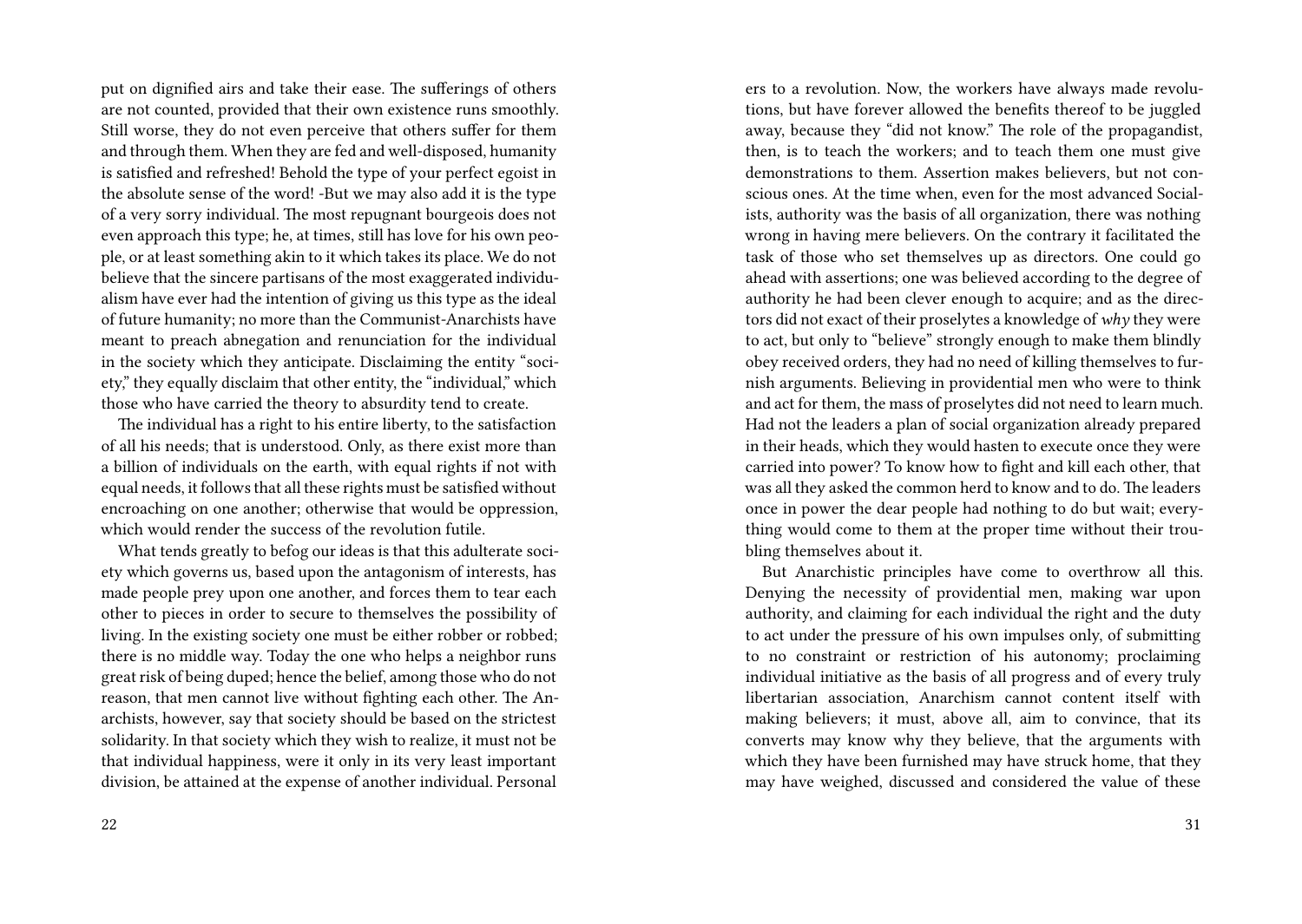which we suffer may be cured; that it is not by merely modifying the machinery of the social organism that we shall prevent it from producing those evil effects which the very *bourgeois,* desirous of getting into power, knows so well how. to show up. But our task is complicated precisely because the ideas which we advocate are abstract. If, indeed, we were willing to content ourselves with declamations and assertions, the task would be rendered easy, both for us and for our readers. The more difficult the problems to be solved the more need is there to acquaint ourselves with arguments and logic. It is easy to say and write, "Comrades, the bosses rob us! The *bourgeoisie* are drunkards! Rulers are scoundrels! We must rebel, kill the capitalists, set fire to the factories!" Moreover, before any one wrote it the exploited had sometimes killed their exploiters, the governed had revolted, the poor had rebelled against the rich; yet the situation was in nowise altered. They had changed rulers. In 1789 property changed hands; subsequently the people revolted, hoping thereby to force it to change hands again. Yet the governing continued to oppress the governed, the rich continued to live at the expense of the exploited; nothing was altered. Since it was written the people have likewise revolted, and nothing is altered. Hence it is not a question of saying or writing that the laborer is exploited; it is necessary to explain to him above all how in changing masters he does not cease to be exploited, and how, were he to put himself in his master's place, he would in turn become an exploiter, leaving behind him the exploited who would then make against him the same complaints he now makes against those he would like to have dispossessed. It is necessary to make him understand further how the capitalistic classes have interested him in the existing society, persuaded him to defend the privileges of his exploiters while he believes himself defending his own interests in an organization which, in fact, has nothing for him but promises never to be realized.

By its organization, based upon the antagonism of interests, our *bourgeois* society charges itself with the task of bringing the workwell-being must flow from the general well-being; when an individual feels himself injured in his autonomy or in his belongings, all other individuals must feel the same injury in order that they may remedy it. So long as this ideal is not realized, so long as this goal is not reached, societies will be but arbitrary organizations, against which persons who feel themselves wronged will have the right to revolt.

If men could live isolated, if they could return to the state of nature, there would be no discussion as to how they should live: each would live as he pleased. The earth is big enough to accommodate everybody. But would the earth, if left to itself, furnish sufficient for all to live upon? This is less certain. It would probably mean ferocious war between individuals, the "struggle for existence" of the early ages, in all its fury. It would be the cycle of evolution already run through and recommencing,—the stronger oppressing the weaker until superseded by the cunning, until money-value should displace force-value. If we have had to traverse this period of blood, of misery and exploitation, which is called the history of humanity, it is because man has been egoistic in the absolute sense of the word, without any corrective, without any mitigation. He has had in view from the outset of all his associations, nothing but the satisfaction of his immediate desires. Whenever he has been able to enslave a weaker fellow he has done so without scruple, seeing only the amount of work to be got out of the victim, without reflecting that the necessity of surveillance, the revolts he will have to suppress, will end, in the long run, in compelling him to perform an equally onerous labor, and that it would be better to work side by side, lending each other mutual aid.

It is thus that authority and property have succeeded in establishing themselves. Now, if we wish to overturn them, it cannot be done by beginning our past evolution over again. If this theory that the motive of the individual should be egoism pure and simple,—the adoration and culture of the ego,—were admitted, one would necessarily declare that the individual should launch into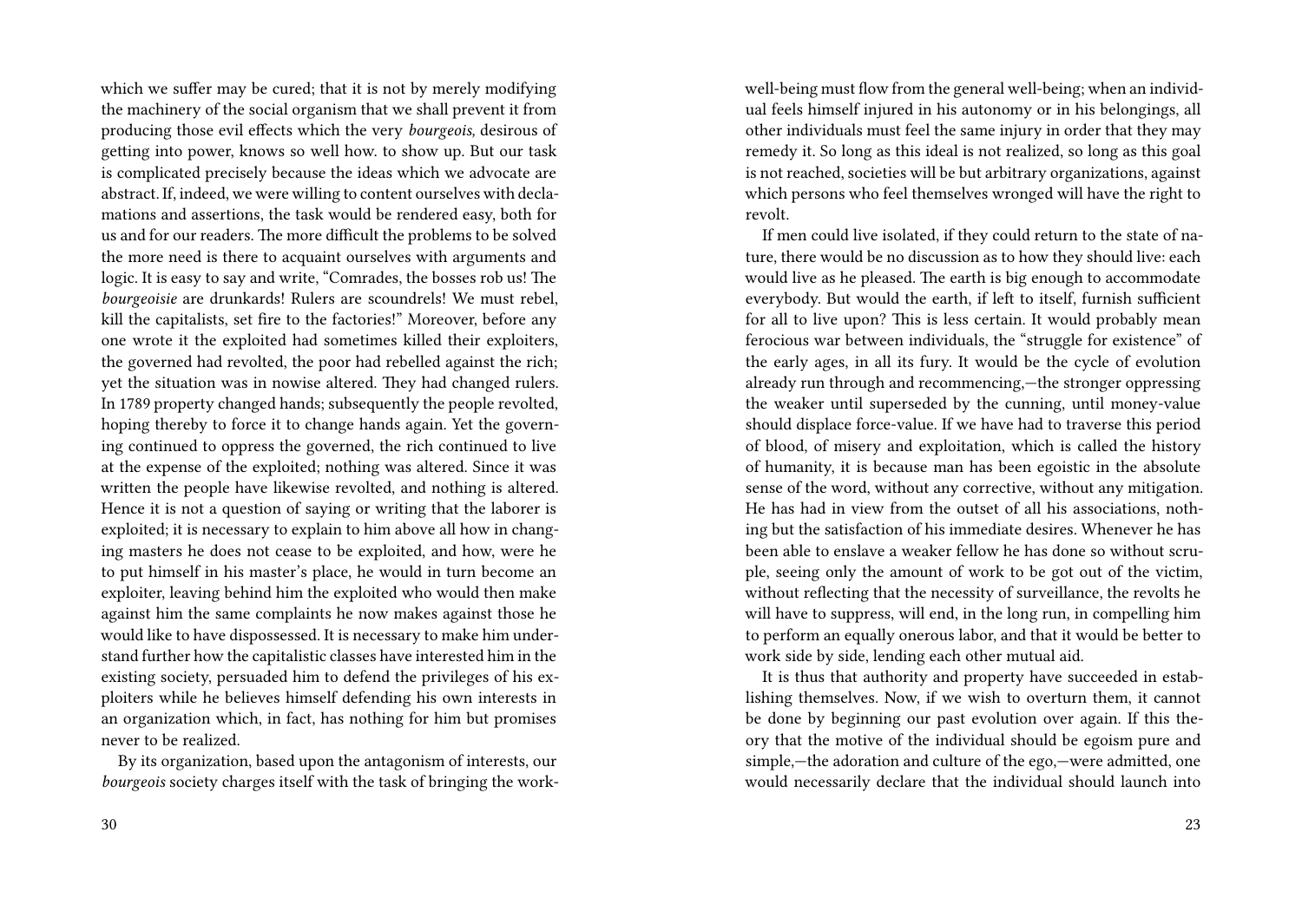the melee and work to gain the means of self-gratification without concerning himself as to whether he crushes others at his side. To affirm this would be to confess that the coming revolution should be made by and for the strong, that the new society must be a perpetual conflict between individuals. If it were so we should have no reason to proclaim the idea of general enfranchisement. We should rebel against the existing society only because its capitalistic organization did not permit us likewise to possess.

It may be that among those calling themselves Anarchists there are some who regard the question from this standpoint. This would explain to us the defections and recantations of persons who, after having been most ardent, have deserted their principles to range themselves among the defenders of the existing society, because it offered them compensations. Certainly we do combat this society because it does not afford us satisfaction for all our aspirations; but we also comprehend that our own interests, rightly understood, would have this satisfaction of our needs extended to all the members of society. Man is always egoistic, he always tends to make of his ego the centre of the universe. But with the development of his intelligence he comes to understand that if his ego wishes to be satisfied there are other egos that equally wish to be satisfied, (those that have not been have made it understood that they had a right to be) whence sentimentalists and mystics have come to preach renunciation, sacrifice, devotion to one's neighbor.

Social authority, while continuing to preach the oppression of the individual for the sake of the collectivity—this dogma has contributed to its maintenance even as much as force has— social authority has had to modify itself, to concede a larger share to individuality. For if narrow, badly understood egoism is opposed to the functioning of society, renunciation and the spirit of sacrifice are fatal to individuality. To sacrifice oneself for others, above all when they are indifferent to you, does not enter into every one's disposition. And besides it would, in the long run, be even prejudicial to humanity, for it would allow narrow minds, egoistic in the

#### 24

#### **CHAPTER III. TOO ABSTRACT.**

"You are too abstract!" This is an objection frequently raised against the Anarchists by many people. They say that since we address ourselves to the workers we should make man fruitful propaganda if we should take up less elevated subjects By the preceding chapters we have seen that it is the development of the ideas themselves which has drawn us into the treatment of questions not always within the scope of those whom w address; this is a fatality to which we submit and against which we can do nothing. To those who are just beginning to nibble at the social question our writings may often appear dry; this we do not deny. But can we alter the fact that the question: which we treat and which must be treated, are dry in them' selves? Can we prevent the principles which we defend, linked together as they are, identified with every branch of human knowledge, from leading those who wish to elucidate them to study things they did not before deem necessary? And, moreover, has not all this preparatory work to which they would condemn us, been already performed by our predecessors, the Socialists? Do not the capitalistic classes themselves work for the demolition of their society? Are not all ambitious radicals, Socialists more or less deeply dyed, bent upon demonstrating to the workers that the present society can do nothing for them; that it must be changed?

The Anarchists therefore have only to analyze this enormous work, to coordinate it, to extract its essence. Their role is limited to proving that it is not by changing governors that the ills from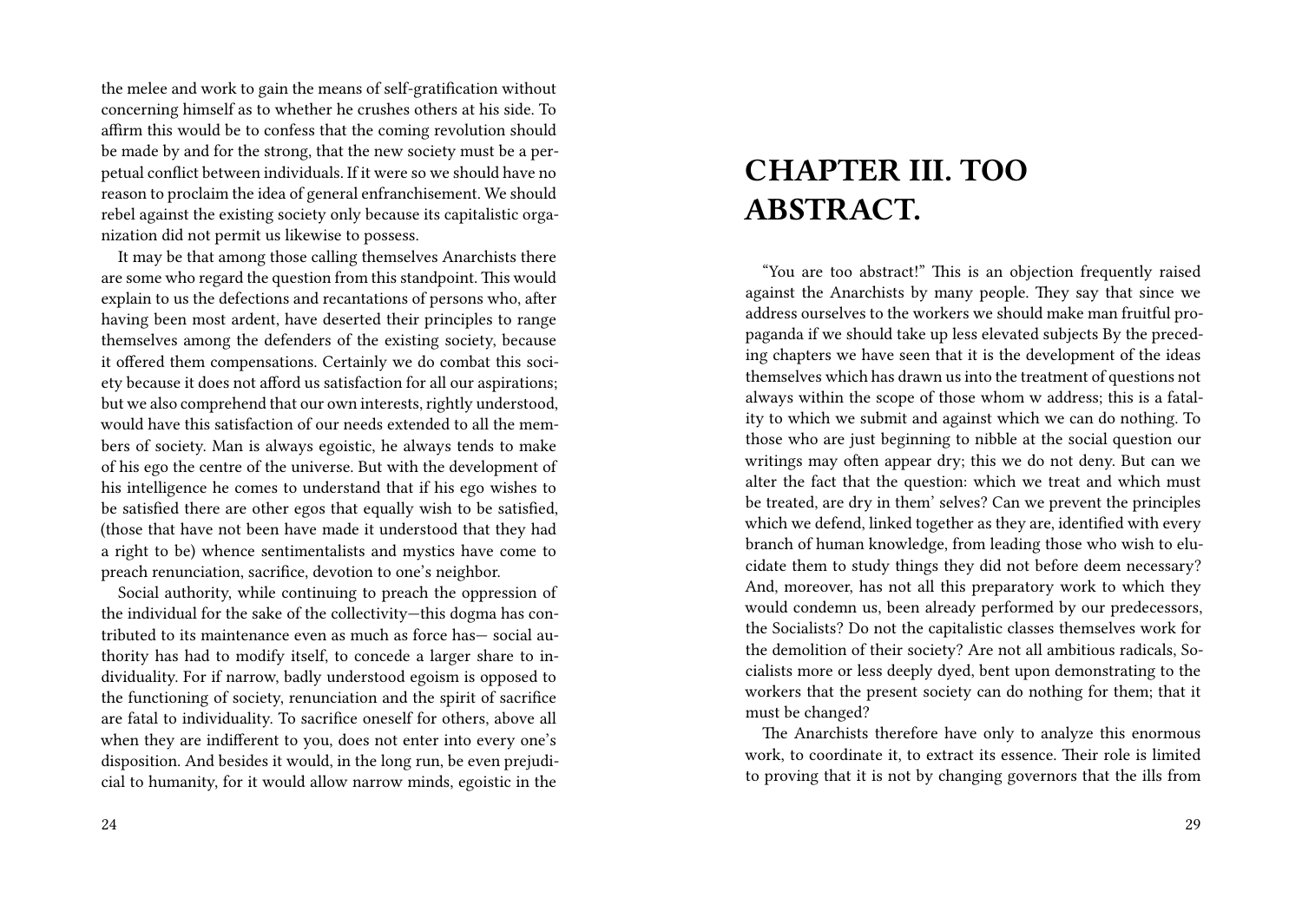of all their rights, determined to conquer them and capable of defending them once they are acquired. This is why a question of subsistence only would be powerless to effect such a transformation; and it is also why there rise up, together with the right to subsistence which the Anarchists demand, all these questions of art, science, and philosophy, which they are forced to study, to fathom, to elucidate, and which are the cause of Anarchistic ideas embracing every branch of human science. Everywhere have arguments in favor of these ideas been found, everywhere there have risen up adherents who furnished their quota of demands, and reinforced the principles with their special knowledge. The sum of human learning is so great that the most privileged brains can appropriate only a portion; likewise the conception of Anarchism though condensed by certain minds which outline its bases and trace its program, cannot be elucidated but by the collaboration of all, by the help of each one's knowledge. And this it is which gives it its strength, for it is the collaboration of all which enables it to sum up all human aspirations.

But though egoism or altruism, separately, each pushed to its extreme, is pernicious to the individual and society, united they are resolved into a third term, which is the law of future societies. This law is Solidarity.

Many of us will combine with the intention of realizing one of our aspirations. This association having nothing forced in it, nothing arbitrary, prompted only by some need of our being, it is quite evident that the more pressing the need the more force and activity shall we contribute to the association. All having cooperated in production, we shall all have rights in consumption; that is plain; but as the sum of needs will have been calculated (counting in those which must be foreseen) that the satisfaction of all may be attained, solidarity will have no trouble in securing to each his share. Is it not said that man's nature is to have his eyes bigger than his stomach? Now, the more intense his desire is the greater an amount of activity will he devote to its realization. Thus he will come to produce not only sufficient to satisfy the co-participants, but also those in whom desire would not have been awakened but for the sight of the thing produced. Man's needs being infinite, infinite will be his means of satisfying them, and it is this variety of needs which will concur in the establishment of general harmony.

In our present society, wherein we are accustomed to depend upon the toil of others to obtain the things necessary for existence, there is but one object: to procure money enough to enable one to buy what he wants. Now, as manual labor does not even enable one to keep himself from starving, he who has only this resource, seeks to obtain money by every means except work, becoming an official, journalist, or what-not, including blackmailer. He who has a start goes into commerce and increases his income by robbing his contemporaries; he gambles in stocks, he speculates, or makes others work for him. People engage in all %orts of occu-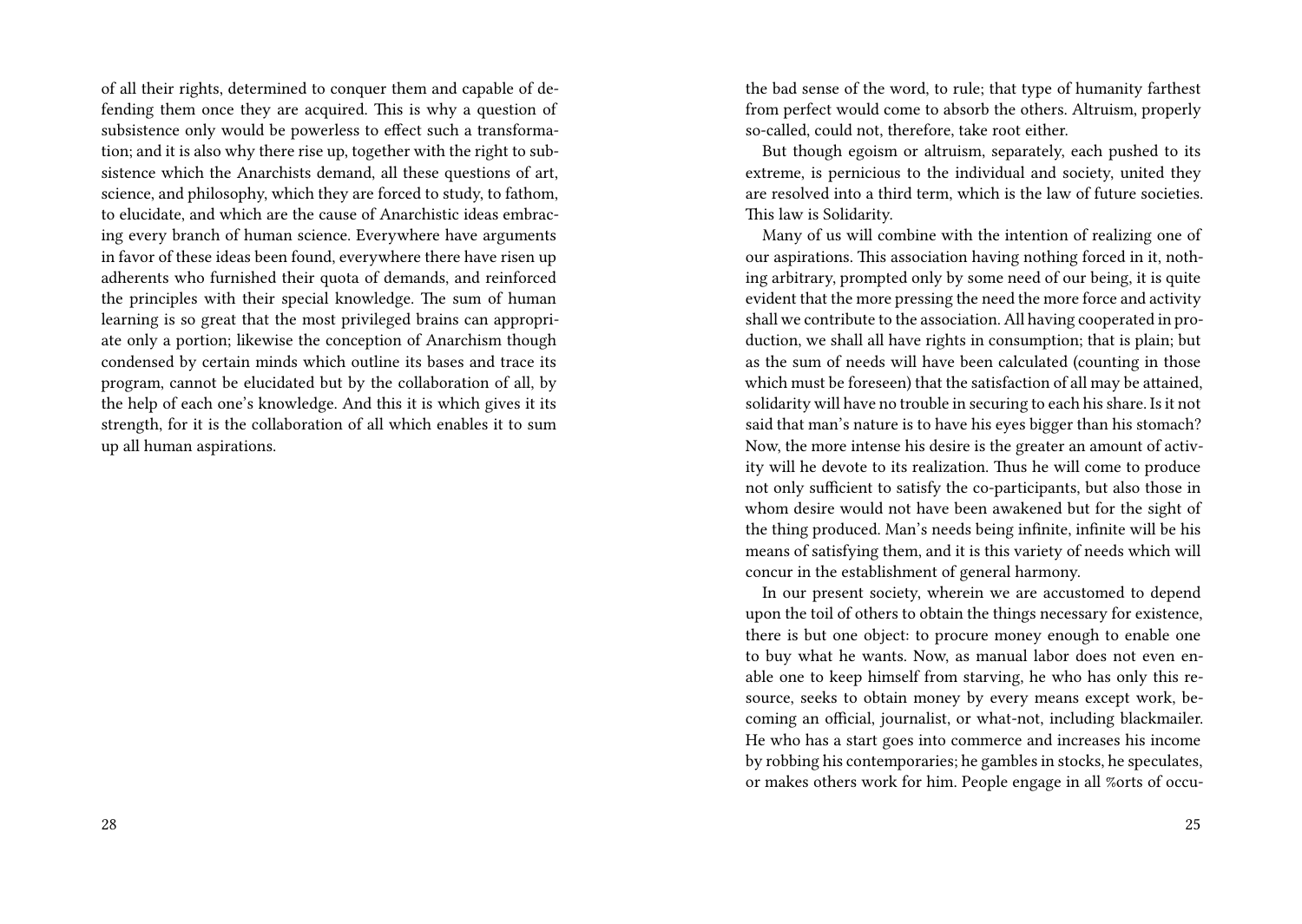pations, more or less dishonorable, except the one thing necessary that all might have their share,—useful production. So that each one pulls the cover over himself without concerning himself about those whom he lays naked, whence this unreasoned egoism which seems to have become the sole motive of human actions.

But as man grows refined, he comes also to live not only for himself and in himself. The type of the humane egoist, perfectly developed, is to suffer with the sufferings of those who surround him, to have his enjoyment spoiled by the reflection that others, owing to the vicious social organization in which we live, may suffer by it. Among the *bourgeoisie* there are persons whose sensitiveness is certainly highly developed; when the influences of environment, education, or heredity, leave them leisure to reflect upon social misery and turpitude; when they reckon up their existence, they try as much as possible to remedy misery with charity. Whence, philanthropic works! But the habit of believing society normally constituted, the habit of considering poverty eternal, the result of the laborer's misconduct, engenders an unfeeling character, inquisitorial in its philanthropy. Because for the man born, educated, brought up in the hothouses of wealth and luxury, it is very difficult, even impossible, save under exceptional circumstances, to come to doubt the legitimacy of the situation he occupies. For the parvenu it is still more difficult, for he believes he owes his situation to his talent and his work. Religion, conceit, and the economists, have so reiterated that work is a punishment, that poverty is the result of the improvidence of those who are a prey to it, that how can you expect him who has never had to struggle against adversity not to believe himself of a superior essence! From the day he begins to doubt it, sets himself to study the social organization, if he is sufficiently endowed to understand its viciousness, his pleasures will be poisoned at their fountainhead. This man will suffer when he says to himself that his luxury necessitates the misery of a mass of workers, that every one of his possessions is purchased at the expense of the sufferings of those who are sacrificed to produce them. If this man's

26

combativeness is developed equally with his sensitiveness he will make one more rebel against the social order which does not secure moral and intellectual satisfaction even to him. For it must not be forgotten that the social problem is not confined to a simple material question. We certainly do contend, and that before everything else, that all should have enough to eat. But our demands are not limited to this; we also contend that each should be able to develop himself according to his faculties, and to procure those intellectual gratifications which the needs of his brain create. True that for many Anarchists the question stops there; and that is what has brought about these divers interpretations and discussions of egoism, altruism, etc. Nothing more urgent than the stomach question! Only it would be dangerous to the success of the revolution to stop there, for then one might just as well accept the Socialistic State, which could, and would, secure all in the satisfaction of their physical needs.

If the next revolution were to confine its objects to the sole problem of material life, it would greatly risk being arrested or the way, degenerating into a vast revel of gluttony, which, the orgy once over, would not be long in surrendering the insurgent: to the blows of capitalistic reaction. Happily this problem, paramount today to the workingmen whose future is rendered uncertain by more and more prolonged periods of idleness, as we admit, is not the only one which will be solved in the next revolution. Without doubt the first work of the Anarchists towards making the revolution a success, will be to seize social wealth, to call upon the disinherited to take possession of stores, machinery, and the soil; to install themselves in healthy localities, destroying the rat-holes in which they are forced to remain today. The revolutionists should destroy all the old parchments which guarantee the functioning of property; the offices of bailiffs, notaries, register of land surveys, register of deeds, the entire civil staff, should be visited and "cleaned out." But to do all this work something more than famishing people is needed,—individuals, conscious of their individuality, jealous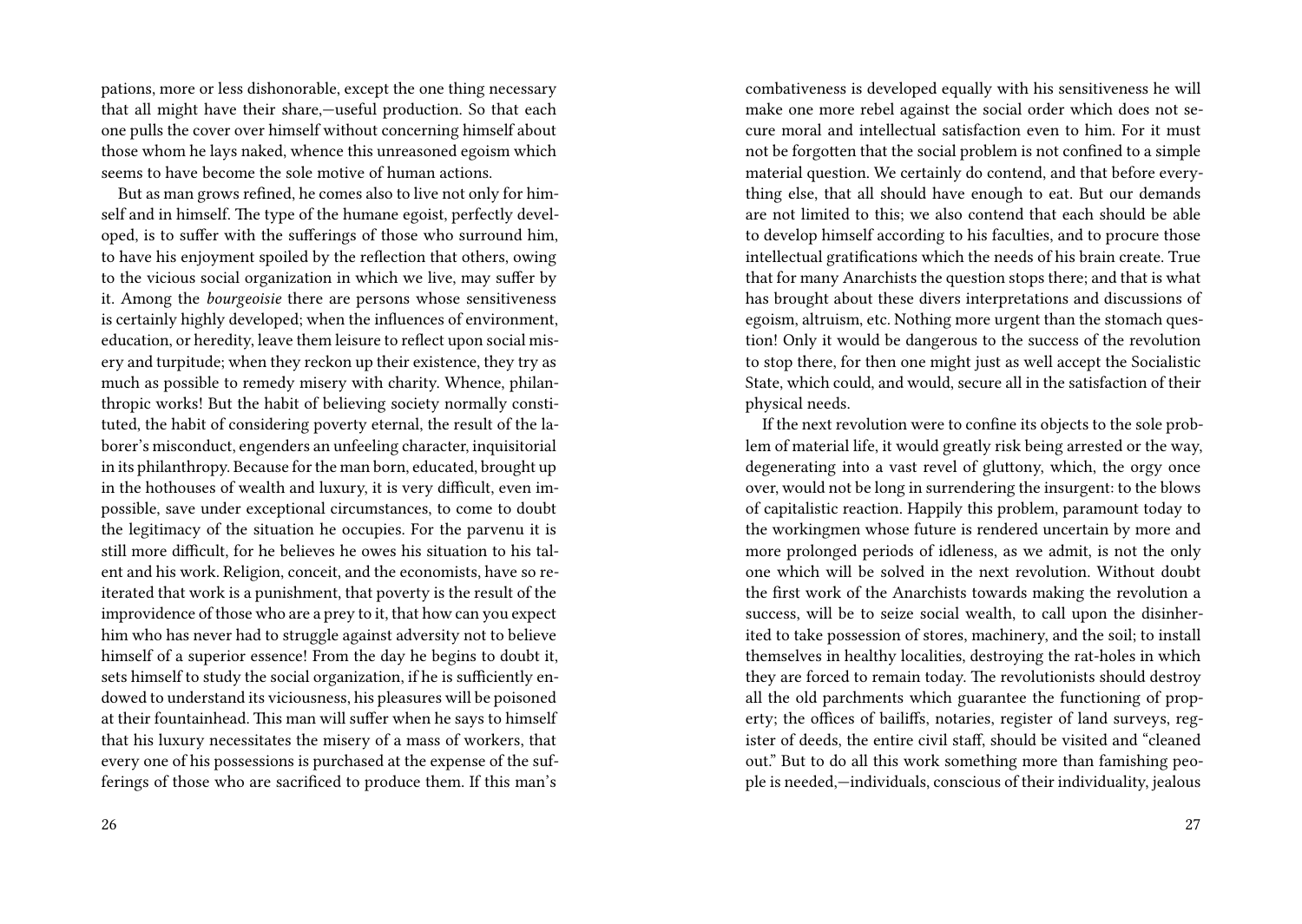Ostensibly it is to punish a band of imaginary marauders and secure our national preponderance that wars like the expedition to Tunis are undertaken, while the real object is to open up a new country to the rotten financial operations of a few dubious schemers; it is to secure a free field to these parasites upon the social revenue that the money wrung from the workers by taxation is expended in armaments; it is to realize "small profits" from the offices created in the conquered countries that these new markets, which enable the capitalists to get rid of their stale products, are opened with cannon shots, that a robust youth is impoverished, that a multitude of young men is sent to perish in an unaccustomed climate or be massacred by people who, after all, are at home, and are only defending what belongs to them.

War upon these "small profits," these expeditions to Senegal, Tonquin, the Congo, Madagascar, forever being: undertaken in the name of "civilization," which has nothing to do with such expeditions, that are brigandage, pure and simple! We exalt patriotism at home, and shoot or decapitate, as brigands or pirates, those who are guilty of nothing but defending the soil on which they live, or of having revolted against those who have imposed their rulership upon them in order to exploit and enslave them!<sup>6</sup>

But we shall have to return to this question in a special chapter upon colonization; let us confine ourselves for the moment to the patriotism of the governing classes. Recent events have laid it bare in all its hideous reality. The secrets of our armaments and defenses betrayed, through the complicity of the employees of the bureau of the minister of war; the most disgraceful intrigues, operating with this whirlpool of billions to the detriment of the taxpayers' pocketbooks and the security of the country! The government, instead of hunting down the guilty, sought to cover them up and throw a veil

 $6<sup>6</sup>$  These exploits have a worthy counterpart in the present brutal war of the Americana againat the Filipinos.—Proofreader.

tain peoples exist in which the children belong to the tribe of the mother; others in which the authority of the male is already recognized, but in which his sister's children inherit his possessions to the exclusion of his own. This would go to establish a transition from maternal to paternal authority. Another transitional characteristic is this custom of *couvade*, by which, when the woman is in confinement, it is the man who goes to bed, swallows drugs, and receives congratulations upon his delivery. In this one feels that the man, in order to affirm his authority over his progeny, needs facts to prove his paternity. He would not need them if it were not contested by anterior customs, which have perhaps disappeared, but the memory of which is perpetuated by the practice of retroactive customs that the former gave rise to.

As to the union of men and women, how many times has its form not been changed? At the outset, the very beginnings of humanity, there is no form of marriage; the most complete promiscuity reigns between the sexes; the male cohabits -with the first female that comes in his way, who on the other hand accepts or submits to the caresses of all the males that take her. As men develop and become a little less brutal, though a great amount of promiscuity still reigns, they commence to distinguish a primitive sort of relationship. They have not yet learned to distinguish the terms father, mother, brother, sister, very definitely, but unions between tribes having the same totem, or the same common origin, are forbidden; the women, however, continue to belong to all the men, and the latter to all the women, of the tribe. Later on, the male having been acknowledged, the latter begins to recognize certain degrees of consanguinity and affiliation; but marriages continue to take place between brothers and sisters, the son inherits any member of his father's harem without scruple. A still further step in. evolution must be taken before the mother of the heir ceases to be included in the inheritance.

Observe also that if there be peoples among whom a single male may possess several females, on the other hand there exist some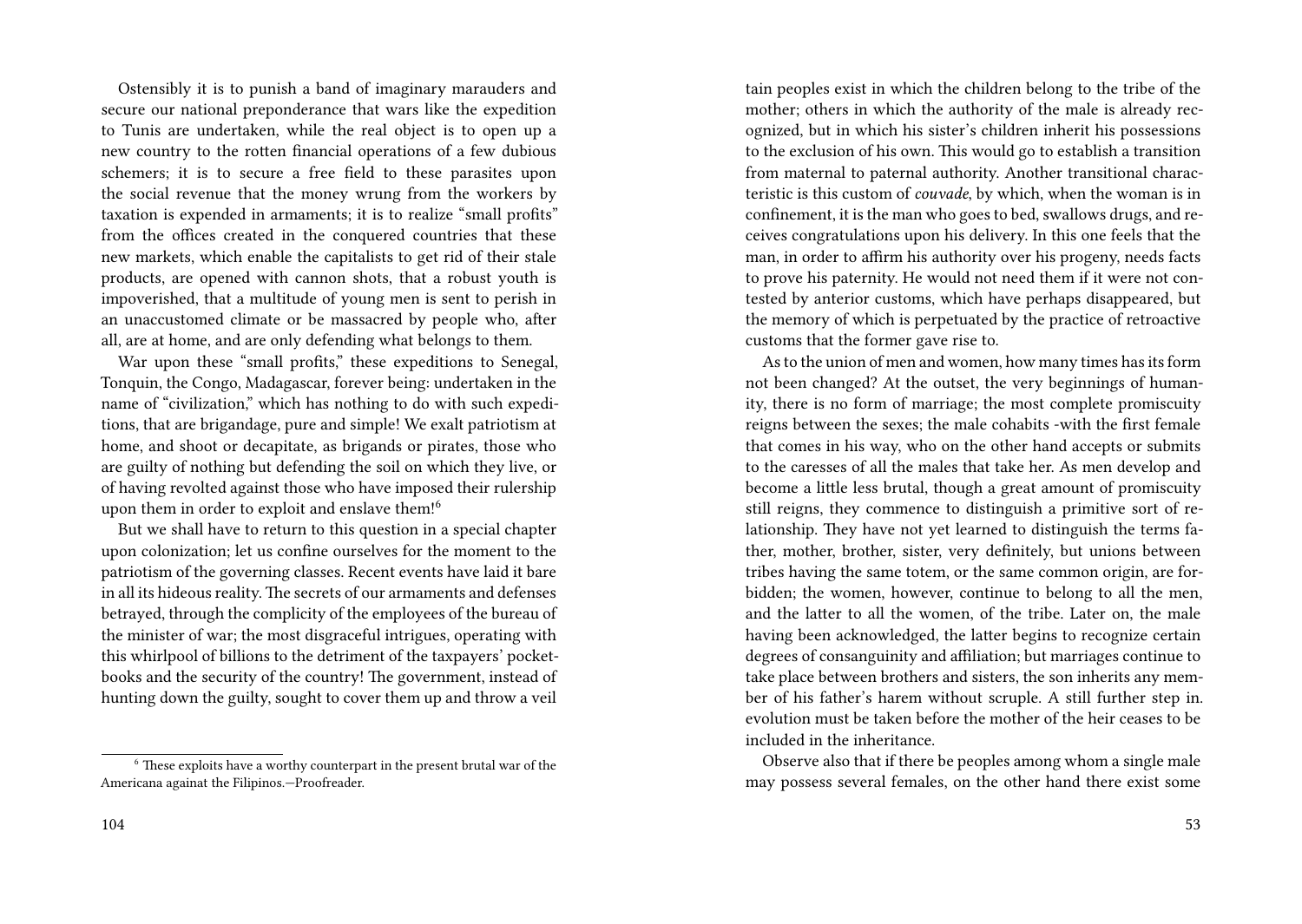among whom the females possess several males. But these progressive steps, these changes of custom, do not follow logically, one after the other, mutually eliminating each other, as a more complex one appears. Rather these customs are founded one upon the other, fused and confused in such a manner that they can no longer be recognized. Their combinations are so multiplied, customs are so superimposed upon each other, eliminating one here, another there, that it is only by studying the observations of former travelers and still existing tribes that we are enabled to form an approximate idea of human evolution.

From all this, then, it follows that property has rested upon other bases than those upon which it is today supported, has had another method of division, and owes its present destiny only to force, cunning and robbery; for it is quite clear that the family having begun in common association, individual property could not then exist, and, consequently, that what originally belonged to all could not become the property of individuals without some sort of spoliation. In like manner the family has been quite different from what it now is. And the *bourgeoisie*, which claims that these two institutions rest upon unassailable and immovable bases do not know what they are talking about, since there is no reason why that which has evolved at all should not evolve further. Their affirmation would prove only one thing, which is that if these two institutions were not to progress any more, they must be very near their decadence. For it is a law of life that that which no longer advances, perishes and disintegrates, in order to give birth to other organisms having a period of evolution to run through. And the truth of this axiom is so apparent that the bourgeoisie have been forced to recognize it by admitting divorce as a corrective to marriage, which they would have preferred to maintain indissoluble. True, divorce is applicable only in special cases, can be obtained only by means of a lawsuit, of proceedings without number, and requires the expenditure of a great deal of money, but it is none the less an argument against the stability of the family, since, after having so long repudiated

54

Let us continue to quote:

"Nevertheless, whatever be the power of the men who decide peace or war, and the influence of the class from which the political, administrative, and military staff is recruited, they are, as we have just observed, obliged to reckon, in a certain measure, with the much more numerous class whose interests are involved in the various branches of production, to whom war is a nuisance. Experience all the time demonstrates that the resisting force of this pacific element is in nowise proportionate to its mass. The vast majority of the men who compose it are absolutely ignorant, and 'nothing is easier than to excite their passions or lead them astray as to their interests.' The enlightened minority is less numerous; and besides, what means would these latter have of getting their opinions to prevail, in the presence of the powerful organization of the centralized State?"<sup>5</sup>

Thus our capitalists do not hide from themselves the fact that they see nothing in war but a means of continuing their exploitation of the workers; the massacres which they organize serve to rid them of the surplus which encumbers the market. To them armies are created with the sole view of furnishing place and rank to those of their dependents by whom they would otherwise be importuned. To them, finally, these wars which they pompously call "national," making the hollow, sounding words "country," "patriotism," "national honor," vibrate in the ears of the naive,—to them these wars are but pretexts for "small profits."

War upon "small profits"! War upon all the wars undertaken in the name of the "country" or "civilization"‼ For now that patriotism is beginning to decline, this new mockery—"civilization"—is used a great deal in launching the workers on a crusade against inoffensive peoples whom the capitalists would exploit and whose sole offense consists in being behindhand in reaching that degree of development which we have agreed to call present civilization.

<sup>&</sup>lt;sup>5</sup> The same, page 68.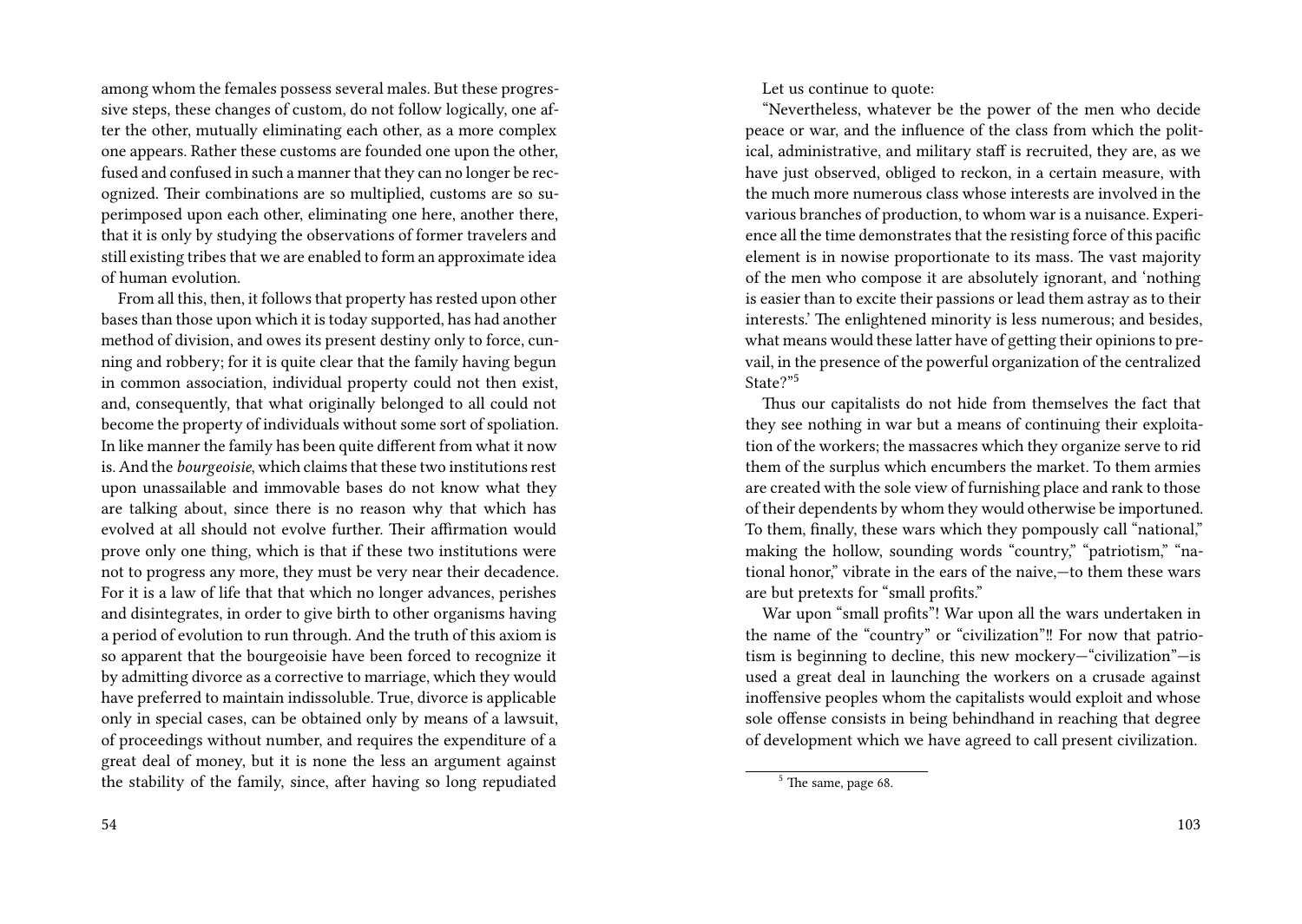quires, for a time, a crushing preponderance. How many motives are there, not to speak of the small profits to which it opens the way, for not letting a favorable opportunity to make war escape!"<sup>3</sup>

As to the "small profits," here is an enumeration of them:

"But, up to our own day, it has been the inferior classes, those whose influence counts the least, who have generally furnished the common soldiers. The wealthy classes have escaped by a money sacrifice; and this sacrifice, ordinarily very moderate, has been more than compensated for by the market which the state of war offered to members of the said classes, upon whom the proscription of foreigners and the obligation of passing through the military schools (access to which was, in fact, impossible to the poorer classes) 'conferred the monopoly of the remunerative offices' of the military profession. Finally if war be cruel to the conscripts who, according to the forcible popular expression, furnish ' meat for the cannon,' the departure of these impressed troops, brought up to farm labor or in the workshop, by diminishing the supply of hands has the effect of increasing wages, and thus palliating the horrors of war to those who escape military service."4

This is categorical. We see that the "sacred love" of the metaphysical entity, "country," is nothing more than exploitation and "small profits;" but the avowal is complete; it is a triumphant retort to those who would object that "there is a public opinion of which the governing are forced to take account," that "a war may be just and obtain the assent of the public," that "it is wrong to declaim against war in general," that "there may be cases into which rulers are dragged in spite of themselves," and moreover that "war is a consequence of the existing social state," that "one may declaim against it or deplore its necessity," but that "we are compelled to submit to it."

it, they have at length recognized it as necessary, and since it has so powerfully shaken the family by breaking up marriage, which sanctions the family. What more candid confession in favor of free unions could be asked? Does it not become plainly evident that it is useless to seal with a ceremony what another ceremony may unseal? Why have an old woman in pants with a belt around his waist to consecrate a union which three other old women in gowns and caps can declare null and void?

The Anarchists, therefore, reject the institution of marriage. They say that two beings who love each other have no need of the permission of a third in order to go to bed together. From the moment that their wishes so incline them, society has no reason to spy upon them and still less to intervene in the matter. Further the Anarchists say this: "By the mere fact that they have given themselves to each other, the union of a man and a woman is not therefore indissoluble; they are not condemned to finish their days together if they become antipathetic to each other. What they have made of their own free will they can unmake of their own free will. Under the empire of passion, the pressure of desire, they saw each other's good qualities only; they shut their eyes to each other's defects; they became united; and behold, their life in common effaces the good qualities, brings out the defects, sharpens the angles which they cannot round off. Is it necessary that these two beings, because in a moment of passionate effervescence they deceived themselves with illusions, should pay a whole lifetime of suffering for the error of a moment, which made them take for a profound and eternal passion what was but the result of an over-excitation of the senses? Nonsense! It is time to return to more healthy notions!"

Has not the love of man and woman always been stronger than all laws, all prudery, all the reprobation, which men have sought to attach to the performance of the sexual act? In spite of the blame cast upon the woman who deceives her husband—we do not here speak of the man, who has always known how to take the biggest

 $3$  The same, page 63.

<sup>&</sup>lt;sup>4</sup> The same, page 68.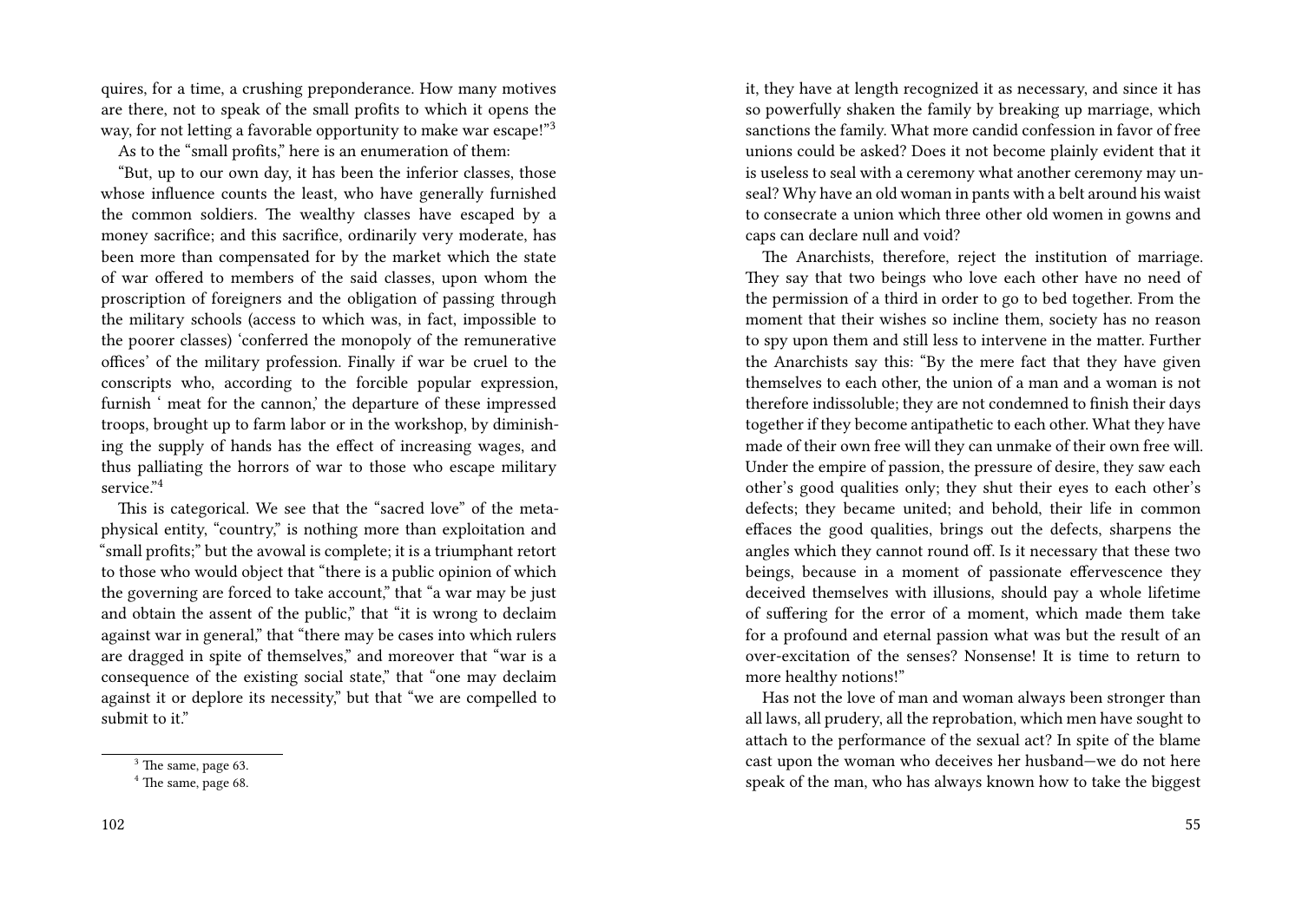half in matters of morals,—in spite of the role of Pariah which our modest society reserves for the unmarried mother, has it ever, for a single moment, prevented women from making cuckolds of their husbands, or girls from giving themselves to whoever pleases them, or knows how to profit by a moment when the senses speak louder than reason? History and literature talk of nothing else than men and women cuckolded and girls seduced! The creative impulse is the prime motor of man; we hide it, but we yield to its pressure. For the few passionate souls who, weak and timorous, commit suicide together with the beloved being, (sometimes not daring to break with prejudices or not having the moral force to struggle against the obstacles put in their way by custom and the idiocy of imbecile parents), there are countless numbers who mock at prejudices—*in secret*. All these prejudices have only helped to make us frauds and hypocrites; that is all.

Why be stubborn in seeking to regulate what has escaped long centuries of oppression? Rather let us recognize, once for all, that the feelings of mankind elude all regulations, and that entire liberty is necessary in order that they may unfold completely and normally. Let us be less puritanic and we shall be more candid, more moral.

The man who owns property, wishing to transmit the fruit of his rapine to his descendants, (the woman having been considered up till now as inferior, and rather as property than as an associate) it is evident that man has fashioned the family with a view to insuring his supremacy over woman; and to be able to transmit his possessions to his descendants at his death, he had to make the family indissoluble. Based upon interests, and not upon affection, it is plain that some force and sanction were necessary to prevent separations under the shocks occasioned by the antagonism of interests. Now, the Anarchists, who have been accused of wanting to destroy the family, want only to destroy this antagonism; to base the family upon affection in order to render it more permanent. We have never set it up as a principle that a man and woman who

"It is the interest of the governing classes, of the preponderance which they hold and for which they are indebted precisely to a continuation of the state of war, which artificially maintains that state among civilized peoples."<sup>1</sup>

Could anything be neater? And our good capitalists, who declaim so loudly against the frightful Anarchists that have the audacity to demonstrate to the workers how their interest is antagonistic to the interests of the *bourgeois* class, make no mistake among themselves in properly defining this antagonism, in order to find a basis for their governmental system. But here is a still more damaging admission:

"Motives or pretexts are no more lacking under the new regime than they were under the old; but under the one as under the other, the true motive of every war is always the interest of the class or party in possession of the government,—an interest which must not be confounded with that of the nation or the mass of consumers in the body politic; for as much as the governing class or party is interested in the continuation of a state of war, so much is the nation governed interested in the maintenance of peace."<sup>2</sup>

As to the advantage which the governing class finds in the continuation of a state of war, the same author goes on to tell us:

"War without implies peace within; that is to say, a period of easy government, during which the opposition is reduced to silence under pain of being accused of complicity with the enemy. And what is more desirable, above all when the opposition is troublesome and its forces nearly balance those of the government? In fact if a war be unsuccessful, it inevitably involves the downfall of the party which undertook it; but if, on the other hand, it be successful, (and it is not undertaken unless some favorable chances are assured) the party which engaged in it and carried it to a satisfactory issue, ac-

 $1$  G. de Molinari, "Political Evolution in the Nineteenth Century." This work must have appeared in book form since its publication in the *Journal des Economistes*.

<sup>&</sup>lt;sup>2</sup> The same, page 70.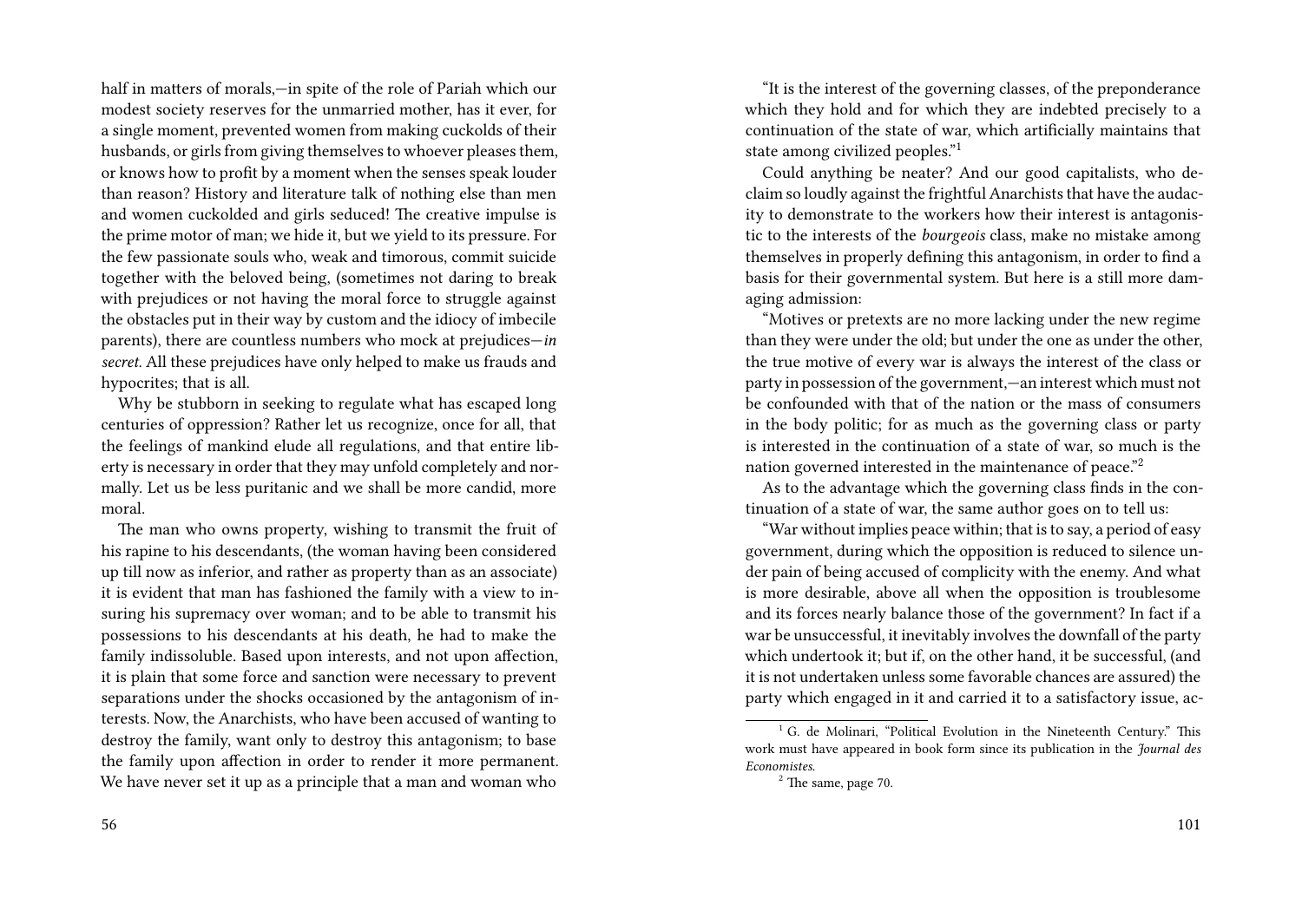## **CHAPTER XII. THE PATRIOTISM OF THE GOVERNING CLASSES.**

We have shown that "the country" is a sonorous word designed to induce the workers to defend an order of things which oppresses them. We shall see now if the "love of country," this "holy sentiment," this "love of the soil which is born in every one," is so deeply rooted in those who make the declaration; whether it rises from purely subjective causes, as among the workers, or from purely material causes, from vulgar preoccupations of mercantile interests. It is among the writings published by themselves for their own use that we must search for their innermost conviction. It is edifying.

To hear them when they are addressing the workers there is nothing so sacred as the country; every citizen should be ready to sacrifice his life or his liberty for the defense of the country. In fine, according to them the country represents the highest degree of the general interest; to make sacrifices for it is to sacrifice for one's own and one's self. We have only to rummage among their treatises on political economy to convict them of lying; to see that all these high-sounding phrases, these sentiments which they parade, are nothing but bluffs for the benefit of the simpletons who let themselves be duped by the like, masks which they take care to leave in the dressing-room when among their intimates. Here is what one of their political doctors, whose authority is officially recognized, says:

desire to finish their days together shall not do so, for the reason that we want unions to be free. We have never said that the father and mother should not bring up their children, because we demand that the liberty of the latter shall be respected, and that they shall no longer be considered as things—property—by their progenitors. Certainly we do want to abolish the legal family; we want men and women to be free to give themselves and take themselves back whenever they please. We want no more of a stupid and uniform law, regulating relations in regard to feelings so complex and varied as those which result from love. If a human being's feelings be inclined to inconstancy, if his love cannot fix itself upon one object, as those who want to regulate sexual relations pretend, what does it matter to us? What can we do about it? Since up to the present hour repression has succeeded in preventing nothing and has only given us new vices, let us leave human nature free; let it evolve in whatever direction its tendencies and aspirations incline it. It is intelligent enough today to find out what is useful or harmful to it, to discover by experience its proper line of evolution. The law of evolution acting freely, we are certain that it will be the fittest, the best endowed, who will have the chance to survive and reproduce themselves. If, on the other hand, the human tendency be, as we think, inclined to monogamy, the permanent union of two beings who, having met each other, having learned to know and esteem each other, end by becoming one, their union growing intimate and complete, their wills, thoughts, and desires being identical, such will have still less need of laws to constrain them to live together. Will not their own desires be the' surest guarantee of the indissolubility of their union?

When men and women no longer feel themselves riveted to each other, if they truly love each other, this love will result in leading them reciprocally to seek to merit the love of the being they have chosen. Feeling that the beloved companion may fly away from the nest the day that he or she no longer finds in it the satisfaction once dreamed of, each will try all means to attach the other completely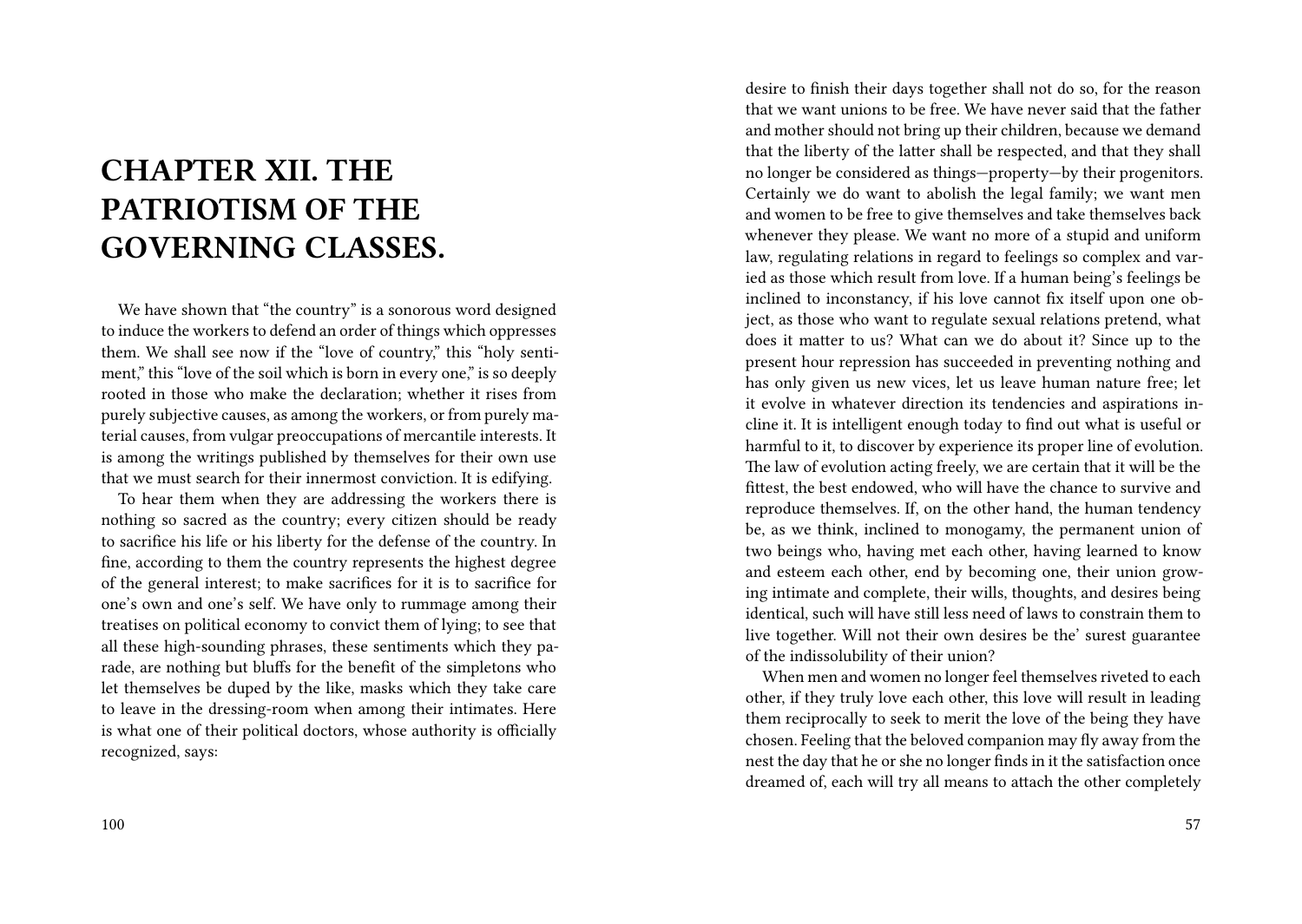to him or herself. As with those species of birds, in which, during the mating season, the male arrays himself in new and splendid plumage, in order to appear seductive to the female whose favors he wishes to attract, human creatures will cultivate those moral qualities which will make them beloved and render their society agreeable. Based upon such sentiments, unions will become more indissoluble than the most severe laws or the most violent repression could make. them.

We have not attempted a criticism of existing marriage, which is equivalent to the most shameless prostitution:—Business marriages in which affectionate sentiments play no part; marriages of accommodation, arranged, especially among bourgeois families, by the parents, without consulting those who are to be united; unequal marriages in which we see aged semi-paralytics, thanks to their money, uniting^ their old, decaying carcasses with the freshness and beauty of very young girls, or old hags purchasing with a pile of dollars the complaisance of young pimps, who pay with their skins and a little shame for their thirst of getting rich. Such criticism has been made again and again; what is the use of reverting to it? It suffices to have demonstrated that sexual union has not always been arrayed in the same formalities, and that it cannot attain its greatest dignity save by ridding itself of all fetters. What is the use of seeking for anything  $else?$ <sup>2</sup>

There is no "country" for the man truly worthy of the name; or at least there is but one,—that in which he struggles for true right, in which he lives and has his affections; but it may extend over the whole earth! Humanity is not to be chucked into little pigeon-holes, wherein each is to shut himself up in his corner, regarding the rest as enemies. To the genuine individual all men are brothers and have equal rights to live and to evolve according to their own wills, upon this earth which is large enough and fruitful enough to nourish all. As to your countries by convention, the workers have no interest in them, and nothing in them to defend, consequently, on whichever side of the frontier they may chance to have been born, they should not, on that account, have any motive for mutual hatred. Instead of going on cutting each other's throats, as they have done up to the present, they ought to stretch out their hands across the frontiers and unite all their efforts in making war upon their real, their only, enemies: authority and capital.

 $2^{2}$  Logically, the explanation of the manner of raising children in future society as we understand it, should be inserted here; but this question being treated in "Society on the Morrow of the Revolution," we refer the reader to the article: "Children in the New Society."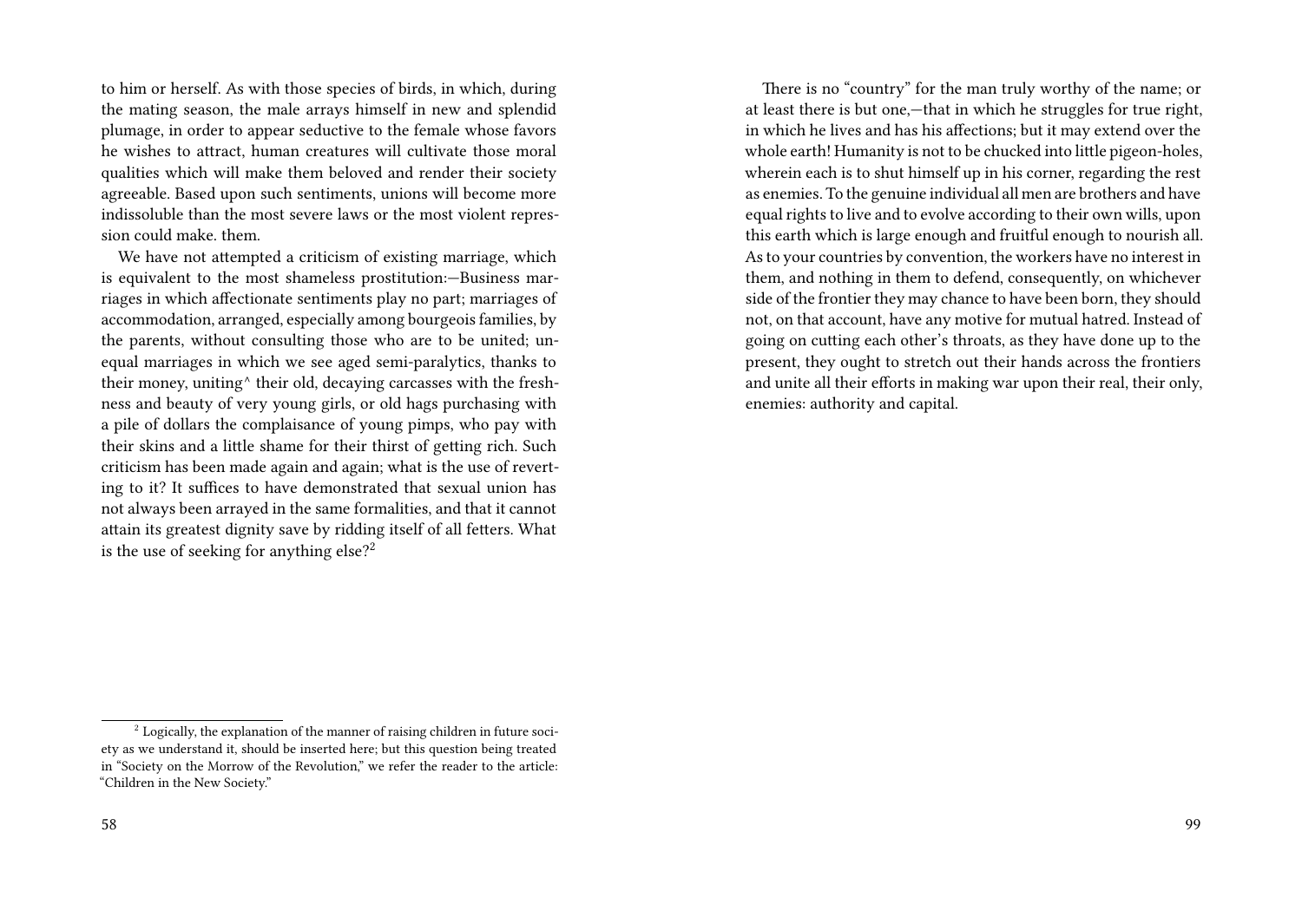the capitalistic class would like us to interest ourselves in their quarrels! What have we to gain by it?

As to fearing a worse condition, the stoppage of progress in case a nation should disappear, this is failing to take into account what international relations are nowadays, and the general diffusion of ideas. A nation, today, might be divided, parceled out, dismembered, its name taken away, yet you could not succeed, short of utter extermination, in changing its proper foundation, which is diversity of character and temperament, the very nature of the races composing it. And if war were declared, all these liberties, real or pretended, which are claimed as our especial Jot, would be speedily suspended, the Socialist propaganda muzzled, authority reinstated in the hands of the military power; and we should no longer have anything for the most thorough absolutism to envy.

War, consequently, can bring no good to the workers; we have no interests engaged in it, nothing to defend but our skins; it is our lookout to defend them still better by not exposing ourselves to get holes put through them, for the greater profit of those who exploit and govern us. The *bourgeoisie*, on the other hand, have an interest in war; it enables them to preserve the armies which keep the people respectful, and defend their institutions; through it they can succeed in forcing the products of "their industry" on others, opening up new markets with cannon shots. They alone subscribe to the loans which war necessitates, the interest upon which we, the workers, alone pay. Let the capitalists fight themselves, then, if they want to; once more: it is no concern of ours. And, moreover, let us revolt once for all; let us endanger the privileges of the *bourgeoisie*, and it will not be long till we see those who preach patriotism to *us*, appealing to the armies of their conquerors, be they German, Russian, or of no matter what country. They are like Voltaire, theirpatron: he did not believe in God, but judged that some religion was necessary to the common people; they have frontiers between their slaves, but for themselves they mock at such when their interests are at stake.

#### **CHAPTER VII. AUTHORITY.**

The question of property is so mixed up with that of authority that in treating of the former in its special chapter we could not do otherwise than treat of the origin and evolution of the latter. We shall not therefore return to these, but shall concern ourselves only with the present period, with the authority which is claimed to be based upon universal suffrage, the law of the majority. As we have seen, the divine origin of property and authority being sapped, the *bourgeoisie* has had to seek a new and more solid basis for them. Having themselves destroyed the basis of divine right, and helped to combat that of the right of force, they sought to substitute therefore that of money, by causing the chambers to be elected under the quit-rent regime, that is to say by a certain category of individuals who paid the highest taxes. Later there was some question of including "qualifications;" this came from the excluded fraction of the *bourgeoisie*. But all that could be of no long duration. From the moment that authority was put under discussion it lost its strength, and those who had hitherto taken no part in the choice of their masters, were not slow to demand the right to give their opinion upon this choice. The bourgeoisie, who feared the people, did not want to make any concession; they had the power, they wanted to keep it. In order to obtain universal suffrage the workers had to revolt. The bourgeois members whom they carried into power were eager to trick them out of this newly-acquired right, to cut the claws of the monster which they thought would devour them. It was only in the long run, through seeing it in operation, that they came to understand that it was not dangerous to their privileges, that it was but a fiddle upon which one must know how to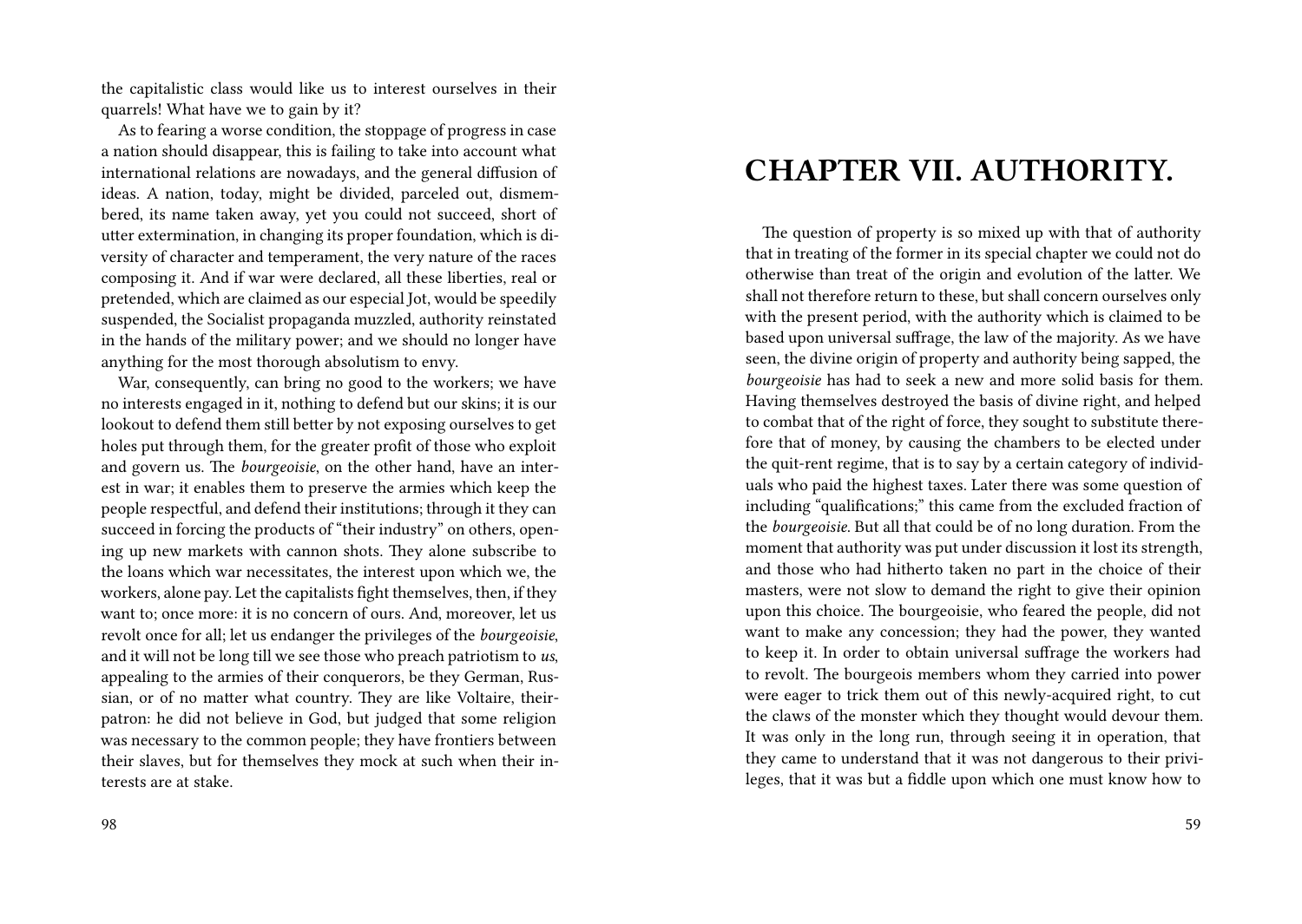play, and that this famous weapon for enforcing demands, which the workers believed themselves to have acquired, (they had paid for it with their blood) was but a perfected instrument of authority, which enslaved those who made use of it at the very moment they expected to emancipate themselves.

Indeed what is universal suffrage if not the right of the governed to choose their master, the right of choosing the rod to be whipped with? The voter is sovereign—so far as to be able to choose his master! But he has not the right to dispense with him; for the one that his neighbor will have chosen will be his. From the moment he deposits his ballot in the box he has signed his abdication; he has no more to do but bend to the caprices of the masters of his choice; they will make the laws, will apply them to him, and throw him into prison if he resist.

We do not wish to institute a trial of universal suffrage at this point, nor to examine all the correctives, all the improvements that different people have wished to bring to bear upon it, to obviate the caprices of the elected and secure the sovereignty of the voter by giving him the means of forcing the former to keep his-promises. It would lead us too far, and is, besides, of no importance to us, since we wish to prove that there ought not to be a majority-law any more than a divine right, and that the individual ought not to be subjected to any other rule than that of his own will. And, moreover, in analyzing the operation of universal suffrage we shall come to the proof that it is not even the majority that governs, but a very small minority, issuing from a second minority, which is itself but a minority chosen from among the governed masses. That women and children, who submit equally to the laws, should be excluded from the right of sharing in the vote, is purely arbitrary. If we deduct further those who for one reason or another do not make use of this " right," we find ourselves in the presence of a first minority, recognized most arbitrarily as the only ones fit to choose masters for all. In the second place, it is theoretically the majority which on election day decides who is elected

us, massacre us and impose conditions upon us still harder than those, we are now subjected to." Some, even though not believing in patriotism, exclaim: "We are not patriots; certainly property is badly divided, society does need reformation; but admit with us at least that France is in the vanguard of progress. To let it be dismembered would be to permit a step backward, to lose the fruit of past struggles; for, vanquished by a despotic power, what would become of our liberties?"

Most assuredly we have no intention at this time of tracing a line of conduct for Anarchists in case of war. Such conduct must depend upon circumstances, condition of mind, and a multitude of things which it is impossible to foresee; we desire only to treat the question from the standpoint of logic, and logic tells us that wars being enterprises for the profit of our exploiters solely, we can take no part in them.

We have seen that no matter whence authority proceeds, he who is subjected to it is always a slave. The history of the proletariat proves to us that national governments are not afraid to shoot down their "subjects" when the latter demand a few liberties. What more, then, could foreign exploiters do? Our enemy is *the master*, no matter to what nationality he belongs! Whatever the excuse with which a declaration of war be decorated or disguised, there can be nothing in it at bottom but a question of *bourgeois* interest: whether it be disputes on the subject of political precedence, commercial treaties, or the annexation of colonial countries, it is the advantage of the privileged alone—of rulers, merchants, or manufacturers,—which is at stake. The republicans of today humbug us nicely when they congratulate us upon the fact that their wars are no longer made in the interest of dynasties, the republic having replaced kings. Caste interest has replaced dynastic interest,—that is all; what difference does it make to the worker? Conquerors, or conquered, we shall continue to pay the tax, to die of hunger when out of work; .the almshouse or the hospital will continue to be our refuge at old age. And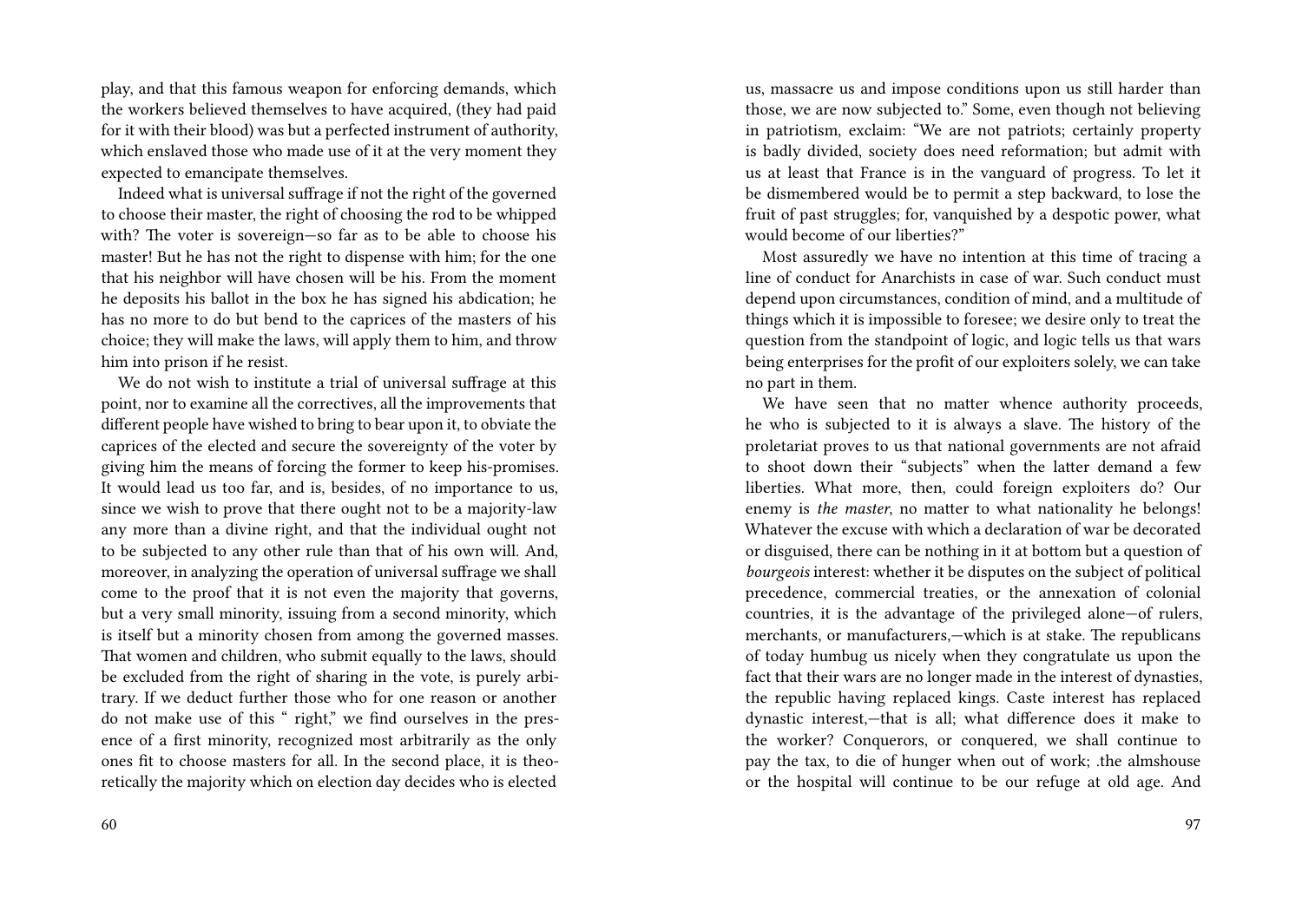tions remaining save those of climate and environment which will have been too profound to be completely modified.

But wherein the inconsistency is still greater, on the part of . the major portion of those who go to get themselves killed without having any motive for hatred against those designated to them as their enemies, is that this soil which they thus go forth to defend or to conquer does not and will not belong to them. This soil belongs to a minority of property-owners, who, sheltered from all danger, bask tranquilly in their chimney-corners, while the workers foolishly go out to slay each other, stupidly permitting themselves to take up arms for the purpose of wresting from others the soil which will serve—their masters, as a means to exploit themselves—the workers—still further. We have seen in fact that property does not belong to those who possess it: robbery, pillage, assassination, disguised under the pompous names of conquest, colonization, civilization, patriotism, have been its not least important factors. We shall not, therefore, repeat what we have already said concerning its formation; but if the workers were logical, instead of defending "the country" by fighting—*other workers*, they would begin by getting rid of those who command and exploit them; they would invite all the workers, of whatever nationality, to do the same, and would all unite in production and consumption at their ease. The earth is vast enough to support everybody. It is not lack of room nor the scarcity of provisions that has brought about these bloody wars in which thousands of men have cut each other's throats for the greater glory and profit of a few; on the contrary, it is these iniquitous wars to which the desires of rulers, the rivalries of the ambitious, the commercial competition of the great capitalists have given birth, which have fenced off the peoples as distinct nations, and which, in the middle ages, brought about those plagues and famines that mowed down those whom the wars had spared.

Just at this point, however, the capitalist, and with him the gullible patriot, interrupt, exclaiming: "But if we no longer had an army the other great powers would come in and make laws for

out of this original circumscription; but practically the choice of the voters is divided among six, eight, ten, and often more candidates, not counting those who, not finding their opinions represented among the crowd of candidates, vote contrary to their ideas. The successful candidate is, therefore, once more but the product of a second minority. In the third place, those elected being once assembled, it is again the majority which, theoretically always, is supposed to decide among them; but here again opinions being divided into groups and sub-groups innumerable, it follows in practice that small cliques of ambitious persons, standing between the extreme parties, decide the vote by lending their voices to those that offer them the most for it. From the little just said it is apparent that the pretended sovereignty of the voter comes down to a very small affair; but it must be observed that in order not to befog the reader we have simplified our criticism, and supposed that every voter acted logically and conscientiously. But if we include in the account all the intrigues, jobbing, ambitious calculations; if we take note that before being ratified the laws' must come before another assembly, the senate, which in turn is elected by another category of voters; if we take into account that the legislative power is composed of five hundred and some odd deputies, and that each voter casts his ballot for only one, and that consequently his will goes for less than one five-hundredth of the general will, still further reduced by the veto of the senate, we shall end by perceiving that individual sovereignty enters in so infinitesimal a quantity into the national sovereignty that at last we do not find it at all.

Yet all this is still of minor importance. Universal suffrage has a still more disastrous effect, *viz:* that it gives birth to the reign of nonentities and mediocrities, as we shall prove. Every new idea in advance of its epoch is, by the very fact of such advance, always in the minority at the start. Very few and far between are the minds open enough to adopt and defend it. This is an acknowledged truth, and the conclusion is that people with truly broad and intelligent ideas are always in the minority. The bulk of the masses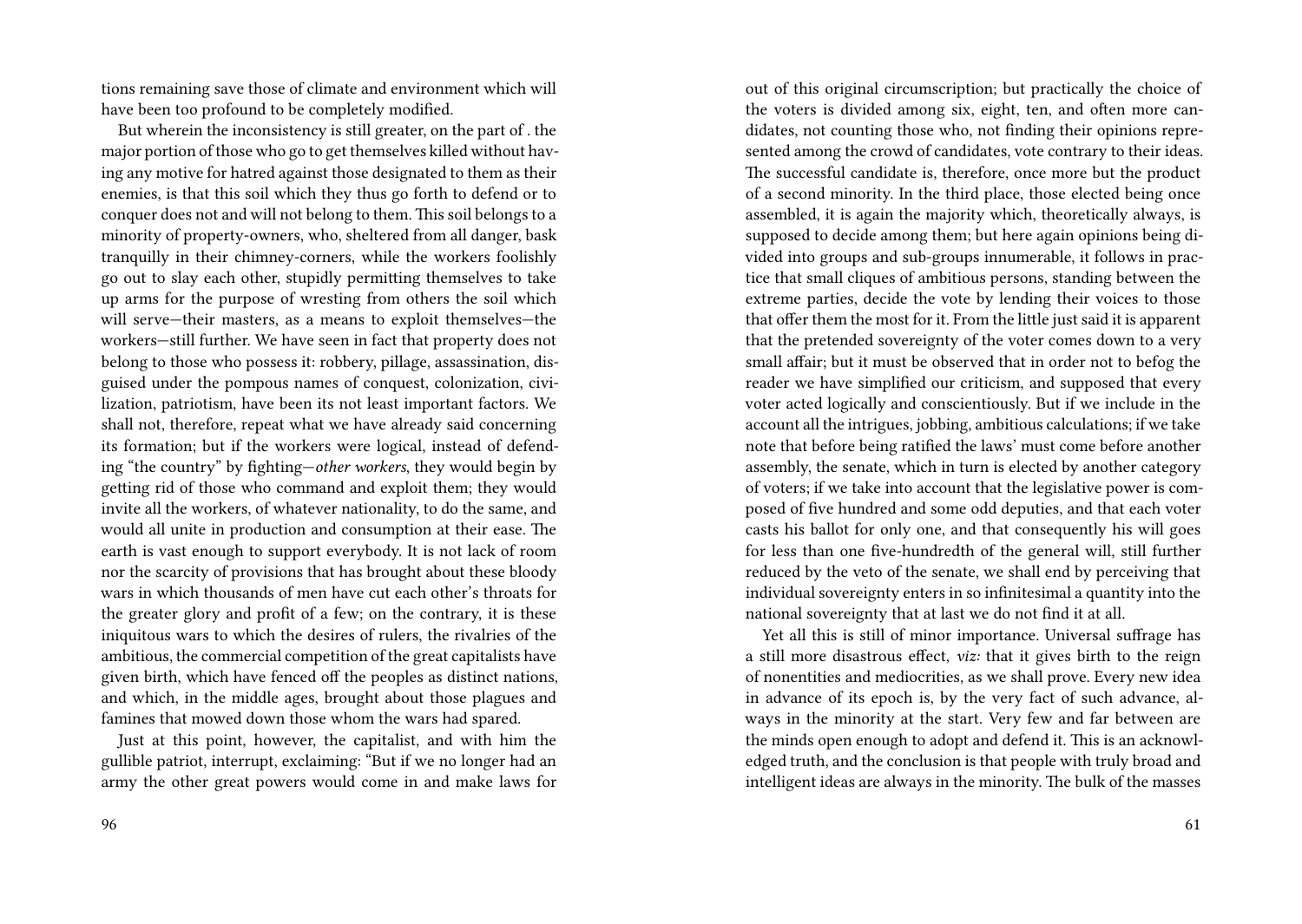professes average current ideas; it is they who compose the majority; it is they who will choose the representative, who, in order to be elected, will take good care not to offend the prejudices of his constituents or to shock received opinions. On the contrary, in order to succeed in collecting as many people as possible under his banner, he must round off his sharp corners and select a stock of commonplaces to get off before those whose suffrages he covets. That he may not frighten them, he must outdo them in stupidity. The more flat, mediocre, and insipid he is, the more chance he has of being elected.

If the workings of all manner of groups be thoroughly examined,—committees, representative congresses, associations for mutual help, societies of artists, litterateurs, etc.,—you will always see the offices in these hierarchic organizations, elected by universal suffrage, held by persons who, setting aside their ambitious desire of showing themselves off, getting themselves talked about, or creating a situation at the expense of their colleagues, and a certain capacity for intrigue, are the most mediocre of the lot. For no original mind that occupies itself solely with the realization of its ideal, can do otherwise than clash with all those—and they are legion—who follow the laws of holy routine. Everybody cries out, "Look at the jackass!" He who seeks the truth and would make it prevail, has no time to stoop to the shabby wire-pulling behind the scenes. He will surely be beaten in the electoral lists by him who, having no original ideas, accepting those received by the greater number, will have less trouble in insinuating his projecting angles (which he has not) in a manner to offend no one. The more one wishes to please people the more the average line of ideas adopted must be disembarrassed of new and original conceptions, and consequently the aforesaid line will be found trite tame, and mediocre. This is all there is of universal suffrage,—a sonorous ass's skin, giving out nothing but noise under the blows of those who wish to make it speak!

If we agree to the interpretation given it by those who talk the most about it, "the country" is the soil, the territory belonging to the State of which one is a subject. But States have only arbitrary limits; such limitation most frequently depends upon the issue of battles. Political groups were not always constituted in the same manner as they exist today, and tomorrow, if it pleases those who exploit us to make war, the issue of another battle may cause a portion of the country to pass under the yoke of another nationality. Has it not always been the same throughout the ages? As, in consequence of the wars they have made upon each other, nations have appropriated, then lost again or retaken the provinces which separated their frontiers, it follows that the patriotism of these provinces, tossed first to this side then to that, consisted in fighting sometimes under one flag, sometimes under another, in killing their allies of the day before, in struggling side by side with their enemies of the day after:—first proof of the absurdity of patriotism!

And, moreover, what can be more arbitrary than frontiers? For what reason do men located on this side of a fictitious line belong to a nation more than those on the other side? The arbitrariness of these distinctions is so evident that nowadays the racial spirit is claimed as the justification for parceling peoples into distinct nations. But here again the distinction is of no value and rests upon no serious foundation, for every nation is itself but an amalgamation of races quite different from each other, not to speak of the interminglings and crossings which the relations operating among nations, more and more developed, more and more intimate, bring about every day. According to such a method of calculation, the ancient division of France into provinces was more logical, for it took into account the ethnic differences of the populations. Yet today even this consideration would no longer have any value; for the human race is moving too rapidly towards unification and the absorption of the variations which divide it, to leave any distinc-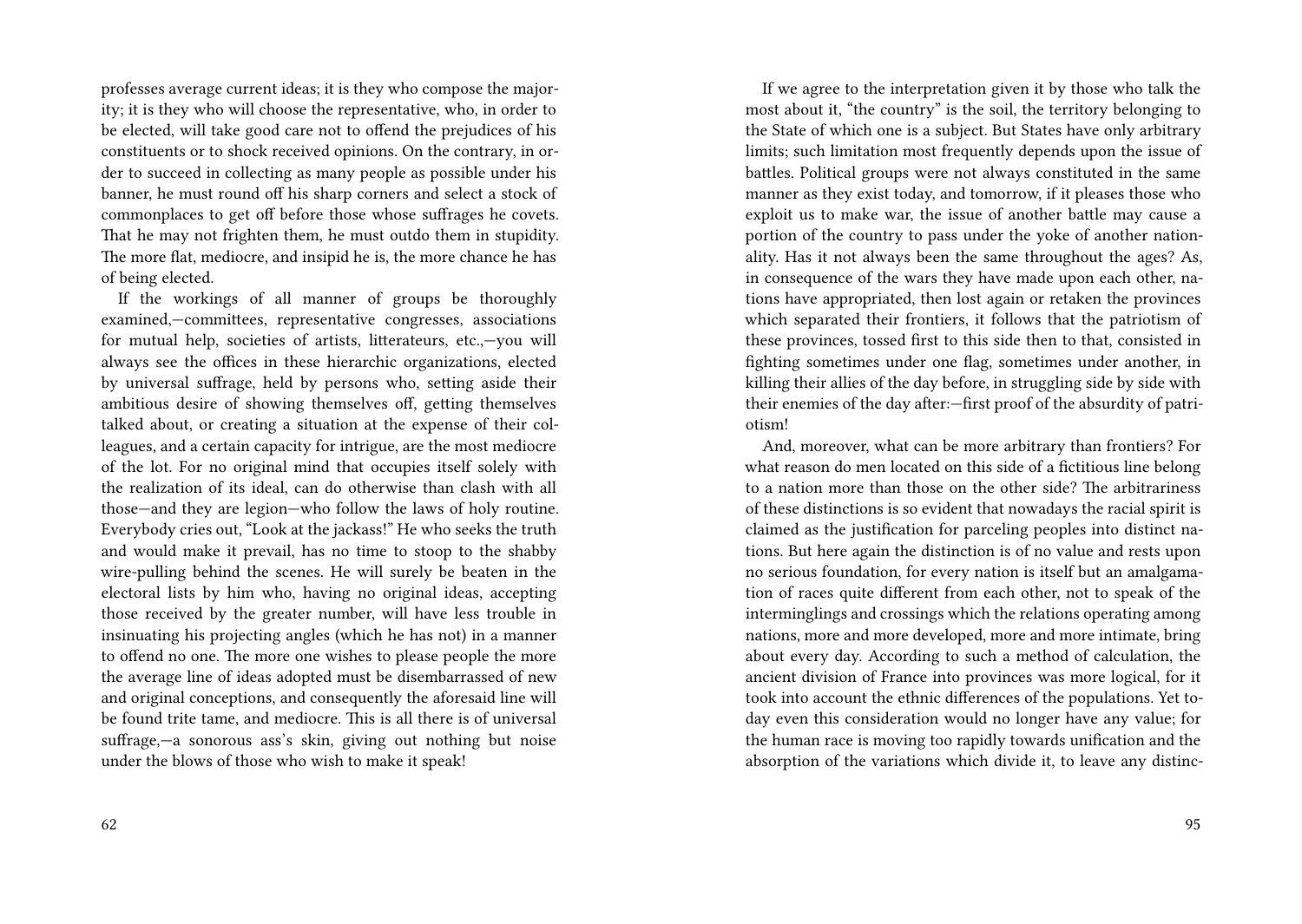was an idea congenial to the *bourgeoisie* to substitute the authority of the nation for that of divine right, to present it to the workers as a synthesis of all rights, and to lead them to defend the new order of things by affording them the belief that they were struggling for the defense of their own rights. (For it is well to observe that the idea of the country, the nation, as it is called, summed up the whole of the people, their rights and institutions, rather than the soil itself. It was only little by little, and under the influence of ulterior causes, that the idea of the country shrunk and shriveled to the narrow sense taught today, of *love of the soil* without concern for those who live upon it or the institutions in operation among them.) But whatever the prevalent idea of the country, the *bourgeoisie* found it too much to their interest to cultivate that idea not to seek to develop it in men's minds and make a religion of it, in the shelter of which they could preserve their sturdily contested authority. At all events the defense of the soil was but too good a pretext for maintaining the army necessary to the support of their privileges, and the "collective interest" an invincible argument for compelling the workers to contribute to the defense of said privileges. Happily the spirit of criticism grows and spreads day by day, and man no longer content with words wants to know their meaning. If he does not grasp it at the first attempt, his memory is capable of storing up the facts, deducing consequences and drawing a logical conclusion from them.

What, in reality, does the word "country" represent, beyond the natural affection one has for his family and his neighbors, and the attachment engendered by the habit of living upon one's native soil? Nothing, less than nothing, to the major portion of those who go off to get their heads broken in wars of whose causes they are ignorant and whose cost they alone pay, as workers and combatants! Successful or disastrous, these wars cannot alter their situation in the least. Conquerors or conquered they are the ever-to-beexploited, submissive cattle, subject to impress, which the capitalist class is anxious to keep under its thumb.

But though authority is discussed, jeered at, lashed, it is, unfortunately, far from having disappeared from our customs. People are so used to being led by a string that they would imagine themselves lost the moment there was no longer anybody to keep them tied. They are so accustomed to seeing the gendarme's cap, the belted paunch of the mayor, the meddling and official insolence of the bureaucracy, the sorry-looking countenances of judge and policeman, appear in their lives at every turn, that they have reached the point of becoming accustomed to these filthy promiscuities, considering them as things which are certainly disagreeable, on which, when occasion offers, they never miss playing a dirty trick with satisfaction, but which they cannot imagine disappearing without humanity's being dislocated at once! Strange contradiction of the human mind! Men submit to this authority with reluctance, they scoff at it, violate it when they can, and believe themselves lost when any one talks of doing away with it. A matter of habit, it seems!

But this prejudice is so much the more illogical, if we may use the term, so much the more stupid, when the ideal of each individual in regard to " good" government, is to have one which he would have the chance to cashier the moment it tried to prevent him from acting as he pleased. It was to flatter this ideal that the bourgeoisie invented universal suffrage.

If the republic has enjoyed so much credit among the workers; if, after so many deceptions, universal suffrage is still considered by the governed as a means of enfranchisement, it is because they have been made to believe that by changing the men in power they could change the system of exploitation which oppresses us into a system from which welfare and felicity for all would result. Profound error, which allows the intriguing to lead the workers astray, in pursuit of illusory reforms, incapable of bringing about any change in their situation, and accustoming them to expect everything from a change of personnel in this machine for oppression called the State;—an error which, in every revolution, has permitted schemers to juggle away popular victories, to install themselves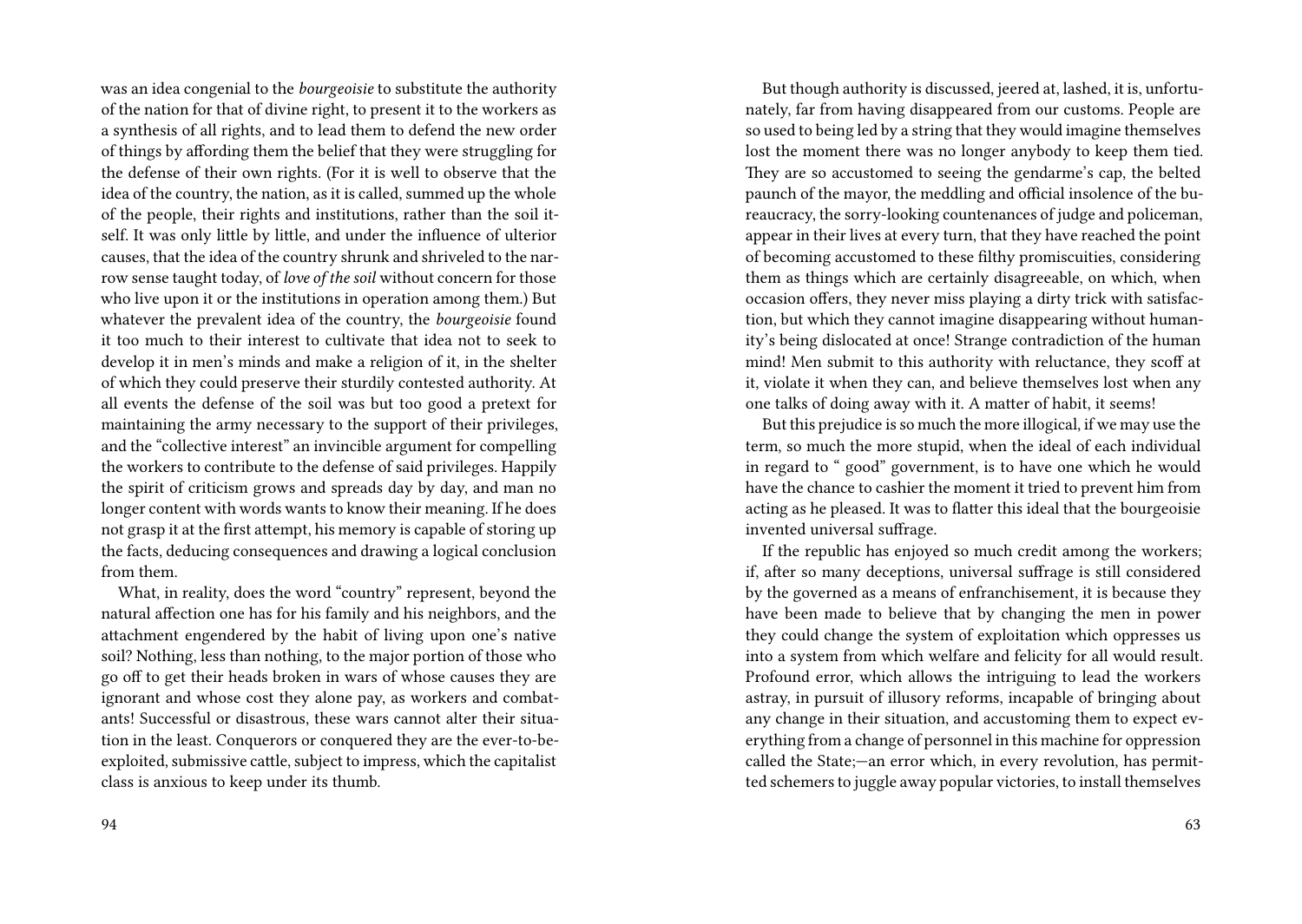in the sinecures of those who have been swept away by the revolutionary tempest, and to form a new caste of exploiters by creating around them new interests, which, once established, have succeeded in imposing their authority, reducing to silence those who had had the naïveté to carry them to the pinnacle of power!

What an abyss of contradictions is the human mind! If one discusses with individuals even slightly intelligent, they will readily agree that if all men were reasonable there would be no need of government. They themselves could get along easily without it. But unfortunately all men are not reasonable; some would abuse their strength to oppress others, to live at others' expense and do nothing. To guard against these inconveniences some authority is necessary "to keep them straight." Which in concrete terms comes back to saying that, taken in a lump, people are too bad to come to an understanding among themselves, but that, taken individually or in fractions, they know how to govern others, and that we must make haste to put the power into their hands, in order that they may enforce their will upon all. O unhappy logic! How human reasoning doth trip thee up!

So long as there are persons to give commands, will they not necessarily be in antagonism with those they command? Will not those in power, if they be sincere, have ideas of their own to further? And these ideas, though they may be good, may also be very bad. Drowned in the mass, they will remain without power; with authority in the hands of those who profess them, they will be thrust upon those who reject them. And the more sincere the individuals in power the more pitiless would they be against those who should revolt against their way of seeing things, being convinced that they were working for the good of humanity.

In the preceding chapter we saw that our political slavery is determined by our economic situation'. We have soldiers, judges, ministers, etc., because we have bankers and proprietors; the one entails the other. If we succeed in overthrowing those who exploit us in the workshop, if we succeed in ridding ourselves of those

## **CHAPTER XI. "THE COUNTRY."**

Religion, property, authority, the family, having slowly evolved from human aspirations, became gradually defined; but as they became precise in conception, as their purposes grew clear, they became the nucleus of an evolution which, as it developed, led them to concentrate more within themselves, and gradually transformed them into well-defined castes, each having its attributes and privileges. Of these the military caste was not the last to form, develop, and become preponderant everywhere. For wherever it was compelled to cede the foremost rank to the sacerdotal caste, it yielded merely an honorary precedence. Was it not at bottom the military caste which could, by its co-operation, insure stability of power in the hands of those who held that power? Did it not furnish the nominal or real chiefs in whom was summed up the omnipotence of caste?

In all this conflict of interests the idea of "the country" held very little place. Group fought against group, tribe against tribe, and, in historic times, city against city; whole peoples, even, sought to enslave other peoples; nations, indeed, commenced to be distinguished; but the notion of a "fatherland" was still very vague and uncertain. We must come down to modern times before we see the idea of "the country" formulated, exact, and setting its authority above that of kings, priests, or warriors, who are no more than servants of this new metaphysical entity, "the country," priests of the new religion. In France it was in 1789 that the idea of the country, together with that of the law, revealed itself in all its potency. It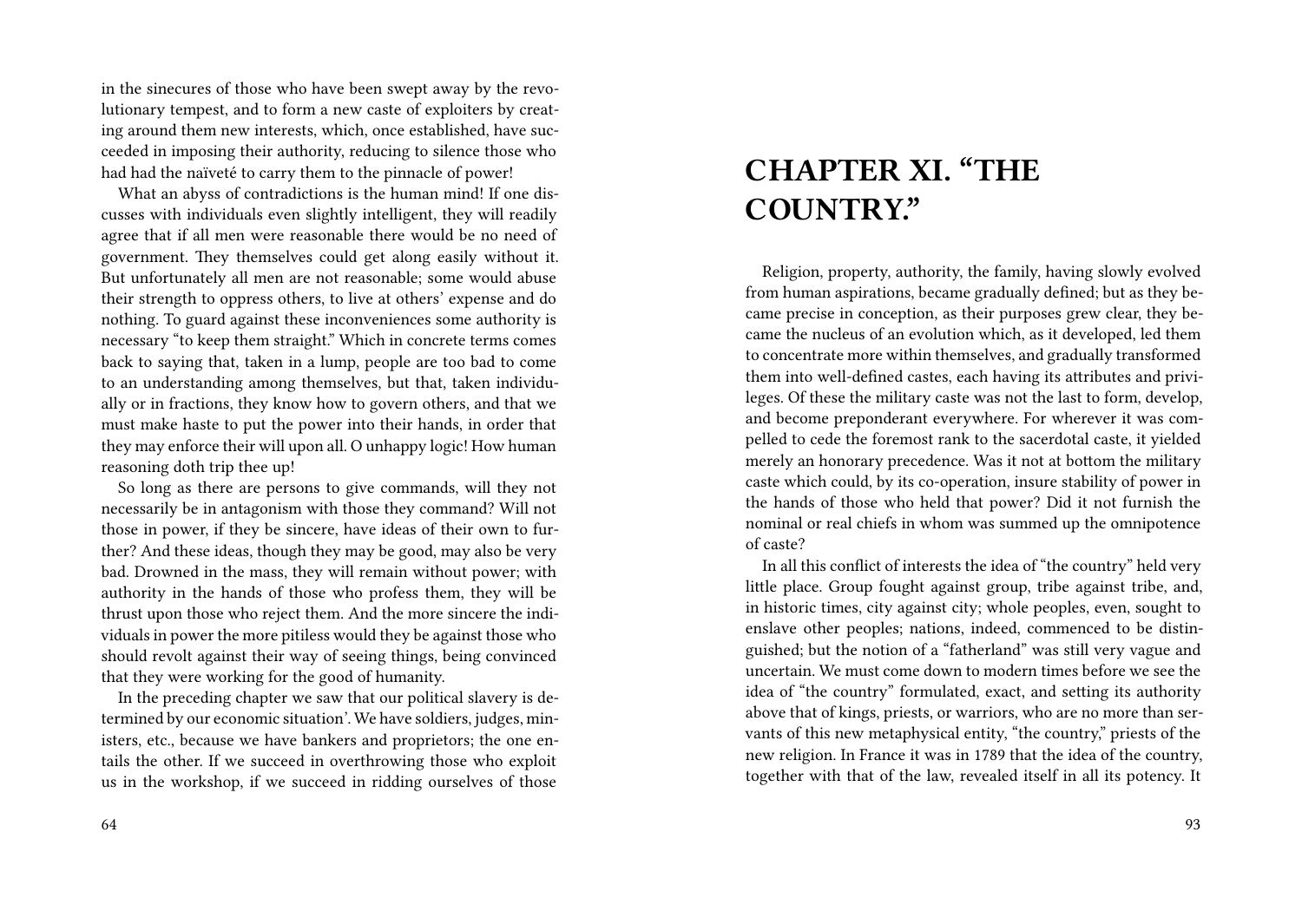You are afraid of the lazy! Make work attractive. Instead of riveting it upon a small minority of society to whom it becomes a torture, do away with all your State machinery, your useless offices, and organize your society in such a way that each shall be led, by mere force of circumstances and not by any authority whatever, to co-operate in social production. Make work useful, necessary, and so that it may be a hygienic exercise instead of a torture. From the present organization you reap a harvest of wars, crimes, thefts, fraud, and misery. This is the result of private property and authority; it is the influence of environment making itself felt. If you would have a society in which reign confidence, solidarity, and well-being for all, base it upon liberty, reciprocity, and equality.

who have got us by the entrails, there will no longer be any need of the force which protects them; it will have no more reason for existence. In fact there is a necessity for government, for laws, for deputies to make these laws and a magistracy to apply them, for a police-force to maintain the decisions of the magistracy, because those who possess need some force to defend what they have seized against the claims of those they have dispossessed.

But the worker—what has *he* to defend? What matters to him all this governmental paraphernalia, the expense for whose maintenance he alone bears, without deriving any profit therefrom, and which is there solely to teach him that he has no rights save that of starving in the midst of the abundance lie has created? In the somber days of revolt, when misery grown more intense urges the workers into the street en masse, it is again these "social" institutions which stand before them and bar their route to the future. We must, therefore, destroy them, and take good care to reconstitute no new aristocracy, which could have but one purpose: to enjoy the most and the quickest at the expense of its protégés. What matters the choice of the hand that strikes you? It is not to be struck at all, that one should aim at! Let us not forget that whatever the name in which the new authority clothes itself, however benign it may seek to appear, whatever be the amendments it proposes, whatever be the mode of recruiting its personnel, we shall none the less have to encounter the following dilemma: Either its decisions will have the force of law and be obligatory upon all, in which case all our existing institutions will be needed to apply them and enforce respect for them,—hence renunciation of liberty,—or people will remain free to discuss governmental decisions, conform to them if they please, or send authority hunting a job if it annoys them,—in which case liberty remains intact, but the government is useless though remaining a fetter and a menace!

Conclusion: No Government.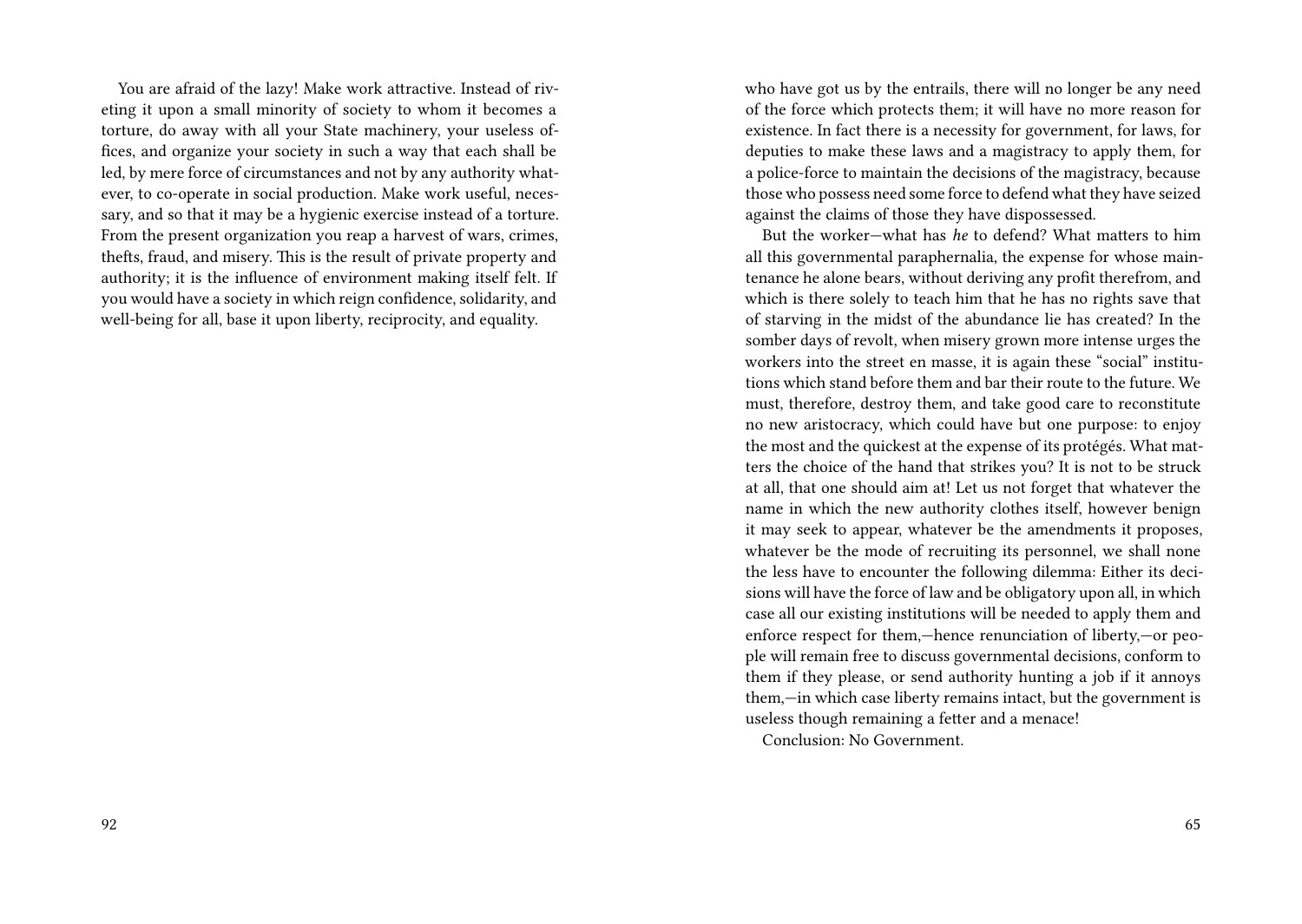## **CHAPTER VIII. THE MAGISTRACY.**

Authority, as we have seen, springs from that right which arrogates force to itself. But man having widened the field of his thought it became necessary for this authority to justify its existence. Combining with religious sentiment and the support of the priests, it claimed to be of divine origin, assumed the form of an exclusive caste, and eventually succeeded in resisting the brutal power of the king and the nobles: thus the magistracy was founded. And when the bourgeoisie seized the power, in 1789, they took care not to destroy this pillar of social order. (Moreover, did not the nobility of gowns belong much more properly to the bourgeoisie than to the nobility of the sword?) They were thus relieved of the task of searching for a mode of recruit more in accord with the new aspirations.

Divine right having gotten a powerful shock in the decapitation of Louis XVI, the magistracy could not continue to lean upon the said right without the risk of likewise passing under this equalizing leveler. Hence they invented, or rather deified, the "law." The magistracy was constituted its guardian and incorruptible administrated, so-called. The trick was done; the most redoubtable and necessary institution for the defense of privilege succeeded in preserving itself, and becoming the priestess of this new entity, the law, created by the new masters. The submission of France to the regime of the "law" is, in fact, one of the conquests of '89 whose benefits the bourgeois historians are exceedingly fond of setting forth. The codification of authority, according to these, its censer-bearers, cies towards something better, have given rise to a class of parasites who have speculated upon such aspirations by promising their realization. Still worse, these good sentiments have been punished as subversive of the social order; and in spite of all, the tendency of humanity is to move in the direction of their realization. And you dare to talk about the evil nature of man! The noble sentiments of humanity, its aspirations after liberty and justice have been hunted down and punished, because those who had succeeded in ridding themselves of the narrow and ferocious egoism which helps to perpetuate the present society, having begun to dream of an era of contentment and general harmony, ended by asking themselves how it happens that society, having been constituted for the advantage of all, turns out only to secure the privileges of the few. The unavoidable conclusion was that society is badly organized, that its institutions are vicious, that they must disappear in order to give place to a more equitable and rational organization. But, as those who are in possession do not wish to abandon their privileges, they have prohibited these aspirations as subversive; whence new struggles, new causes for the development of bad instincts.

who live at his expense. These dreams of happiness, these tenden-

The pernicious influence of society upon the morals of the individual being discovered, it is easy to suppress the bad instincts and develop the good. Your society based on antagonism of interests having produced the struggle between individuals, procreates the malevolent beast called "civilized man." Conceive, then, an organization based, on the contrary, upon the strictest solidarity. Make it so that private interests shall no longer be opposed to each other, nor contrary to public interests. Make it so that personal well-being shall flow from the general well-being, or produce it. Make it so that, in order to live and to enjoy, people need not fear the competition of their fellows. Make it so that by associating their energies and aspirations they may find their expectations realized thereby. Make it so that this association shall not be turned to the detriment of neighboring groups.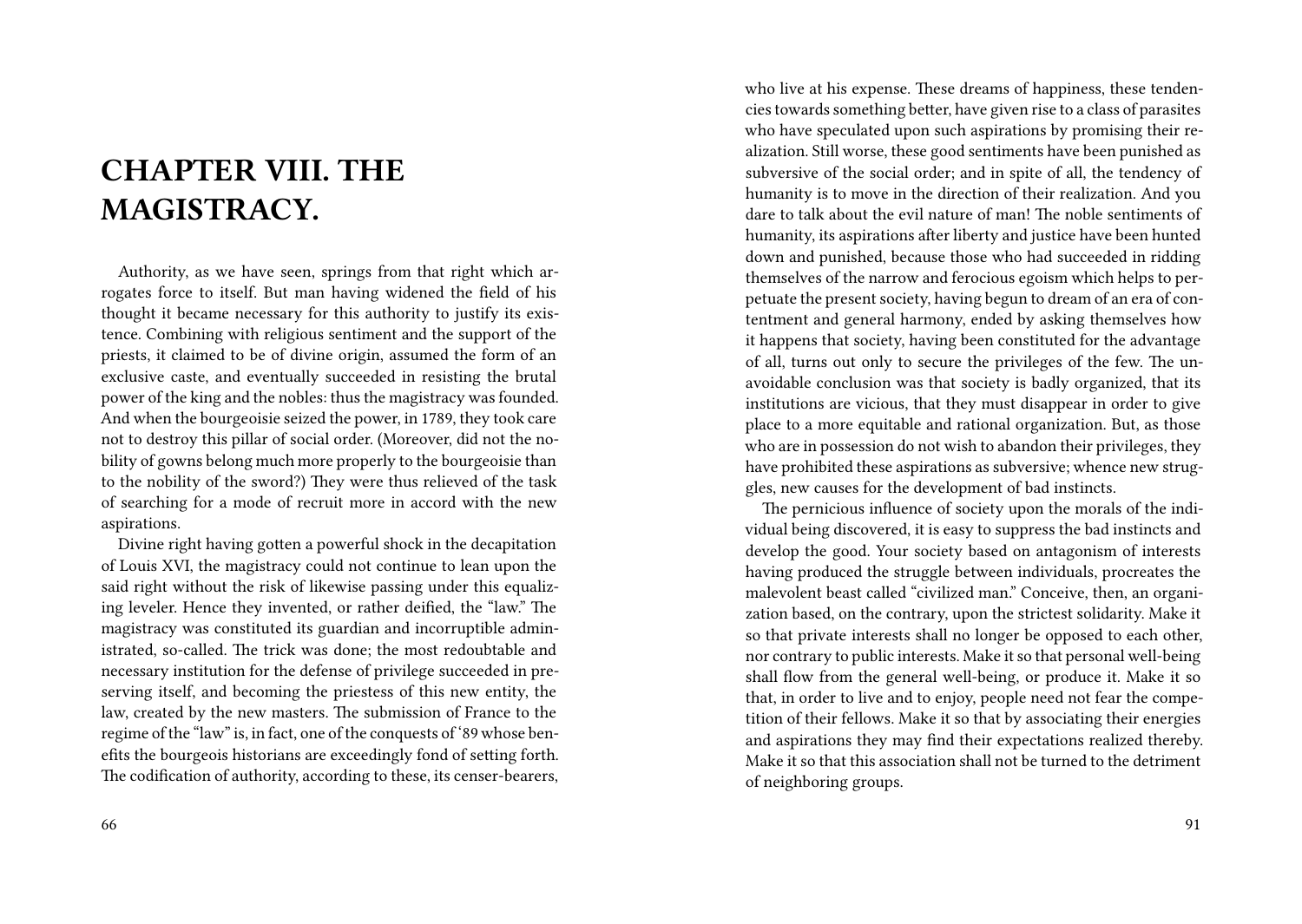other of the methods just enumerated is made use of, or they may perhaps be combined in order to. escape as long as possible, the severities of the code which is supposed to defend society. Poverty and suffering, this is the lot of the workers; leisure and all sorts of indulgence to those who by force, cunning, or the right of birth, have become their parasites. Here is solidarity for you!

How can you expect people not to tear each other in pieces, when they must ask themselves how they and theirs are to eat on the morrow if their competitor obtain the place in the workshop which they themselves covet? How can you expect solidarity in them when they reflect that the mouthful of bread which they sometimes give to the beggar passing by, may fail them later? How could they think about solidarity when they are forced to struggle every day for the conquest of bread; when there are a multitude of enjoyments which will ever remain a closed paradise to them? It may be, perhaps this necessity for locking elbows in the struggle which has brought them nearer together, little by little transformed this sentiment into the desire to love one's neighbor; but however that may be, it is to society that we must trace the responsibility for the survival of the war between individuals and the animosities which flow from it. How can you expect that men will not desire what is bad, when they know that the disappearance of such or such a person will allow them to go up another round of the ladder, that the disappearance of such another is a chance in favor of their getting the place they covet, the elimination of a dangerous competitor? How should a man resist the evil instigations of his nature, when he knows to a certainty that what will be an injury to his neighbor must be a benefit to himself? You say that man is evil! We say that he must have strong tendencies to become good or society would get on worse than it does, and crimes and disasters would be of more frequent occurrence.

In spite of all the stimulus of evil surroundings, man has been able to develop aspirations towards solidarity, harmony, and justice; and even these good sentiments have been exploited by those had the immediate effect of legitimizing the most shameless arbitrariness. From then on Frenchmen were all to be equal; the people no longer had anything to demand. 'Thereafter there was to be but one master, before 'whom, it is true, all had to bow, which had the effect of equalizing their situations. This master was the "law." But we who are not satisfied with words, when we try to find out what the workers have gained by this transformation, see that they have got just one more duping. In fact, in the time of the absolute monarchy, when the king and the nobles constrained the peasant to serve them, there was no way of deceiving oneself about it; the formula "for such is our good pleasure" showed whence they derived their rights: they claimed them by the right of the sword only, counting much more upon that than the divine will; consequently it was upon force that their claim was based. Their orders were obeyed, their claims were submitted to; but because the people were in no condition to resist them. There were at least no imbeciles to come and say to us—repeating the phrases of the interested—that we must obey because it is "the law," and it is the duty of every one to conform thereto until it be changed.

If it be admitted that the law may change it is thereby presumed that the law may become retrogressive; and to acknowledge that, is to admit that from its very nature it may injure some one, for there are always individuals in advance of their generation. The law, then, is not just; it has not that respectable character with which men have sought to invest it. If this law injures my interests or violates my liberty why should I be compelled to obey it, and what is the unalterable compact which can justify these abuses? In scientific matters when the savants after great research and labor at length formulate what is called a natural law, it is not because a majority or "chamber," composed of persons believing themselves superior to the rest of mortals, has decided, by virtue of its members' will, that natural forces were ordered to conform to such or such a mode of evolution. We should laugh in the face of the imbecile who would make such a pretense. When a natural law is proclaimed, it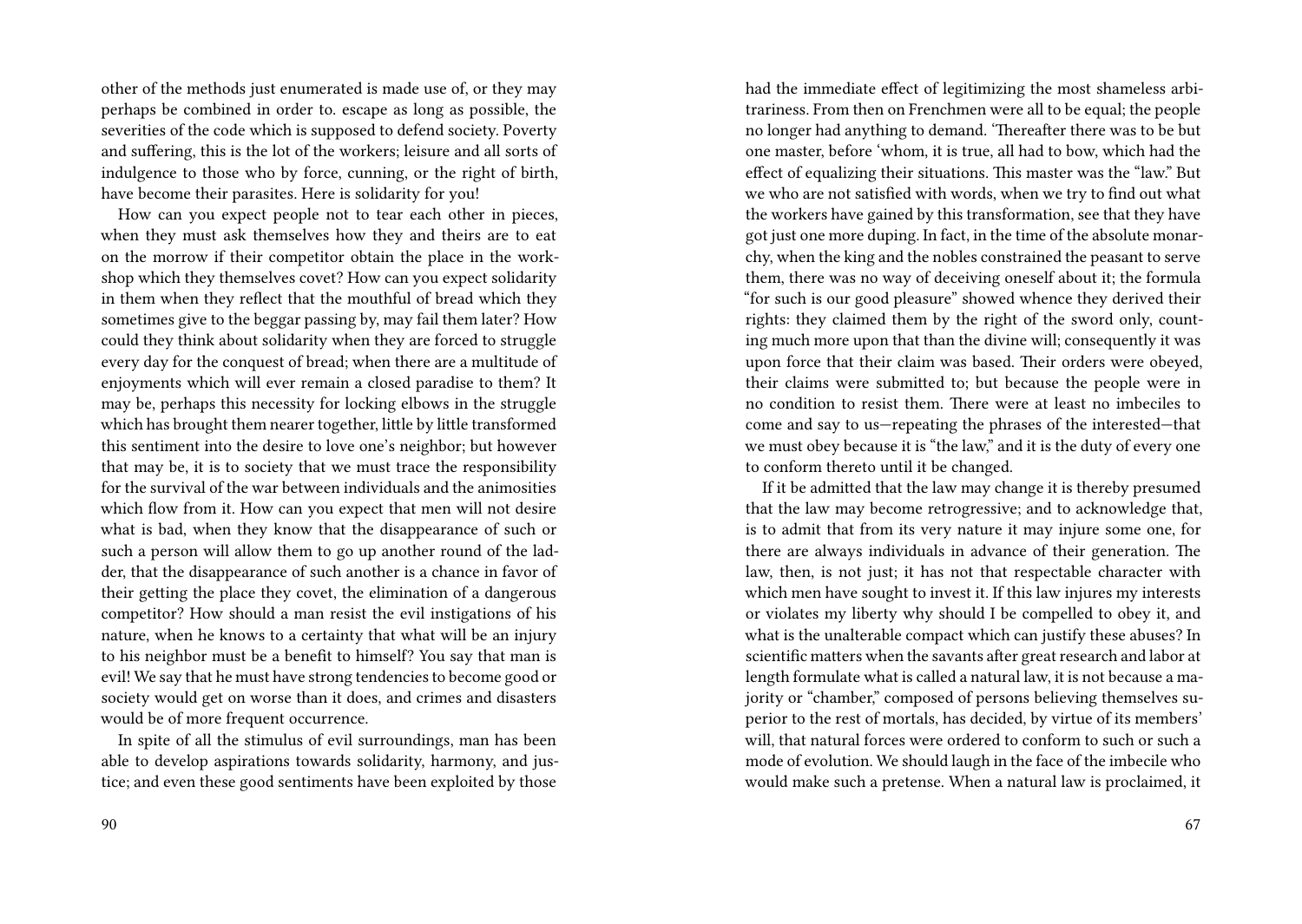is because it has been discovered that if a certain phenomenon be produced, if a certain chemical combination had been effected, it is by virtue of such and such a force, or the existence of such and such affinities; the environment in which the phenomenon took place being given, it was impossible for it to be otherwise. Given forces set in motion under given conditions produce given results; this is mathematical. Therefore the newly-discovered law does not come upon the scene to govern the phenomenon, but to explain its causes. These laws may be discovered, doubted, and even denied; the divers substances which compose our earth will none the less continue to combine according to their properties or affinities, the earth will turn, without any force being needed to protect the evolution thereof, or punish, those who might want to "violate the laws."

In our society it is otherwise. These laws seem to be made to be violated; because those who made them consulted only their personal preferences, the interests of those whom they represented, and the average degree of moral evolution in their epoch, without taking into account the character, tendencies, and affinities of those who were to submit to them,—which, moreover, would be impossible, the diversity of individual character and tendencies being given. Each estate has its laws; not can there be any single and universal law in sociology, as there is in physics, under penalty of its becoming arbitrary and inapplicable. In fact there is not, in our society, a single law which does not injure some of its members, either in their material interests or their ideas; not a single law which each triumphant party has not been able to turn against its adversaries. Power once obtained, every illegal party becomes legal, for it is that party which, through its creatures, administers the "law." We may then conclude that the law being nothing but the will of the strongest, one is obliged to obey it only when toe weak to resist it; that nothing really legitimizes it, and that this famous "legality" is only a question of more or less force. So when these rogues oppose the workers with their supreme argument, "legality," the latter

68

ceed in amassing, by no matter what means, money enough to live without doing anything or by making others work? The greater the number of slaves a person manages to exploit, the higher his situation and the more respect he receives; the greater, likewise, the amount of income he gets out of it. You have made society a hierarchy, with the top of the social scale (considered as a reward for merit, intelligence, and industry) reserved precisely for those who have never done anything! Those who by one means or another have succeeded in perching on the summit, eat, drink, and wanton, without the slightest employment for their ten fingers. They offer the spectacle of their idleness and indulgence to the exploited, who, at the bottom of the ladder, sweat, suffer, and produce for them, receiving in exchange just enough to keep from starving to death, without being able to hope to get out of their condition but. by some stroke of chance. And you are astonished that people have a tendency to want to live without doing anything! For our own part we are astonished at one thing only: that there are still people stupid enough to work! In the presence of the example furnished him by society, the individual's ideal cannot be anything else but to succeed in making other people work, in exploiting others in order not to be exploited himself. And when the means of legally exploiting him of his labor fail, other devices are sought. Commerce and finance are also licit methods, accepted by the law, yielding enormous incomes when followed on a big scale, but to which, when one is able to go in only on a small scale, are added certain proceedings which enable one to walk between the borders of the code and even excuse one for stepping on them a little if one can do it without getting caught. Fraud and deceit are the exceedingly useful auxiliaries which enable one to increase his income manifold.

For those who cannot operate under these conditions another resource is left: the exploitation of human credulity, swindling, and other analogous methods. Lower still there remain brutal robbery and assassination. According to the means at one's disposal, according to the environment in which one has grown up, one or an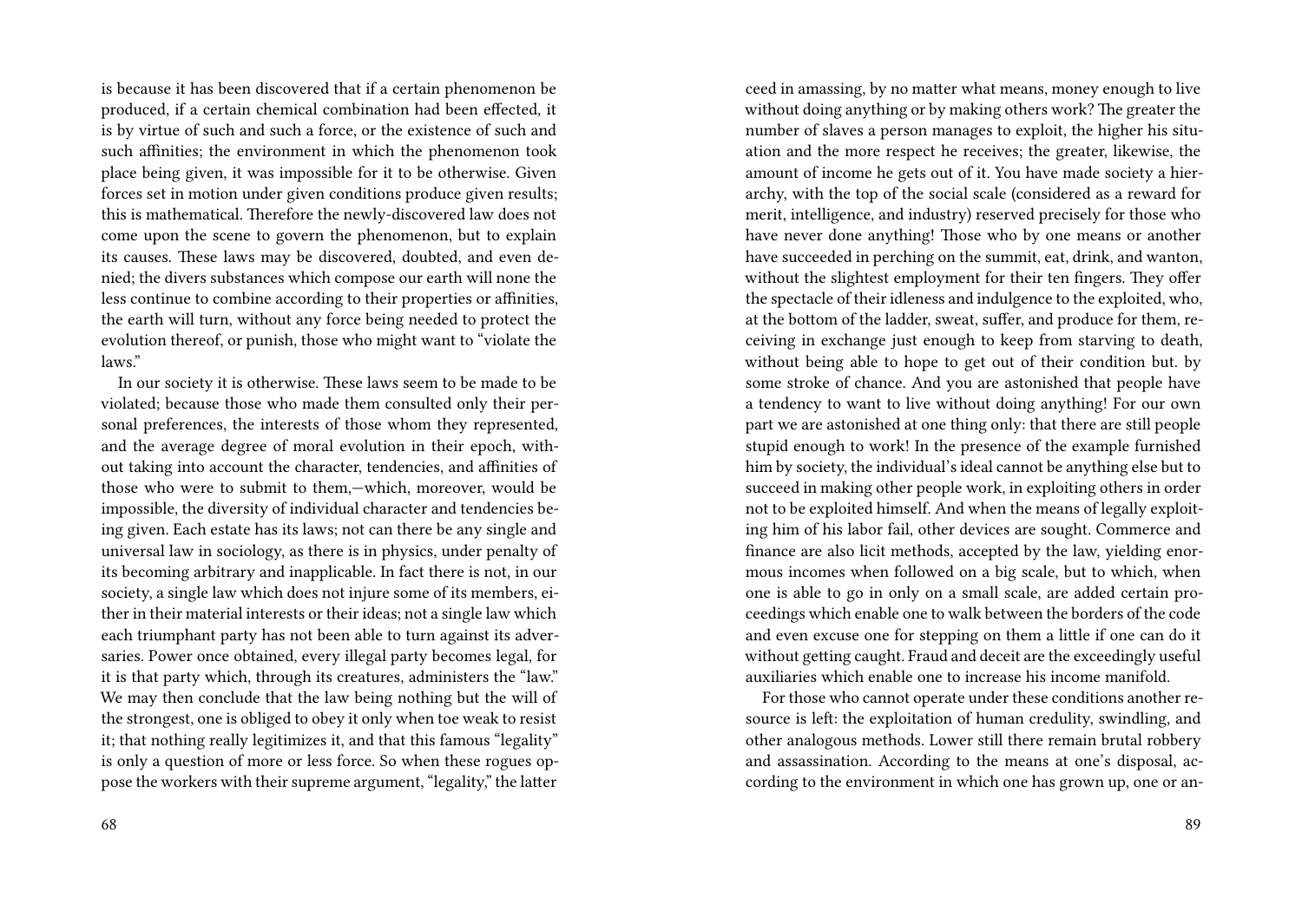in the hands of a minority, the latter have turned it to their own profit; and the more society has evolved the more this concentration of power in the hands of a few has tended to increase and develop the evil effects of these ill-omened institutions. Man, on the contrary, in proportion as his brain has developed, as facilities for procuring the means of subsistence have increased, has felt evolving within him that sentiment of solidarity which he had already obeyed in founding the first groups. This sentiment of solidarity has become such a necessity that religions have carried it to the extreme of sacrifice, preaching charity and self-renunciation, and therein finding a new element for exploitation. To what dreams of social reorganization, of plans for the happiness of humanity has the longing to live harmoniously with our fellows not given birth! But society was there, stifling with all its weight the good instincts of man, reviving in him his savage primitive egoism, forcing him to consider other people as so many enemies whom he must overthrow in order not to be overthrown himself, accustoming him to look with a dry eye upon those who disappear, ground up in the monstrous gearing of the social mechanism, he being powerless to help them under pain of being caught himself in the same insatiable jaws, which mainly devour the good and the innocent who yield to their humanitarian sentiments, allowing the survival only of the malicious who have learned how to push others into those jaws in order to delay their own fall.

You make a great outcry against the lazy, against thieves and assassins; you berate the "fundamentally evil" side of human nature; and you do not perceive that these vices would most naturally disappear were they not supported and developed by the social organization. How can you expect a man to be a worker when, in the organization which governs us, work is considered degrading, reserved for the Pariahs of society, and since the cupidity of those who exploit him has made it a torture and a slavery? How can you expect to be free from lazy people when the ideal, the goal of attainment for everybody who wants to rise in the world is to suc-

88

may laugh in their faces and ask if any one ever came to consult the toilers about the making o those laws. And even if the people should have adhered t these laws for a time, the latter could have no effectiveness except so long as those who accepted them continued to believe them useful, and were willing to conform to them. It would be funny if, under the pretext that at a given moment of on life we had agreed to a certain line of conduct, we were force to adopt it for the rest of our existence, without being able 1 modify it, because to do so would be to displease a certain nun her of persons who, for one cause or another finding profit for themselves in the existing order, would like to crystallize the present condition. But what is more ridiculous still, is to desire to subject us to the laws of past generations, the pretend that we should believe we owe respect and obedience to fancies which it pleased certain nincompoops to codify and set up as laws fifty years ago! The presumption of wanting to enslave the present to the conceptions of the past!

At this point we hear the recriminations of all the makers of laws and those that get their living out of them; they naively fall into line and cry out with the others that society could not exist if there were no longer any laws; that people would be cutting each other's throats if they had- no tutelary authority to keep them in fear and respect of acquired rank and condition.

:Later we shall see that, in spite of law and coercion, crimes continue to be committed; that the law's are powerless to repress or prevent them, since they are the result of the vicious organization which governs us; and that, consequently, we must not seek to maintain or to modify the laws, but to change the social system.

But what makes us still more indignant is that certain persons are audacious enough to set themselves up as judges of others. So long as authority leaned upon its divine source, so long as justice passed for an emanation from God, we can understand that those invested with authority should have believed themselves peculiar beings, endowed by the divine will with a portion of its omnipo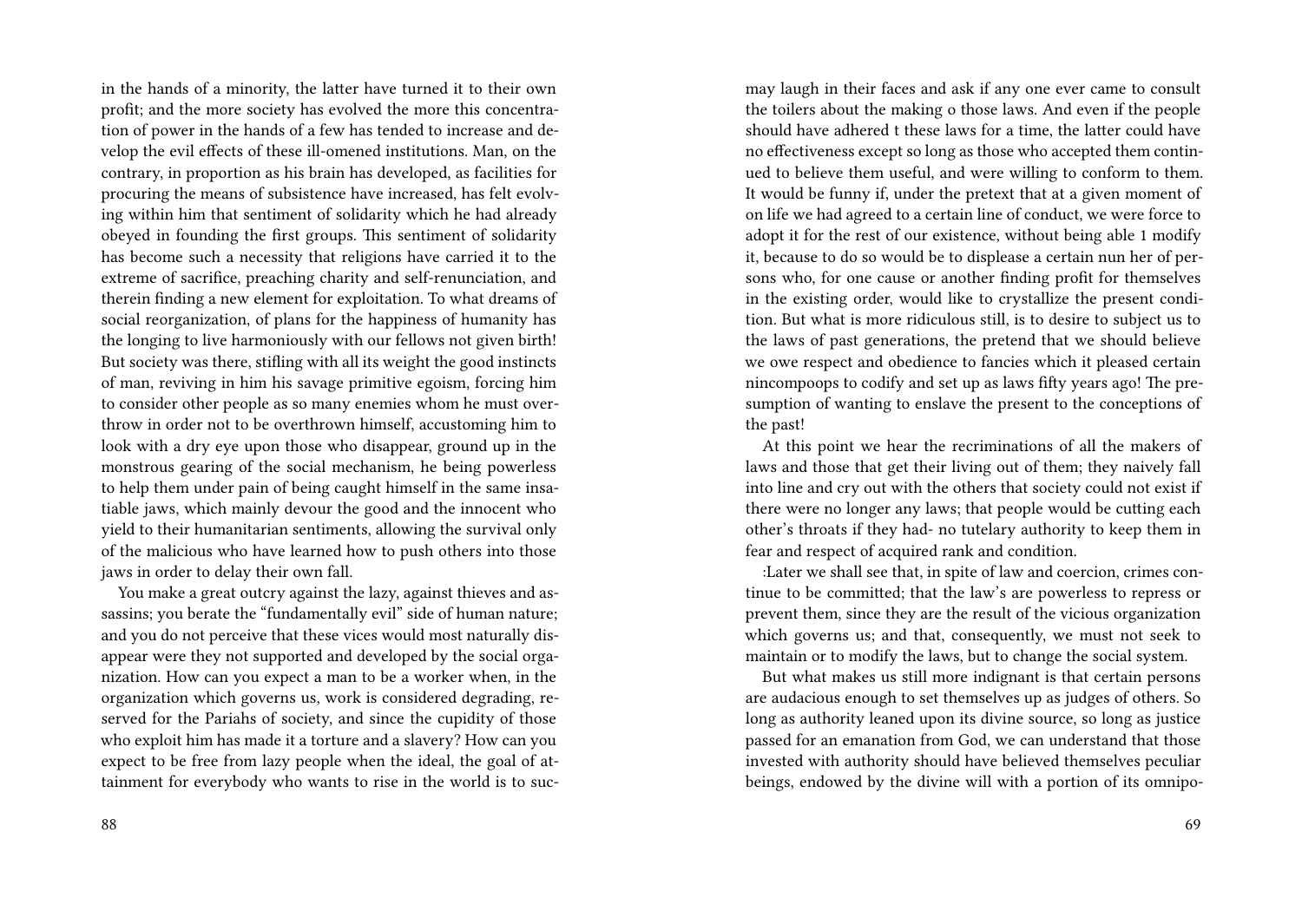tence and infallibility, and should have imagined themselves fit to distribute rewards and punishments to the herd of vulgar mortals. But in our century of science and free criticism, when it is recognized that all men are kneaded out of the same dough, subject to the same passions, the same caprices, the same mistakes, today when an agonizing divinity no longer comes to animate with its breath the ever fallible reason of mortals, we ask ourselves how it comes that there are men ignorant Id, enough, or presumptuous enough, to dare to assume in cold blood jilt and with deliberate intent the terrible responsibility of taking away another man's life or any portion of his liberty. When, in the most ordinary affairs of daily life we are most of the time unable to succeed in analyzing not only the causes which prompt our immediate neighbors to act but very often the true motives of our own acts, how can anybody have the self-sufficiency to believe himself capable of disentangling the truth in an affair of which he knows neither the beginning, nor the actors, nor the motives which prompted their actions, and which comes before the tribunal only after being magnified, commented upon, distorted by the misrepresentations of those who participated in it in any way whatsoever or, more frequently, have heard of it only through the repetitions of others?

You, who pose as severe and infallible judges of this man who has killed or robbed, do you know the motives which prompted him? Do you know the circumstances of environment, heredity, or even chance, which influenced his mind and led him to commit the act with which you reproach him? You, the implacable men that hurl your anathema against the accused whom public force has brought before your bar, have you ever asked yourselves whether, if placed in the same circumstances and surroundings under which" this man acted, you would not have done worse? If, even, you were the impeccable, austere, and stainless men you are supposed to be, you, who with a word pitilessly cut off human life and liberty, you would not dare to utter your decisions if you had thoroughly reflected on human frailty; were you conscious of what

70

shine, to parade, and to amass, makes them give themselves up to a warfare among themselves not less cruel than that in which they engage the workers. Eager to possess, they heap error upon error; the workers finally take an account of things, become acquainted with the causes whence flows their misery, and conscious of the subjection in which they are held.

But the same war which goes on among the capitalists goes on also among the workers; and while the first compromises the stability of the *bourgeois* edifice, the second helps to secure its continued existence. Forced to struggle among themselves in order to snatch the vacancies in these dungeons which the capitalists offer them, the workers regard each other as so many enemies while they are led to consider him who exploits them as a benefactor. Starved by the *bourgeoisie*, who in exchange for their toil give them just enough to keep them from dying of hunger, they are, at the very start, led to treat as an enemy the one who comes into the workshop to compete with them for the place they have had so much trouble to obtain. The scarcity of these vacancies again sharpens the competition, causing them to offer themselves at a lower price than their competitors. So that the anxiety of the daily struggle for daily bread makes them forget that their worst enemies are their masters. For the *bourgeoisie*, strengthened, it is true, by fortune, intellectual supremacy, and the possession of the governmental forces, are, after all, but a feeble minority in comparison with the multitude of workers; nor would the former be long in surrendering to the more numerous class, had they not found means for dividing the latter and making the same contribute to the defense of their privileges.

All this, therefore, certainly shows us that man is far from being an angel. He has even been a brute in the fullest acceptation of the word; this is true enough also. When men first became organized into societies they based these societies upon I their instincts for struggle and mastery; and this explains why society is so badly constructed. Only, society has remained bad. Its authority resting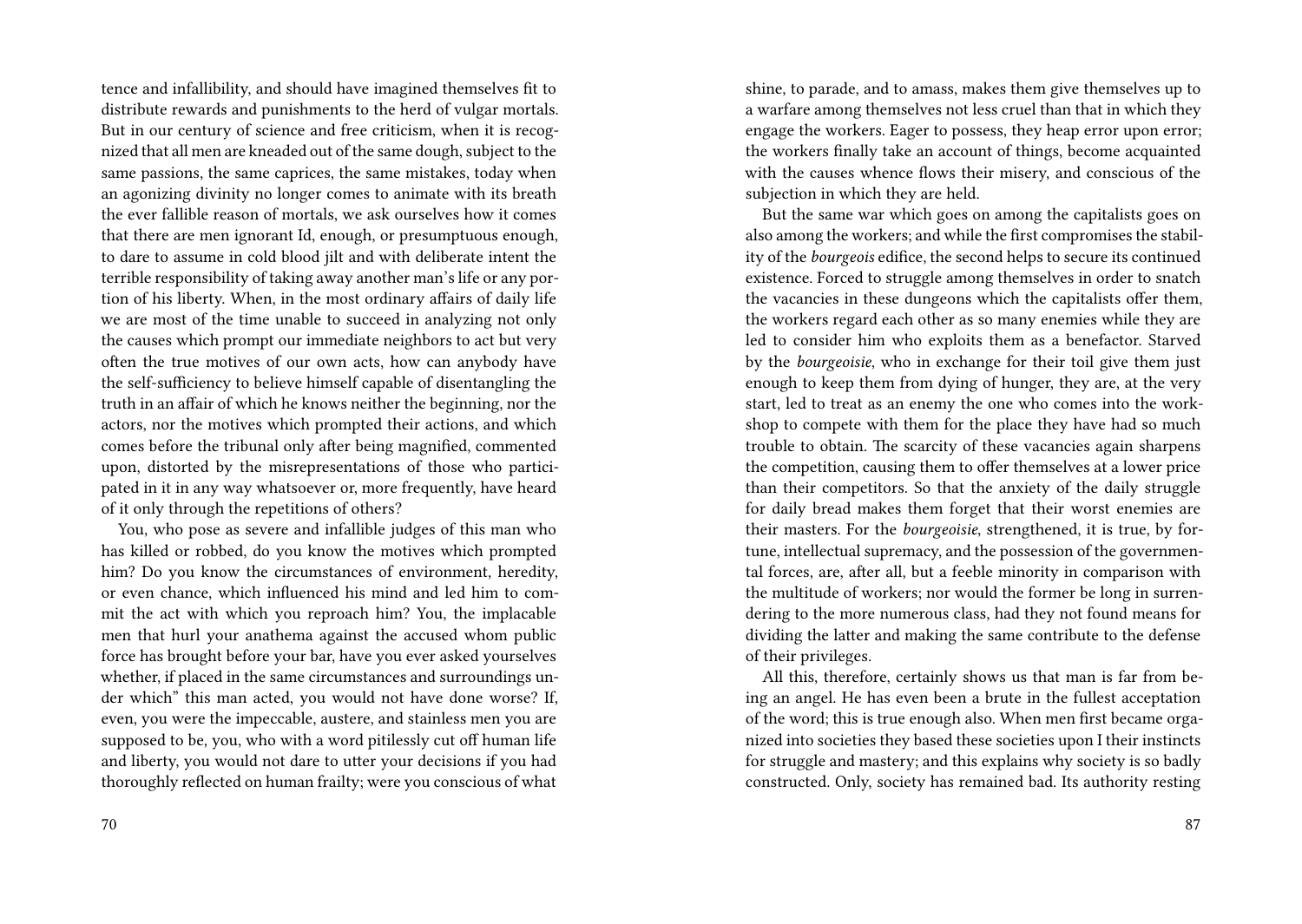individual within each class; it sows warfare among them by its institution of private property which forces per to hoard in order to secure themselves against the morrow those necessaries which society cannot guarantee to them. Private competition is the great actuating force of the present society; whatever be the business, profession, or kind of work to which people devote themselves, they have to fear the competition of those who choose the same department of activity. To increase their incomes, their chances of success, or sometimes simply not to go under themselves, they are forced to speculate in the ruin of their competitors. Even when they league together it is always only to the detriment of those dependent upon their special occupation. Founded upon this struggle between individuals, society makes of every creature the enemy of all others; it provokes war, crime, theft, and all the misdemeanors which are attributed to the evil nature of man, though they are but the consequence of the social order, and which society helps to perpetuate, though under the new moral notions acquired by humanity they would totally disappear.

This struggle between individuals has the effect of leading the possessors to make war upon each other, to divide them and prevent them from seeing their caste interest, which would b to work to insure their powers of exploitation by avoiding and stalling everything which would open the eyes of the exploited,—a war which causes them to commit a multitude of mistakes that contribute largely to their downfall. If the capitalistic classes were truly united among themselves, if their members no longer had private interests and were moved solely by the interests of caste, given the power which the possession of fortune, authority, and all the administrative machinery, coercive and executive, secures to them, given their intellectual development, necessarily superior to that of the workers the nourishment of whose brains they apportion to the nourishment of their bodies, the *bourgeoisie* might, for an indefinite period, rivet upon the exploited the yoke of poverty and dependence under which it now holds them. Happily the thirst to own, to

you are doing, you would recoil appalled before your task! How could you help being troubled with nightmares! How could your dreams help being peopled with specters of the victims which your pretended justice creates every day! Were it not for that official unconsciousness which stupidity and habit give, you would end by succumbing to the weight of remorse and the haunting of phantoms evoked by your judgments. Our epoch of criticism and positive science no longer admits the principle of distributive justice, nor recognizes the legitimacy of a superior authority rewarding the good and chastising the wicked. Against this ancient doctrine, which the conceptions of the age during one period of humanity's evolution rendered logical, we promulgate the opposite idea. We no longer see actions as good or bad, except as they are agreeable or disagreeable to us, and in consequence act accordingly. We approve or become enthusiastic, defend or attack, according to the benefit or injury received by our interests, our passions, and our conceptions of the ideal. The common need of solidarity which leads people subjected to the same attacks to unite for their defense is to us the guarantee of a future social order less troubled than our own. We do not judge, but work and struggle; and we believe that universal harmony will result from the free action of all men, when once the suppression of private property no longer permits a handful of persons to enslave their fellows. Hence we cannot admit that, six weeks or six years after an act has been committed, a group of persons supported by armed force should assemble to judge, in the name of some entity or other, and reward or punish the author of the act. That is hypocrisy and cowardice. You reproach a man with having tilled, and to teach him that he was wrong you have him killed by the executioner, society's hired assassin! The executioner and you have not even the excuse of. having risked your own necks, since you proceed under cover of an armed force which protects you. We are at war with the ruling caste: recognize, gentlemen of the magistracy, that you are its retainers, and let us alone with your big words and fine phrases. Maintain the privileges whose care is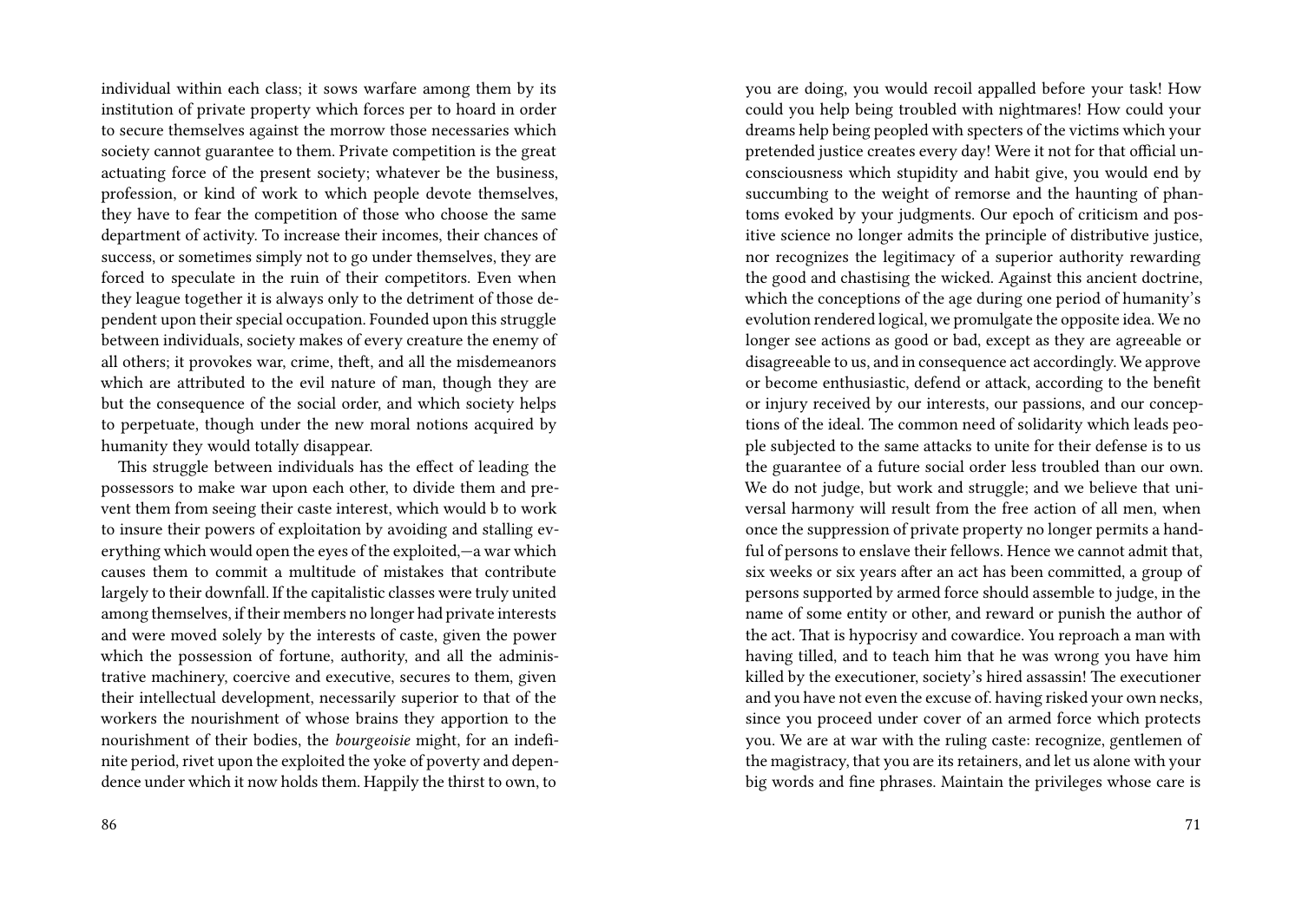confided to you, use the force which ignorance concedes to you, but leave justice in peace; she has nothing to do with you!

That you might be able to judge appreciatively of the ignominy of your role in beating down others, we would like, O judges, that it might happen to you that, being innocent, you should fall into the clutches of your fellows, to be judged in your turn. In such a situation you might learn what anguish and terror they have had to pass through who have filed before your bar, and whom you have tortured, you, magistrates, as the cat tortures the mouse. With the floods of eloquence from the prosecuting attorney pleading against you rolling about your ears, you might see passing before your eyes the specters of those unfortunates that, during your career, you have immolated upon the altar of social vengeance; you might ask yourselves then, with terror, if they also were not innocent. O yes, we would heartily wish that there might be one among you falsely accused, who should go through the terrors of those that come before your bar. For if, his innocence being one day admitted, he were reinstated in his functions, it is strongly to be presumed that he would re-enter his place in the tribunal only to tear his robe and apologize for his criminal life as magistrate, judging haphazard and trafficking in human lives.

ter, after being organized in various groups, has always remained based upon authority and property. Changes of detail have been brought about by revolutions; power and property have changed hands, passed from one caste to another; but society itself has not ceased to be based upon the antagonism of individuals, the competition of their interests; nor has it ceased to press down with all its weight upon the development of their minds. Surrounded by society they are born into the world, within the environment it offers them they acquire their first ideas, and learn a mass of prejudices and lies which they come to recognize as false only after many centuries of criticism and discussion. Hence we are bound to acknowledge that the influence of the social environment upon the individual is immense, that it weighs upon him with all the heft of its institutions, with the collective strength of its members and that acquired by the long duration of its existence, whilst the individual, in reacting upon it, is reduced solely to his unaided strength.

Society, which is a first essay at solidarity, should have for its object the betterment of individuals, teaching them to practice this solidarity in view of which they have come together, to love each other as brothers, leading them to put all things in common: joys, pleasures, gratifications, pains, sorrows, and sufferings, toil and production. Society has, on the contrary, found nothing better to do than to divide them into a number of castes, which may be resolved into two principle ones. . governors and possessors on the one side, the governed and n possessors on the other. On the side of the first contentment and plethora; on the side of the second misery, privation, and anæmia; the result of which division is to pose these two categories of individuals as enemies, between whom a ferocious war is perpetuated,—a war which can end only in the irretrievable enslavement of the second or the complete destruction—so far as concerns class privilege at least—of the first.

But the defective and ill-conceived organization of society into two distinct classes does not stop here in its pernicious effects. Based upon antagonism of interests it opposes individual against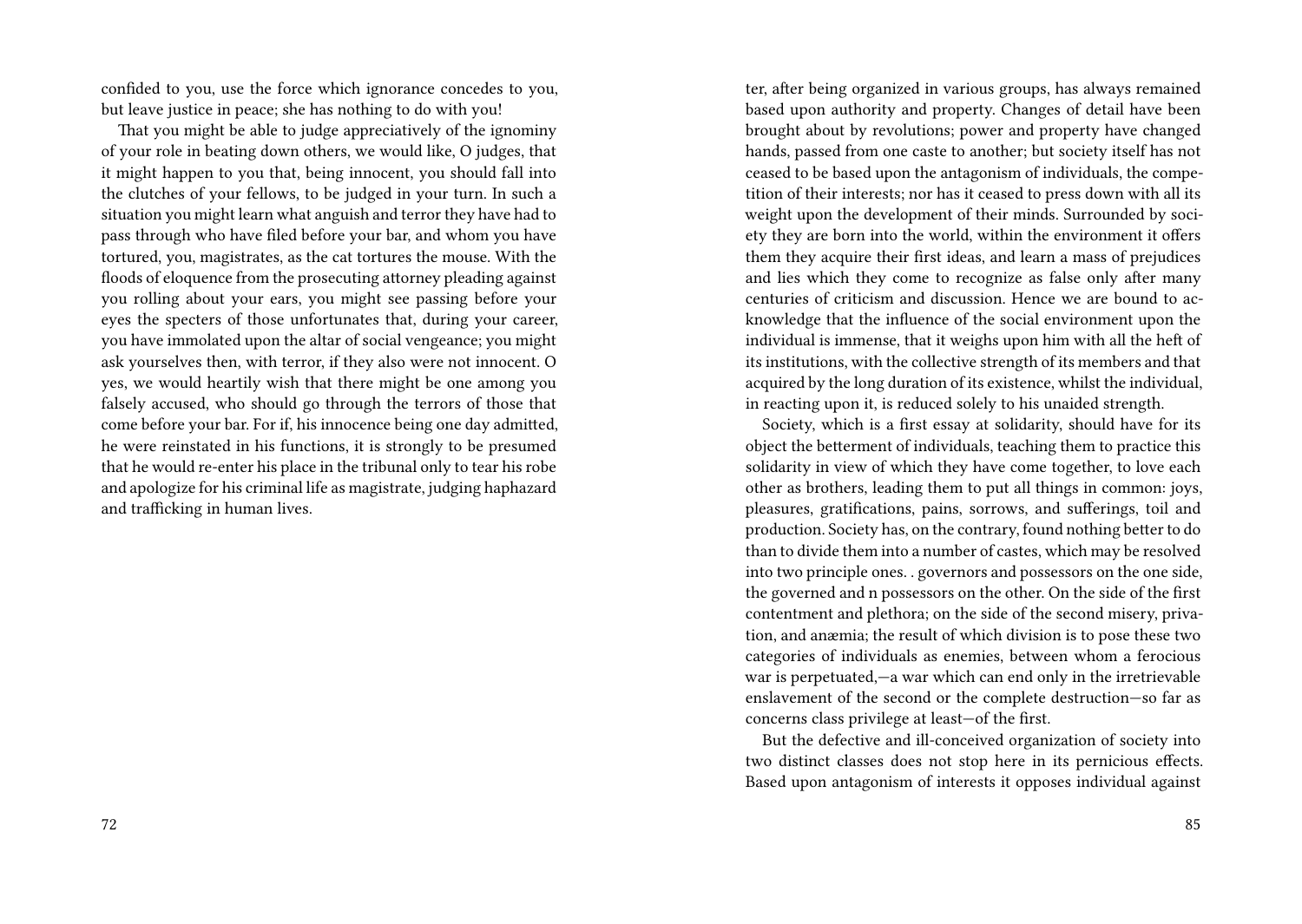defective as it is, can alone succeed in repressing. Moreover, in order to minimize the responsibility of society as a whole, they cut up the social environment into several slices, which they likewise baptize with the name of environments, and upon which they saddle the evil effects of the influence produced. As to society, they say, it does, perhaps, leave something to be desired; but such as it is, it protects the weak against the wicked, guarantees individuals in the free exercise of their right to labor, and furnishes them a surer, more effective, and cheaper protection than as if they were forced to defend themselves. In a word, they conclude, society is a contract of mutual insurance established between individuals; if misdemeanors occur, they are much more attributable to the evil nature of man than to the social organization itself.

Certainly we are far from pretending that man is a model of perfection: indeed he is a sorry animal enough, who, when he is not crushing his fellows under his heel, licks the heels of those who crush him; but summing it all up, man does not act exclusively under the influence of bad instincts, and the beautiful sentiments of love, charity, fraternity, devotion, and solidarity, sung and exalted by poets, religionists, and moralists, prove to us that, though he sometimes act under the impulse of evil sentiments, he has a fund of idealism, a yearning after perfection; and it is this yearning which- society represses and prevents from developing.

Man is not created unique, either morally or physically. Like other animals, of which he is but a superior specimen, he is the product of a concourse of circumstances, of combination and association of matter. He has struggled to develop himself, and if he has contributed in a large measure to the transformation of the environment wherein he is situated, the latter has in turn influenced the customs he has adopted, his manner of living, thinking, and acting. Under the empire of his character and passions, therefore, he established society, and continues to have a certain amount of influence upon its operations. But it must not be forgotten that he has continued to evolve since the establishment of society, while the lat-

#### 84

### **CHAPTER IX. THE RIGHT TO PUNISH AND THE SAVANTS.**

Science, today, admits without dispute that man is the sport of a multitude of forces to whose play he is subjected, and that free will does not exist. Environment, heredity, education, climatic and atmospheric influences, act upon man in turn, now clashing with each other, now combining, but exercising an undeniable influence upon his brain, and whirling him about under their impact as the teetotum spins under the gyratory motion of the fingers of the player who sets it agoing. According to his heredity, his education and environment in which he lives, the individual will be more or less docile to the stimulus of certain forces, more or less refractory to certain others; but it is none the less sure that his personality is but the product of these forces. Having stated these facts, a number of savants, whose acknowledged chief is C. Lombroso, tried to establish a criminal type. They applied themselves to a search for anomalies that should characterize this type, which they claim to have discovered; and after having wrangled a good deal over the aforesaid type, created by themselves, they decide for energetic repression, life imprisonment, etc.—-Man acts under the influence of causes external to himself; hence he is not responsible for his acts. The savants recognize this, and therefore decide for—repression!

Hereafter we shall have occasion to explain this contradiction. For the present let us examine the principal anomalies designated by the criminologists as the characteristic of criminality:

Old wounds;

Anomalies of the skin;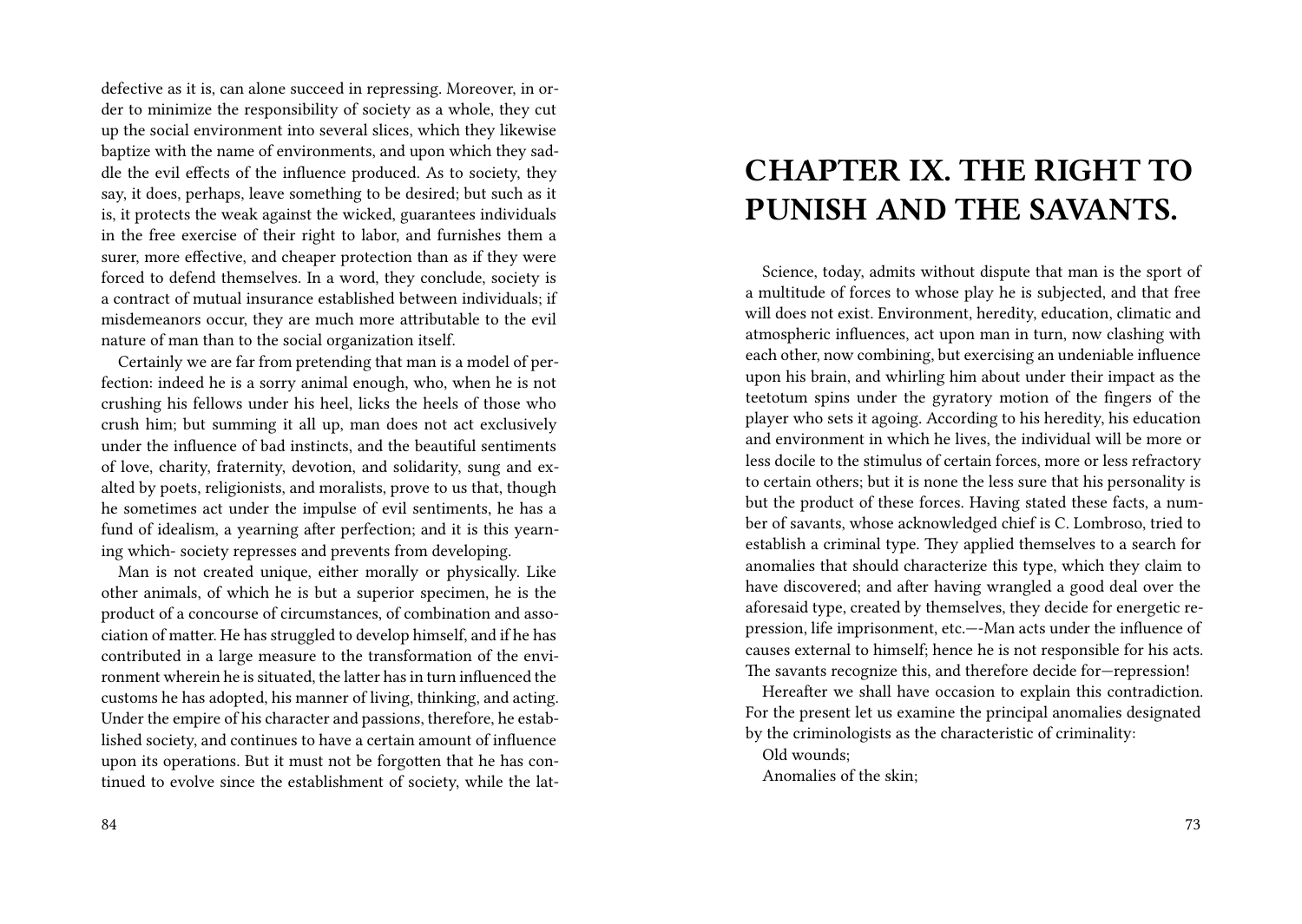Anomalies of the ears and nose; Tattooing.

There are many others which seem to us to have no more relation to a person's mentality than the foregoing, but our ignorance of anatomy does not permit us to discuss them thoroughly. Let us rest content with those we have just enumerated. Wounds:—It is quite evident that a person who bears the marks of old wounds may be something else than a regular criminal, especially if he received those wounds in an accident, while at work, or in risking his life to save one of his fellows. Until now we had believed that criminality consisted rather in giving blows than receiving them; it appears that the contrary is the case for science,—that it is he who gets wounded! Brothers, let us bow! As to anomalies of the nose and ears, we have sought in vain for what relation they could have to the brain; we have not found it. But there is better to follow. Lombroso concedes that many cases which he instances as anomalies are frequently found among those whom he calls honest people. These, then, are anomalies tending to become generalities! Till now we had been inclined to believe that an anomaly was a case of departure from the generality. Lombroso's science tends to prove the contrary. Sad inconsequence, which proves, more than anything else, that men who have gotten astride a hobbyhorse, shut themselves in one corner of science, finish by losing a proper conception of things in their entirety, and have but one object: to include all things under those particular studies which they have embraced.

To have an ear or a nose badly shaped,—the *nose* especially! Nothing can be more disagreeable,—above all if this defective conformation is carried to the extreme limit of the ludicrous! There is nothing very gratifying in carrying around a sack of lard on one's face, or a wine-spot on one side of it; it is often unpleasant enough both to those who look at them and those who have them; however, we should have thought that persons so afflicted were affected painfully enough, without being regarded as criminals besides! But since Lombroso says so, stretching his theory to

### **CHAPTER X. THE INFLUENCE OF ENVIRONMENT.**

This is a truth which is beginning to be recognized and is making its way in the scientific world; the modifying influence of environments upon organized beings is no longer combated save by the old fogies of official science. It is acknowledged today that the soil and climate, the obstacles or advantages in the way of living found by the organisms of a continent, have an influence upon their development as great as the other laws by which, exclusively, their adaptation or their tendencies to variability have heretofore been sought to be explained, if not indeed, greater. As to man, who has always been made a separate and distinct being, the new truth was harder to admit; the more so that he, also, is able to transform the environment by which evolved. But at length it was admitted that man, like all other animals, u subject to the same influences and evolved under the pressure o the same original causes. When it became necessary to explain his moral evolution according to the same laws, the task was still more difficult; and even some of those who deny free will, who recognize that man acts only under the pressure of external circumstances—even some of those cannot accept the law in all consequences,—that is to say, so far as to trace the causes man's criminality to the entire social organization and to demand the transformation of the latter. The boldest—and they are rare admit indeed in principle, that the social organization is bad, that it needs reforms, that some of its institutions beget misdemeanors; but to them the grand culprit is still the evil nature of mankind which necessitates a bridle upon their passions, and which society,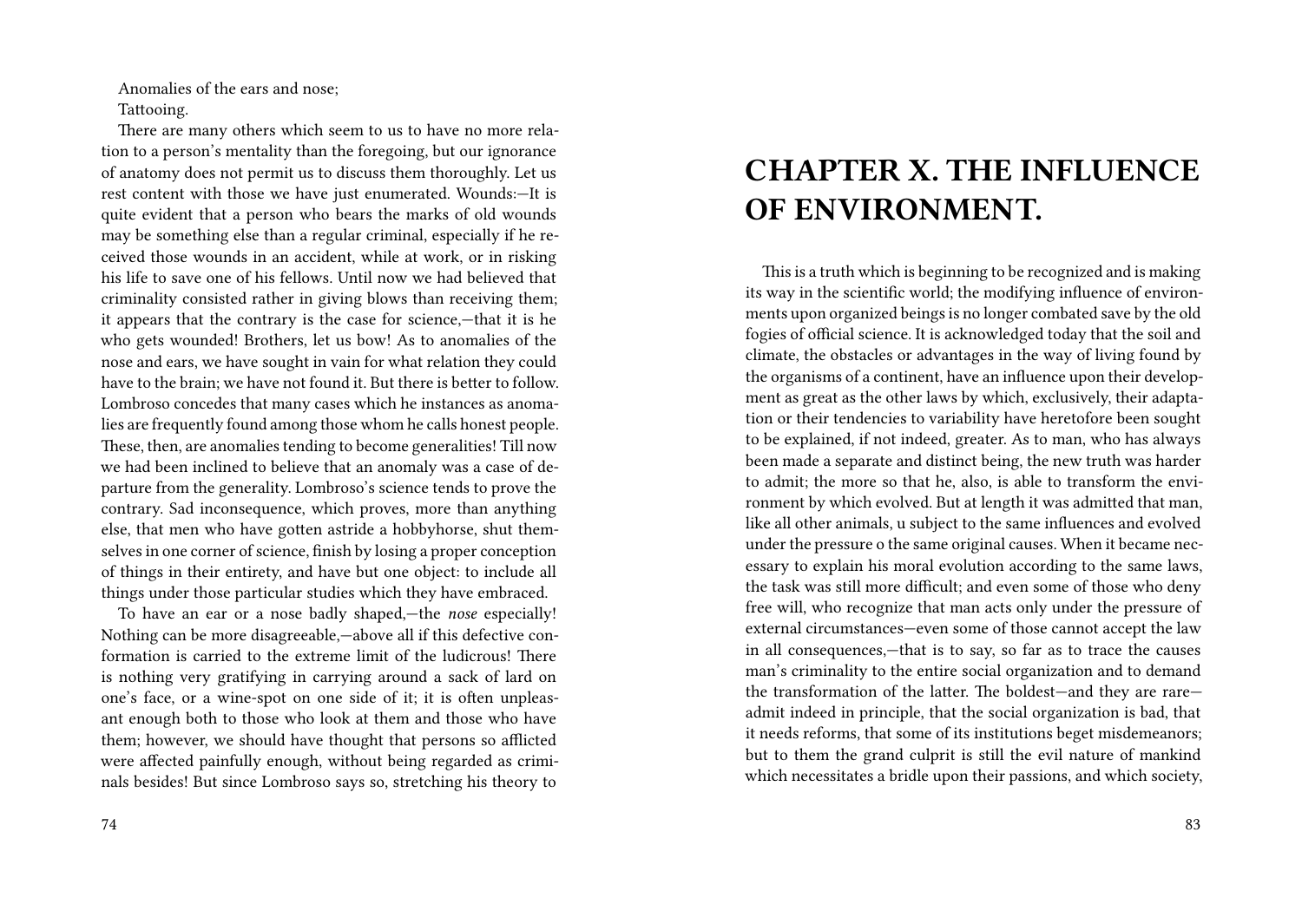viduals. The idea of justice, such as existing institutions imply, has fallen with that of divinity; the one involved the other. The idea of God's inspiring magistrates with the verdict to be pronounced caused the infallibility of man's justice to be accepted, as long as the masses were backward enough to believe in a super-terrestrial existence, in some benevolent being existing outside of the material world, busying itself with what went on on our planet, and regulating the actions of all the people who inhabited it. But the belief in God being destroyed, faith in the supernatural having disappeared, human personality alone remaining with all its defects and passions, this inviolability and supreme character which are the essence of divinity, and with which the magistracy re-invested itself in order to keep itself above society, must likewise disappear, and allow those whose eyes have been opened to see what is really hidden by these,— oppression and exploitation of one class by another, fraud and violence elevated into a principle and transformed into "social institutions."

Science has helped us to lift the veil; it has furnished us with the weapons which have assisted to strip the colossus. It is too late for it to be able effectually to turn backward and endeavor to reconstitute in the name of the metaphysical entity, society, what it has wrested from the metaphysical entity, divinity. The savants must manage to eliminate from themselves, completely, the *bourgeois* education they have received, and study social phenomena with the same strictness and disinterestedness with which they have approached the study of any special science. Then, when they are no longer influenced by considerations or prejudices foreign to science, they will no longer conclude in favor of the condemnation of criminals, but like we, rather, in favor of the destruction of a social state which makes it possible that there should be within its bosom, and because of its own vicious organization, some persons reputed honest, and others reputed criminal.

its furthest consequences, we are led to demand that midwives and accoucheurs be obliged to put to death all the newly born who shall come into the world with a pug-nose or a deformed ear. Every pigmentary spot, evidently, can be naught else but an indication of our black perversity. Thus I, too, (it seems to me I remember having some of these spots—somewhere—I am an Anarchist, which is by some people considered an indication of criminality to begin with)—I—the thing fits! I am destined to be but a common criminal! Death to him, death to him! The theory predicts that I shall die on the scaffold!

After applying the theory to all amenable thereto, there would probably be but very few survivors; but how perfect would humanity be, morally and physically! We should never recoil before the consequences of a theory founded upon observation as this is!

As to tattooing, we had not up to the present taken it as an indication of very elevated aesthetics. O no. It is a remnant of atavism which leads certain men "to highten their natural beauty" by means of embellishments pricked into the skin, precisely as our ancestors of the stone age might have done. This same atavism still leads many women to have their ears pierced in order to hang pieces of metal or brilliant pebbles from them, exactly as the Botocudos of Brazil, or certain Australian and African tribes, cut their lips, the cartilage of the nose, or the lobes of the ears, in order to insert wooden or metal rings, which, so at least it seems to them, have the effect of bestowing unequaled beauty upon them. We decidedly look upon such proceedings as a trifle primitive; but we had not seen any character of ferocity in the custom. However, since Lombroso informs us that there is, we certainly hope that we shall

<sup>&</sup>lt;sup>1</sup> I do not know whether Jean Grave had seen Prof. Lombroso's article on the "Physiognomy of the Chicago Anarchists," one of a aeries on "Criminal Anthropology," published in the *Monist*, Chicago, April, 1891, wherein he admits in a foot-note that his analysis was based upon portraits in Capt. Schaack's book, which, as he had learned later, were incorrect!—Translator.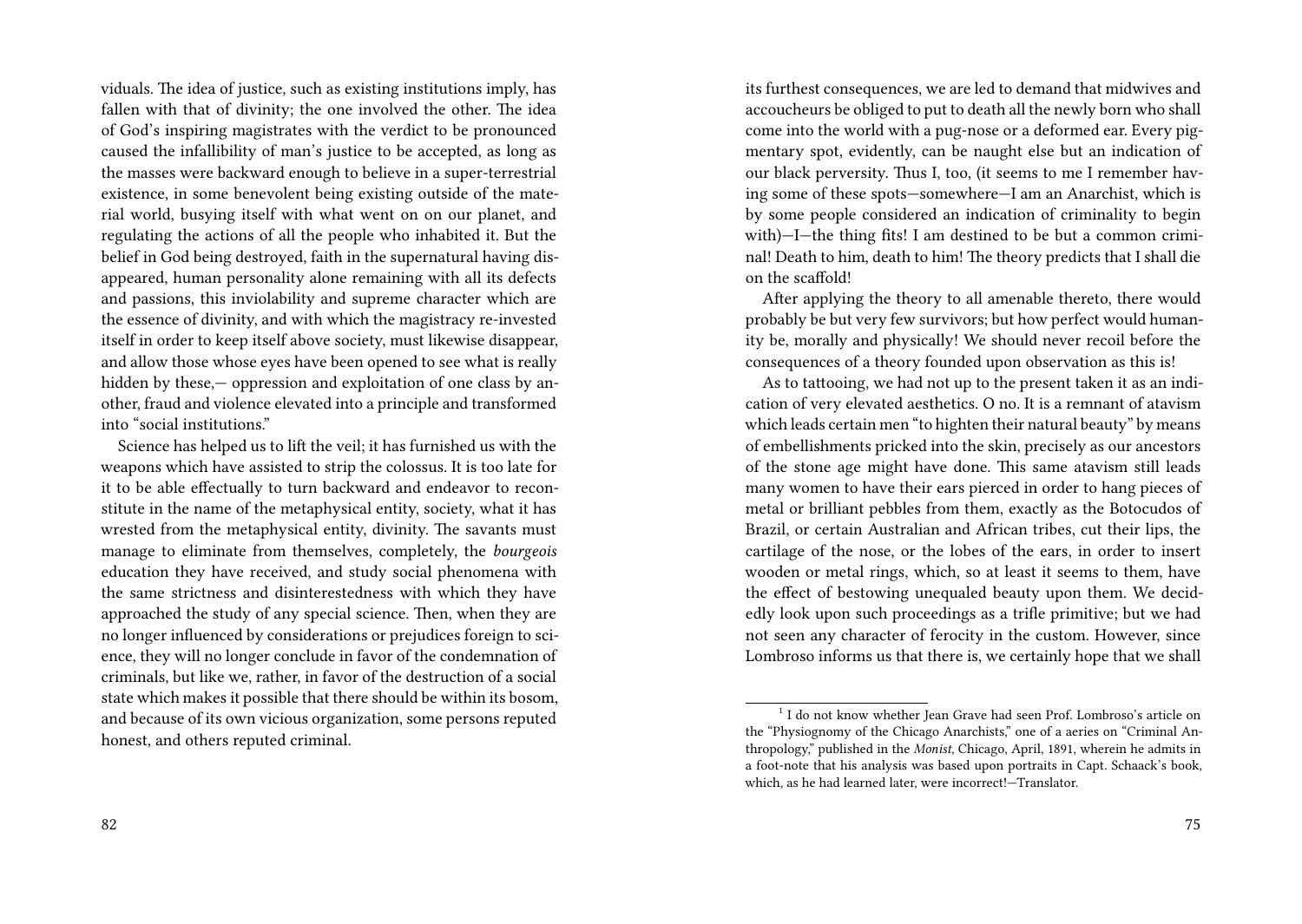get rid not only of those who tattoo themselves, but of those who have their ears pierced and dye their hair!

Lombroso has also tried very hard to discover a type of the political criminal, supporting the theory upon information quite as imaginary;<sup>1</sup> but to follow him into this region would carry us too far away from our subject: we shall keep to the criticism of criminalism properly so-called.

For that matter, some few more enlightened savants themselves have not been slow to offer criticism upon the by far too fanciful theories of the criminalistic school, and have victoriously demonstrated the lack of consistency in the pretended criminal characters sought to be attributed to those designated by that label. Among others Dr. Manouvrier, in his course on " Criminal Anthropology," before the Anthropological Society in 1890, '91, refuted, in an admirable manner, the theories of Lombroso and the criminalistic school concerning the alleged born criminal. After having demonstrated the falsity of the observations upon which the Italian savant and his imitators depended in creating the criminal type, by taking as subjects of observation only individuals already deformed by prison life or by an abnormal existence, Manouvrier declared that persons might have such or such aptitudes as would adapt them to such or such acts, but that they are not, by the conformation of their brain or their skeleton, predestined to accomplish those acts and become what are called criminals. A certain sort of aptitudes might indifferently, according to the circumstances, prompt the person to do an act reputed honorable, as well as one reputed criminal. For instance a powerful muscular organization may, in a moment of fury, make a vigorous man a strangler; but quite as easily it may make one of the officers who arrest the criminal. Violent instincts, contempt of danger, carelessness of death, whether it be give or take, are indifferently the vices of the criminal or the virtues demanded of the soldier. A crafty disposition, inclined to deceit, cunning, and insinuating, may make the swindler who thinks of nothing but schemes for robbery and fraud; but they are also

that number there is but one good one; that among the men who climb into power some may be found honest enough, broad enough in their views, men, in short, the like of whom does not exist, who will be able to disentangle this one good method and make use of it to the satisfaction of all. Truly, we know not which to admire most: the knavery of those who utter these stupidities, or the naïveté of those who continue to look up to this farce, the entire weight of which they alone support. It is hard to understand that, amongst the countless number of persons who have undergone the examinations of "justice," not one has yet been found sufficiently free from prejudice to go and lift up the robes of those who had struck him and show the public that all these togs serve but to mask men subject to the same weaknesses and errors as the rest of humanity, not counting the crimes inspired by their class interests.

Hence for us Anarchists, who attack authority, legality is one of those hypocritical forms which we must most energetically assail, in order to tear off the tinsel which serves to hide the recantations and the shames of those who govern us. Too long have these mummeries been respected; too long have the people believed that these institutions emanated from some superior essence which, causing them to float in an ethereal sphere, enabled them to soar above human passions. Too long have people believed in men distinct from their fellows, men of a special mould, charged with distributing here below—"from each according to his necessities, to each according to his needs"— that ideal justice which each regards from his own point of view, according to the condition in which he is placed; justice which these men filled as they are with the most backward and superannuated ideas, have codified in order to defend the exploitation and enslavement of the weak by those who have managed to create and force upon others their own predominance. It is time to break with these absurdities and openly attack these worm-eaten institutions whose aim is to lessen human personality; the free man does not admit this claim of individuals arrogating to themselves the right to judge and condemn other indi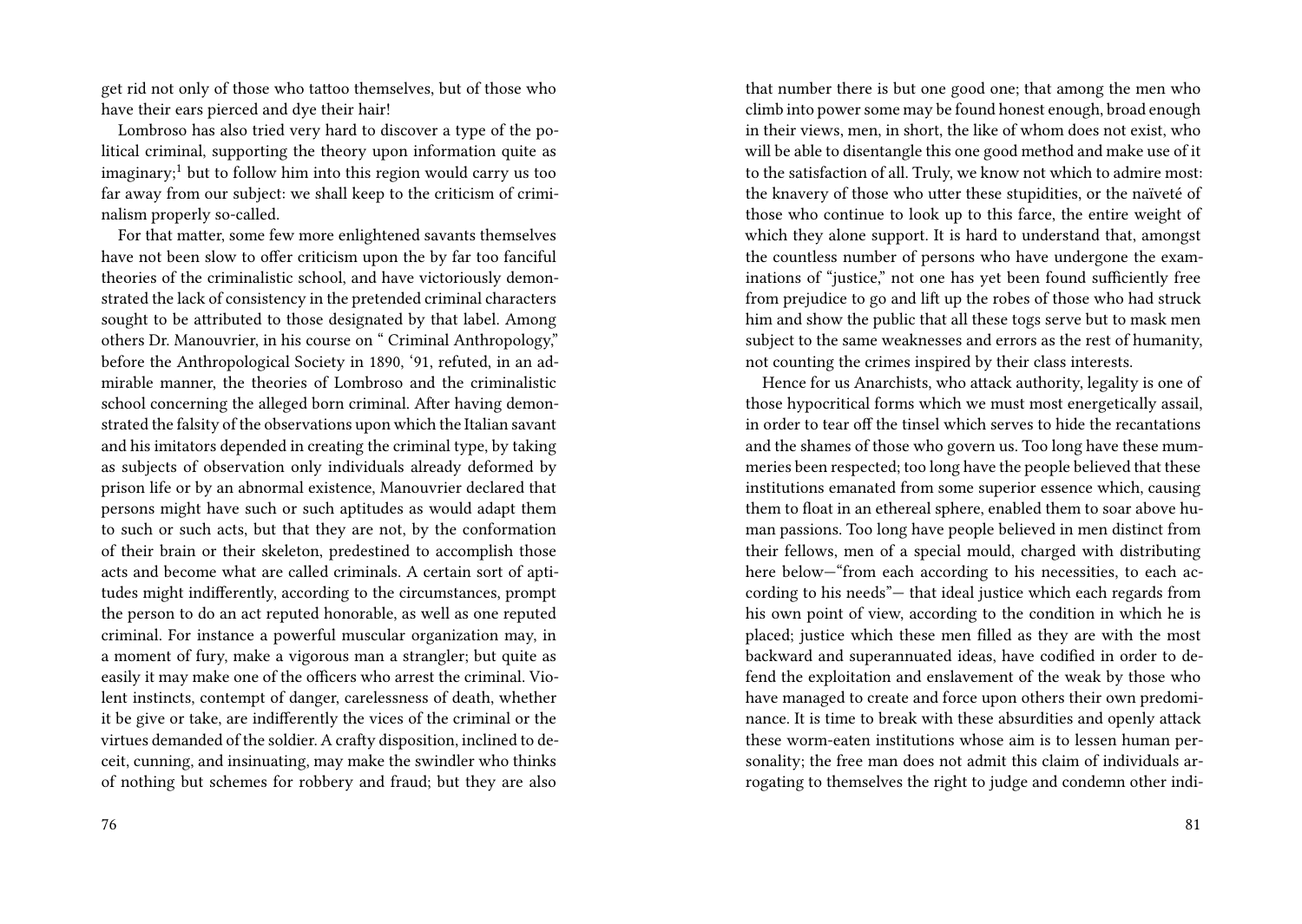debauchery, victimizes somebody; but who inculcated in him this idleness and debauchery, if not your society? You punish him who operates on a small scale, but you support whole armies that you may send them over-sea to operate on a large scale Against peoples unable to defend themselves. And the exploiters who kill not only a few persons, but exhaust entire generations, crushing them with overwork, cutting down their wages day by day, driving them into a corner with the most sordid poverty,—Oh, for such exploiters you reserve your sympathies, and will, if need be, put all the forces of your society at their service. And the law, whose timid guardians you are, —when the exploited, tired of suffering, lift up their heads and demand a little more bread, a little more rest, you make that law the humble servant of the privileged against the "untimely" demands of the barefooted mob. You punish the imbecile caught in your nets, but the adventurer strong enough to break through their meshes,—him you let go in peace! You imprison the tramp who steals an apple in passing, but you put at the disposal of the proprietor all the machinery of your law, that he may be enabled to rob the poor devil who owes him a few cents on the article which has cost him hundreds in labor, and which represents a part of his very life! Your justice cannot find rigors enough for the thieves in rags, but it protects those who operate upon a class, an entire nation! Have not all your institutions been established to assure to the possessors undisputed possession of what they have taken from the dispossessed?

But still more revolting to us are all these hypocritical forms employed to make us consider sacred the theatrical buffooneries, with which the *bourgeoisie* surround their sinister motives, and which they have not the courage to avow frankly. And what is most revolting to us is the attitude of all these mountebanks who, under pretense of attacking the existing regime, attack only the men who apply its texts and the manner in which they apply them, but take good care to respect the essence itself, making believe that there may be a number of methods of applying the law and that among

the qualities required to make an admirable detective or examining magistrate.

Drawn on by the truth of his argument the doctor did not, moreover, hesitate to acknowledge that, very often, it is difficult to distinguish the alleged criminal from the alleged honest man; and that many an individual out of prison ought to be in it, and *vice versa*. And after having, with the other savants, admitted that man is but the sport of circumstances, according to the sum total of which he acts at any given moment; after having denied free will; after having recognized that justice is but a figment, and is, in fact, nothing but revenge exercised by society, which substitutes itself for the individual wronged, the doctor unfortunately, stops short; after having given utterance to perceptions which bring him very nearly in touch with the Anarchists, he thence comes to the conclusion that present penalties are not severe enough and that they must be increased. He intrenches himself, it is true, behind social preservation. Those acts reputed criminal, he says, shake society; society has the right to defend itself, by substituting itself for individual revenge, and smiting those who trouble it with a penalty severe enough to take away from them any desire to continue. Whence comes this flagrant contradiction between perceptions so broad and conclusions so narrow, since the latter demand the maintenance of what is shown by the premises to be absurd? This contradiction, alas, is not to be ascribed to their authors; it is essentially in the nature of human imperfection. Man cannot be universal. The savant who devotes himself passionately to a study attains prodigies of sagacity in that particular groove of science which he has hollowed out. By deduction after deduction he succeeds in solving the most arduous problems coming under that domain, which he has undertaken the task of cultivating; but as he has not been able to keep abreast in the study of all the sciences, of all social phenomena, the result is that he remains behind the progress of the other sciences; therefore, when he seeks to apply the admirable discoveries which he has made to other human conceptions, it follows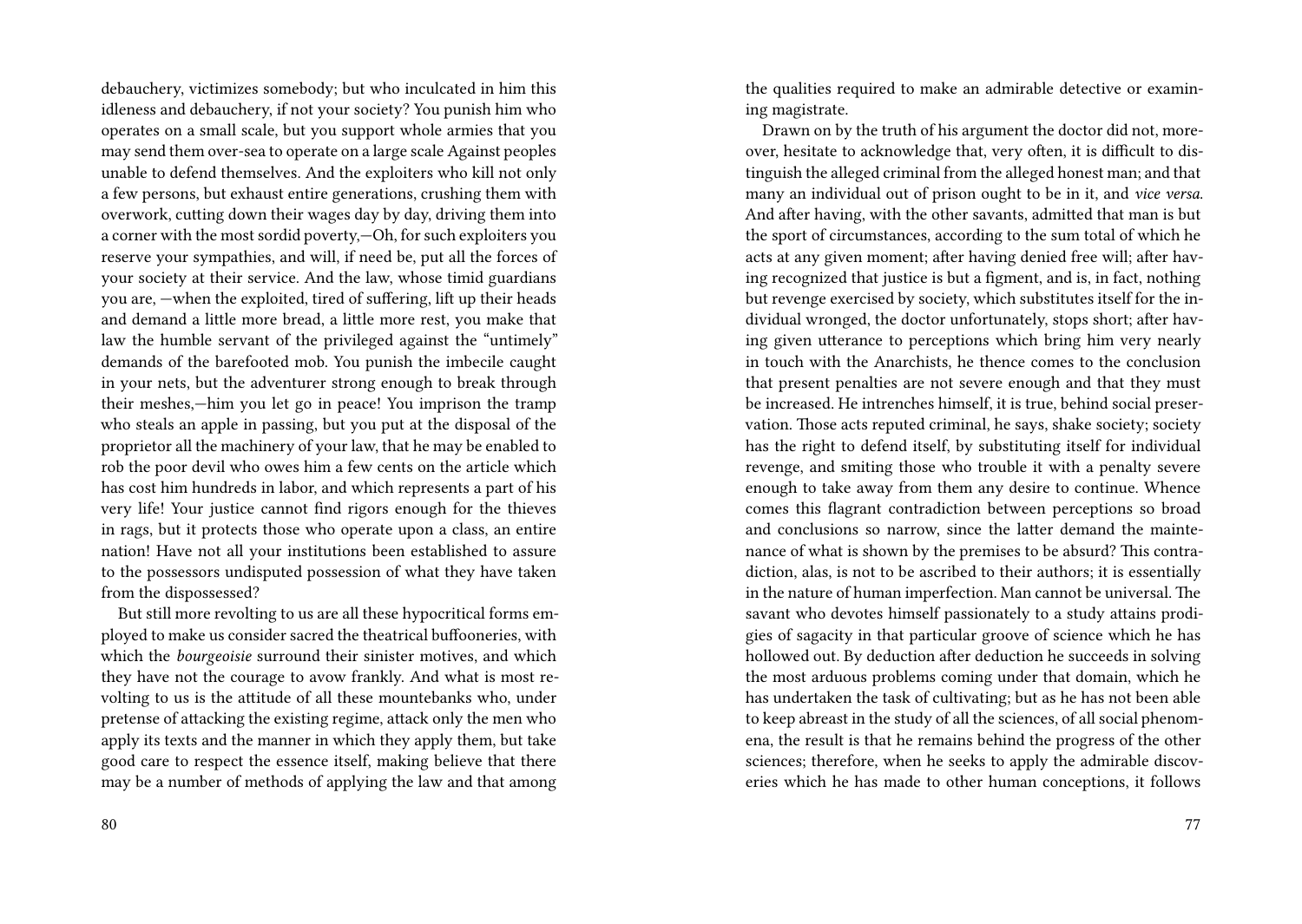that he most frequently applies them wrongly and draws an erroneous conclusion from a truth which he has demonstrated. In fact if the anthropologists who have studied man, analyzed him, and reached some comprehension of his true nature, had studied sociology with equal success, passed all the social institutions which govern us through the sieve of reason, no doubt their conclusions would have been different. Since they have admitted that man acts under the impulse of external influences, they should be led to seek what these influences are. In considering the reputed criminal and his acts, the study of the nature of these acts should necessarily force itself upon their minds and make them seek to find out why they are in antagonism to the laws of society. Here it is that the influence of environment, the prejudices of education, comparative ignorance of scientific questions which they have not studied, unknown to themselves combine to dictate to them conclusions so favorable to the existing order of things. These make it impossible for them, though they recognize that order as bad, though they demand some ameliorations in favor of the disinherited, to conceive anything better outside of authority. Accustomed to stir only with the chain around their necks and under the stings of the whip of power, it seems the more independent ones should certainly like to be rid of these themselves, or that a small minority should; but their conceptions cannot allow that humanity is able to go forward without leading-strings, dungeons, and chains.

If we study what crimes are the most anti-social, most common, and against which the code is chiefly directed, we shall soon discover that outside of crimes of passion, which are very rare, and concerning which judges and physicians agree that leniency should be used, attacks upon property furnish the largest contingent of crimes or misdemeanors. Hence arises the question to which only those who have studied society in its nature and effects can reply: "Is property just? Is an organization which creates such a number of crimes defensible?" If this regime involves so many crimes as an inevitable reaction it must be very illogical, it must crush out many interests; and the social compact, far from having been freely and unanimously agreed to, must be distorted by arbitrariness and oppression. This is what we have undertaken to prove in this work; and the fundamental vice of the social organization being recognized, we shall show by the evidence that in order to destroy criminals we must destroy the social conditions which beget them. Let society once be so arranged that every individual shall be assured of the satisfaction of all his needs; that nothing shall fetter his free evolution; that in the social organization there shall be no more institutions of which he may avail himself to enslave his fellows, and you will see crime disappear. If there remain a few isolated natures so corrupted or degenerated through our existing society as to commit crimes for which no other cause than folly can be assigned, such cases will be taken up by science and not by the executioner, the paid assassin of capitalistic and authoritarian society.

You say you make war upon thieves and assassins; but what is a thief, or an assassin? Persons who claim the right to live without being useful, at the expense of society, you will say. But cast a glance over your society and you will discover that it is swarming with thieves, and that, far from punishing them, your laws are made for the express purpose of protecting them. Far from punishing laziness, society holds it up as an ideal, and awards the pleasure of doing nothing to those who can, by no matter what means, succeed in living well without being useful. You punish as a thief the unfortunate who, having no work, risks imprisonment to get hold of a piece of bread to appease his hunger; but you take off your hat and bow to the millionaire monopolist who by the help of his capital has cornered at a bargain those things necessary for the consumption of all, that he may sell them back at an enormous profit! You are eager to present yourselves, very humbly and submissively, in the ante-chamber of the financier who, by a stroke on the bourse, has ruined hundreds of families to enrich himself from the spoil! You punish the criminal who, to gratify his taste for idleness and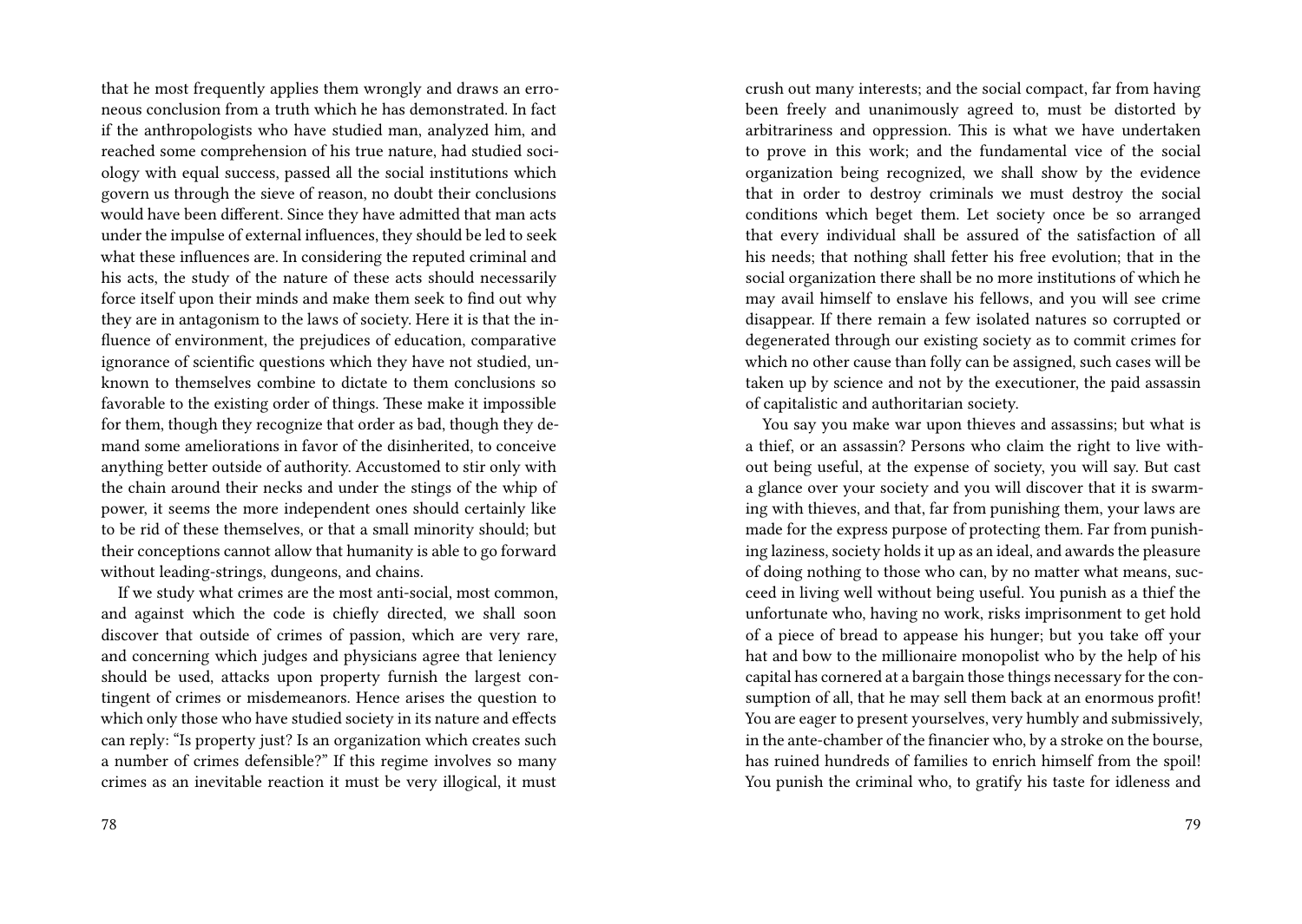ing better considered and more definite, will coordinate themselves so much the better that they contain nothing forced, that no fetter shall have been placed upon the free evolution of minds. We cannot repeat too often that it is by developing the Anarchistic idea that self-conscious men are created, and the chances for the success of the revolution augmented.

What has helped to lead many comrades into the error that "principles are a chain, a hindrance in the struggle," is that, perceiving this very discord of ideas and efforts, despairing of seeing a force adequate for the purposes of revolution gather together, they treat the serious discussion of ideas as metaphysical; and, not finding in our own midst the force which they fancied themselves able to seize by other means, they return to authoritarian methods, which they naively imagine they have divested of authority because they have changed the names. Anxious for the struggle they do not perceive that, though apparently isolated, the efforts of the combatants nevertheless converge towards the same goal, that nothing is lacking to give this coordination the power they wish to impart to it save that it be reasoned out; and that this last can come about only through the diffusion of our ideas.

"When a comrade promises us his help," say these, "we want to be able to count on him, and to be sure that he will not, under the pretext of liberty and personal autonomy, fail to respond when the day of action comes." We are entirely of the opinion of these comrades; but we consider also that it is a part of the propaganda to demonstrate that no person should engage therein unless he is certain of being able to stand by it; that a thing once undertaken, it is a matter of honesty to fulfill one's promises. Of course this again raises the question of the struggle against dissolving conceptions noticed above; but it is incumbent upon our propaganda to show the good effects of complete understanding and confidence between comrades. What, indeed, could all the engagements undertaken and exacted beforehand accomplish? Though it should be inscribed in colossal characters upon programs prepared in advance over the most shameless turpitudes!<sup>7</sup> We behold the great manufacturing metallurgists—deputies for the most part, having old military officers at' the head of the list—becoming furnishers of arms, cannon, armor-plate ships, powder, and other explosives, to foreign nations, and delivering to them the latest engines of destruction, without concerning themselves that these may one day serve against our army and contribute to the massacre of those of our compatriots whom they, in their capacity of governors, will have sent to the frontier to be pierced by bullets. Is it not the Grand International Swindling. Association of Jewish and Christian Bankers which owns our railways, holds the key of our arsenals, and has the monopoly of our supplies? O *bourgeois!* Talk no more, then, of your patriotism! If you could parcel out your "country" and sell it in shares you would do it speedily!

What did you do in 1871, in the Franco-Prussian war, which terminated for us, as everybody knows, in paying an indemnity of five billion francs? To whose interest was it to pay this indemnity, if not to that of the *bourgeoisie* alone in order to remain sole master of the power to exploit the "country"? Now, in order to pay this indemnity upon whom did they "draw at sight"? Upon the workers! A loan was made, reimbursement for which was guaranteed by the taxes which had to be levied, and which the workers alone have to pay since they alone work, and since work alone is productive of wealth. Let us pause to admire this sleight-of-hand trick. The *bourgeoisie*, having to pay the war indemnity, in order to get the Prussians out of power and pocket the taxes themselves, had to borrow the money necessary to pay it; but as this money was not immediately in the pockets of the famishing workers, the capitalists alone subscribed to the loan, thus lending to themselves the money which they needed. But the workers alone will have to

<sup>&</sup>lt;sup>7</sup> Since the above was written the famous Zola trial has given a farther demonstration of the government's intention to make Dreyfus the scapegoat of its Judases in high places.—Translator.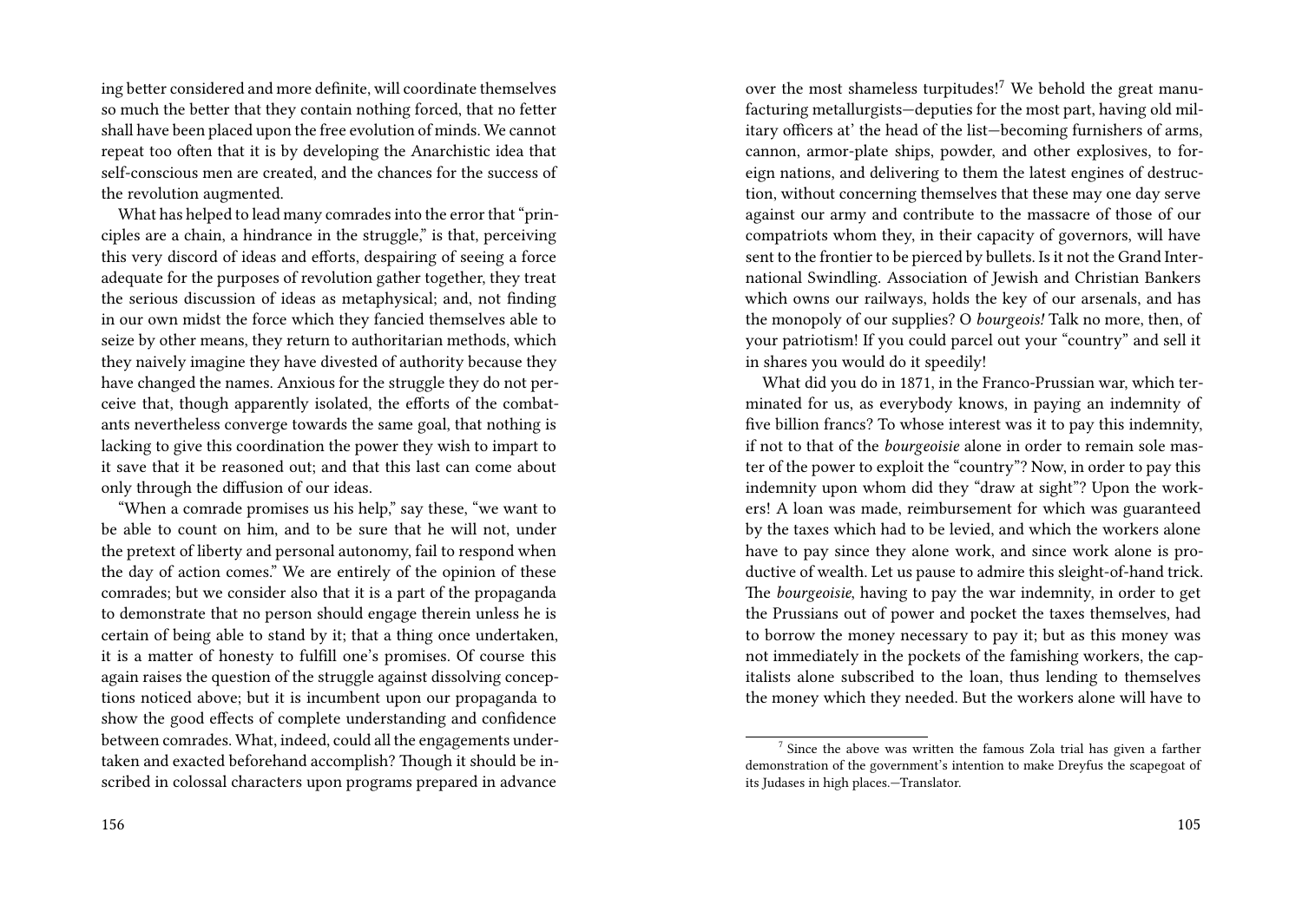toil for ninety-nine years to repay this loan, principal and interest, which never entered their pockets. Behold capitalistic "patriotism" in all its splendor!

After this let any one deny that "virtue is always rewarded."

of the means for reaching it; the ideal has not yet been attained; we go forward insensibly, and when we shall have come to be no longer afraid of certain words by which dissimilar things are now confounded, we shall soon see an understanding established between the different international groups, and a truly earnest and entirely libertarian organization,—an understanding and an organization so much the more durable that they are the result of practice, and not of a factitious understanding made up of concessions.

As to whether there are acts and theories between which and ourselves we should draw the line of separation, it is evident that there is a kind of propaganda—subsidized to be sure—which has slipped in among us, and which the exaggerative temperament of some fair and square comrades has helped to spread, against which we should forearm ourselves with all our might. But it is not by crying out against the principles nor by urging on the revolution only, that we shall succeed in escaping false brothers, false ideas, false principles. There is but one means of distinguishing Anarchistic ideas from those which have been given currency for the purpose of side-tracking the movement: to work still harder to elucidate them, to weed out the remains of authoritarian prejudices still more thoroughly from our proceedings, to make ourselves understood by those to whom we address ourselves, and enable them to discern whether such and such an act be Anarchistic or not; this will be much more effectual than proceeding to excommunications in the lump. Doubtless those who are impatient to see our dream of happiness and harmony realized may be discouraged by what actually goes on in our ranks; it may make them despair of ever seeing a general understanding issue from the chaos of ideas which under the name of Anarchy war more or less upon the *bourgeoisie*. But is it not characteristic of every new idea which would destroy the existing order of things, that it momentarily creates chaos and disorder? Once more: Let us leave the impatient ones to do their fuming! Let us give precision to our ideas, and the theories, becom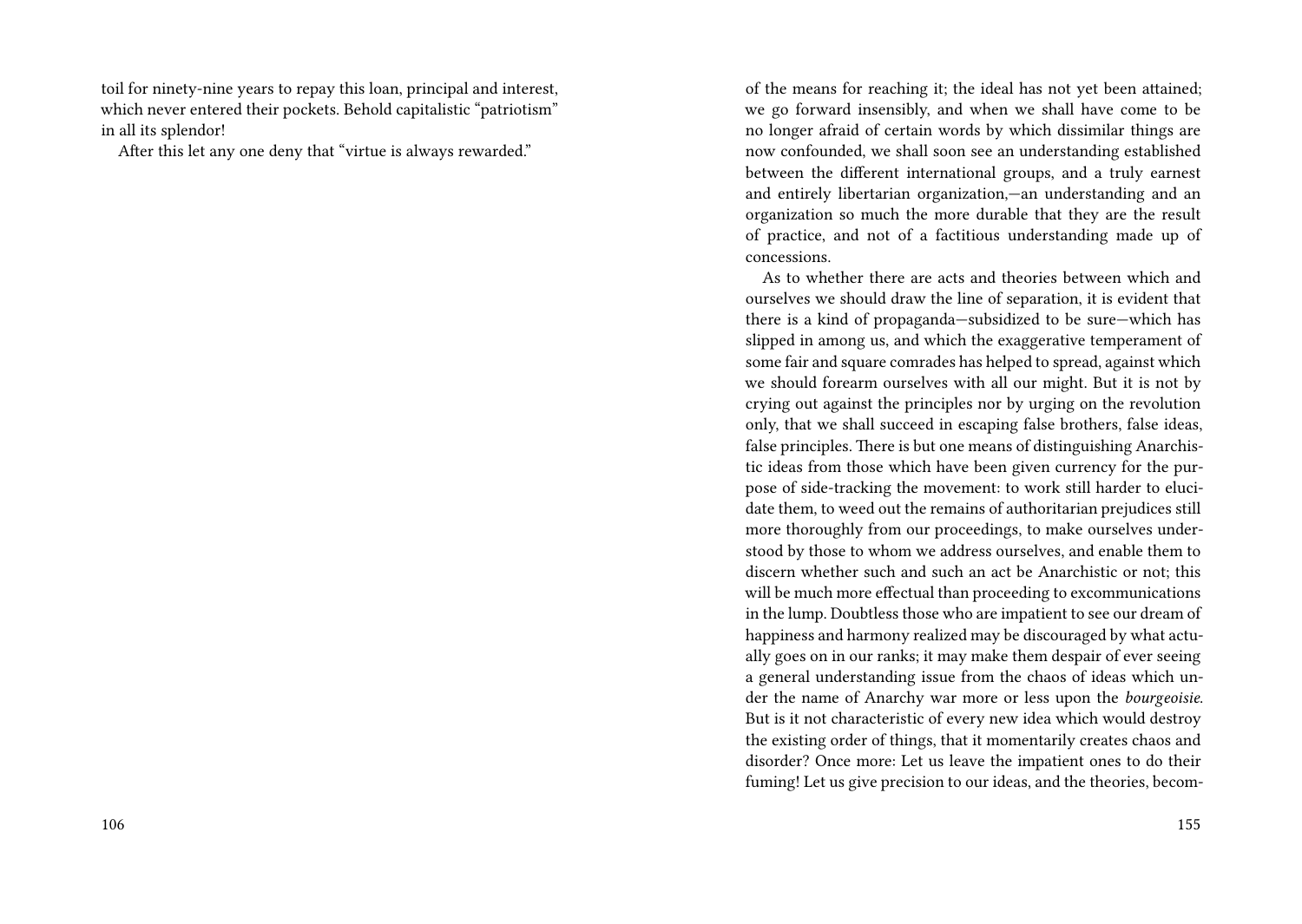their position, avoiding every concession which might conceal any portion of our ideal, unwilling to accept, for the sake of increasing our numbers, any alliance or compromise which at a given moment might become a fetter or set afloat a doubt about what we desire. Once more: the revolution is not for us an end, but a means, inevitable to be sure, and to which we are convinced we must have recourse,—but which is without value save for the end we seek to make it serve. Let us, then, leave the task of making revolutionists, to society, by its crying injustices creating malcontents and rebels; let us seek to make individuals conscious, knowing what they want; in a word perfect Anarchists, revolutionists truly, but such as do not stop with giving a blow but know why they give it.

We know all about the answer of some of our opponents at this point; they will ask us: "What have your fine theories about initiative and the spontaneity of individuals accomplished so far? What are all your scattered and unrelated groups doing? Are you not yourselves obliged to oppose the acts and theories which are sought to be passed off under the name of Anarchy and which you refuse to accept as such?"—It is quite clear that the Anarchist propaganda is far from having returned all the results which its extent would warrant, far from having been understood by all those who proclaim themselves its defenders; but this only shows the necessity of their further elaboration, of not fearing too frequent repetition, in order that attention may be concentrated upon the points sought to be elucidated, And besides if the efforts of the Anarchists are slightly lacking in conscious coordination, actual, tangible organization, these efforts are none the less considerable. They have at least the spirit of connection, the coordination given by a common vision of an object in view and sharply defined. Whether in France, Spain, Italy, England, America, or Australia, the Anarchists want the abolition of private property, the destruction of authority, complete autonomy of the individual without any restriction. This is the common basis of the idea. Certainly there may be differences in the employment

### **CHAPTER XIII. MILITARISM.**

It is impossible to speak of the fatherland and patriotism without touching on that frightful plague of humanity, militarism. In studying mankind's origin and the course of its evolution, we noted that the warrior caste was one of the first to be constituted and to impose its authority upon other members of the clan or tribe. A little later this caste was re-divided into chiefs and simple warriors, as a former step in advance had divided the tribe into warriors and non-warriors, all members of the clan having originally been warriors in case of need. We do not know whether humanity followed a regular course of progress; that is to say whether it passed successively through the three stages of hunting, pasturing, and agriculture. That it began by hunting and fishing, the gathering of plants and wild fruits, there is no doubt. As to knowing whether tribes passed from this first stage into the pastoral, then into the agricultural, after the manner one takes his bachelor's degree in a course in science and letters, we are not so sure. We believe, however, that these different ways of procuring food must have been combined according to the natural resources of the regions inhabited. Thus hunters might continue to live principally by the chase, even after having found the means of cultivating some alimentary plants, before they succeeded in domesticating animals. But be that as it may, the warrior caste continued to remain preponderant and to preserve a large proportion of power even when forced to share it; and this caste has remained the firmest support of those who have succeeded to authority. So long as it remained a closed caste, recruiting itself from within, making war upon its own account, the population suffered greatly from its depredations, the armed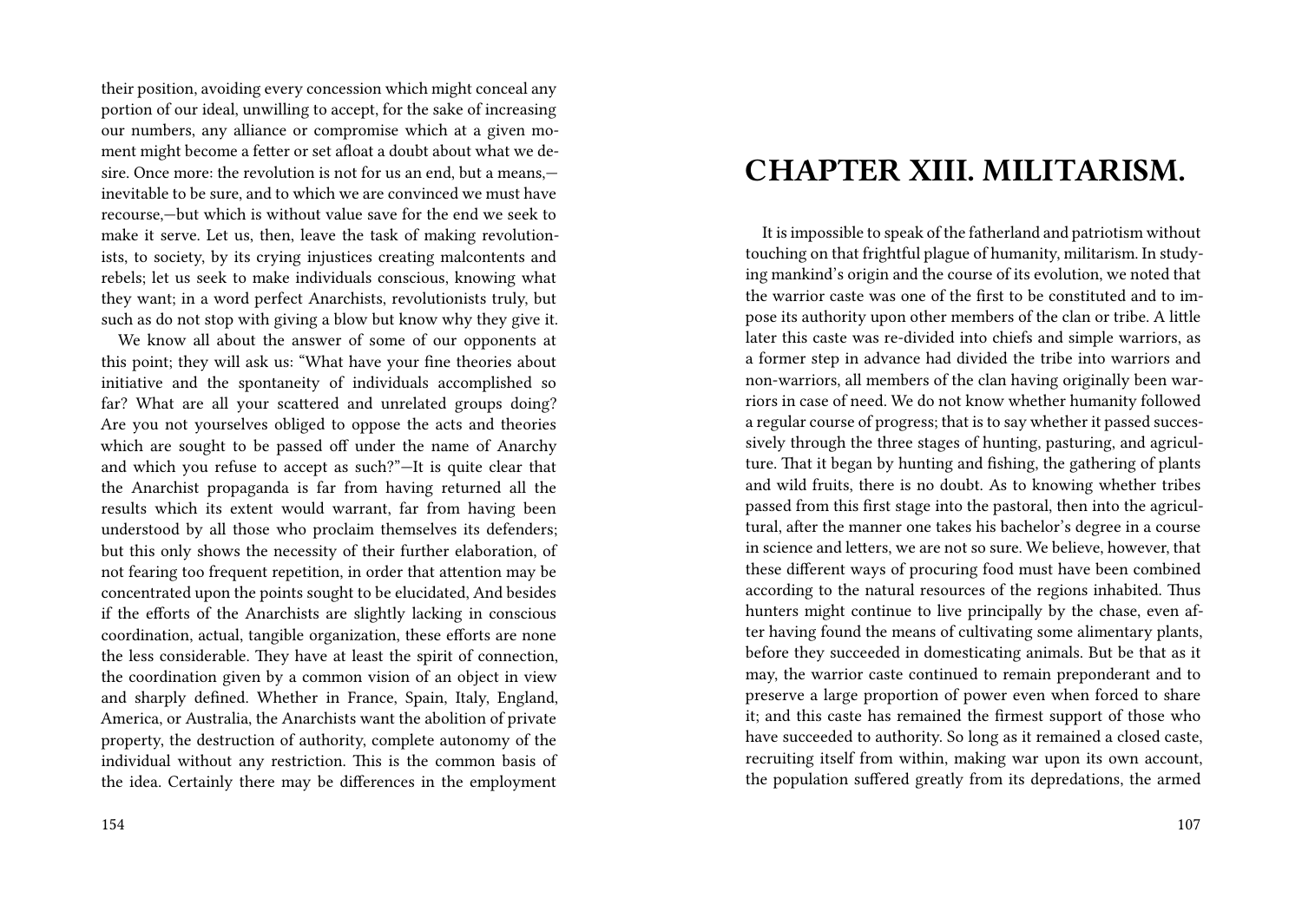man standing on no ceremony about taking from the peasant at his pleasure; but the tithe once paid, and no troops or castle being in his neighborhood, the peasant might hope for a little respite; at all events he was not constrained to give the best years of his life to reenforce the battalions of his exploiters. There came an epoch, however, when the lords began to arm the peasants on their domains during emergencies. Then by«means of bounties or by stratagem, they attracted such as it was desired to have enlist in the king's armies. But it was left to the *bourgeoisie* to throw the burden of its defense entirely upon its slaves. It is the *bourgeoisie* which has perfected the system by forcing the workers to devote a certain portion of their youth to the defense of their masters. But since it could not, without some danger, put arms into their hands and say to them: "Protect me in my possessions," it invented the worship of "the country." And it is by the help of this lie that it has succeeded in getting the workers to submit ever since to this blood-sucking tax. It is by help of this sophism that for several generations it has been able to take away the strongest and healthiest of their youth, to send them to rot, morally and physically, in the dungeons called barracks, without any one dreaming of resisting or escaping, without a single voice being raised to inquire by what right people are asked to be transformed for seven, five, or, in the last resort, three years, into automatons, machines for killing and food for cannon.

Nevertheless there have been protests. There have always been some; desertion and insubordination were necessarily born with the institution of standing armies, but these were scarcely conscious acts; the deserter, the insubordinate, did not appeal directly to individual rights; their acts were undoubtedly due to feelings of personal repugnance which they hardly took the trouble to analyze. Let us go further: the protests raised in literature against war and militarism were scarcely more than explosions of feeling, and hardly, if at all, supported by logical deductions based upon human nature and individual rights.

program, leaving aside details, nice distinctions which would prevent a common understanding and force them to dispense with some who seem to be of revolutionary temperament. We, on the other hand, are convinced that the revolution will come from without our ranks and before we shall be numerous enough to provoke it. We believe that the vicious organization of society leads inexorably thereto, and that an economic crisis, complicated with some political occurrence, will be sufficient to fire the powder and provoke the outburst which our friends would create. It is perfectly evident to all who do not cheat themselves with words or hide their heads under their wings to avoid seeing the facts, that the situation cannot be much further prolonged. Discontent is too general: it was that that gave so much strength to the Boulangist movement, which became abortive only through the stupidity and cowardice of its leaders; but where they failed others may succeed. Though it no longer has the definite character reached during the Boulangist movement, the discontent is none the less there, quite as wide-spread and profound. Far from subsiding the commercial crisis is increasing: the task of employing the workers becomes more and more difficult; those who are out of work behold the constant lengthening of their periods of enforced idleness; the army of the unemployed becomes more and more numerous. Winter brings us a repetition of the endless tales of beggars shivering from the nippings of frost and hunger, anxiously awaiting at the gates of barracks, hospitals, restaurants, and the doors of a few philanthropists the hour for the distribution of a bowl of soup and a bit of bread. And as this situation cannot be prolonged forever, as people will end by getting tired of starving, they will revolt.

Now, we believe that Anarchistic action will be felt so much the more in this revolution the more the ideas of Anarchism have been propagated, comprehended, elucidated, freed from all the chaff of prejudices with which habit, heredity, and education have encumbered us. What we seek before all is to state our ideas precisely, to spread them, to gather together comrades thoroughly conscious of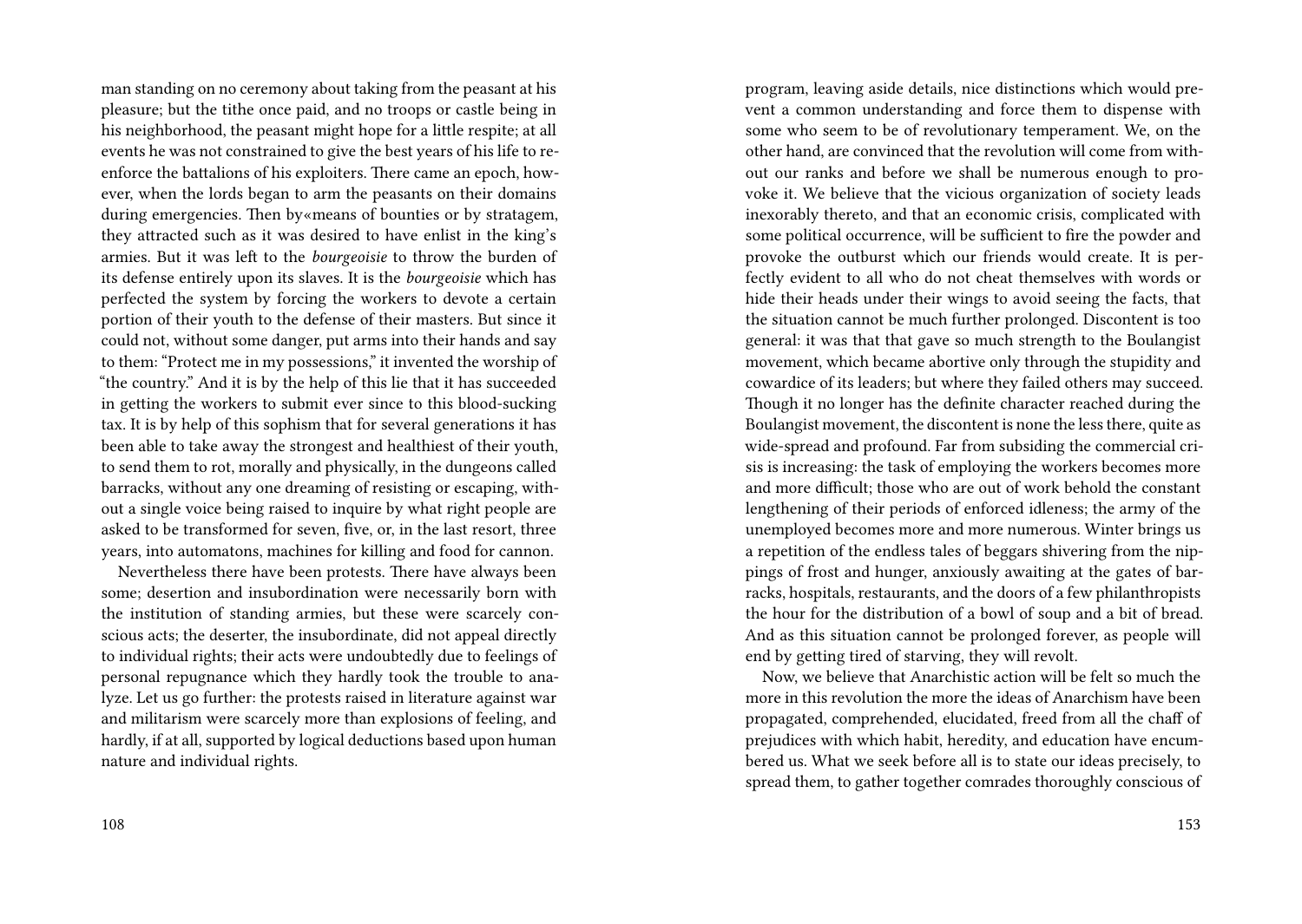# **CHAPTER XVIII. REVOLUTION AND ANARCHY.**

That there is this divergence among Anarchists 'in the way of looking upon methods of action is because some of them, more carried away by temperament than controlled by principles, though they believe themselves to be fighting for Anarchy, really have in view only a revolution, imagining that it, by its very essence, leads to every Anarchistic ideal, exactly as the Republicans of yesterday imagined they saw the opening of an era of grandeur and prosperity for all as soon as the republic should be proclaimed. It would be useless to recapitulate the illusions which have succeeded each other in the minds of the working-classes since the putting into operation of the republican regime.; let us be forewarned against the not less terrible ones which would await us did we expect everything from the revolution, did we make it our end while it is but a means. Such persons start out with a notion with which they are saturated,—a notion laudable enough in itself,—that elements may be gathered together for the purpose of stirring up a revolution; that these may become numerous enough to attempt uprisings, may create situations from which the revolution must burst forth; and that organized revolutionary groups may guide its evolution in whatever direction it shall please them to give it impulse. Hence their acceptance of means which, to them, seem likely to hasten the hour of the revolution; hence their efforts at trying to unite everything having a revolutionary appearance under a mixed

The army! The country! But the *bourgeoisie* and the litterateurs, its censer-bearers, had intoned so many praises in their honor, heaped up so many sophisms and lies in their favor, a to succeed in making them appear embellished with all the qualities with which they had decorated them, and nobody dare to question the existence of the said qualities; it was posited as a fact that the army was the reservoir of all the civic qualities an virtues. Hardly a romance in which we do not find the portrait of "the brave old soldier," model of loyalty and probity, attached to his old general, whose servant he had been, following his master through all the vicissitudes of the latter's existence, helping that master to escape the snares spread by invisible enemies, and finally giving his life to save his superior's. Or again—for a change—saving an orphan, hiding him and bringing him up, making a hero of him, and furnishing him the means of entering into possession of the fortune which the enemies of his family had stolen from him!

Anon behold how the poets exalted the brave troopers! Military honor, devotion, fidelity, loyalty, were the least of their virtues. The *bourgeoisie* had to commit this tremendous blunder of forcing everybody to pass a longer or shorter time under its flags before men could see that, under the brilliant tinsel with which the poets and litterateurs had been pleased to cover their idol, were hidden nothing but infamies and rottenness. The volunteering for a year and twenty-eight days has done more against militarism than all that anybody had previously been able to say against it. As long as the workers were the only ones to sacrifice their youth, to become brutalized in the barracks, as long as the public knew nothing of the army but its stage-setting, the glittering of its brass, the rolling of its drums, the gilt of its stripes, the flapping of the flag in the wind, the clatter of arms, in fine all the apotheosis with which it is surrounded when exhibited to the people, so long did the litterateurs and poets help to swell this apotheosis in their works, to contribute their share of lies to the glorification of the monster. But with the day they were put in a position to study the institution closely; with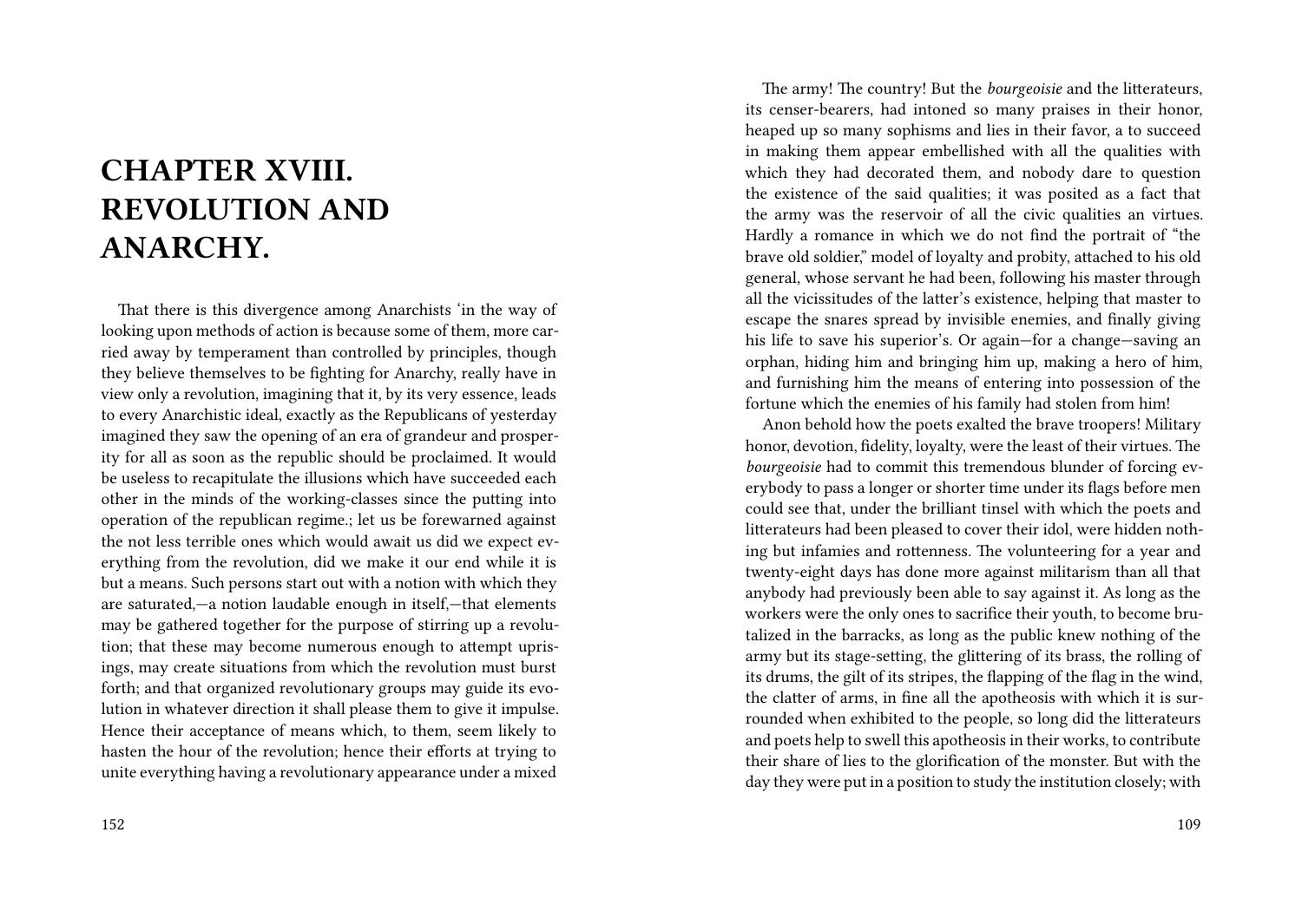the day they had to bow to the brutalizing discipline themselves; when they themselves had to endure the rebuffs and coarseness of the fellows with stripes on their sleeves;—with that day respect departed; they commenced to pull off the mask from the infamy; they belittled these "virtues" which their forefathers had been so ready to extol; and the soldier, including the officer, began to make his appearance before the public in his true character,—that is to say in the character of an alcoholic brute, an unconscious machine!

Ah! One must have sojourned in that hell to understand all that a man of refined sensibilities can suffer there; one must have worn the uniform to know all the vileness and idiocy it engenders. Once matriculated you are no longer a man, but an automaton bound to obey the nod and beck of him who commands. You have a gun in your hands, but you must submit without flinching to the insolence of every petty officer who vents upon you his ill-humor or the fumes of the alcohol he has drunk. Not a move, not a word, or you may pay for it with your whole life or with many years of your liberty. In addition they will take care to read to you, every Saturday, the penal code, whose refrain "Death, death, death!" will haunt your brain whenever the instincts of rebellion begin buzzing beneath your skull.

But what exasperates you most are the thousand and one minutiae of the trade, the meddlings, the annoyances of rule. And for the subaltern who bears a grudge against you, or who, without having a grudge, is simply an unconscious brute, there are numberless opportunities daily to find fault with you, to make you submit to vexations of every sort which his brutishness may find pleasure in inflicting upon you. At roll-call for a poor adjustment of a strap, one button more tarnished than the rest, for the probable neglect to put on braces, etc., you' get a blackguarding; the guard-house, and certainly devote all their anger to the incendiaries and the ideas which led them to take up the torch. Behold the consequences of an unreasonable act! But let us, on the other hand, suppose a struggle between employers and workmen,—any sort of strike. In a strike there surely are some employers more cruel than others, who by their exactions have necessitated this strike or by their intrigues have kept it up longer by persuading their colleagues to resist the demands of the strikers; without doubt these employers draw upon themselves the hatred of the workers. Let us suppose one of the like executed in some corner, with a placard posted explaining that he has been killed as an exploiter, or that his factory has been burned from the same motive. In such a case there is no being mistaken as to the reasons prompting the authors of the deeds, and we may be sure that they will be applauded by the whole laboring world. Such are intelligent deeds: which shows that actions should always follow a guiding principle.

"The end justifies the means" is the motto of the Jesuits, which some Anarchists have thought fit to apply to Anarchy, but which is not in reality applicable save to him who seeks egoistic satisfaction for his purely personal needs, without troubling himself about those whom he wounds or crushes by the way. When satisfaction is sought in the exercise of justice and solidarity the means employed must always be adapted to the end, under pain of producing the exact contrary of one's expectations.<sup>2</sup>

<sup>&</sup>lt;sup>1</sup> In the United States army this pleasing little ceremony does not take place at roll-call, but at "inspection," and if anyone be sent to the guardhouse for "clothes offenses" he is fined by the captain or given so many days incarceration.— **Translator** 

<sup>&</sup>lt;sup>2</sup> The author's manner of rejecting the Jesuit doctrine reminds me of the reply of Justus Schwab to the query, "Does the end justify the means?" He answered: "That depends on the end."—Translator.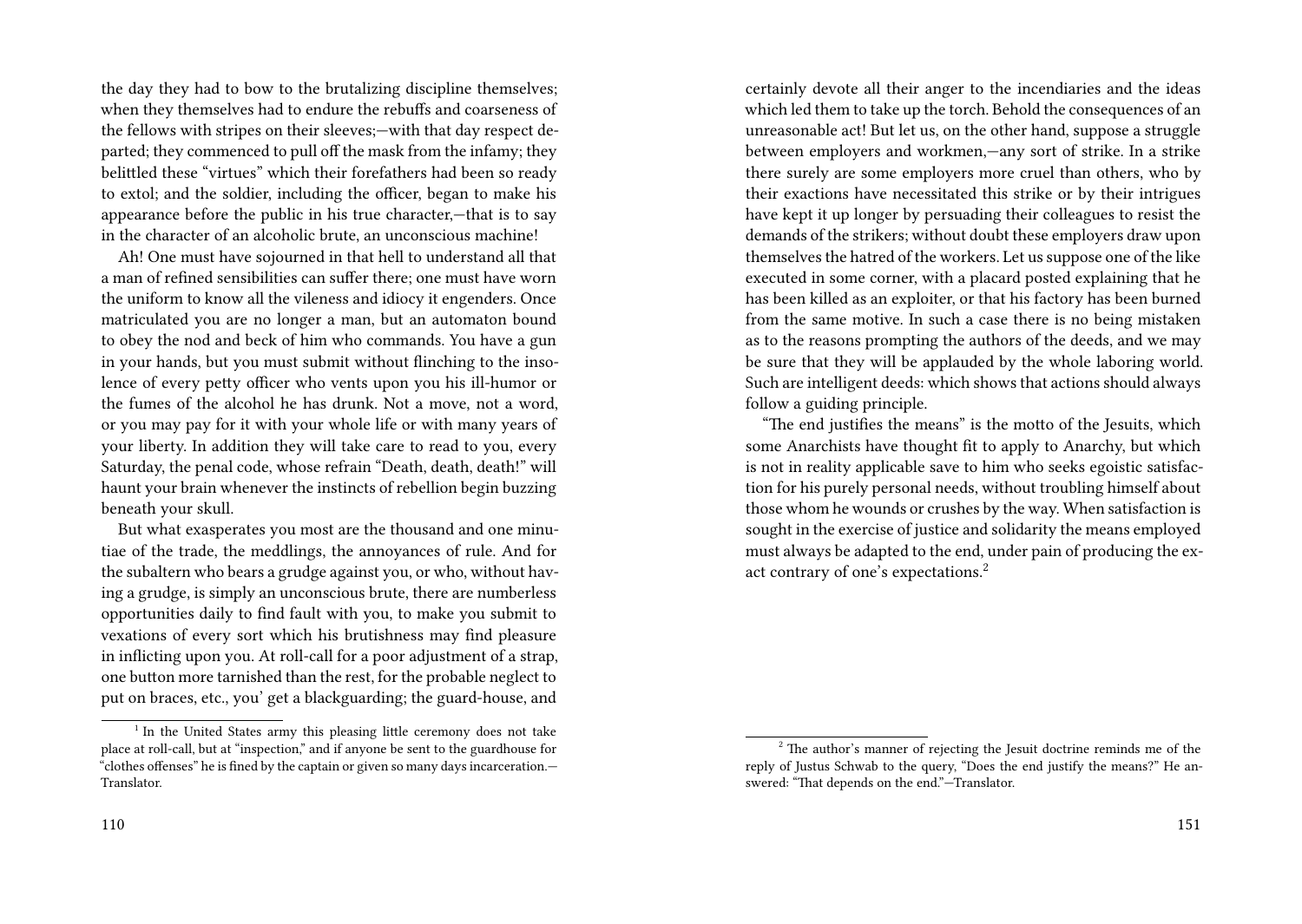where, and instead of uplifting character they lower and debase it, by accustoming people to exhaust their energies in petty channels. Thus, for example, just as much as we approve and should like to see an increase of those acts on the part of individuals who, pushed to extremities by our bad social organization, forcibly take possession of what they need in broad daylight, openly proclaiming their right to existence, just so much do actions, belonging to the catalogue of ordinary thefts leave us cold and indifferent; for there is nothing of the character of a demand in them, which we would fain see attached to every act of propaganda.

It is likewise with "the propaganda by deed." How it has been wrangled over! What an amount of fallacy has been uttered apropos of it, both by those who combat and those who extol it! "Propaganda by deed" is nothing more than thought transferred into action; and in the preceding chapter we observed that to feel a thing profoundly is to want to realize it. This is a sufficient reply to detractors. But, *per contra*, there are some Anarchists more incensed than enlightened who have, in turn, been more anxious to relegate everything to propaganda by deed; to kill the capitalists, to knock employers on the head, set fire to the factories and monuments, that was all they could think of; whoever failed to talk about burning or killing was unworthy to call himself an Anarchist!

Now, as to action our position is this: We have already said that action is the flowering of thought; but furthermore this action must have an aim, we must know what it is about, it must tend towards an end sought and not turn against itself. Let us take for example the incendiary burning of a factory in full operation; it employs a large number of workmen. The director of this factory is an average employer, neither too good nor too bad, of whom nothing in particular is to be said. Evidently if this factory is set afire, without either rhyme or reason, it can have no other effect but to throw the workmen into the street. These latter, furious at the temporary access of misery to which they are thereby reduced, will not hunt for the reasons which prompted the authors of the deed; they will most fault-finding inspections without end! Kvery seam of your clothes is inspected; you are even made to open your garments to let your underclothes be inspected.<sup>1</sup> There is more to follow in the dormitories: a bed out of plumb—a blackguarding! "Beds square as billiardtables!" is the hideous expression continually dinned into your ears and well known to those who have been through the barracks. Your effects badly arranged on the floor—blackguarding again! But the consummation of the art is to make you wax the soles of the extra pair of boots hung on the wall over the head of your bed, requiring that the heads of the nails shall appear without a spot of wax on them!

And the inspections! No end to these, either. Saturdays the inspection of arms, always with the same observations and epithets of "Dirty soldier"! "Pig"! and similar amenities. For a variation you have examinations as to your cleanliness, when your captain assures himself that your hands and feet are clean! Every month there is something still better,—the so-called "hospital inspection;"<sup>2</sup> then the pork-butcher of the regiment examines your most private parts! Have delicacy of feeling, and they will make it a laughing stock in the army; your delicacy will soon be crushed under the ignoble paw of your commanders. "The army is the school of equality;" so say the hirelings of the *bourgeoisie*. Equality in brutalization—yes! But that is not the equality we want.

Our inspections continue; every three or six months (I no longer recollect which) there is a kitchen inspection by a commissary of some sort; every year a general inspection by the commander of the division. During the fortnight which precedes this latter there is a clean-up in the barracks; kitchens and premises are cleaned. For a diversion you have one day an inspection by the sergeant of the week, $3$  next day the company inspection, then regiment inspec-

 $^{2}$  The hospital inspection has been abolished in the United States army.  $-$ Translator.

<sup>&</sup>lt;sup>3</sup> This officer corresponds most nearly to the sergeant of the guard in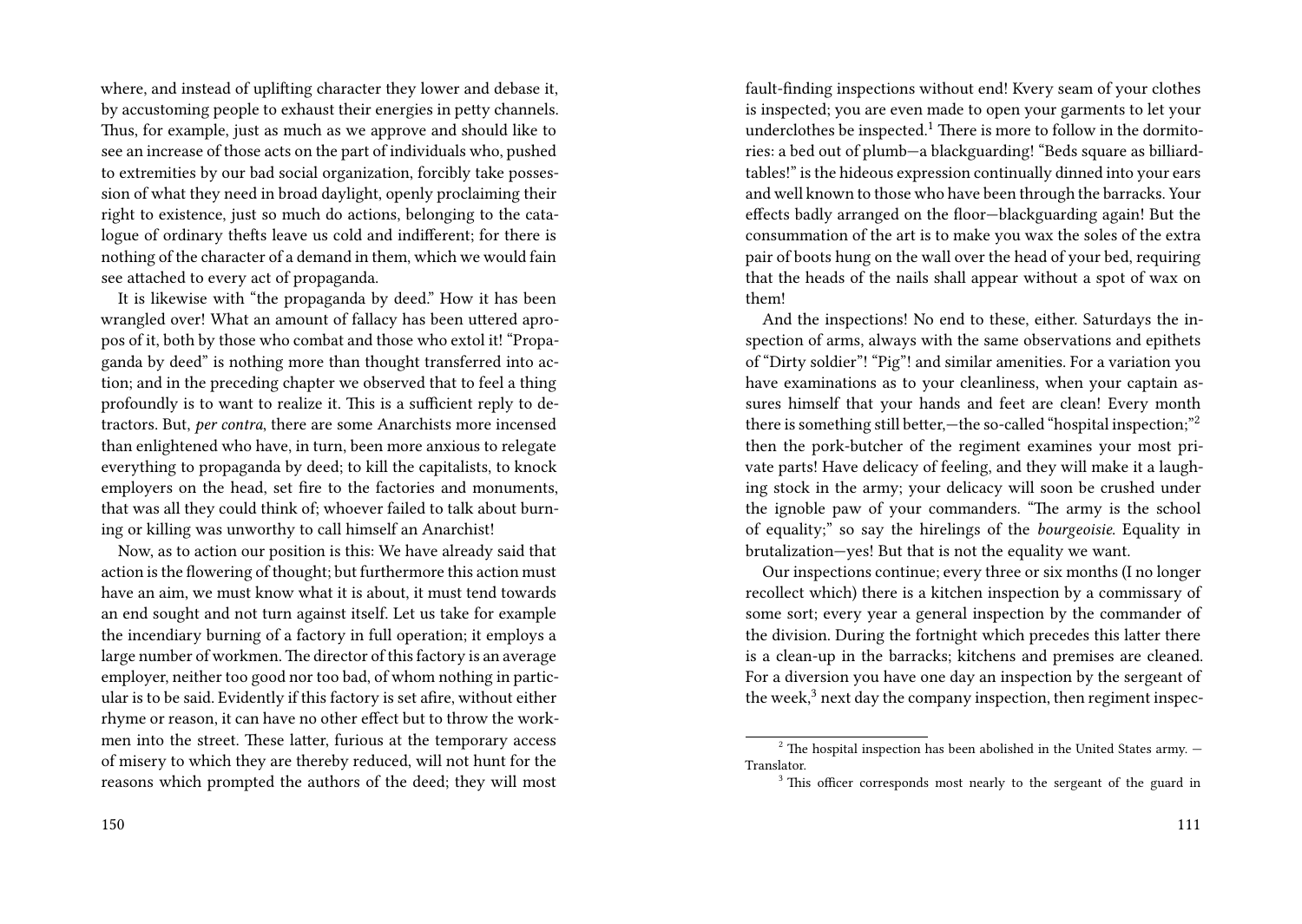tion, brigade inspection, division inspection, corps inspection,  $4$ inspections are endless! At each of these inspections you must arrange your outfit on your bed: first a handkerchief,—which is religiously preserved for these occasions—which you spread out delicately on your bed; on this handkerchief you must arrange your brushes, your extra pair of boots, your drawers—which likewise are hardly ever taken out except on those particular days—an undershirt rolled up in a certain way, and of a certain length, your night-cap, your grease-box, your bottle of polish, a needle-case, thread, and scissors. In order that this exposition may be made according to the rules, illustrative placards are posted in the bunkroom, which must be consulted every moment in order to know the exact place for the everlasting brush, the bottle of polish, and all the other equally important objects. For you must be very careful to put every object in its place! If not, you will soon hear a storm of imprecations bursting upon your ears, vomited forth by whichever of your chiefs happens to perceive the irregularity. Know that the death penalty would not be too heavy to expiate such negligence! Horror! Abomination and desolation! A bottle of polish in the place intended for the grease-box! It would be the ruin of France if the general should come to know of it! We have already spoken of the consummation of the art, but here is sublimity attained: they make you wax the feet of the bed!<sup>5</sup>

It is in those inspections at which a general presides that the servility of the subaltern and even of the superior officers is shown. Front the instant the general is spied, you behold these officers,

to those who are struggling with him. These, in turn, will assist or reject the undertaking as seems most practicable.

In Anarchy those who know teach those who do not know; the first to conceive an idea puts it into practice, explaining it to those whom he wishes to interest in it. But there is no temporary abdication, no authority; there are only equals who mutually aid each other according to their respective faculties, abandoning none of their rights, no part of their autonomy. The surest means of making Anarchy triumph is to act like an Anarchist.

It would be the same were we to review all the methods of struggle which are proposed to us. Thus out of hatred to property, certain Anarchists have come to justify theft, and pushing the theory to absurdity have no blame for theft practiced by comrade upon comrade. Assuredly we do not pretend to try the thief,—we leave that task to the *bourgeois* society of which he is the product; but in contending for the destruction of private property what we have principally fixed on for destruction is the appropriation by a few, to the detriment of all, of all the means of existence. Now for us all those who, by no matter what means, seek to create a situation for themselves which will enable them to live as parasites upon society, are *bourgeois* and exploiters, even when they do not live directly upon the toil of others; and the thief is only a bourgeois without capital who, unable to exploit us legally, seeks to do it illegally, with no objection to becoming a fervent admirer of judge and policeman as soon as he is a proprietor himself.

What may we preach as believers in the revolution that we may the more certainly bring it about? The uplifting of human dignity and character, independence of the will which makes us resent command, makes us rebels against despotism and repudiate what seems false and absurd to us. Now all roundabout means, all the expedients which necessitate the use of platitudes, deals, meannesses, tricks to avoid technicalities, to get around a law, are in our opinion injurious to the propaganda and contrary to the end in view; for they force us into the same base acts which we repudiate else-

the United States army, I believe, whose term, however, lasts only twenty-four hours.—Translator.

 $^4$  have here substituted United States army terms for the French translations as being more adapted to American soldiers.—Translator.

<sup>5</sup> Wax plays a great role in the army. This reminds us of an officer of a company of marines who announced to his men that there being a surplus in the commissary the rations were to be increased from the next day on, and it was his duty to see that they should touch them up with—*wax and enamel!*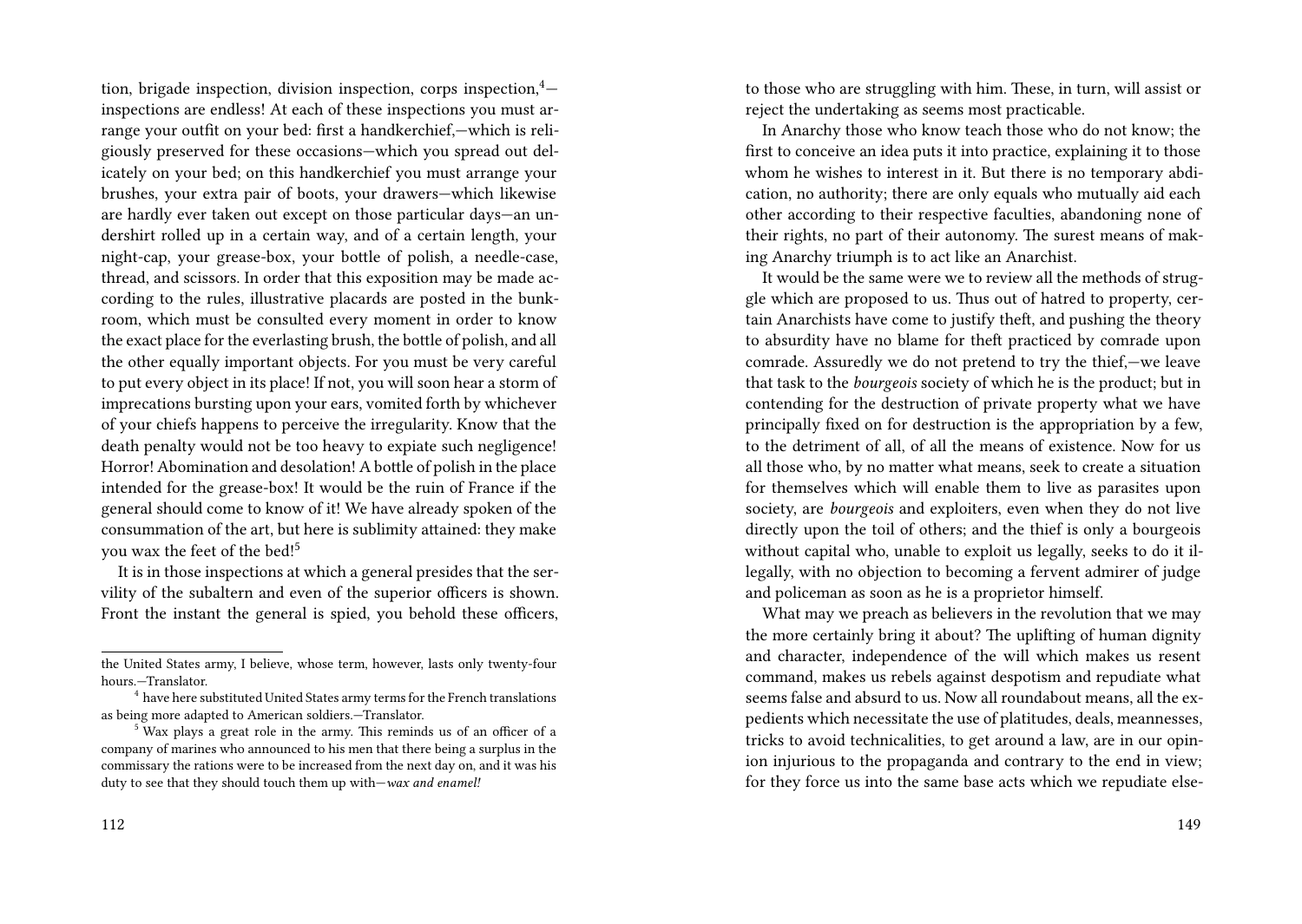him our master and that we are bound to follow him blindly everywhere he pleases to lead us? Do we give him the power to constrain us in case we should refuse to follow him? No. If there be one among us who knows the way we follow him where he leads us because we suppose him capable of taking us where we want to go, because we know he is going there himself; but we have in no sense abdicated our own will and initiative. If in the course of the journey another of us perceive that he whom we have commissioned to guide the company is mistaken, or is trying to lose us, we make use of our initiative to inform ourselves and if necessary take a route which seems more direct or agreeable. It should not be otherwise in times of struggle. At the outset Anarchists must renounce the warfare of army against army, battles arrayed oh fields, struggles laid out by strategists and tacticians maneuvering armed bodies as the chess-player maneuvers his figures upon the chess-board. The struggle should be directed chiefly towards the destruction of institutions. The burning up of deeds, registers of land-surveys, proceedings of notaries and solicitors, tax-collectors' books; the ignoring of the limits of holdings, destruction of the regulations of the civil staff, etc.; the expropriation of the capitalists, taking possession in the name of all, putting articles of consumption freely at the disposal of all;—all this is the work of small and scattered groups, of skirmishes, not regular battles. And this is the warfare which the Anarchists must seek to encourage everywhere in order to harass governments, compel them to scatter their forces; tire them out and decimate them piecemeal. No need of leaders for blows like these; as soon as some one realizes what should be done he preaches by example, acting so as to attract others to him, who follow him if they are partisans of the enterprise but do not, by the fact of their adherence, abdicate their own initiative in following him who seems most fit to direct the enterprise, especially since some one else may, in the course of the struggle, perceive the possibility of another maneuver, whereupon he will not go and ask authority from the first to make the attempt but will make it known so arrogant before the poor devil of a private, crawl and cringe, range themselves most humbly behind the general, who on the other hand draws himself up,—when he is not broken down with paralysis6—proud as Lucifer! And his eyes! Fulminating lightnings upon the wretch who lays himself open to an observation from the grand chief!The officers are all topsy-turvey; there is a trooper with a needle short, or who, having forgotten that the fortnight ended the night before, has buttoned his overcoat on the left side when he ought to have buttoned it on the right! The colonel stammers with fury, the commander quakes under his tunic, the captain is green with fright; the corporal alone says nothing; he knows that every one of them, commencing with the sergeant, will take satisfaction out of him. His course is clear; he will turn around and revenge himself upon the delinquent.

Between times, while there is no inspection in view—usually on Saturday afternoon—in order to liven you up a bit, they call for fatigue-duty in the quarter; this consists in making you walk up and down the barrack-yard gathering into heaps the stones and pebbles that may be found therein. After an hour of this agreeable pastime, you go up again to the bunk-room; the little piles of pebbles are scattered by the passers of the week, so you begin again the following Saturday. The military trade has a number of these spiritual little distractions.

And when in the evenings, after days thus spent, you feel a desire to chat with your companions in slavery, their conversation is not of a nature to uplift your morals or inspire you. with ennobling thoughts. You perceive a group convulsed with laughter; you approach imagining you will hear something instructive: it is some idiot rehashing smutty jokes, neither new nor wittily told. You turn away and fall in« with another group of imbruted creatures, who

<sup>6</sup> The sort of paralysis here alluded to is especially prevalent in France, and is technically called *Landry's Paralysis*. The patient loses control of the urinary organs.—Translator.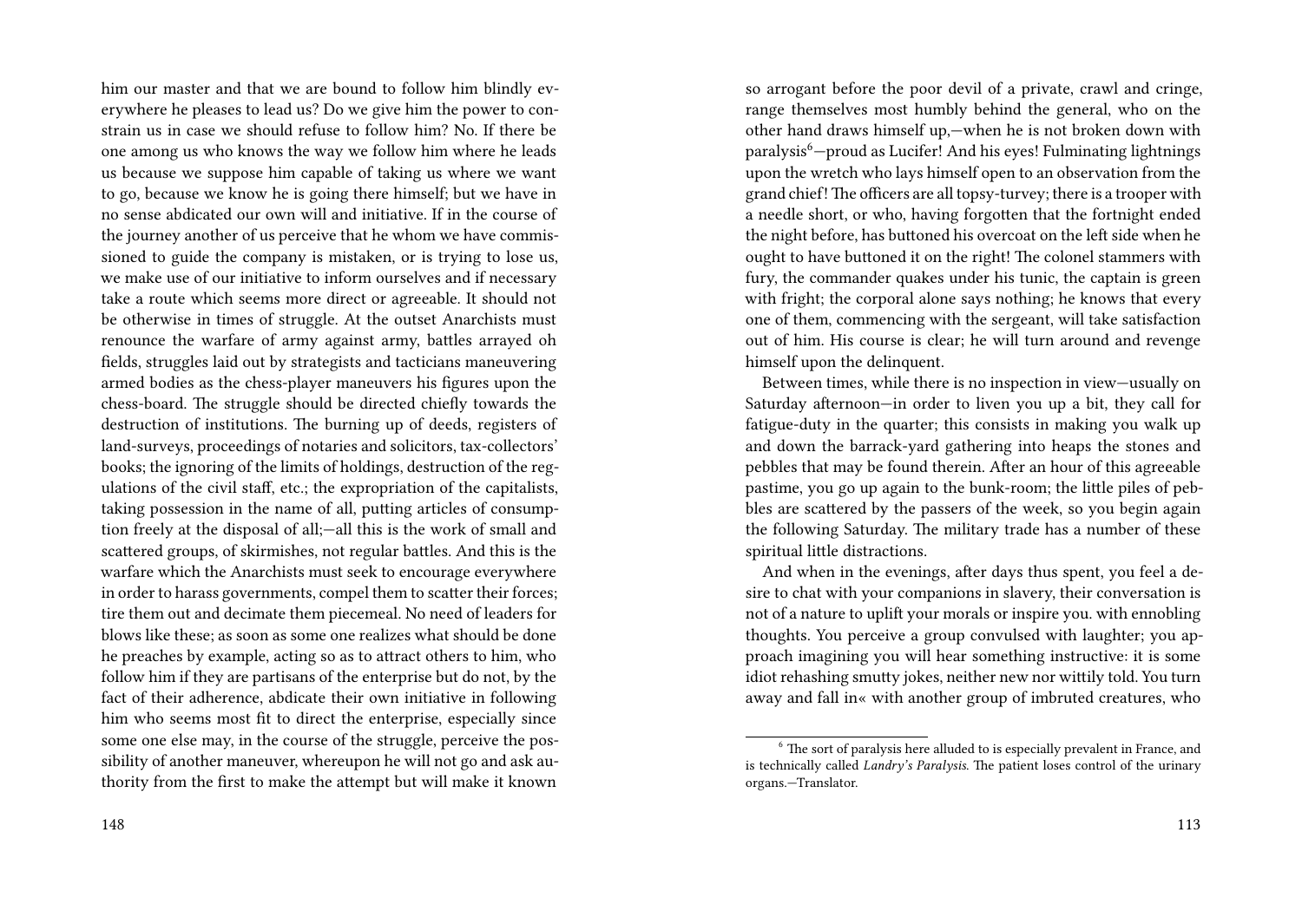appear to have no pleasures except in recalling the gluttonies they have been indulging in, or in anticipation of the feast they are going to bury themselves in when the paltry bet they have made, (the amount for which was received from their parents) shall have brought in a few cents. Vulgar gluttony and debauchery! Do not try to go beyond these for they will not understand you! Nothing any longer exists outside of these two pleasures. After this are you astonished that, at the end of three years of this regime, so many men come out of the barracks fit for nothing but policemen and detectives? The army is nothing but a school for demoralization ; it can produce nothing but spies, drones, and drunkards. Small indeed is the number of those who are unaffected by those three years of brutalization, and even they retain some traces of it for a long time after they have left the army.

Oh, this brutal and abject discipline, which breaks a man utterly, crushes his spirit, deforms his character, destroys his will! Horrible machine for brutalization, to which you deliver up a young man who only asks the opportunity to develop his sentiments towards the beautiful and the true, whose energies might be unfolded in the daily struggle for life, whose intellect might expand under the impulse of knowledge already acquired and the necessity of knowing more! Military discipline lays upon him a leaden weight which will cramp him and contract his brain forever, slackening even the rhythm of his heart-beats. After having ground him for three years in the multiple gearings of its hierarchy, it will give you back a shapeless rag, if it have not completely devoured him!

We have seen, O savage *bourgeoisie*, that this fatherland of which you wish to make us the defenders, is but the organization of your privileges; this militarism, that you teach is a duty to which all should conform, is instituted solely for your defense, all the burden whereof you cast upon those against whom it is directed. It furnishes you, into the bargain, with the chance to bestow rank, honors, and emoluments upon those of your relations incapable of performing more elevated functions, the aforesaid ranks and

whole basket of sound apples is very trite, but it is always true; how much more so when it is a question bf putting a healthy apple not indeed into a basket but into a dung-cart of rotten apples. We have, therefore, no service to expect from universal suffrage, not only because it can do nothing, but above all because it is contrary to the end in view, the principles which we defend.

Other opponents and some Anarchists as well claim that in time of revolution it will be necessary to have authority, not exactly of a chief,—they do not go so far as that,—but to recognize some one's supremacy and to subordinate ourselves to his admitted superior skill. Strange anomaly! Remnant of the prejudices with which we have been imbued, atavistic return begotten of our education, which makes us, while proclaiming liberty with loud voices, recoil before its consequences and deny its efficacy, and leads us to demand authority in order to obtain—liberty! O inconsistency!

Is not the best means of becoming free to make use of liberty, acting up to the best of its inspirations, rejecting the tutelage of no matter whom? Did you ever see anybody begin by fettering the legs of a child that he wanted to teach to walk? There are things, they tell us, with which some people are acquainted better than others; it would be well before acting to consult these individuals and to subordinate our actions to their teachings. We have always been with those who contend that individual action does not exclude a common understanding where collective action is in question; that organization follows from this understanding,—a sort of division of labor rendering every individual interdependent upon the others, impelling him to adapt his actions to those of his companions in struggle or in production; but it is a long way from this to admitting that every person should be forced to surrender his will into the hands of whomsoever he should recognize as more skillful than himself in some particular thing. When we go out in camping parties with a number of friends, for example, and put ourselves under the guidance of one of our company having better knowledge of the spot selected, does it follow that we have made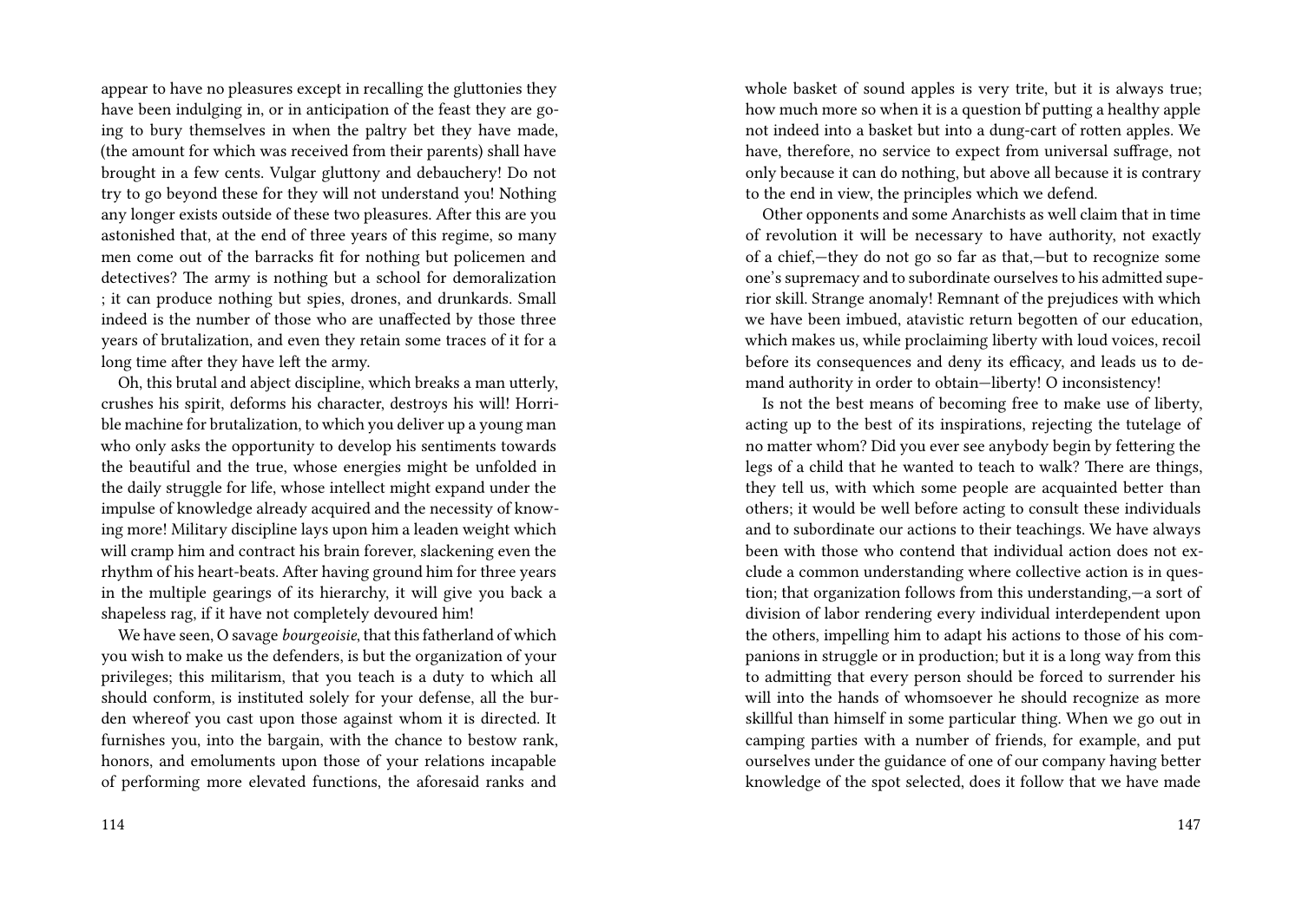ing to their own inspirations, not to submit to the repression which forces them to do what they think wrong, we cannot, under pain of being illogical, tell them to be plastic under the intrigues behind the scenes of an electoral committee, to choose men who are to be charged with making laws for them which all must obey, and into whose hands they must resign all will and initiative. Therein would lie a flagrant contradiction which would strike even the least clearsighted; for this contradiction would break the weapon in our very hands, showing us to be what we really should be did we lower ourselves to such means: common fakirs.

Furthermore we are aware of the imperfections of human nature; in so choosing we should greatly risk falling in with the ambitious and intriguing, who, once in the midst of the *bourgeois* environment, would profit thereby to create for themselves situations and let the ideas go. As to those who were sincere we should only be sending them into an environment of rottenness where they could do nothing but declare their powerlessness and retire, or else yield to parliamentary customs and become *bourgeois* in their turn. Now, we, who seek to caution the masses against infatuation with persons; we, who seek to make them understand that they have nothing to expect from such persons, we should be doing finely to try to lift somebody to a pinnacle!

The treachery of persons could not fail to cast discredit upon the ideas. There would be many more of those who would say, "The Anarchists are no better than the rest," than of those who would know Enough to separate persons from ideas and not blame the weakness and unworthiness of the former upon the latter. After having lost much precious time and vainly exhausted our strength in winning triumphs for those individuals, we should again be compelled to lose more time not less precious to exhaust our forces, not less vainly, in order to prove these persons were traitors, but that their treason in nowise invalidated the justice of our avowed principles,—and then begin over again by presenting other candidates! Go to! The comparison to the rotten apple which spoils a

emoluments serving at the same time to stimulate the unhealthy ambitions of those who abandon the class whence they sprang to become your convict-keepers!

What are your country, your frontiers, your arbitrary boundaries between peoples to us? Your country exploits us, your frontiers stifle us, your nationalities are strangers to us! We are men, citizens of the universe; all men are our brothers; our only enemies are our masters, those who exploit us, who prevent Ms from evolving freely, developing the plenitude of our forces. We no longer wish to serve you as playthings, to be defenders of your privileges, to have the degrading livery of your militarism, the brutalizing yoke of your discipline thrust upon us. We want to bow our heads no longer; we want to be free.

And you, poor devils destined to fall under the stroke of the military law, and who read in the newspapers the recitals of injustices committed every day in the name of discipline, who have not gone without hearing from time to time the story of other infamies of which those who were silly enough to enlist have been the victims, will you not indulge in some reflections on the life which awaits you in the barracks? And all you who had never, until now, beheld the military life save through the smoke of the incense burned before it by the poets, can you not understand all the knavery of these *bourgeois* writers who have celebrated in every key the "military virtues," the "honor of the soldier," and "warlike dignity?" Go, poor devils, who for the sake of the word "country," or for fear of the court-martial, are going to waste the best years of your youth in these schools of corruption called "barracks." Go, and know the destiny that awaits you! If you wish to finish your term of service without accidents, leave behind you with your civil clothes ever)' sentiment of personal dignity; crush out of your heart every feeling of independence; the "virtues" and "military honor" require that you be nothing more than killing machines, passive brutes; for if you have unluckily preserved in your heart, under the livery with which they clothe you, the least grain of pride, it may prove fatal to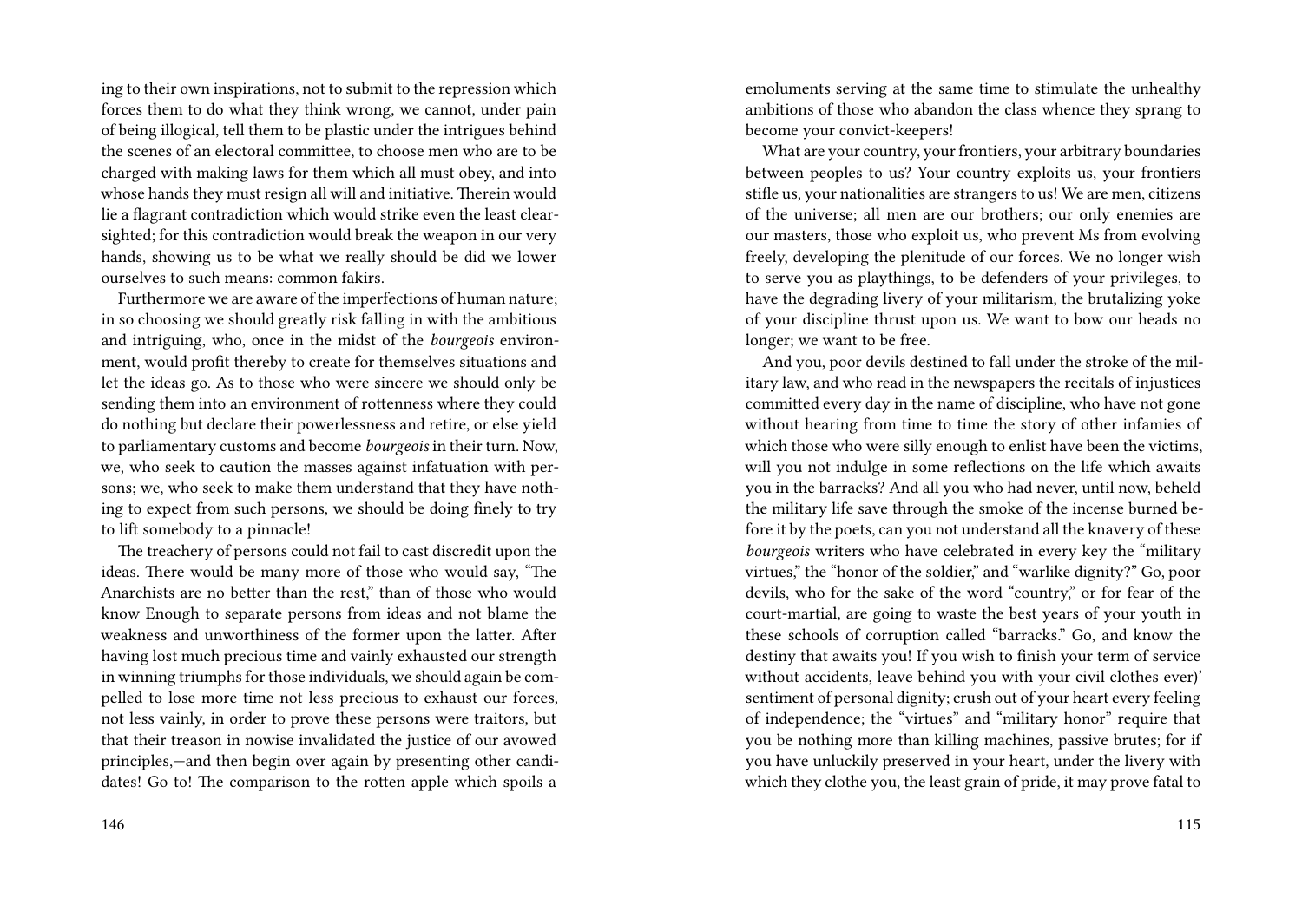you. If some drunken veteran is pleased to insult you, and if he have stripes upon his sleeves, take care to hide the jerk which in spite of you will twitch your muscle under the insult; the hand which you have lifted to strike the insulter in the face—carry it with military precision to your cap and salute; if you open your mouth to reply to threat or insult, twist it into saying, "Brigadier, you are right!" And yet a gesture, a word, the slightest sign of emotion might be interpreted as irony, and draw down punishment upon you for want of respect to your superior! Whatever be the insult or outrage, nerve yourself against the anger which will prompt you to resent it; remain calm, insensible, inert,—your hand in its place, your heels close together! That's well! You remain impassive under the injury? You do not flinch? No.—Well and good! You are good soldiers. That is what the country demands of its defenders!

"But if it be impossible for us to remain calm," you will ask; "if, in spite of us, the blood rise to our heads making us blush?" Then there is but one thing for you: do not set foot in this prison, whence you cannot reissue without being debased, brutalized, corrupted. If you wish to remain men, do not be *soldiers;* if you cannot stand humiliations do not don the uniform. If, however, you have already committed the imprudence of clothing yourselves therewith, and some day you find yourselves in the situation of being unable to control your indignation—*neither insult nor strike your superiors*— .

Let daylight through them! You will pay no more for it.

The very thing which makes the weakness of the collectivist party in electoral struggles is that the relatively more intelligent men have been overthrown by the "opportunists" who reckon upon the shallow paroquets of the rostrum only; and that they have wanted to keep intact—though not everywhere—their revolutionary program, and at the same time to present a program of reforms. The voter who is of course very stupid, says to himself: "If I must, after all, revolt, what is the good of asking for reforms? If these reforms do not prevent the necessity for recourse to arms, what is the use of sending deputies to propose them in the chamber?" If he does not go through this reasoning in the concrete form here given—which would in fact be a little above the average intelligence of the voters—it is at least what has come out of the debates at the campaign meetings, what has intuitively presented itself to his mind; and he has voted for the Radicals, who boasted of the efficacy of the reforms which they promised him, or for a few opportunists who likewise preached the virtues of parliamentary panaceas, giving them plausibility and substance—with the idea of flattering the workers—by attacks upon the bourgeoisie; taking good care not to speak of revolution and finding more profit in intriguing with the old political parties to secure the election of their candidates, basing their action upon the adage: "Pass me the cinnamon and I will pass you the senna."<sup>1</sup>

Another nullifying defect: universal suffrage is a means of stifling individual initiative which we proclaim, and which we should on the contrary seek to develop with all our might. Suffrage is an instrument of authority, and what we are after is the complete enfranchisement of human individuality; it is an instrument of repression, while we seek to inspire revolt. Far from, being able to serve us, universal suffrage can but fetter us; we must fight it. Since we tell people not to deliver themselves up to masters, to act accord-

. . . . . .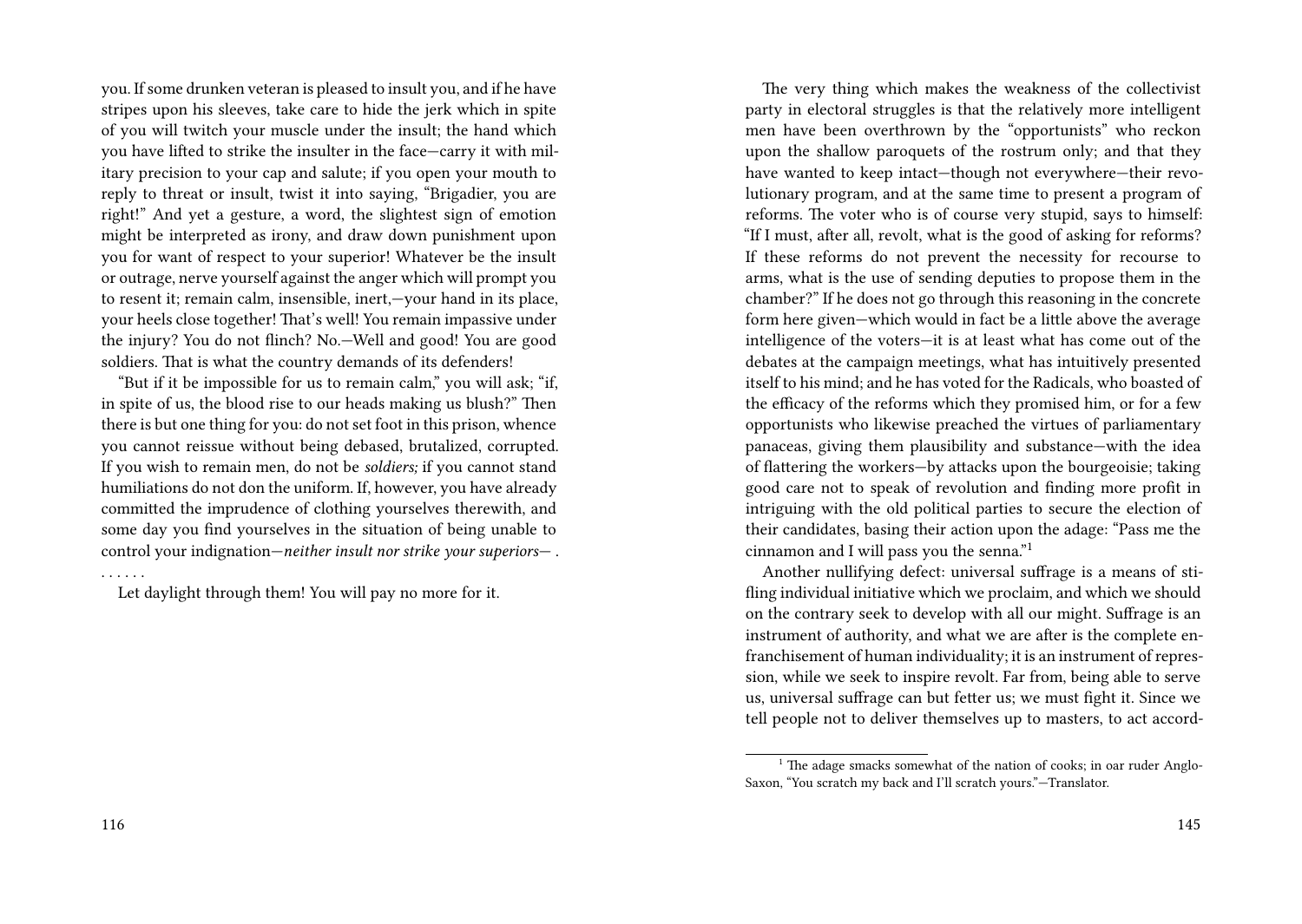are some which are quite the contrary. They may present an appearance of success, but will really have the effect of retarding the acceptance of the idea, of giving triumph to a person at the expense of the thing; and consequently, whether it be admitted or denied, there follows from the ideas which one professes a directing principle which must guide him in the choice of the means suitable for putting those ideas into practice or facilitating a comprehension of them;—a principle as inevitable as a natural law, which one cannot transgress without being punished by the transgression itself, for it carries one farther away from the proposed goal by producing the contrary of the results hoped for.

Thus, for example, take universal suffrage, allusion to which was made at the beginning of this chapter. It is easy to say with some of our opponents who, seeing nothing but immediate facts, ask us, "Why do you not try to send your own men to the chamber where they could enact the changes which you demand, or, at least, more easily group together the forces which will organize the revolution?" By a well understood and well directed opposition the ballot might certainly bring about a revolution as well as any other means; but as it is a perfected instrument of authority it could produce nothing but an authoritarian political revolution; this is the reason that Anarchists repudiate it equally with authority itself. If our ideal were merely to accomplish a transformation of society solely by means of the strong hand, which would mould the masses according to a given formula, we might try to make use of universal suffrage, seek to canvass the crowd in order to get them to confide the care of their destiny to some of our people, making the latter masters for the application of our theories. While treating of universal suffrage in the chapter on authority, however, we observed that it was effective only in giving birth to mediocrities, that it permitted too much of platitude and flatulency on the part of those who aspire to be delegates for a sincere and even moderately intelligent man to consent to solicit a candidacy.

# **CHAPTER XIV. COLONIZATION.**

Colonization is extending too widely, in the present epoch, for us to neglect to treat separately of this hybrid product of patriotism and mercantilism combined,—brigandage and highway robbery for the benefit of the ruling classes! A private individual goes into his neighbor's house, breaks everything he lays his hands on, seizes everything he finds convenient for his own use: he is a criminal; society condemns him. But if a government find itself driven to a standstill by an internal situation which necessitates some external "diversion;" if it be encumbered at home by unemployed hands of which it knows not how to rid itself, of products which it cannot get distributed; let this government declare war against remote peoples which it knows to be too feeble to resist it, let it take possession of their country, subject them to an entire system of exploitation, force its products upon them, massacre them if they attempt to escape this exploitation with which it weighs them down,—oh, then, this is moral! From the moment you operate on a grand scale it merits the approbation of honest men. It is no longer called robbery or assassination; there is an honorable word for covering up the dishonorable deeds that government commits: this is called "civilizing" undeveloped peoples.

And let no one deem this exaggeration. No nation is reputed to be a colonizing one save when it has succeeded in getting out of a country the maximum product it is capable of yielding. Thus England is a colonizing country, because she knows how to "reward" her colonies with the prosperity of the people she sends out to rule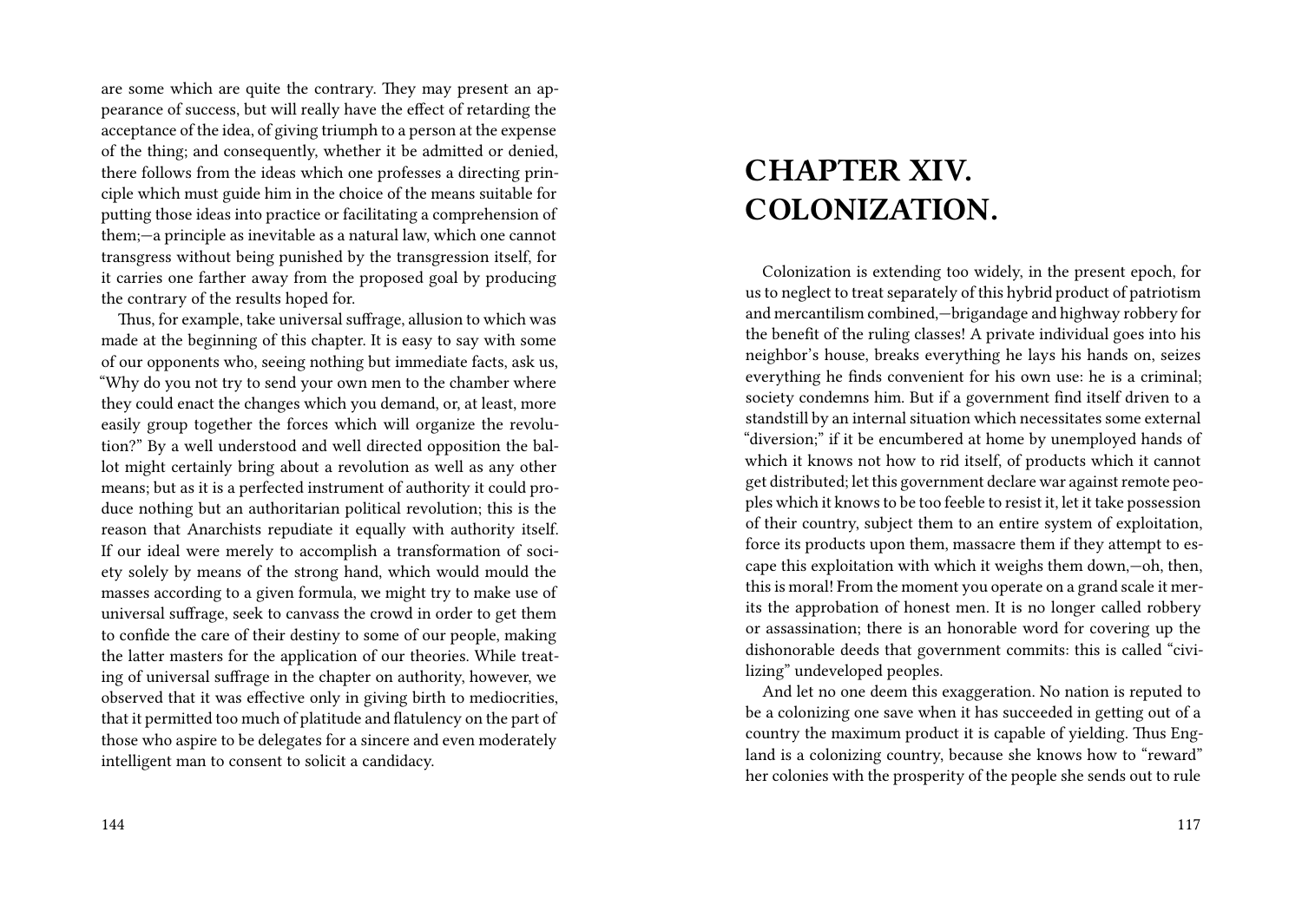them, how to gather back into her coffers the taxes with which she burdens them. In the Indies, for instance, those whom she sends out make colossal fortunes. The country, to be sure, is completely ravaged from time to time by frightful famines that decimate hundreds of thousands of people. But of what moment are the details so long as John Bull can market his manufactured products and thereby succeed in obtaining, for his own advantage, what the soil of Great Britain could not produce? Such are the benefits of colonization!

In France it is different; we are not colonizers. Oh, reassure yourself; that is not to say we are any the less brigands, that our conquered people are less exploited! No; only we are less "practical." Instead of studying the peoples we conquer we deliver them over to the caprices of the sword; we subject them to the regime of the "mother country;" if these peoples cannot bend to it, so much the worse for them! They will disappear little by little under the degenerating influence of an administration to which they are not accustomed. What of it? If they revolt we hunt them like wild beasts, track them like deer! Pillage in that case is not only tolerated but approved; it is called a "raid." The ferocious beast which we train and keep, under the name of "soldier," is let loose upon inoffensive peoples. The latter behold themselves delivered over to every excess which these unchained brutes can conceive; their women are violated, their children's throats are cut, whole villages are given to the flames, entire populations are driven into the plains where they are destined to perish miserably.

Is that all? Let it pass; it is a civilized nation carrying civilization to savages!

Certainly, upon thorough examination of what goes on around us there is nothing illogical or abnormal in all this; it is, in fact, the result of our present organization. It is nothing astonishing that these high feats of arms obtain the approval and applause of the *bourgeois* world. The *bourgeoisie* is interested in these strokes of brigandage; they serve as a pretext for maintaining permanent

#### 118

# **CHAPTER XVII. AS TO WHAT MEANS FOLLOW FROM THE PRINCIPLES.**

Some men, with good intentions we like to believe, appear stupefied at seeing the Anarchists repudiate certain means of struggle as contrary to their principles. "Why should you not try to get possession of power," they say, "in order to force people to put your ideas into practice?"—"Why," exclaim others, " should you not send your own men to the chamber as deputies, or into the municipal councils, where they could be of service to you and would have the advantage of authority to propagate your ideas among the masses?" On the other hand some Anarchists, imagining themselves very logical, carry their reasoning to absurdity; with Anarchy as an excuse they accept a mass of ideas which have nothing to do with it. Thus under color of attacking property certain persons have constituted themselves defenders of theft; others apropos of free love have come to sustain the most absurd fancies, which they would not hesitate to qualify as debauchery and vulgar excess if practiced by the *bourgeoisie;* the most extreme however are those who war upon principles. "Another prejudice," they say, and declare, "I laugh at principles; I 'sit down' on them; to hasten the revolution all means are good; we must not allow ourselves to be checked by scruples which are out of season."

Those who make use of such language are, in our opinion, mistaken, and if they reflect thoroughly upon it they will soon discover that not all means are good to bring about Anarchy; there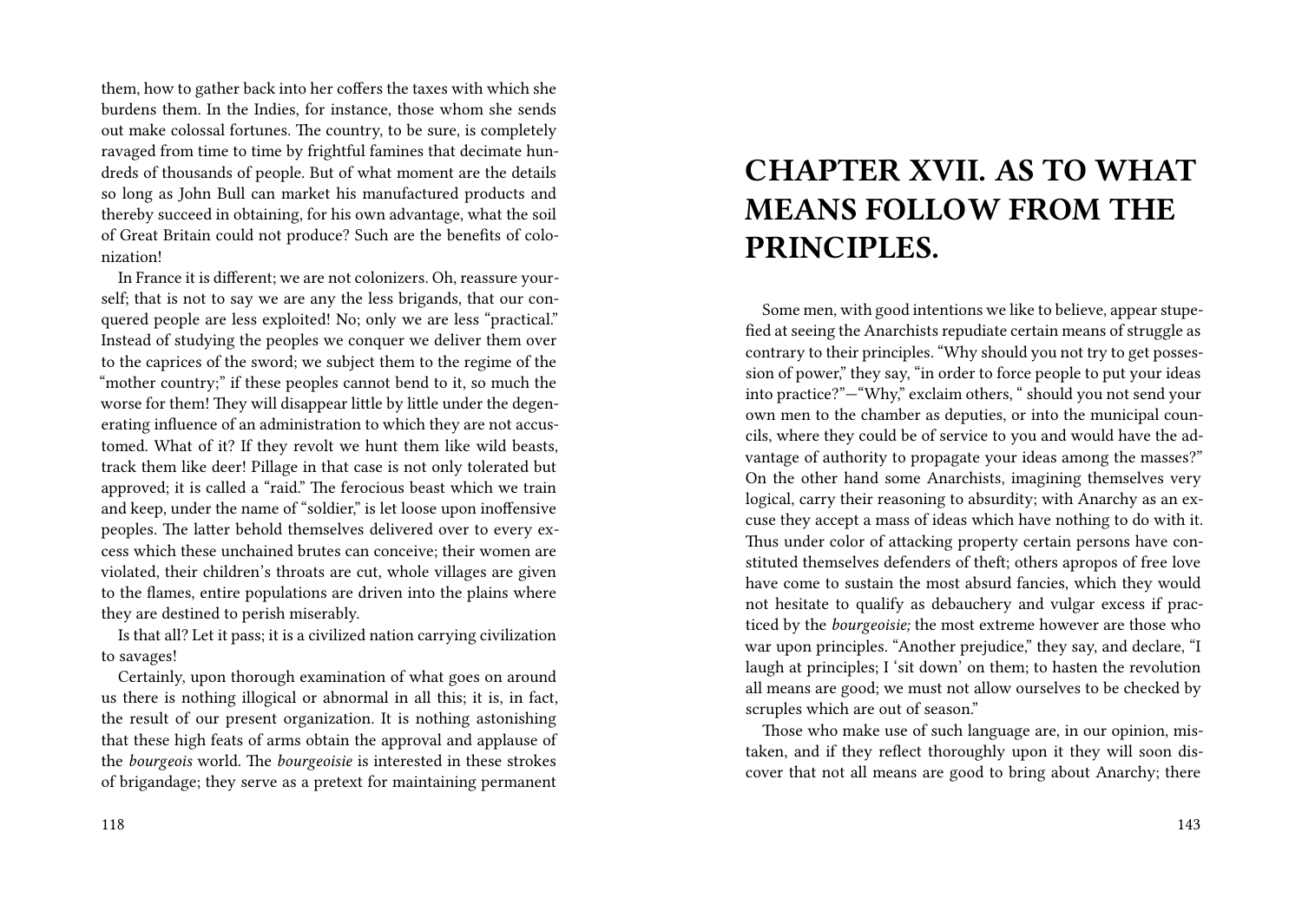viz., to take part in it, endeavoring to utilize it towards the realization of the ideal in view. We are not of those who preach acts of violence; nor those who want to devour the employer and the capitalist, as these formerly devoured the priest; nor of those who incite people to do this or that, or accomplish such and such an act. We are convinced that people do not do anything but what they themselves have decided to do. We believe that actions are taught by example and not by writing or counsel. Therefore we confine ourselves to drawing the conclusions of things in order that people may themselves decide what they want to do. But we are also convinced that the ideas, when well understood, must in their ascending march multiply acts of revolt. The more they penetrate the mass the more will consciousness of them be awakened, the more intense will become the appreciation of their worth, and consequently the less will men be willing to submit to the meddlings of authoritarian power and the exploitation of capitalistic robbers, the more frequent and more multiplied will become acts of independence. This result has nothing disconsoling for us, quite the contrary; for every act of individual revolt is an ax-stroke against the props of the social edifice which is crushing us. And since it is admitted that progress cannot go on without shocks and victims, we salute those who disappear in this terrible tempest, hoping that their example will raise up champions more numerous and better armed, whose blows may have greater effect. But whatever the number of those who perish in the struggle, it is still very small compared to the innumerable victims daily devoured by the social Minotaur. The more intense the struggle, the shorter; and in consequence the more lives, else devoted to poverty, sickness, consumption, and degeneracy, will be spared.

armies; they occupy the praetorians who, during these slaughters, set their hands to more serious "labor;" these armies themselves serve to unload a whole pack of idiots and worthless persons by whom the *bourgeoisie* would be much embarrassed, and who, by virtue of a few yards of gilt stripes, are made their most furious defenders. These conquests facilitate an entire series of financial schemes by means of which they may skim off the savings of speculators in search of doubtful enterprises. They will monopolize the stolen or conquered lands. These wars cause massacres of workers whose excessive numbers embarrass them; the conquered countries being in "need" of an administration, there is a new market for a whole army of office-seekers and ambitious persons whom they thus harness to their chariot, whereas had these latter remained unemployed its route might have been hampered thereby. Still better, there are peoples to exploit, to be yoked in their service, upon whom their products may be forced, whom they may decimate without being held accountable to any one. In view of these advantages the *bourgeoisie* need not hesitate; and the French *bourgeoisie* have so well understood this that they have launched headlong into colonial enterprises. But what astonishes and disheartens us is that there are workers who approve of these infamies; who feel no remorse in lending a hand to these rascalities, and do not understand the flagrant injustice of massacring people in their own homes, in order to mould them to a way of living not natural to them. Oh, we know the ready-made rejoinders which it is customary to make to those who become indignant at too flagrant injustices: "They have revolted, they have killed our people; we cannot endure it. . . . They are savages, they must be civilized . . . . The needs of commerce require it. . . . Yes, perhaps it was wrong to go among them in the first place, but the colonies have cost us too many men, too much money, to abandon them now," etc.

"They have revolted; they have killed our men!" Well, what else? What were we doing in their country? Why did we not let them alone? Did they ever come and ask anything of us? We have tried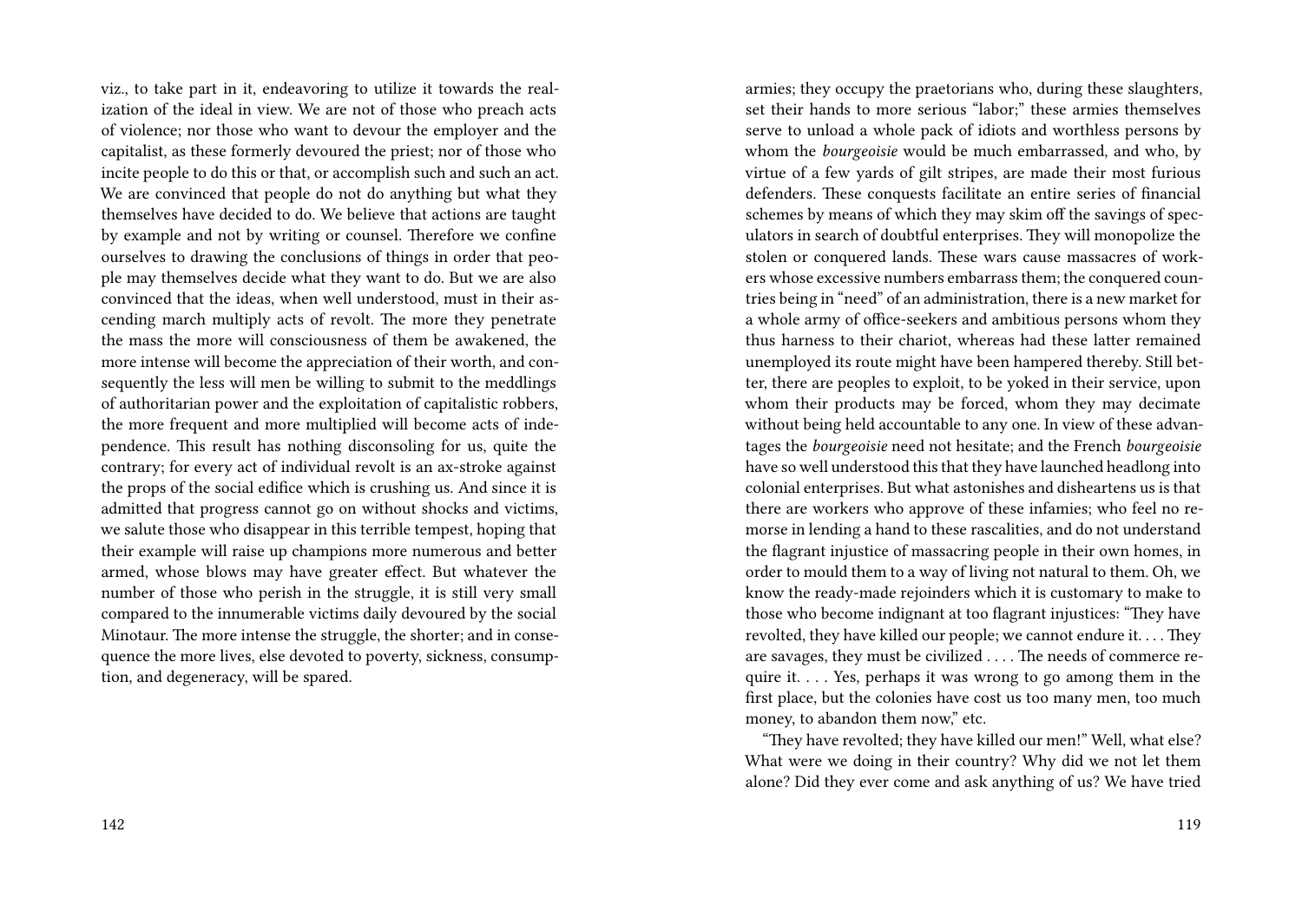to impose laws upon them which they do not want to accept. They have revolted; they have done well. So much the worse for those of us who perish in the struggle; they should have refrained from participating in these infamies.

"They are savages; they must be civilized." Let any one take up the history of conquests, and then tell us which were the most savage,—those who were called so, or the "civilized." Which are in greatest need of being civilized, the conquerors or the inoffensive peoples who generally welcomed their invaders with open arms, and as the reward for their advances have been tortured and decimated? Take the history of the conquests in America by Spain, of India by England, of Africa, Cochin China, and Tonquin by France, and then boast about "civilization." Remember, too, that in these histories you will find recorded only the "great events," whose importance has left traces; but if you were to picture to yourself all the "little events" of which these are composed and which pass by unperceived; if you were to bring to light all the turpitudes which are absorbed in the imposing mass of the principal facts, then what would it be? You would recoil affrighted before these horrors!

For ourselves, having spent some time in the naval service, we have listened to the description of numbers of scenes which prove that when a soldier arrives in a conquered country, he considers himself, by that mere fact, absolute master therein; for him the natives are beasts of burden, which he may order about at will; he has the right to seize upon every object which suits him; woe to the native that would oppose him! He will not be slow in teaching that the law of the sword is the only law;—the institution which protects property in Europe does not recognize it in another latitude. And in all this the soldier is encouraged by the officers who preach by example, by the administration which puts the cudgel in his hand that he may superintend the natives it employs upon its works. How many repugnant actions are naively recounted to you as altogether natural occurrences! If you happen to say of some native who revolted and killed his oppressor, that he did well, you should hear

Furthermore the idea of Anarchism in nowise rejects the cooperation of those who, having little taste for active struggle, confine themselves exclusively to spreading the principles, preparing a future evolution; it does not even require that these be accepted in their entirety. Every attack upon prejudice, everything which destroys an error or proclaims a truth, comes under their domain. The Anarchists disdain no contribution, reject no assistance, and ask no better than to join hands with all who have something new to offer. They content themselves with coordinating such efforts, synthesizing aspirations in order that people may be able to read into their own desires.

Finally it is impossible for the Anarchists to be pacific, even if they so wished; they will be urged into action by the sheer force of circumstances. Can one endure the meddling of officials after one understands the contemptible part they play? Can one submit to the insolence of lawyers when reflection has robbed them of the sacred aureole by which they were formerly surrounded? Can one respect the rich man wallowing in his luxury when one knows that it is wrought from the misery of hundreds of families? Can one consent to go into the barracks to serve as a sport for his exploiters' keepers, after one has discovered that "the country" is but a pretext, and that the real role reserved for him is to cut the throats of his brothers in misery? When one sees that poverty is the result of a bad social organization, that people are dying of hunger only because others are gluttons and heap up fortunes for their descendants, one is not satisfied to go off and die in a corner of the poorhouse There comes a moment when, pacific though the sufferers be, force is answered by force, and exploitation by revolt.

Those who would like to see society transformed without shocks must make up their minds to surrender the hope; it is impossible. Ideas in the course of evolving lead to revolution. We may regret it, deplore it, but the fact is there; we must accept our lot, lamentations cannot prevail against it. And since revolution is inevitable there is but one means of preventing it from going against progress,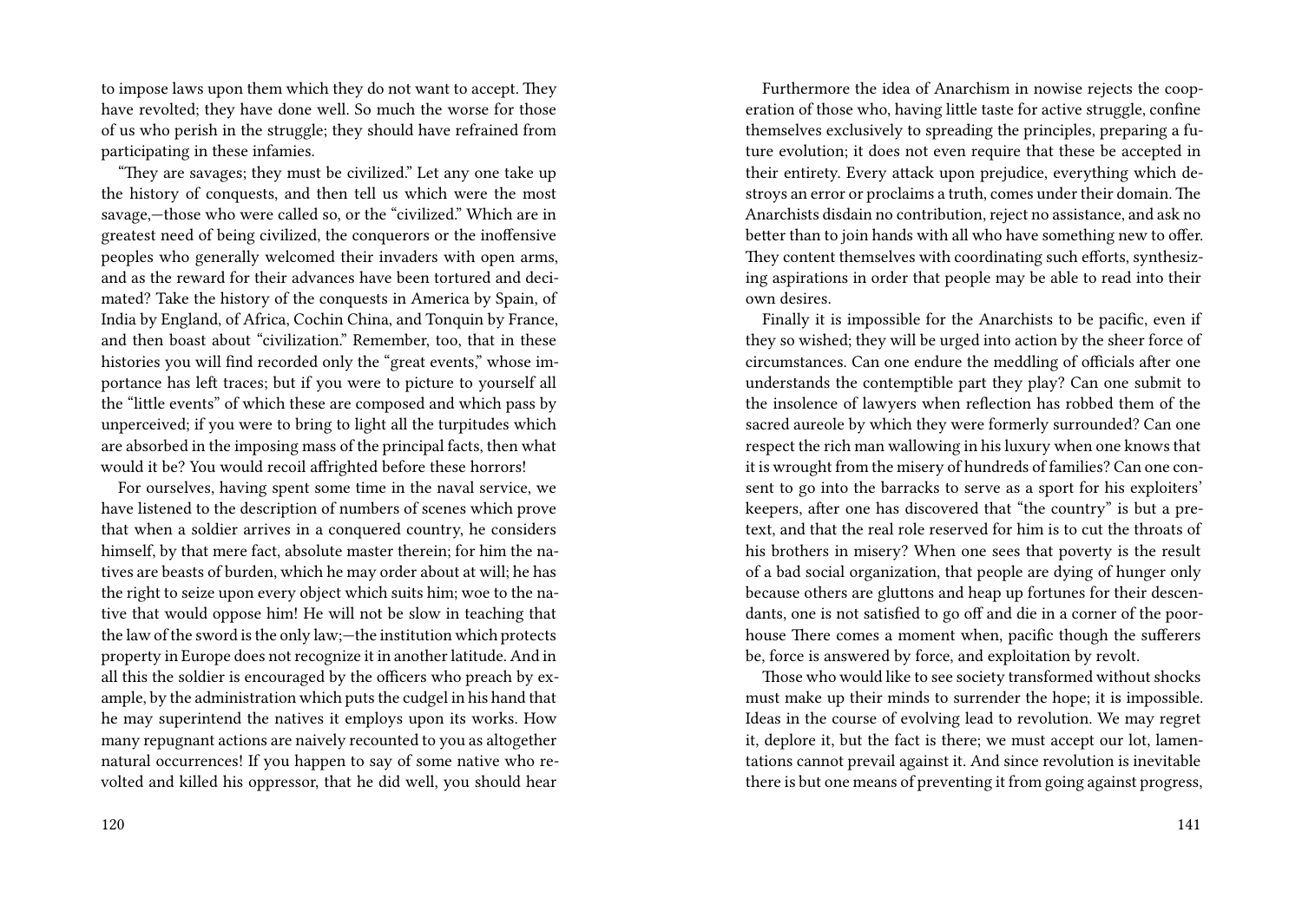of the ignominies of the present society were confined to a parlor philosophy, to after-dinner discussions among well-fed people, if it were limited to vain recriminations against the existing order of things, to sterile aspirations towards a better future, it would be too much like the philanthropist who with a well-filled belly and well-stocked purse says to the wretch dying of hunger, "My friend, I pity you with all my heart; your fate interests me in the highest degree; I am making all sorts of vows that it shall be ameliorated; meanwhile be sober and saving,"—and passes on thinking he has discharged his duty. Ah, but in that case the *bourgeoisie* would have a fine chance for a good, long season of exploitation before it, and the workers would be very far from seeing the end of their sufferings.

Happily, as we have seen, there is but one step from . aspiration to the desire to realize it, and many temperaments are inclined to take this step; the more so that the theory of Anarchism being essentially one of action the more numerous are the revolutionary temperaments found among them. Hence the multiplication of those acts of revolt which timorous spirits deplore, but which according to us are simply proofs of the progress of our ideas. It would be playing into the hands of the exploiter to preach resignation to the exploited; we leave that role to Christianity. It is not by resignation or by hope that one changes his condition, but by action; now the best way to act is to get rid of the obstacles trammeling your route. Men have prostrated themselves before power long enough, awaited their redemption by providential saviors long enough, believed in political changes and the efficacy of the law quite too long. The putting of our ideas into practice requires men conscious of themselves and of their strength, knowing how to make their liberty respected without becoming tyrants over others, expecting nothing from any one else but everything from themselves, from their own initiative, activity and energy. These men are not to be found by preaching resignation, but revolt.

the cries of stupefaction which greet your remark! "What! Since we are the masters, since we command them, they must obey us; if we let them alone they would all revolt, they would drive us out! After having spent so much money and so many men, France would lose the country! She would have no more colonies!" Behold what an effect military discipline and brutalization have upon the minds of the workers. They endure the same injustices, the same turpitudes, with which they are helping to burden others; and they no longer feel the ignominy of their conduct; they have come to serve, unconsciously, as the instruments of despotism and to boast of this role, not realizing its baseness and infamy.

As to "the needs of commerce," here, indeed, we have the genuine motive. Messieurs the *bourgeois* being embarrassed with products which they cannot dispose of, find nothing better to do than to go and declare war against poor devils powerless to defend themselves, in order to impose these products upon them. To be sure it would be easy enough to come to an understanding with them; one might traffic with them by means of barter, not being overscrupulous, even, about the value of the objects exchanged; these latter being valueless to them save when attractive to the eye, it would be easy enough to get the best of them and realize fine profits therefrom. Was it not thus before the dark continent was penetrated? Were we not, through the intermediary of the coast tribes in communication with the tribes of the interior? Did we not get the same products then as we get now?—"Yes, it is possible that it was so, but the devil of it is that to operate in such a way takes time and patience; it is impossible to go in on a grand scale; one must figure on competition; 'commerce must be protected.'"—We know what that means: two or three fast iron-clads, in double-quick order, half-a-dozen gun-boats, a body of troops to be landed—salute! Civilization is going to perform its work! We have taken a people, strong, robust, and healthy; in forty or fifty years from now we shall have them turned into a horde of anæmics, brutalized, mis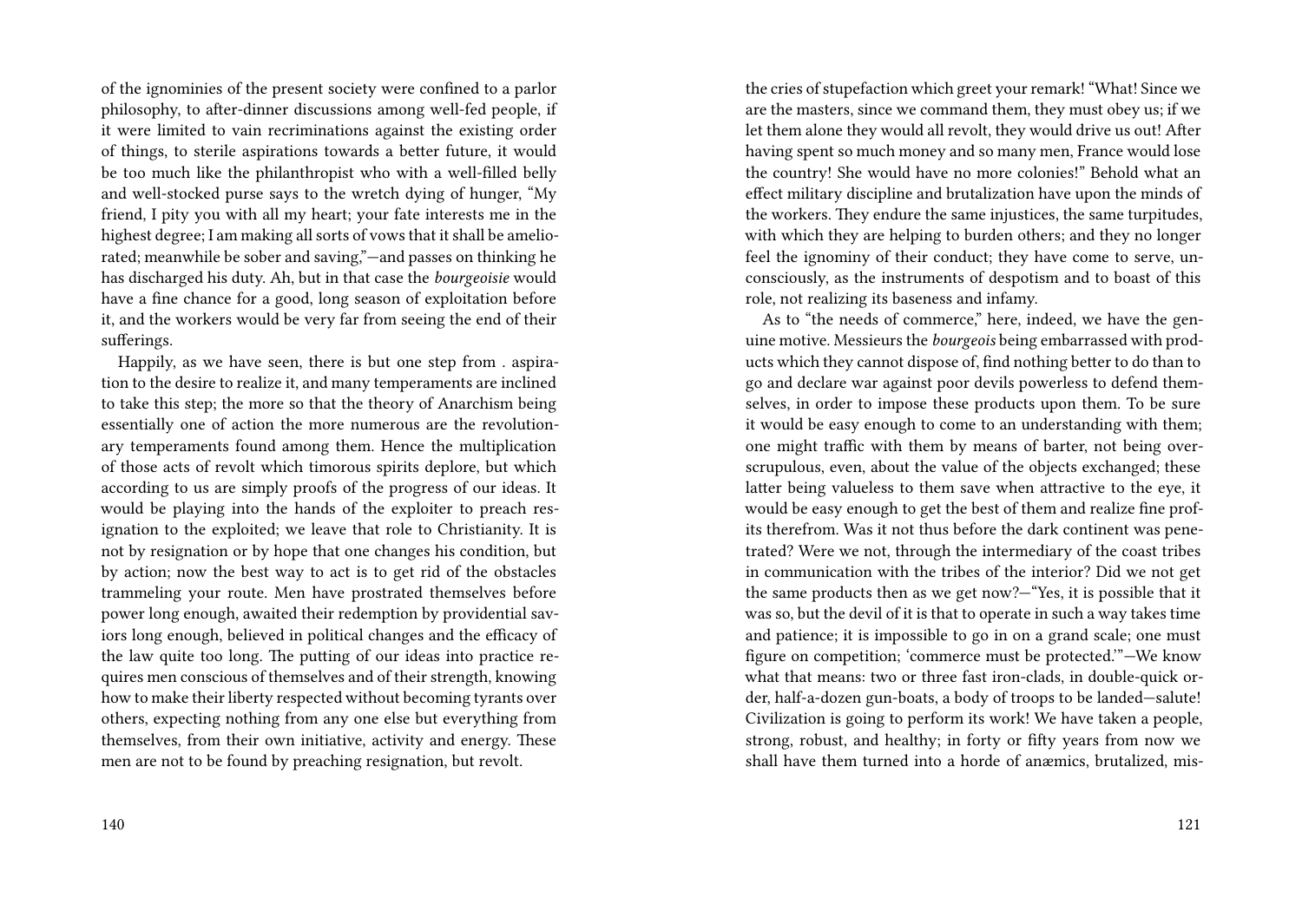erable, decimated, corrupted, who will shortly disappear from the surface of the globe. Then the civilizing job will be finished!

If any one doubt what we here assert let him take the accounts of travelers, let him read the descriptions of those countries in which Europeans have installed themselves by the right of conquest: everywhere the native populations decrease and disappear; everywhere drunkenness, syphilis, and other European importations mow them down in great swaths, atrophy and anæmiate those who survive. And can it be otherwise? No, not when such means are employed! Here are peoples who have another mode of life than ours, other aptitudes, other needs; instead of studying these needs and aptitudes, seeking to adapt them to our civilization gradually, insensibly, not demanding that they take any more of it than they can assimilate, we try to bend them to it at a single blow, we break everything asunder; and not only do they become refractory but the experience is fatal to them.

How glorious might the role of the so-called civilized man have been, had he but understood it, and had not he himself been afflicted with these two pests, government and mercantilism,—two frightful plagues, of which he would do well to consider how to rid himself before seeking to civilize others. The education of undeveloped tribes might go on peacefully and bring into civilization new elements, capable in the course of their adaptation, of putting new life into it. Let no one talk to us of the duplicity and ferocity of the barbarians. We have but to read the accounts of those truly courageous men who have gone into the midst of unknown tribes, urged on solely by the ideal of science and the desire for knowledge. Such persons have succeeded in making friends of these people, have gone among them, having nothing to fear; duplicity and ferocity came in only with these miserable traffickers who falsely decorate themselves with the name of travelers, seeing nothing in their travels but a good commercial or political deal. They have excited the animosity of these peoples against the whites by cheating them in their exchanges, by failing to keep their agreements, by which society suffers is within its own organization; that all the palliatives proposed by politicians and Socialists can ameliorate absolutely nothing, because they attack effects instead of removing the cause. When one is well-fed, his needs more or less satisfied, it is easy to wait. But those who are physically and intellectually hungry, having once recognized the cause, are no longer satisfied with entertaining a future prospect; they are tempted to pass from the domain of speculation to that of action. Is it not natural for people fully convinced of an idea to seek to propagate it, to translate it into action? Can a man strongly impressed with a truth prevent himself from trying to get others to accept it, and above all to realize it by conforming his actions to it? And is it not, in our present society, an act of revolt to endeavor to put our new ideas into practice? How then can it be expected that those who have done everything to propagate these new ideas, to make the evils from which we suffer understood, to explain the causes of them, to show the remedy, to bring the attainments of a better society within reach; how can it be expected that these men shall put themselves athwart the advance inarch of those who seek to realize the ideas which have been explained to them and say to them, "Content yourselves with the pleasures of anticipation, continue to suffer, have patience; perhaps some day your exploiters will consent to make some concessions to you!" It would be horrible mockery!

Oh, truly we should ask nothing better than that the *bourgeoisie* should themselves understand the odious role they play, give up exploiting the workers, make restitution of their machinery, houses, lands, and mines to the collectivity, which would thereupon organize itself in order to put all these into operation for the benefit of all, and substitute the reign of solidarity for that of competition. But can any one seriously hope to see the day when capitalists and exploiters will arrive at such an ideal of disinterestedness while today they have not army, police, and magistrates enough to repress even the most innocuous demands? To spin fine theories, to speculate about a better future is admirable; but if the recognition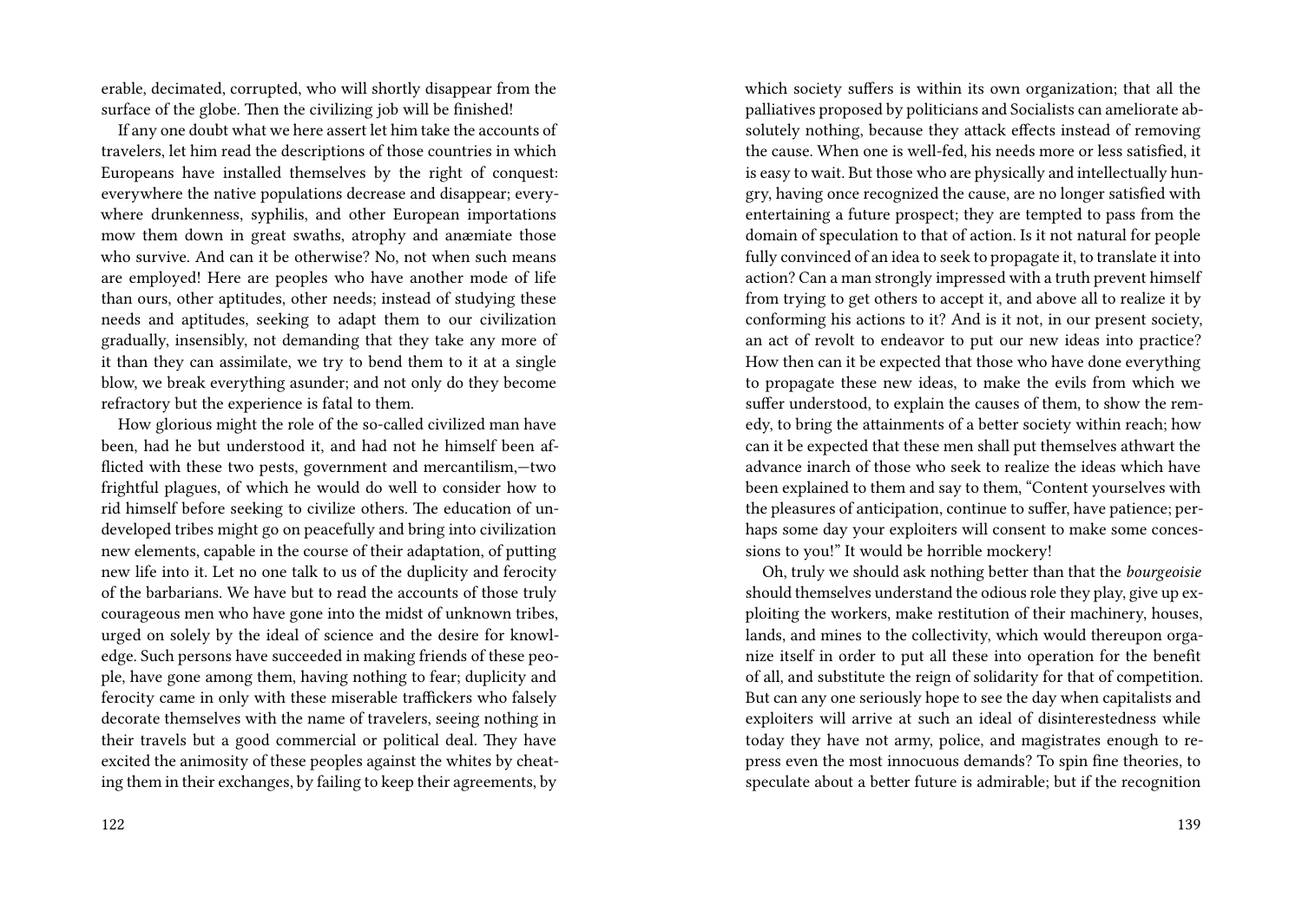with the imposing mass of the barriers? Nothing at all, only—this stone, the waves roll it away with them and, in the next attack, hurl it against the wall whence it was torn, make use of it as a battering ram to tear out others, which in turn are transformed into a means of attack. The struggle may last for thousands of years; the cliffs seem undiminished till some day when, undermined, they fall before a new assault, leaving a free passage to the triumphant waves.

Most assuredly we should ask no better than that the evolution of our society should be accomplished in a slow but continuous fashion; we should like it to proceed without shocks; but that does not depend upon us. We fulfill our task of propaganda, we sow our ideas of renovation; it is the drop of water which infiltrates, dissolves the minerals, scoops a pathway, and comes out at the foot of the mountain. Can we prevent the mountain from crumbling, breaking the props by which you have hoped to render it firmer?

The *bourgeoisie* alone is interested in having this transformation take place without jars. Why, then, instead of trying to keep the mountain as it is, propping it to that end, do they not help us to level it and enable the water to flow slowly toward the plain, carrying away the useless or harmful materials to where they may elevate the surface of the soil till it be equalized? Insensate beings! They are not willing to yield up any portion of their privileges. Like the cliffs they deem themselves invulnerable to the surges that attack them. What matter to them the few concessions that have been wrung from them during a century? Their prerogatives are so great that the void is scarcely felt. But the wave has made the breach; with the very materials torn from the exploiters it renews the attack, creating therefrom a weapon to finish their destruction. We have contributed to evolution; let them take it upon themselves and their senseless resistance if it be transformed into revolution!

And certainly a little unprejudiced study of the operation of the social mechanism would be sufficient to show that the Anarchists have been led to become revolutionists solely by the force of circumstances. They have discovered that the cause of the ills from massacring them, if need be, when they could do it with impunity. Go to, go to, philanthropists of commerce, civilizers by the sword! Forbear your tirades on the benefits of civilization! That which you call thus, that which you disguise under the name of colonization, has a name perfectly denned in your code, when it is the act of a few obscure individuals: it is called "pillage and assassination by armed bands." But civilization has nothing in common with your highway-robber practices!

What the ruling classes must have is new markets for their products and new peoples to exploit; for this they send out their Solcillets, their de Brazzas, their Crampels, Triviers, etc., in search of unknown territories, there to open up factories which shall deliver these countries over to their unlimited exploitation. They commence by exploiting commercially and finish by exploiting in every way, when once these tribes have been brought under their protectorate. What they stand in need of is immense tracts of earth which they may gradually annex after having depopulated them;do they not need plenty of room whereinto they may divert the surplus population which embarrasses them? What have you done with the tribes of Polynesia, which all travelers agreed in depicting to us as strong and vigorous peoples, .and who are now disappearing under your rule, you "civilizers"?

But at the rate your civilization is going on, if the workers are bound to succumb to the struggle to which you deliver them up, you, in your turn, will not be long in succumbing likewise under your indolence and laziness, even as fell the Greek and Roman civilizations, which having reached the pitch of luxury and exploitation, having lost all the faculties of struggle, in preserving the faculty of enjoyment, succumbed much more under the pressure of their own bloated nervelessness than to the blows of the barbarians, who, entering into the struggle in the fullness of their strength, had no great trouble to overturn this rapidly decaying civilization. As you have undertaken to destroy these races,—not inferior, as we shall show later on, but merely retarded,—you tend in like manner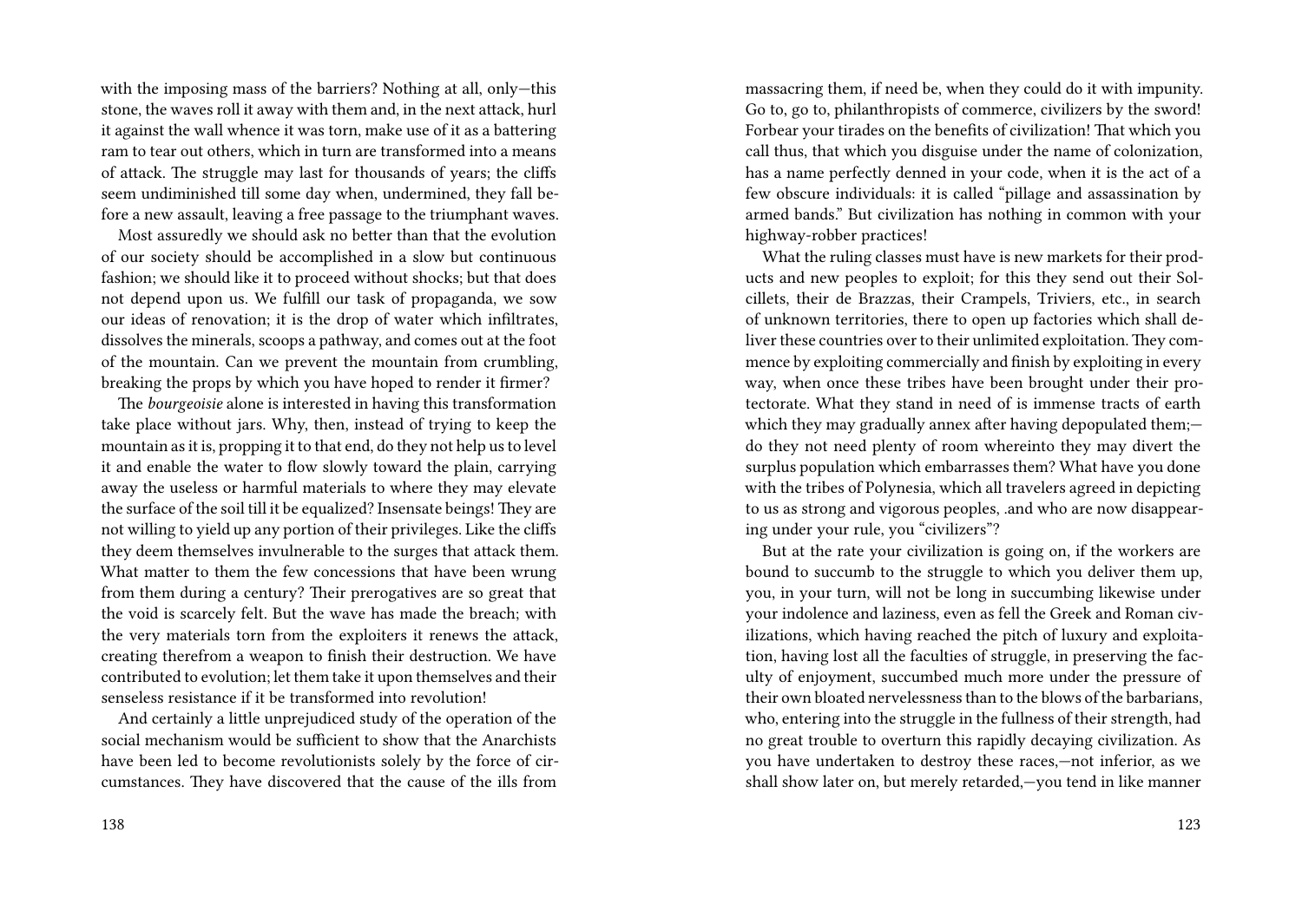to destroy the working class, which you also qualify as inferior. Day by day you seek to eliminate the worker from the workshop, replacing him by machines. Your triumph would be the end of humanity; for, losing little by little the faculties acquired by the necessity for struggle, you would return to the most rudimentary ancestral forms of society and humanity would soon have no other ideal than that of an association of digestive sacs commanding a nation of machines, waited upon by automatons, having nothing human left but the name.

Another instance: It is known that the sea is retreating little by little from some of our coasts and invading others; its waves, dashing their foam over certain plains, detach therefrom the materials which leave room for it to encroach upon the land, whilst these same materials, transported to other places, aid the solid earth in gaining upon the sea. The work goes on so slowly that it is scarcely perceptible,—a few centimeters per century, it appears. That will not, however, hinder a day from arriving— at the end of ten thousand or a hundred thousand years,—what matters the length of time?—when the barrier which resisted the floods will be no longer compact enough to sustain the assault; it will give way before a final shock, and the sea, borrowing new strength from the very resistance it meets upon its march, will invade the plain, destroying everything in its course until it is arrested at the foot of a new barrier, which will dam up the flood afresh for a longer or shorter period, according to the degree of resistance it may possess.

It is the same with our societies: the social organization, the institutions created to defend this organization, represent the barriers which are opposed to progress. Everything in society, on the other hand, tends to overthrow these barriers. Ideas are modified, habits are transformed, gradually sapping respect for ancient institutions which preserve themselves and seek to continue to direct society and individuals. The slow work of dissociation is sometimes imperceptible to a generation. Customs do, indeed, disappear, or a prejudice is effaced; but these disappearances have been brought about so slowly that they take place without any one being conscious thereof; nobody but old men who compare the customs of their youth with those of the youth that have succeeded them notices that manners have changed. But though manners have changed, institutions, the social organization, have remained the same; they continue to oppose their barriers to the floods which attack them, breaking impotently at their feet, contenting themselves with carrying off a stone here and there. The floods in their rage may tear out thousands of such; what does a stone matter in comparison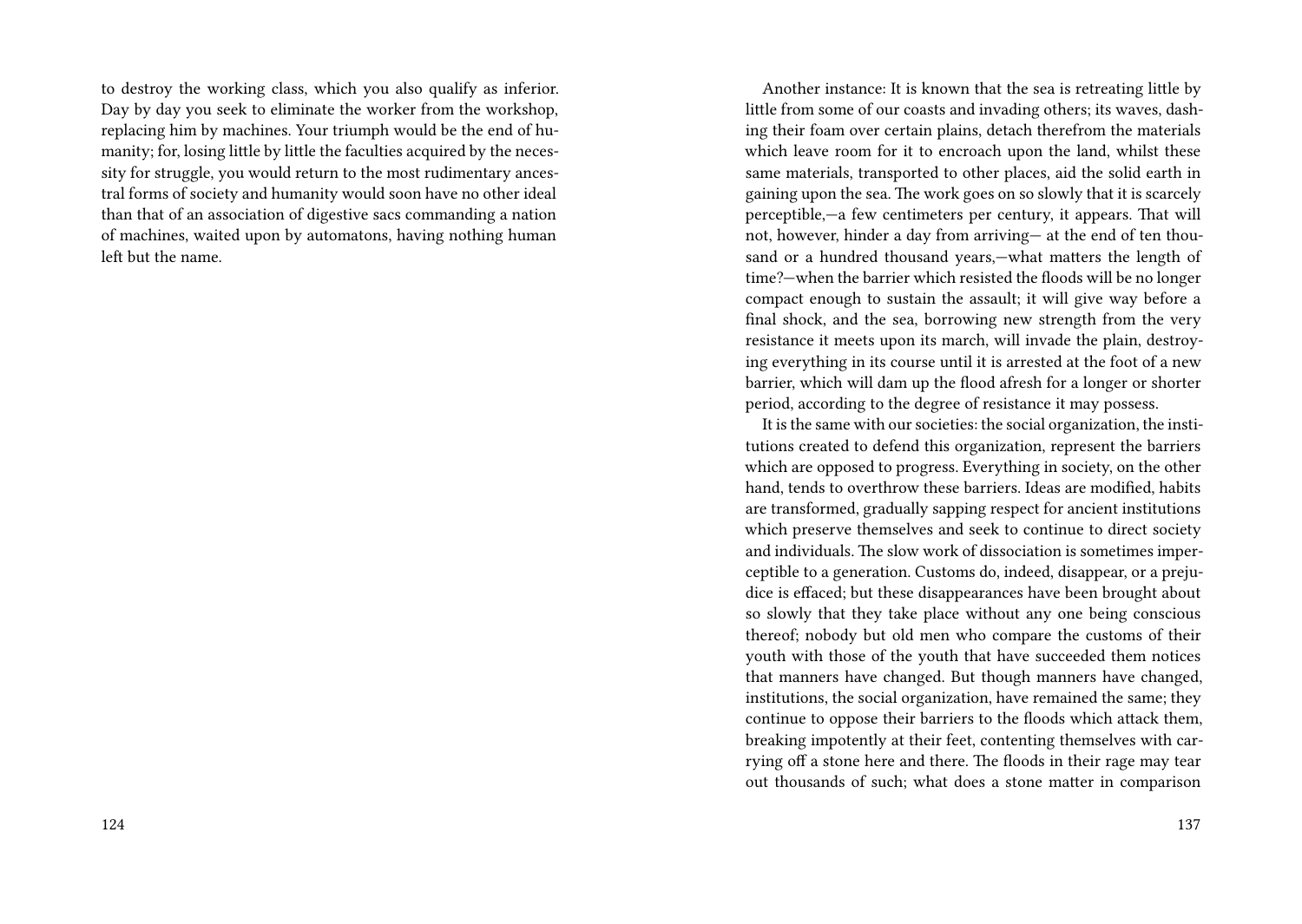acquired little by little, imperceptible if followed throughout its course, bursting upon the eye only when we pass suddenly from one period to another. It is thus that life progressed upon our globe, it is thus that man emerged from animality; and therefore it is that man in the nineteenth century no longer resembles man in the age of stone. But one thing only is ignored, viz., that in order that this evolution should go on without shocks it must meet no obstacles in its way; if it does, and the acquired impulse is stronger than the obstacles, it breaks them; if not, it is abortive. Every time that a shock occurs between progress and some existing thing there is a revolution, whether it be the swallowing up of a continent or the disappearance of a molecule in an organism,—the size of the thing does not matter. Nowadays it is admitted that great geologic revolutions, far from having been provoked by frightful convulsions and sudden changes proceeding from violent propulsions in the interior of our globe, are but the product of slow causes and imperceptible changes which have continued their effects through thousands of centuries. We know, likewise, that these same causes which have brought the earth to that condition in which we behold it are continuing their operation in our own days and preparing a new transformation. Everywhere the rains gnaw into the mountains, filter through them, and disintegrate the hardest granite. Nothing reveals the slow work of disintegration which is going on, or betrays it to the eye of the tourist. Generations pass away without any appreciable modification being noticed. But some fine day the mountain crumbles, dragging down forests and villages, filling up the beds of rivers, altering their courses, sowing ruin and desolation in the cataclysm. Yet the excitement once over, life soon resumes its course, issuing stronger and more intense than ever from every pore of this wreckage of materials. The evolution took place very slowly, but there came a moment when it could no longer continue without imperiling the existing order of things; it continued its course, and the mountain, undermined, crumbled, overwhelming everything upon its surface.

# **CHAPTER XV. THERE ARE NO INFERIOR RACES.**

This question of colonization immediately brings up that of the so-called inferior races: for have not those actions of the whites that have led to the extinction of these conquered peoples been attempted to be justified by the argument of so-called race inferiority? Is this not, moreover, the same argument employed against the worker to justify the exploitation to which he is subjected by taxing him with belonging to the inferior classes? Does it mean, then, that for the capitalist, and even for certain savants, the worker is but a beast of burden whose sole role consists in creating prosperity for the "elect," and reproducing other beasts of burden who in their turn may work out the happiness of the descendants of the "elect," and so on? However, we workers do not believe ourselves lower than anybody else; we believe our brains to be quite as capable of cultivation as those of our exploiters if we but had the leisure and means for it. Why should it not be the same with races said to be inferior?

If it were nobody but the politicians who asserted the inferiority of races an attempt to refute their assertion would be quite unnecessary; at the bottom of their hearts they care very little whether the assertion be proven or disproven, since it is but a pretext anyway; if it were shown to be false they would not fail to find others. But certain savants have tried to bring science to the support of this theory and prove that the white race is a superior race. There was a time when man believed himself to be the centre of the universe; he not only thought that the sun and stars revolved around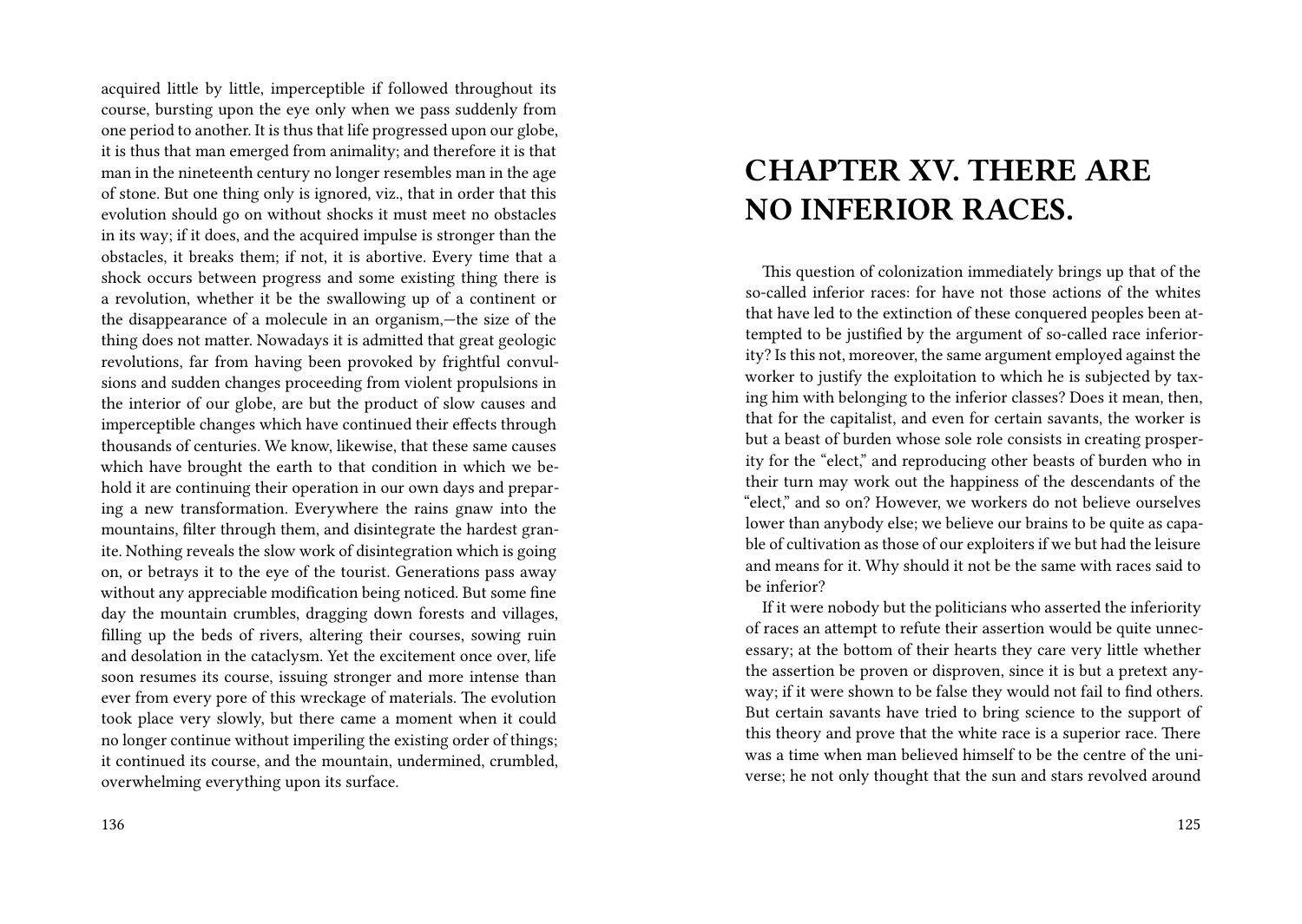the earth., but he declared that all this had been so created with a sole view to his advent. This is called the anthropocentric theory. Long centuries of study were required to eradicate these vain illusions, and make man understand the insignificant place he held in nature. But his ideas of domination are so strong and tenacious, he renounces them with so much difficulty, that after having lost the sceptre which he claimed over the stars he fell back upon the declaration that the terrestrial globe with all its products had been made on purpose to serve as a cradle for him, the king of creation. Again dispossessed of this fictitious kingdom by science, which shows that he is but the product of evolution, the result of a concurrence of fortuitous circumstances, that there was nothing premeditated in his coming into being, and consequently, that nothing could have been created with a view to his advent, man's spirit of domination was incapable of resolving to accept the facts as they are and consider itself an intruder; summing everything up it re-intrenched itself in this idea of superior races, and as a matter of course every race declared itself to be the most intelligent, the most beautiful, the most perfect. It is in virtue of this declaration that the white race absorbs all others, and upon their elimination the savants base the declaration!

The savants have, moreover, endeavored to justify their opinion by propping it upon the three following supports:

First, the antiquity of the inferior races is explicitly recognized by the scientific world as equal to that of the white race; consequently the stationary condition of the former, whereas the latter have progressed, proves absolute inferiority;—

Second, undeveloped peoples generally inhabit the most favored climates which ought to have helped to hasten their development;—

Third, savage children whom it has been sought to bring up in European fashion have in nowise fulfilled the hopes of their educators.

# **CHAPTER XVI. WHY WE ARE REVOLUTIONISTS.**

We have demonstrated—at least we hope so,—the right of every individual, without exception, to evolve without constraint; the right of every one to satisfy his needs fully; and hence the illegitimacy of authority, property, and all the institutions which the exploiting class has established to defend those privileges which can only be secured by the spoliation of the masses. It remains for us to examine the means for overturning this state of things which we attack, for founding the society which we demand in the future, and to prove the legitimacy of these means; for many persons who admit our criticisms of the existing social condition, who applaud our vision of a harmonious world, fly into transports at the idea of employing violence. In their opinion it would be better to proceed step by step through persuasion, seeking gradually to ameliorate existing conditions. "Everything in nature," they tell us, "is transformed by evolution; why, then, not proceed in the same way in sociology instead of wishing for sudden ruptures? While seeking to transform society by force, you risk wrecking everything without producing any good; above all you risk getting crushed yourself; bringing about a reaction not less violent than the attack and thus causing a set-back to progress for several centuries." This reasoning which is addressed to us by honest men, who discuss solely with a desire for enlightenment, rests upon a semblance of truth and merits being considered.

It is true that everything in nature is transformed by a slow process of evolution, by an uninterrupted sequence of progress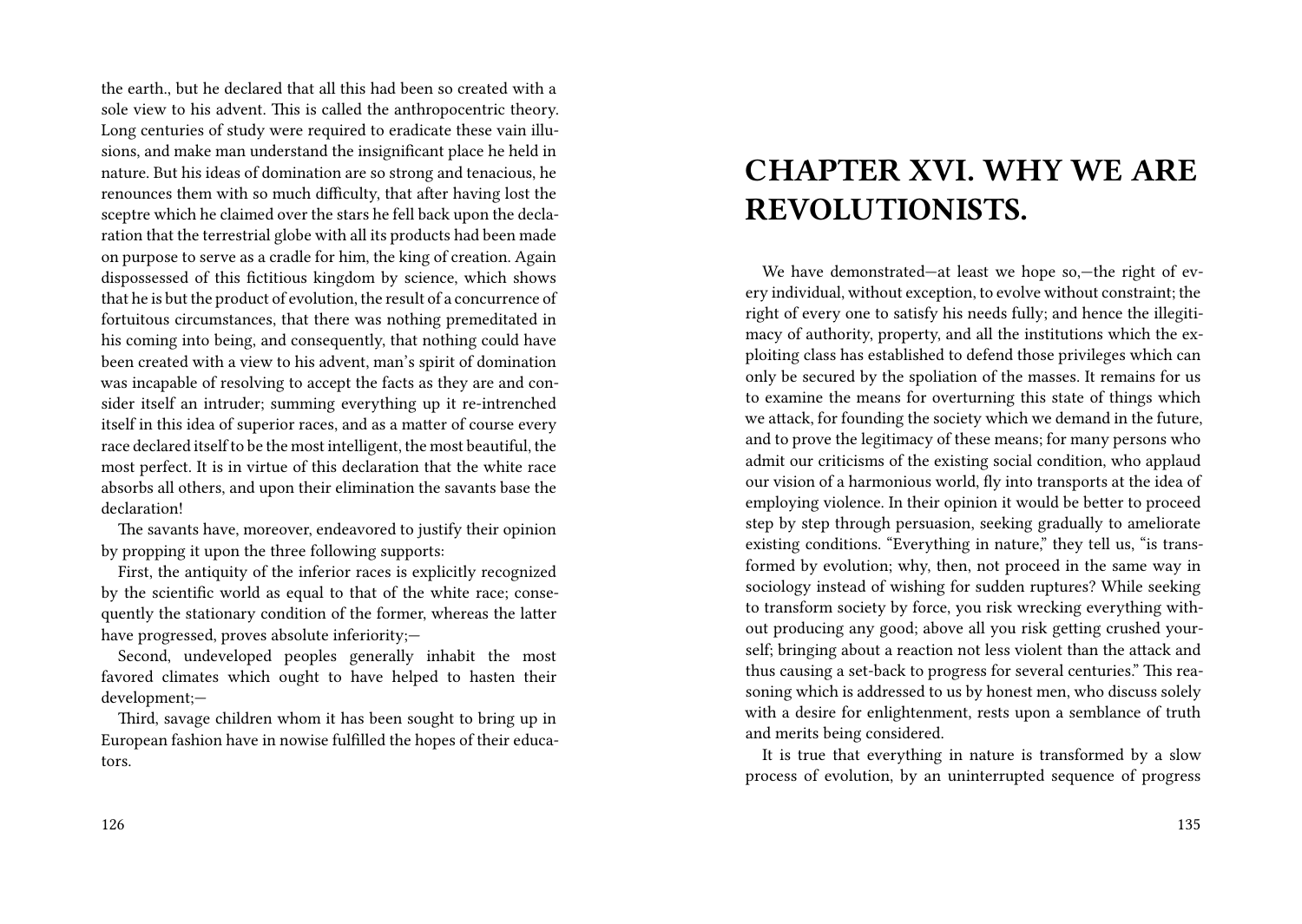with sadness and melancholy; for we ask ourselves if these "inferior" brothers did not possess some of those qualities, so many of which are lacking in us. The white race could not understand the retarded races; it has broken them. If it had sought to bring them up to a higher phase of development, it could only have done so after the course of a long evolution; but it has never desired to educate; it has desired to exploit, and exploitation becomes extermination in the long run.

To sum up: in view of our rage for mastery let us ask ourselves whether the civilization of the Iroquois, for example, was much inferior to ours. Are we right in proclaiming ourselves superior to the Incas, who had at least learned how to secure food and shelter to all the members of their society, while poverty gnaws our modern civilization? Nothing justifies the theory of the alleged "inferior races; "it serves only to justify the crimes of the alleged "superior" races.

Further examples are given in the cases of those agglomerations of savages penned up in villages, which have remained unchanged for hundreds of years, as well as the negro republic of Hayti with its endless revolutions.

One need not go very far into history to discover that the "universal concensus" is not always proof. Up to the time that Galileo proved that the earth revolved around the sun it had been almost universally believed that it was the sun which revolved around the earth. Universal consent, therefore, proves nothing if it be not supported by facts; and again, in the case cited above the apparent facts seemed to support the erroneous opinion. Do the facts corroborate the opinion that all races are of equal antiquity? This is what we want to know.

Upon the Egyptian monuments there have been found representations of certain African types still existing in our days, which would, indeed, prove a relative antiquity; it is also averred that these tribes, formerly subject to the Egyptians, do not appear to have progressed. At first glance this would seem to be in favor of the partisans of the inferiority of races, but a deeper examination would show this conclusion to be too hasty. As a matter of fact the admitted antiquity of the Egyptian monuments is about eight thousand years; let us put it in round numbers at ten thousand. Thus in ten thousand years these tribes do not appear to have progressed, while the white race has made that progress with which we are familiar. But at the epoch when these monuments were raised Egypt already represented a very advanced civilization; the difference between these backward tribes and the builders of the temples of Philæ, Karnak, and Memphis was already enormous; the Egyptians had already passed through the pre-historic period which is estimated at hundreds of thousands of years.<sup>1</sup> Slow in-

 $1$  It is to be regretted that the author did not give his authority for this large estimate. Prof. Cope the American paleontologist once said in my bearing that the approximate time of man's presence on earth, so far as known, was thirtytwo thousand years.—Translator.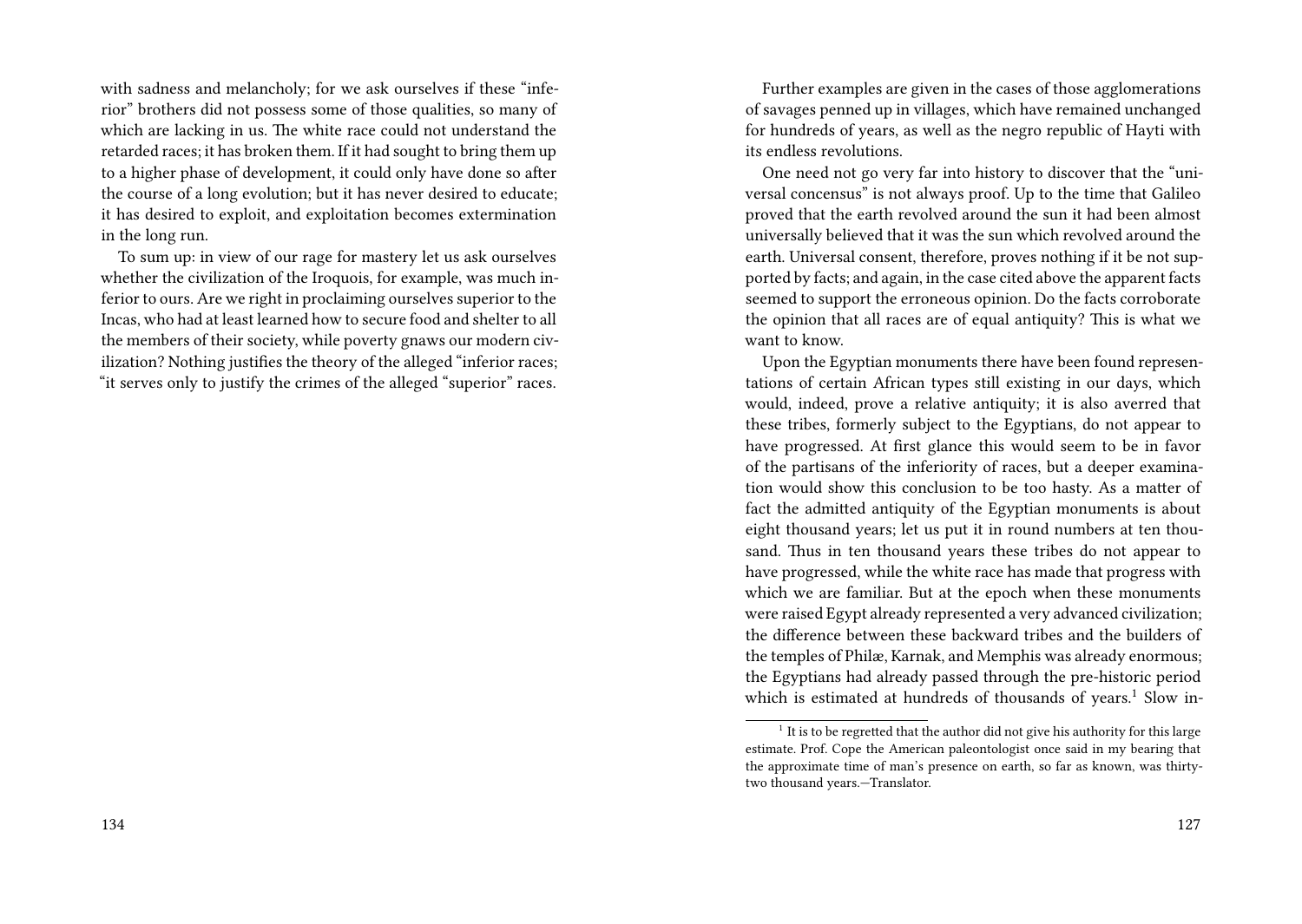deed must have been the progress of man during the quarternary epoch, and the period of development is still longer if the existence of man during the tertiary epoch be admitted. The ten thousand years of stagnation of the tribes in question represent, then, but an insignificant amount in the history of the unfoldment of humanity, and it is probable that ten thousand years after he had cut the. first stone the primitive Egyptian would have presented hardly any sensible improvement to the observer, and would also have appeared to be of a fundamentally inferior race. On the other hand these Egyptians, who made the great progress attested by their science and their monuments, are not whites; and this same people, which is classed among the "superior" races of antiquity, is now classed among the "inferior" races. Its English overlords have thoroughly demonstrated *that*. What a mass of contradictions! For the necessities of the argument the Egyptians are alternately both "superior" and "inferior."

The skulls and jaw-bones of Cros-Magnon, Neanderthal, and Naulette, which date back to a remote epoch, present characteristics so simian that while studying them the anthropologists were in doubt whether to class their possessors among the ancestors of man or among the large anthropoid apes. In the presence of such humble beginnings are we happy in designating ourselves "the phœnix of humanity"? And by what right do we speak of the inferiority of other races when their present condition proceeds from our barbarous persecutions? Thus the present inferiority of the red-skinned race proves nothing; for let it not be forgotten that the aboriginal civilizations which were developing at the time of the European conquests were destroyed by their invaders; and the descendents of the aborigines, hunted, despoiled, massacred, were compelled little by little to retreat and be annihilated before the conqueror. Highly flourishing civilizations thus disappeared, no one knowing what they might have brought forth; we cannot judge of them by the brutalized and degenerate natives which the United States is in the course of wiping out. I will not instance nessed the extinction of the Egyptian, Chaldean, Greek, Roman, Hindoo, and Mauritanian civilizations, whilst the Mongolian race was continuing a parallel development. Today we witness the beginning of the decadence of the Latin races, which will shortly become a death-agony unless a social transformation occurs in time to rejuvenate the physical and moral decay entailed by the capitalistic system. Perhaps, if the nations continue to intrench themselves behind their frontiers, our prestige may be taken from us by the Slavic races, which appear younger to us, having more lately come into the current of European civilization. But how long will that period last? What will come after? What will be the regenerating current which will come to restore our anæmiated race, exhausted by the excesses of a badly directed civilization? Every civilization, in its decline, has seen a new race surging in, which, being capable of assimilating the knowledge of the race it replaced, yielded in exchange a new brain, new aptitudes, young and vigorous blood; and this disappearance of civilizations would seem to show that every race has but a certain amount of energy and ability to expend, after which it disappears or remains stationary.

Relative to the foregoing, however, some friends object that today there are no more races, that the civilized world is divided into States, (remains of a past which is in discord with present reality) but constituting an indissoluble whole,—civilization from France to Russia and from America to Australia being the same civilization everywhere; that there are no longer any opposing races, but opposing classes. Assuredly we also are convinced that, given facilities of locomotion from one country to another, the enormous extension of international relations, races are bound to disappear by fusing, mixing with each other through intercrossings; that is the very reason we are choked with indignation at seeing entire tribes disappear before they have been able to contribute to our civilization the original share which they may have potentially possessed. When we reflect upon the massacre of inoffensive tribes, on whole races vanished or about to disappear, our thoughts overflow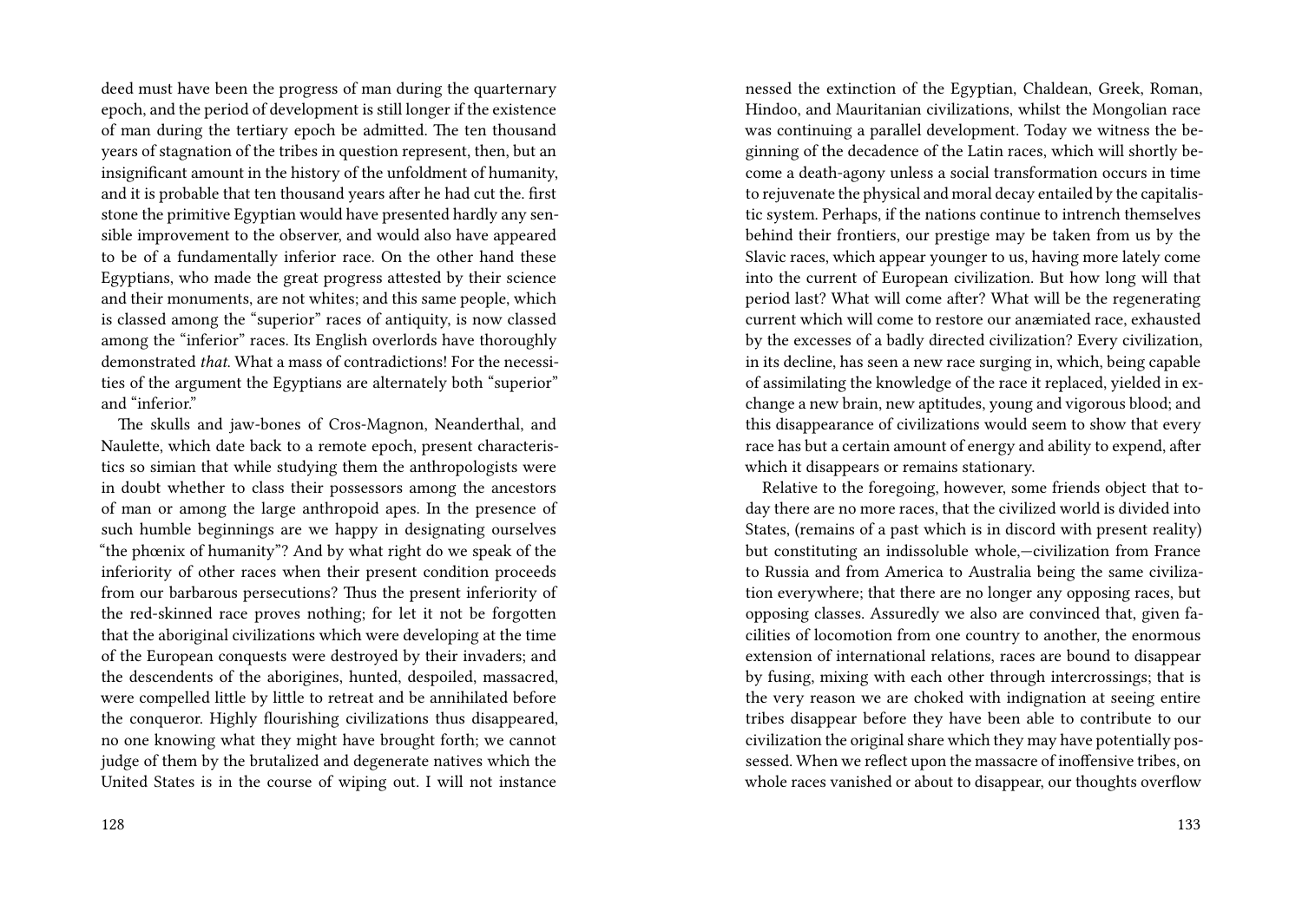pletely not to recognize progress among the Haytians, notwithstanding their Souloques, counterparts of our Badingues. When we reflect that the greater-number of our self-styled civilized people suffer and die in misery to enrich a minority of idlers and parasites, when we remember that the exploited furnish the force which defends their exploiters, can we believe that we have the right to be very proud and brag of our superiority?

And as for the groups of savages which have been allowed to exist, can we believe that conditions have been procured for them which permit them to expand fully? Certainly we do not want to assert that all races are absolutely identical; but we are persuaded that all have certain aptitudes, certain moral, intellectual, and physical qualities, which, had they been allowed to evolve freely, would have enabled them to take their part in the labor of human civilization. Thus for example, did not these miserable Australians, so low in the scale of humanity, invent the boomerang, that projective missile with its curious power of returning to the thrower, which the Europeans, in spite of their ability, have not succeeded in imitating, and which all their science of ballistics is unable to explain? To be sure the invention of the boomerang has been of no great profit to the history of humanity, but since the ingenuity of its inventors was able to express itself in an object absolutely peculiar to themselves, while the lance, the tomahawk, and the arrow have been known to all other races, who will tell us that, under other conditions, this faculty might not have evolved in more important directions? But no; the white race,—aided by the Jewish race which has become white by the necessities of the case,—wants to invade all, exploit all. Wherever it has intruded itself the retarded races have had to disappear. In face of the ruins which its conquering fury has heaped up in the presence of the massacres which its exploitations have brought about, one may well inquire whether its role has not been quite as much pernicious as beneficent.

One hundred and fifty thousand years, perhaps, were required for us to emerge from animality; and ten thousand years have witin example the Empire of Mexico nor that of the Incas; upon the arrival of the Spaniards these empires were already on the highway to decay. For that very reason they were unable to resist. The Hurons, the Iroquois defended themselves with much greater energy than the Aztecs and Peruvians.

One might suppose that in order to prove the equal antiquity of races there remained one last resource,—that of making researches in as yet unexplored strata and comparing the age of the skeletons which would certainly be found therein. But -this resource is illusive; no possible means of establishing the exact concordance of the formation of earthy strata in the divers parts of the world exists. How then can we discover a perfect concordance between the remains found in these strata? To sum up, this question of the equal antiquity of races is an insoluble one and quite without value in the solution of the problem of virtual equality. Has it the least importance to those who consider all progress derived from the incessantly changing influence of environments?

"Undeveloped peoples generally inhabit the most favored countries," declared Prof. G. Herve, one of the partisans of the theory of inferiority of races, in one of his courses on zoological anthropology at the Anthropological College. This declaration remains to be proven. Can it be applied to the Esquimaux or the inhabitants of Tierra del Fuego; to the Red-skins, destitute of all those animals which they might have domesticated; or to the negroes who live in the region of the marshes of the Nile, or the endless forests of the Congo; or to the Tongoos of the Siberian steppes; or to the Bushmen of the waterless deserts of Kalahari? One should not distort the truth so violently. And besides there remains to be decided the momentous question: which *are* the most favored countries, those which require labor or those which do not?

Furthermore this declaration may quite as easily be turned against the position which it is intended to defend. Is it not precisely this facility of existence which has left many tribes stationary? Having wherewith to satisfy their primary needs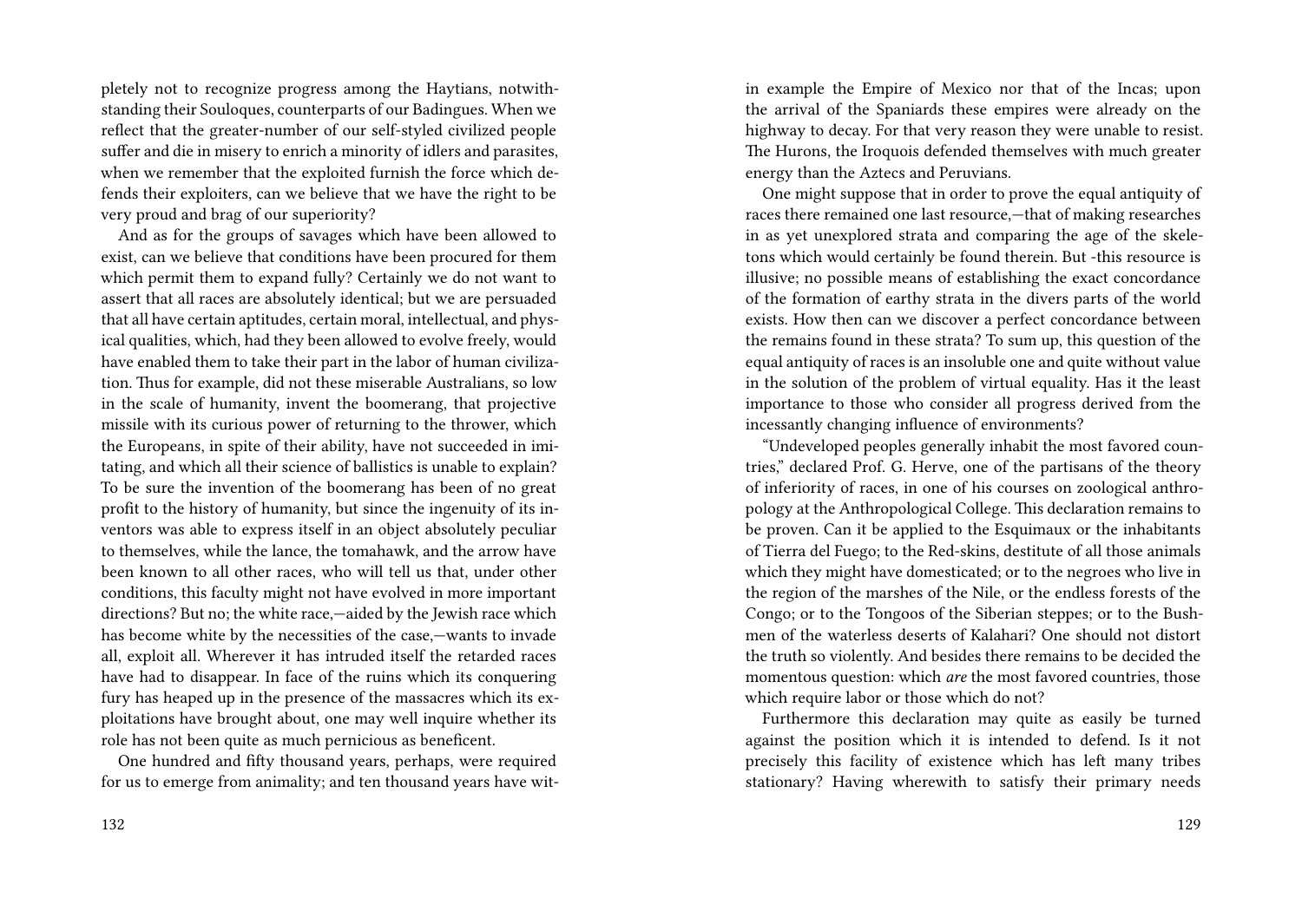without work, men may very easily have failed to experience that quickening of faculties which continued to lie dormant, whilst other peoples forced to wrest their daily existence from soil and climate, have been led to develop instincts and faculties which in turn have awakened others, and thus launched them upon the pathway of progress. The others, being "favored," could live without exertion.

Then follow the arguments drawn from the attempts to educate certain African tribes, or from colonies' of savages which, it is claimed, have been left to develop themselves in villages on their reservations. It may be that there have been' unfruitful attempts at such education; that would prove no general conclusion, seeing that questions would arise as to what were the conditions under which these attempts were made, in what situation was the group experimented upon found, and whether causes of degeneracy had not been suffered to remain.These examples prove so much less since there are also instances of the contrary. The Iroquois of Canada are in every respect equal to the whites around them. The greatest geographer of Mexico is an Aztec, and we have the satisfaction of knowing that the "greatest warriors of the world" were neatly turned out of Mexico by the descendants of the "inferior races." Many generations are necessary to render any new acquisition permanent; however great its powers of development no individual brain can, during the course of its single existence, go through that evolution which it required entire generations for the race to go through. Negative results in individuals, therefore, prove nothing, even granting the attempt to have been made under practical conditions, for they may be offset by many positive results just as the progress of the whites may be disputed on account of many instances of retrogression. Do not ethnographical works quote the cases of red-skins, negroes, or other "savages" who have been successfully instructed, and who had attained a considerable degree of knowledge, but who, seized with contempt for what had

been taught them, have thrown aside the garments of civilization to resume their nomadic existence?

That atavism may sometimes be more powerful than the faculty of perfectibility nobody denies; but such examples in nowise prove the imperfectibility of the race, since the same individuals subjected to European education did certainly, during that period of their existence, advance along the path marked out by their educators.

This same Herve, whom we once more quote, for it is by him that we have heard "the inferiority of races" best sustained, again instances the' fact that the savage appears more apt in childhood than at an adult age. But what does that prove? The less developed the race the earlier must the little ones learn to provide for themselves, to evince an already dawning sagacity. As to the adults, if their cerebral development is arrested at an early age it does, indeed, involve the consideration of a physical fact, viz: the obliteration of the cranial sutures. Contrary to the white races the consolidation first takes place in the anterior portions, so that the development of the brain is arrested, at the outset, in precisely the most active centers of intelligence. This early closing of the futures might be a proof of inferiority if it were proven that the white races had not passed through this stage. But it has been discovered by examination of pre-historic skulls that the sutures originally closed from the front backwards and at an early age, precisely as among our so-called inferior races. In our own days cases of atavism in which this same process occurs are instanced. What, then, remains of this argument?

The example of the republic of Hayti and its military revolutions is quoted for the purpose of turning it into ridicule; hut need we go very far back in our own history to find similar examples less excusable since we pretend to be superior? At all events the Haytians reconquered their independence from the French: who were the superiors,—those who regained their liberty or those who wanted to keep a people in slavery? Besides one must ignore history com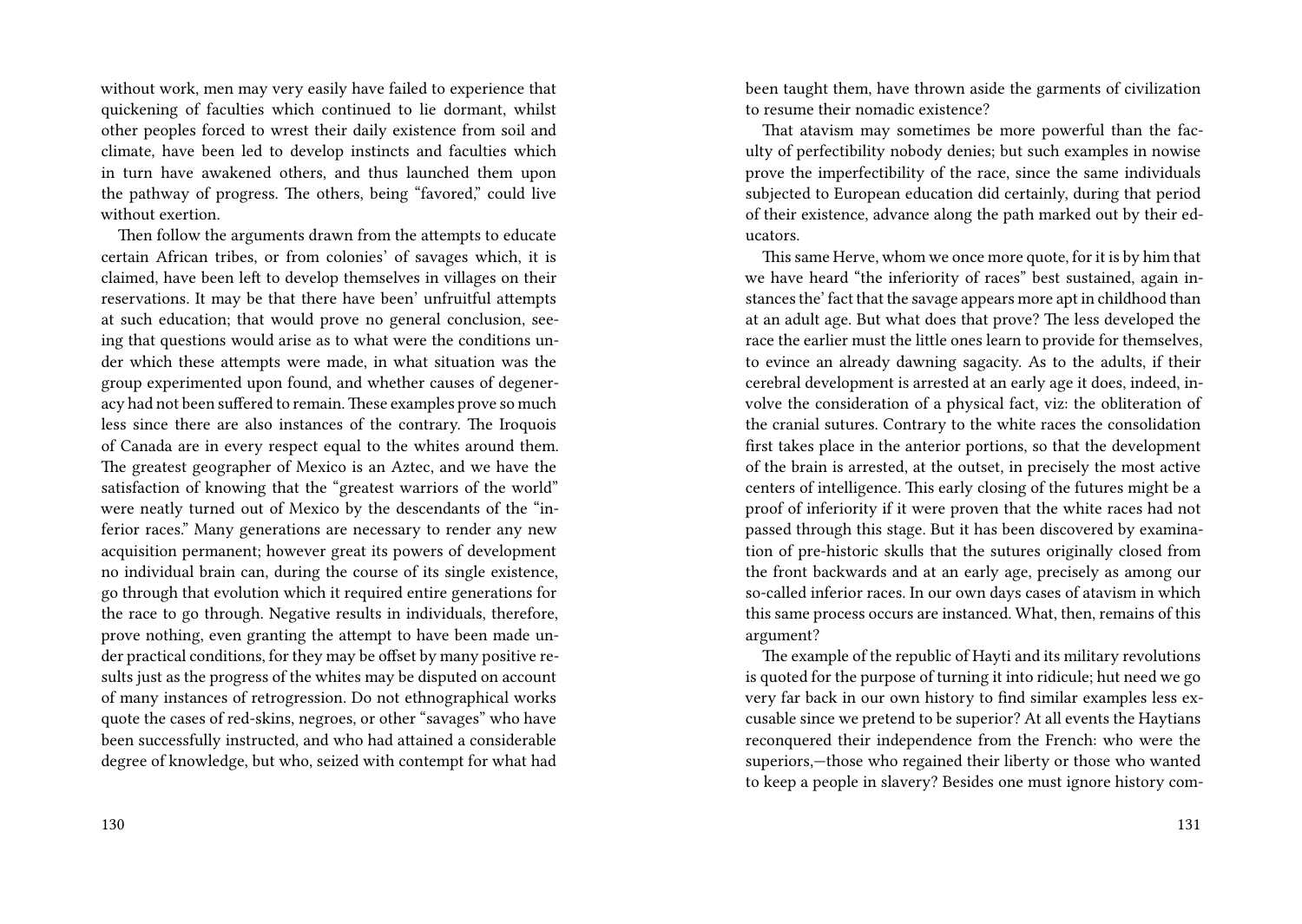The Anarchist Library (Mirror) Anti-Copyright



that people must be bound by the agreements they enter into, what could be done so long as none had power to constrain those who should violate those agreements?

Let us listen less to our impatience and more to our reason, and we shall see that "metaphysics" is not always where we suppose it to be.

Jean Grave Moribund Society and Anarchy 1893

https://www.libertarian-labyrinth.org/anarchist-communism/ jean-grave-moribund-society-and-anarchy-1893/

**usa.anarchistlibraries.net**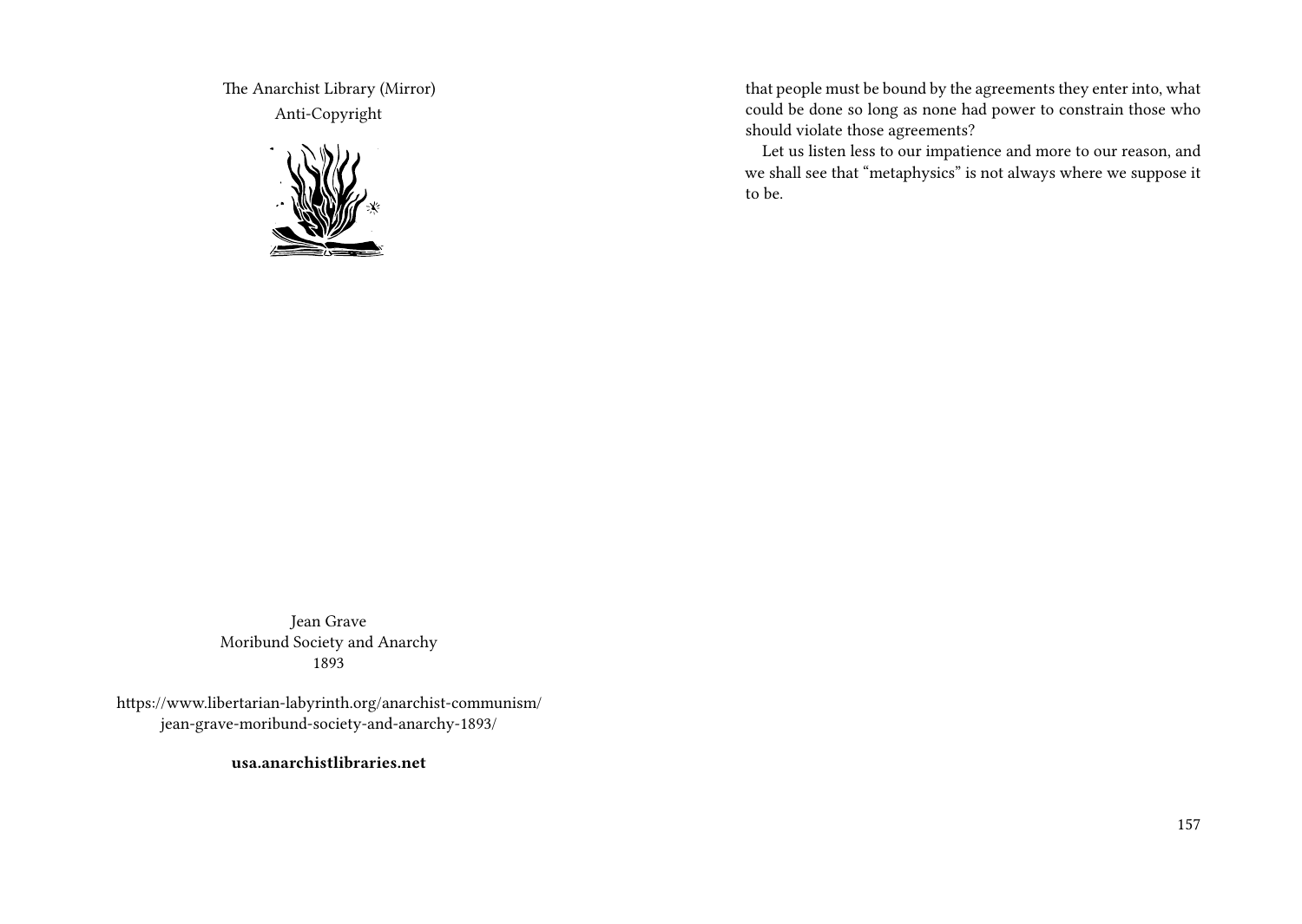## **CHAPTER XIX. EFFICACY OF REFORMS.**

In treating of the question "Why we are revolutionists," we endeavored to show that the poverty and discontent engendered by our bad social organization leads directly to revolt, and that since we are constrained by the force of circumstances to take part in this revolution we have every interest in preparing ourselves for it. There is another reason which we have mentioned only incidentally and which is also very important, for it explains why the Anarchists decline to struggle to obtain some of the reforms offered to the workers as panaceas or as evolutional means for achieving their emancipation gradually. We have to show that the capitalistic organization being given, the separation of society into two classes, one of which lives at the expense of the other, no melioration can be granted to the exploited class without lessening the privileges of the exploiting class; consequently either the reform is illusory, a decoy used for the purpose of lulling the worker to sleep and making him exhaust his energies in the conquest of soap-bubbles which burst in his hands when he seeks to grasp them, or, if it really might alter the situation, the privileged class, which is in possession of the power, will put forth every effort to prevent its application or turn it to their own profit; hence we must always come to the same *ultima ratio*—force. We do not intend to review all the reforms invented by hard-up politicians, nor to criticize all the electoral canards hatched in the brains of office-seekers; we should have to write hundreds of volumes. We believe we have amply demonstrated that the sources of misery lie in our bad eco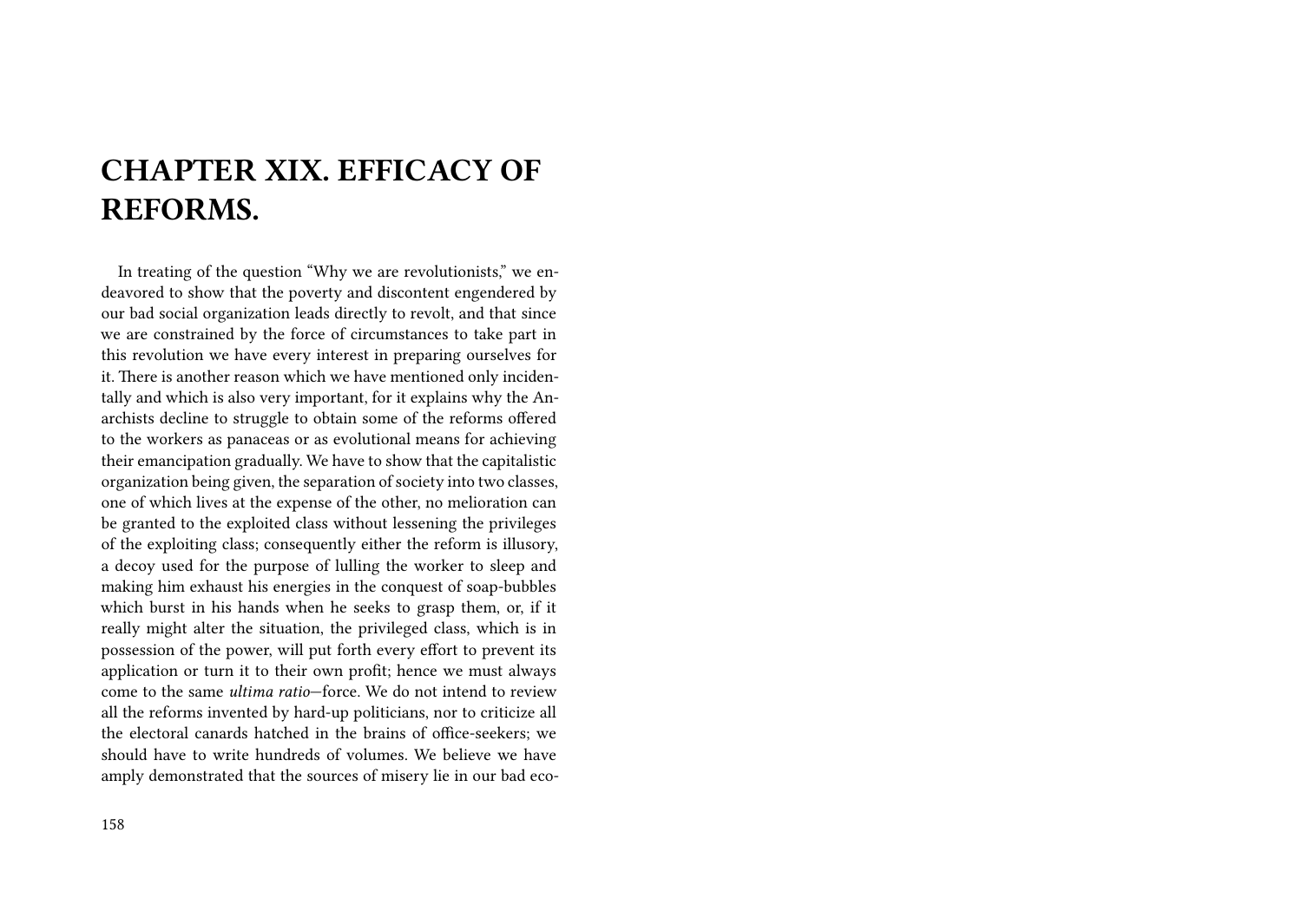be afraid of not obtaining followers, but rather to be on the watch for hindrance from those who consider themselves leaders.

In times of revolution its precursors are always outdone by the masses. Let us spread our ideas, explain them, elucidate them, remodel them if necessary. Let us not fear to look the truth in the face. And this propaganda, far from alienating the adherents of our cause, cannot but help to attract thereto all who thirst after justice and liberty.

**THE END.**

nomic organization; the reader will therefore understand that we leave aside all those remedies which embody political changes only. As to economic reforms worth the trouble of discussing, they are very few, and easy to enumerate:

An income tax;

Reduction of the hours of labor and the fixing of a minimum wage;

Increase of taxes upon inheritances and abolition of collateral heirships;

If we make an additional note of the formation of syndicates and their transformation into cooperative societies for production we shall have listed all the reform baggage of those who seek to transform society by evolution. In quantity it is meager; let us have a look at the quality.

An income tax! For a considerable period this panacea was extolled, but of late it seems to have lost slightly in favor. It is one of those which the politicians use to dazzle the eyes of the workers; one of those also which have enjoyed most credit, for it appeared to aim to make the rich support the. expenses of the State; it seemed intended to reestablish the equilibrium between citizens by making each defray the expenses of society according to the services received therefrom. But to study the mechanism of society and find the sources of riches is sufficient to enable one to understand that the pretended reform would reform nothing, that it is nothing but a miserable bait designed to lure the workers astray by leading them to hope for improvements which will never take place, at the same time preventing them from discovering the true means of emancipating themselves. Undoubtedly there are some capitalists who are really frightened at the bare mention of this reform, already seeing themselves "despoiled" for the benefit of "the vile multitude; " the *bourgeoisie* is full of just such tremblers, frightened at the least noise, hiding at the slightest alarm, but bawling like calves when any one speaks of touching their privileges. It may also be that among those who propose it there are some who actually believe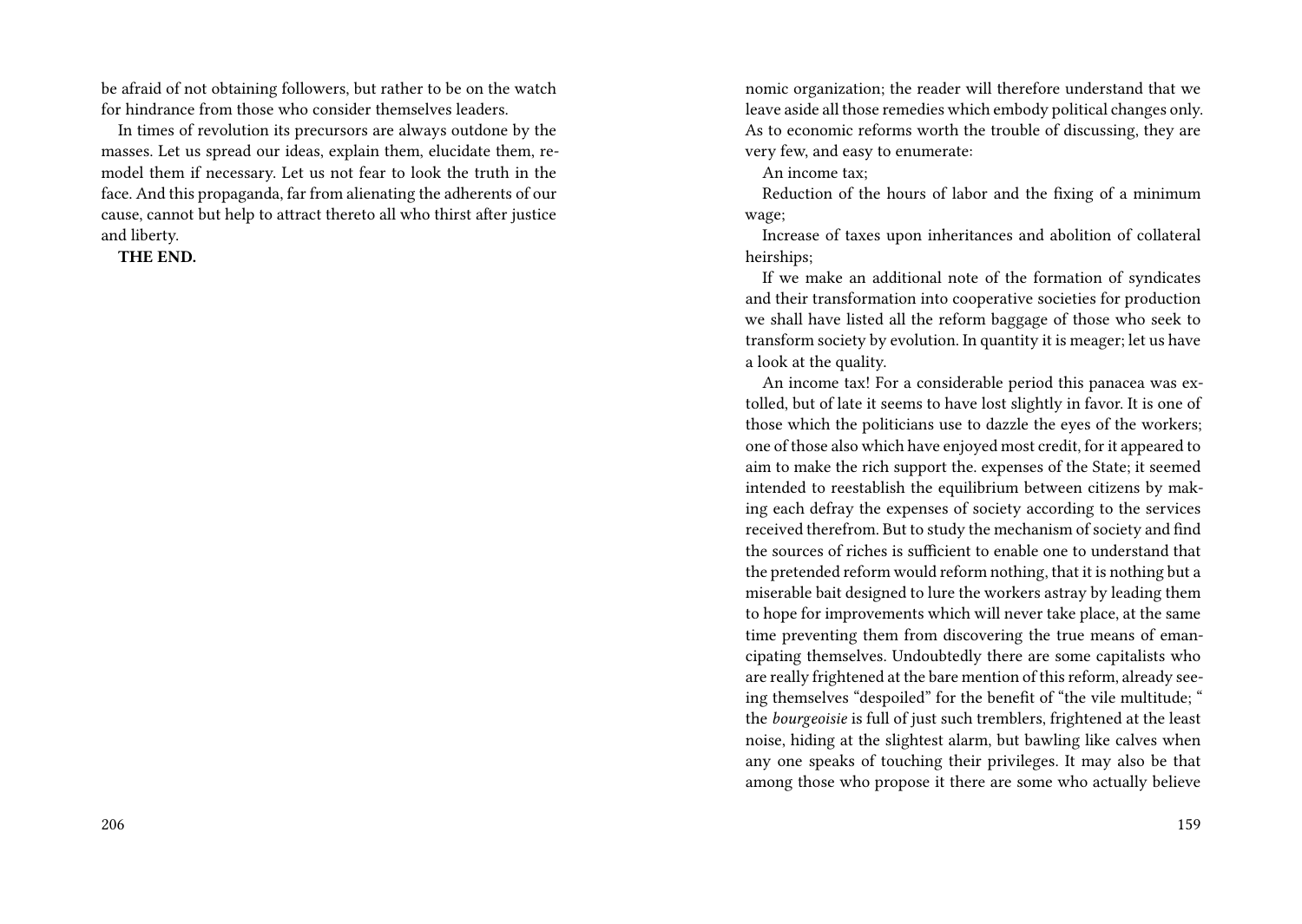in its efficacy. The outcries of the former and the naïveté of the latter admirably contribute to the deception of the workers, making them take in dead earnest this child's play which prevents them from giving ear when some one shows them that they have nothing to hope from their exploiters, that their emancipation can be real only on the day there are no more privileges.

Under the regime of tithes the workers "knew where they were at" concerning what they paid to their masters and tyrants: so much for the lord, so much for the priest, so much for this one, so much for that one. At the end they perceived there was not much for themselves. This made a revolution; the *bourgeoisie* seized the power; the people having fought to abolish the tithes it would not have been politic to reestablish them; the *bourgeoisie* therefore invented the tax and indirect tribute. After this plan the tithe is always deducted beforehand, but it is the capitalists, traders, and other middle-men who advance the sums thus deducted for the benefit of the State, and who are thus left with a free hand to reimburse themselves royally from the pockets of producers and consumers; and as these latter have no business directly with the treasury they can form no exact estimate of what share they have to pay, and all goes for the best in this best of all possible *bourgeois* worlds.

It is said we have to pay an annual tax of one hundred and thirty to one hundred and forty francs a head, in France: what is that?— Why deny oneself the pleasure of having a government which busies itself with your happiness for so modest a sum? Really it is nothing at all and one would be stupid to do without such a blessing for the sake of a little thing like that! It is, indeed, nothing; and the worker does not perceive that being the only one to produce he is the only one to pay; he has not only his own bill to settle but that of all the parasites who already live from the product of his labor.

By whatever sophisms the *bourgeois* economists seek to prop up their system in order to justify the existence of capitalists, one thing is sure: Capital does not reproduce itself and can be nothing each his task, according to his temperament and his conceptions. But for ourselves we prefer securing *conviction* rather than *belief*. All those who take part in the propaganda should know what difficulties await them, that they may be ready to meet them and not be discouraged by the first obstacle in the way. Long and arduous it stretches out before our gaze; and before girding one's loins for the march it would be well to consult one's powers of endurance; for there will be victims whose blood will dye the rugged places and the turnings of the road, and corpses will mark its stages. Let those whose courage is weak remain behind; they can only be a hindrance to the advancing column.

Another very generally accepted prejudice among Anarchists is to consider the masses as plastic dough, which may be moulded at will and about which there is no necessity of troubling oneself. This notion comes from the fact that, having made one step in advance of the rest, these people consider themselves in a way as prophets, and as much more intelligent than common mortals. "We shall make the masses do so-and-so," "we shall lead them at our backs," etc. Verily a dictator would not talk differently. This way of regarding the masses is an inheritance from our authoritarian past. Not that we wish to deny the influence of minorities upon the crowd; it is because we are convinced of such influence that we are so concerned. But we think that, in the time of revolution, the only weight the Anarchists can have with the masses will be through action: putting our ideas in practice, preaching by example; by this means only can the crowd be led. Yet we should be thoroughly aware that, in spite of all, these acts will have no effect upon the masses unless their understanding has been thoroughly prepared by a clear and well-defined propaganda, unless they themselves stand on their own feet, prompted by ideas previously received. Now, if we shall succeed in disseminating our ideas, their influence will make itself felt; and it is only on condition that we know how to explain and render them comprehensible that we shall have any chance of sharing in the social transformation. Hence we need not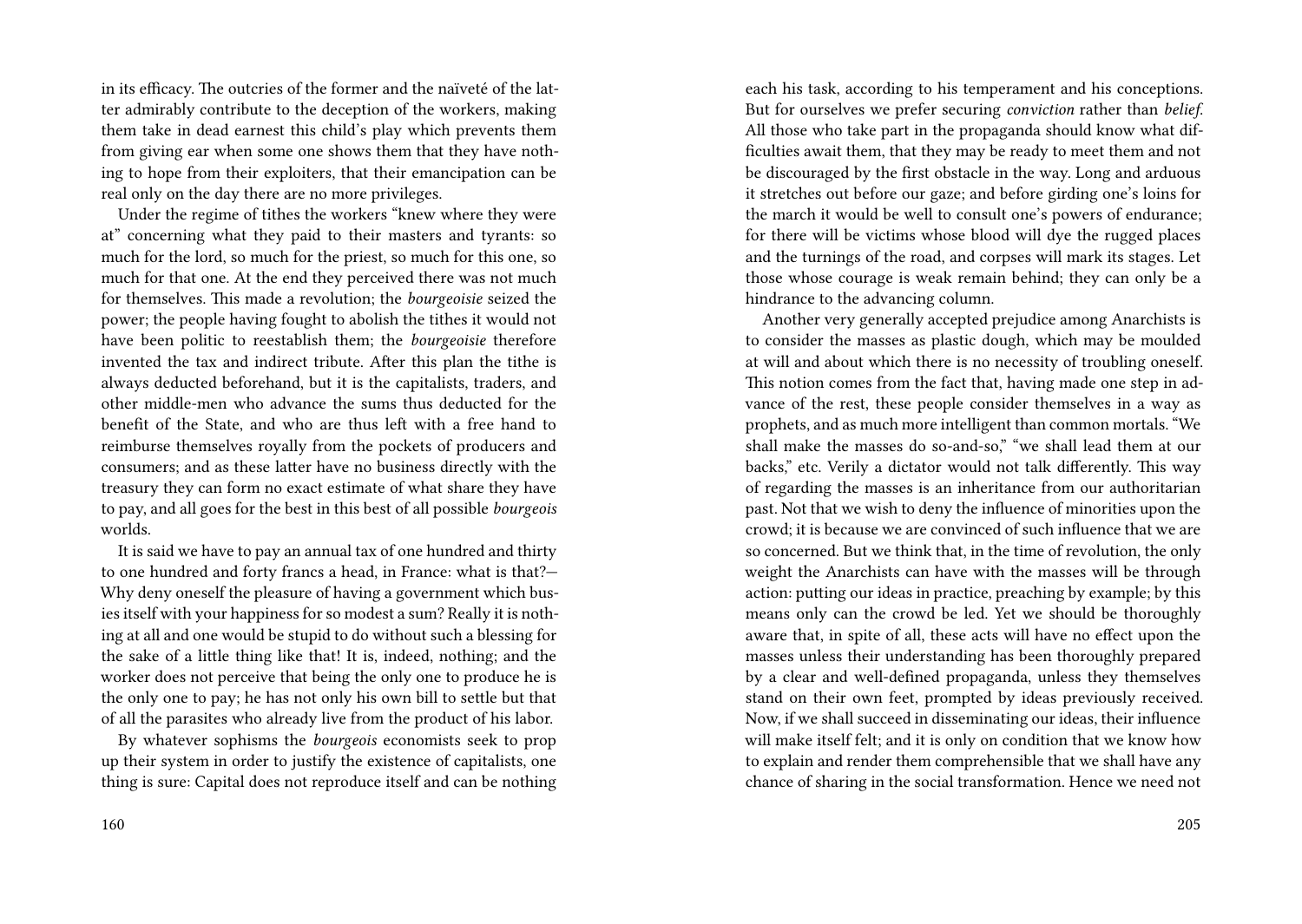among our ranks, because we do not conceal the weak points in our theory. These reproaches can proceed only from a remnant of the education received from political parties. Why promise what is not in our power to keep, and as a consequence create in advance a reaction which would turn against our ideal? If we were a political party anxious to get into power, we might make a lot of promises to people in order to get ourselves carried to the top; but it is u different thing with Anarchy; we have nothing to promise, nothing to ask, nothing to give. And when after having pointed out the facts which demonstrate the tendency of humanity towards this ideal, our opponents object that our ideas are impossible, nothing remains to us but to come back to the proofs of the abuses proceeding from all our institutions, the falsity of the bases upon which these rest, the emptiness of these reforms by which charlatans would divert the people's attention, and to remind them of the alternative open to them,—either to continue to submit to exploitation or to revolt,—at the same time demonstrating to them that the success of this revolution will depend upon the energy with which they " will" the realization of what they know to be good. This is our task: the rest depends on others, not on us.

For our own part we are not exactly partisans of a propaganda accomplished by means of sonorous or sentimental phrases; their effect is to make people hope for an immediate triumph, which is impossible. They enter the movement, all fire, imagining the end will be reached tomorrow morning; then one by cue they disappear, and no more is heard of them. How many have we seen join the groups during the last dozen years who could talk of nothing but "overthrowing, like Sampson, the pillars of the temple!" Where are they today?

Our ideal is to fulfill a less brilliant and grandiose task, but a more lasting one. Instead of confining our efforts to capturing people through sentiment, we seek above all to win them through logic and reason. We certainly do not want to underrate those whose ability consists in winning people through an appeal to feeling. To but the product of labor; now, as the capitalists themselves do not work their capital is therefore the fruit of others' work. All this commerce between individual and individual, nation and nation, all these exchanges, all this transit, is the result of labor only; and the profit which remains to the middleman is the tithe torn from the labor of the producers by the owners of capital. Is it by means of the money spent that the earth produces the grain, vegetables, and fruits we need for our nourishment; the flax and hemp we must have to clothe ourselves; the pasturage necessary to fatten the cattle on which we feed? Is it by the power of capital alone that the mines yield us the metals used in our industries, or in making the machines and tools we require? Is it capital which transforms raw material and fashions it into objects for consumption?—Who would dare make the claim! Political economy itself, the object of whose existence is to ascribe everything to capital, does not go so far; it merely tries to prove that capital being indispensable to the putting of all sorts of exploitation into operation, it deserves a share—the biggest share—for the dangers and casualties it is considered to have risked in the enterprise. To demonstrate the relative unimportance of capital it is sufficient to repeat the oft-quoted hypothesis, "Let us imagine the disappearance of all monetary values, gold, silver, bank-notes, commercial paper, drafts, checks, and all other bills of exchange; should we therefore stop producing?" Would the peasant therefore cease to till his bit of ground, the miner to extract his subsistence from the mine, the mechanic to fabricate articles for consumption? Would not the workers find some means of getting along without cash in exchanging their products, and to continue to live and produce without money?

The rational answer to these questions leads us to conclude that capital is but a means by which the parasites mask the superfluousness of their presence and justify the middle-man whom they thrust upon the producers for the purpose of deducting in advance their tithe of the labor of others. Thus whatever means the State may employ to- attack their incomes, these attacks must in the end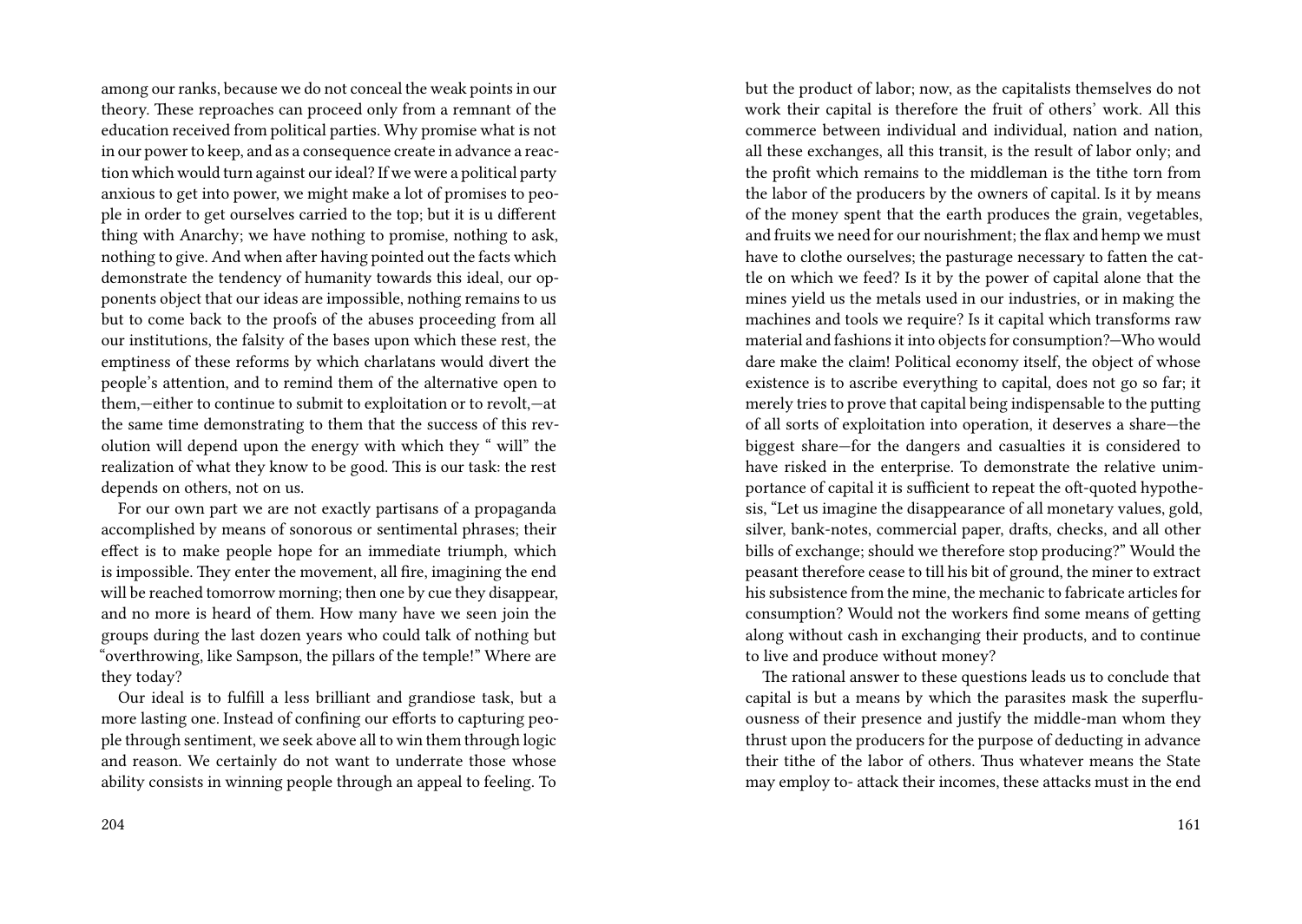recoil upon the producers, since the incomes themselves come only from labor. So much the greater will be the burden with which they are freighted; so much the more heavily will it fall upon the workers, swelled as it will be by the middle-man; and in the final reckoning this boasted reform will be transformed, through the facts of our bad social organization, into a still greater means of exploitation and robbery.

Next after the income tax, which has had its day, the most vaunted reform of the present time is reduction of the hours of labor and the fixing of a minimum wage. To regulate the relations of capital and labor in favor of the workers, to obtain an eight-hour day instead of one of twelve, seems at first sight a tremendous progress; and it is not surprising that many allow themselves to be caught by it, using all their energies to obtain this palliative, believing themselves to be thus working for the emancipation of the proletarian class. In the chapter on authority, however, we observed that it has but one role,—to defend the existing order of things; therefore to ask that the State interfere with the social relations between labor and capital is to give proof of the greatest want of logic, for its interference can turn out profitably only to him whose defender it is. In examining the tax-reform we noted that the role of the capitalist is to live at the expense of the producer; now, to counsel the workers to go and ask the capitalists to curtail their profits at the same time they are using every means to increase them is to make most abominable sport of those you advise. Simple political changes, very far from having an importance equal to this, have required revolutions to be effected.

If the working day were reduced to eight hours, say the defenders of this reform, it would diminish the periods of enforced idleness which result from over-production; everybody would work, and the workers would be enabled to increase their wages in consequence. At first sight this reasoning seems logical, but nothing can be falser to him who has thoroughly considered the phenomena en-

the lorgnette. It is the truth alone that we are seeking. If we deceive ourselves we also deceive others, and the revolution thus brought about would have to be begun all over again.

Generally it is only when they are at the end of their arguments, that our opponents advance the objection of the impracticability of our ideas; and we must admit that this objection is always embarrassing,—not in reality but in appearance; for in our present society our ideas do indeed appear utopian. It is very hard for a person who has never looked beyond existing arrangements to be able to understand how people could live .without government, laws, judges, policemen, or rod of any sort, without money or any representative of values, seeing we have so much trouble to get along in the world now, when the laws are supposed to aim at simplifying relations. We cannot answer this objection with facts, because what we desire is still theory. We may instance the tendencies which are carrying humanity along, enumerate the attempts which society has made on a small scale; but what value can these have for the biased mind whose aspirations never go beyond the amelioration of that which is?

Deny the force of the objection? That would be acting like the ostrich; the objection would still be there!—Answer with sophistry? We should be driven into a corner from which it would be impossible to get out, except by more sophistries. And our principles could never gain anything by such tricks. Since we wish to elucidate our ideas, to be able to answer every objection, we must search for all the arguments which can be brought against us, bring them up ourselves even, in order to answer them as best we can. But above all we must seek to be clear and exact, and not to be afraid of the "true" truth, since it is that we are seeking. We assert that our ideas rest upon the truth, and we must prove it by searching for that truth anywhere and everywhere.

We are bound to admit that such a declaration is not likely to attract the crowd nor stir up the masses; and some of our comrades may accuse us of wanting to cast discouragement and despair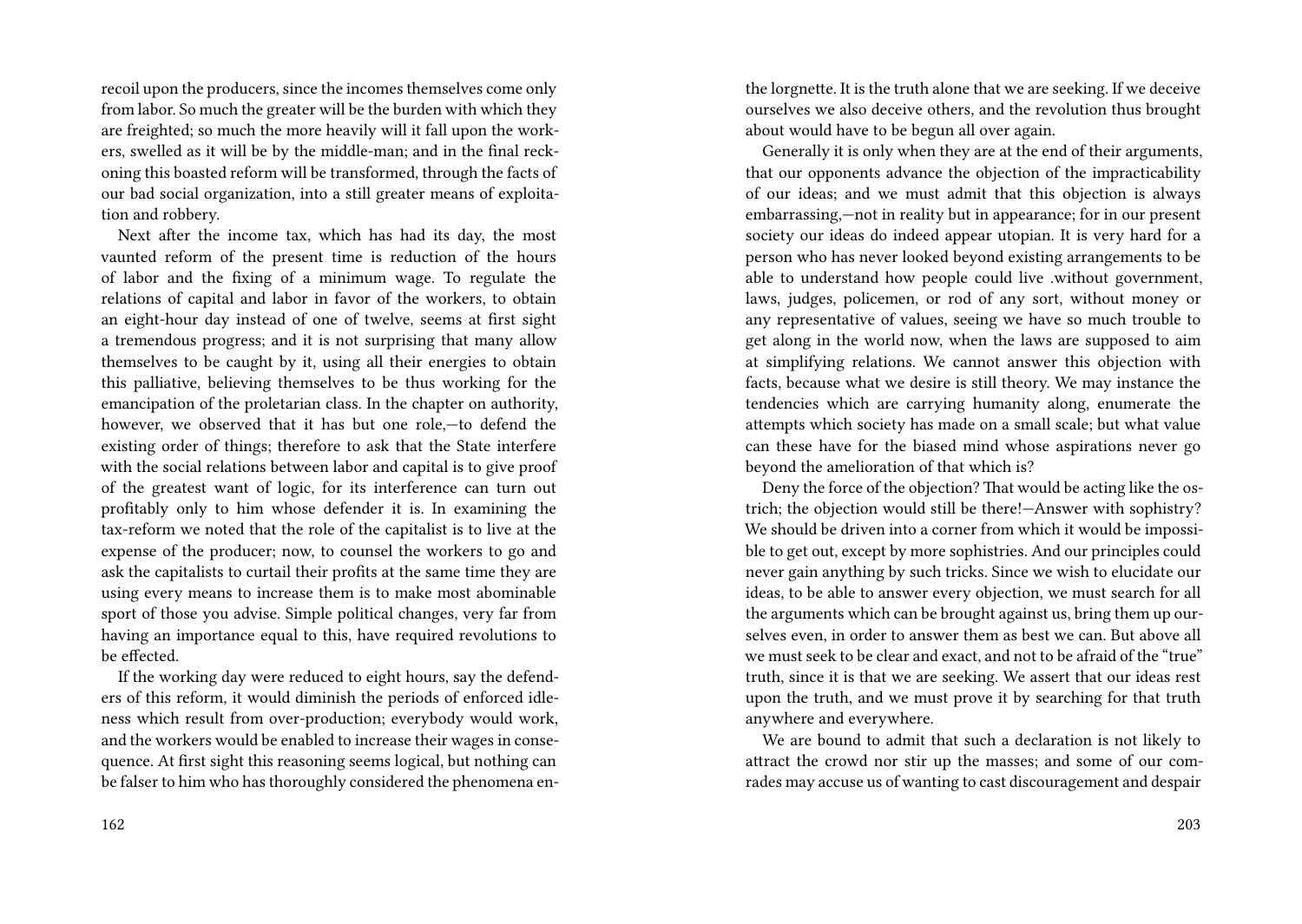# **CHAPTER XXIII. THE UNVARNISHED TRUTH.**

Most assuredly what we have just said in the preceding chapter is contrary to all the language of political parties, which promise mountains and marvels, whose meanest reform is bound to bring an Edenic period to those that shall have supported it. But we who have no personal expectations to realize from the infatuation of the masses, we who want them to be able to guide themselves, we do not need to seek for means to delude them. To give more force to our thoughts, more direction to our acts, we must see our way clearly, warding off all illusions, freeing ourselves from every prejudice which might lead us astray. Our ideas can only be rendered applicable through the energy exerted in spreading and diffusing them by those who understand them. Success depends upon the strength we shall put into the service of the revolution; but since we cannot exert this strength immediately, since we cannot at once pass from theory to practice, it must be admitted that there are obstacles in the way. Were our ideas immediately realizable we should be altogether inexcusable in not attempting the solution without further delay. Now, whatever these difficulties may be, they are the things we must find out in order to surmount rather than deny them. And moreover that we do make propaganda is exactly in order to be able to put our ideas into practice, for if they were immediately realizable, the force of circumstances alone would suffice. We must get used to looking at things coldly, and not persist in regarding the object of our desires through magnifying glasses, and the thing to be dreaded through the little end of gendered by the vicious organization which today is by courtesy called society. In the chapter on property we have shown that if the stores are glutted with products it is not because production is too great but because the majority of the producers are reduced to poverty and cannot consume according 'to their needs. The most logical means therefore for the laborer to secure work for himself would be to take possession of the products he has created and of which he has been cheated, and consume them. We will expatiate no further in this direction; it remains to us to show that the application of the proposed reform would not bring the slightest pecuniary advantage to the workers.

When a capitalist invests his capital in some industry he does so because he hopes thereby to make it fruitful. Now, in the present conditions the employer calculates that he must have the workman ten, eleven, or twelve hours, in order to get out of him the estimated profit. Reduce the working day to eight hours and the employer will find himself injured, his calculations upset; but as his capital must bring him in so much per cent, (his special labor as a capitalist consisting of getting his profit, —buying in the cheapest and selling in the dearest market possible,—in short robbing all those with whom he has dealings,—such being his business) he will hunt up some new device to reimburse himself for what it has been endeavored to take away from him. Three ways will present themselves to him: to increase the price of his products, to reduce the wages of his workmen, or to make them produce in eight hours the same amount they now do in twelve. The promoters of the reform have guarded against one of these by asking for the fixing of a minimum wage. It is not likely that the employers would resort to an increase in the price of goods, embarrassed as they are by competition; at any rate the dearness of the cost of living keeping pace with the rise of wages proves to us that it would not be long before the worker carried all the burdens of the reform; and though his present daily wages were maintained for the eight-hour day he would be still poorer than now, for the increase in the price of arti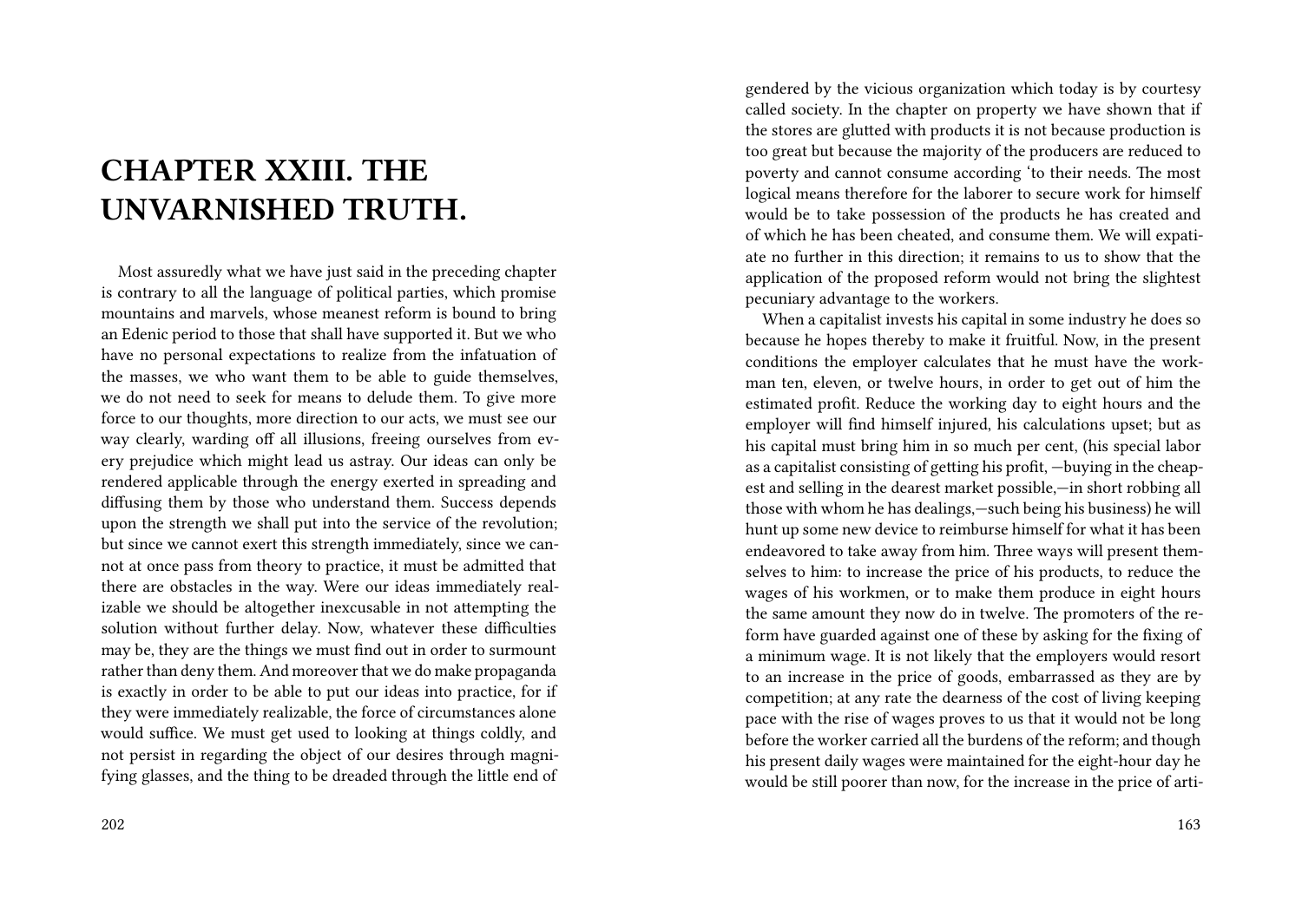cles of consumption would make his wages actually less. Have not North and South America shown us that wherever the workman has succeeded in getting higher wages, articles of consumption have increased proportionately? And wherever he has succeeded in making twenty francs a day he needs twenty-five to live after the style a workman getting a good living is supposed to live, so that he has always remained in the same place.

But in these days of steam and electricity competition does not permit delay; one must produce "quick and cheap." It will not, then, be by increasing the price of their goods that the exploiters will try to "catch up." The last method, that of producing in eight hours what is now produced in twelve is the one always pointed out to the exploiters anxious to keep their profits intact. The workman must therefore produce faster; consequently the encumbering of the market with products which the reform is intended to prevent, the periods of idleness sought to be avoided, would recur just as before, since production would remain the same and the worker would not have been put in a position to consume more.

But the inconveniences of the so-called improvement would not be limited to this failure alone; there would be others more serious. First, the reduction of the working day would have the effect of stimulating the perfection of mechanical appliances and hastening the displacement of the workman of flesh by the workman of iron, which in a well-organized society would be progress, but would be found to be an aggravation of misery to the worker in our present society. Moreover, being compelled to produce faster the workman would consequently be obliged to accelerate all his movements, to concentrate his attention more and more upon his work; all his energies would thus be in a state of continual tension more injurious to his health than longer hours of work. The time is shorter, but being bound to expend more strength in less time he would become fatigued more and more rapidly. If we consider England, which is given as an example by the partisans of this project, and where the nine-hour day is in operation, we shall see that far from being an

throw it. a bone to gnaw, having no longer dignity, pride, or any quality which uplifts human character, or else to revolt and imperatively demand what is refused to all its genuflections. For those who think only of their own personality, those who want to enjoy themselves at any price and no matter how, there is nothing pleasant in the alternative. We would advise all such to yield to the exactions of present society, to try to chip out their own little niche, not to look where they plant their feet, not to be afraid of crushing those who hinder them; such people have nothing in common with us. But to those who think they can be really free only when their liberty ceases to trammel the liberty of the weakest of their fellows; to those who cannot be happy until they know that the pleasures in which they delight have not cost some disinherited one his tears, to them we say that there is no abnegation on the part of any one who recognizes that one must struggle to be free.

We proclaim this material fact, that there can be no enfranchisement of humanity save through the application of our principles; it rests with humanity to decide whether it will free itself completely, at one stroke, or whether there must forever be a privileged minority which will profit by all its progress at the expense of those who are dying of want while producing for others. Shall we be the ones to see the morning shine? Will it be the present generation, or that which follows it or a still later one? We do not know, we do not care; it will be those who will have enough energy and courage in their breasts to want to be free, who will find the way to obtain freedom.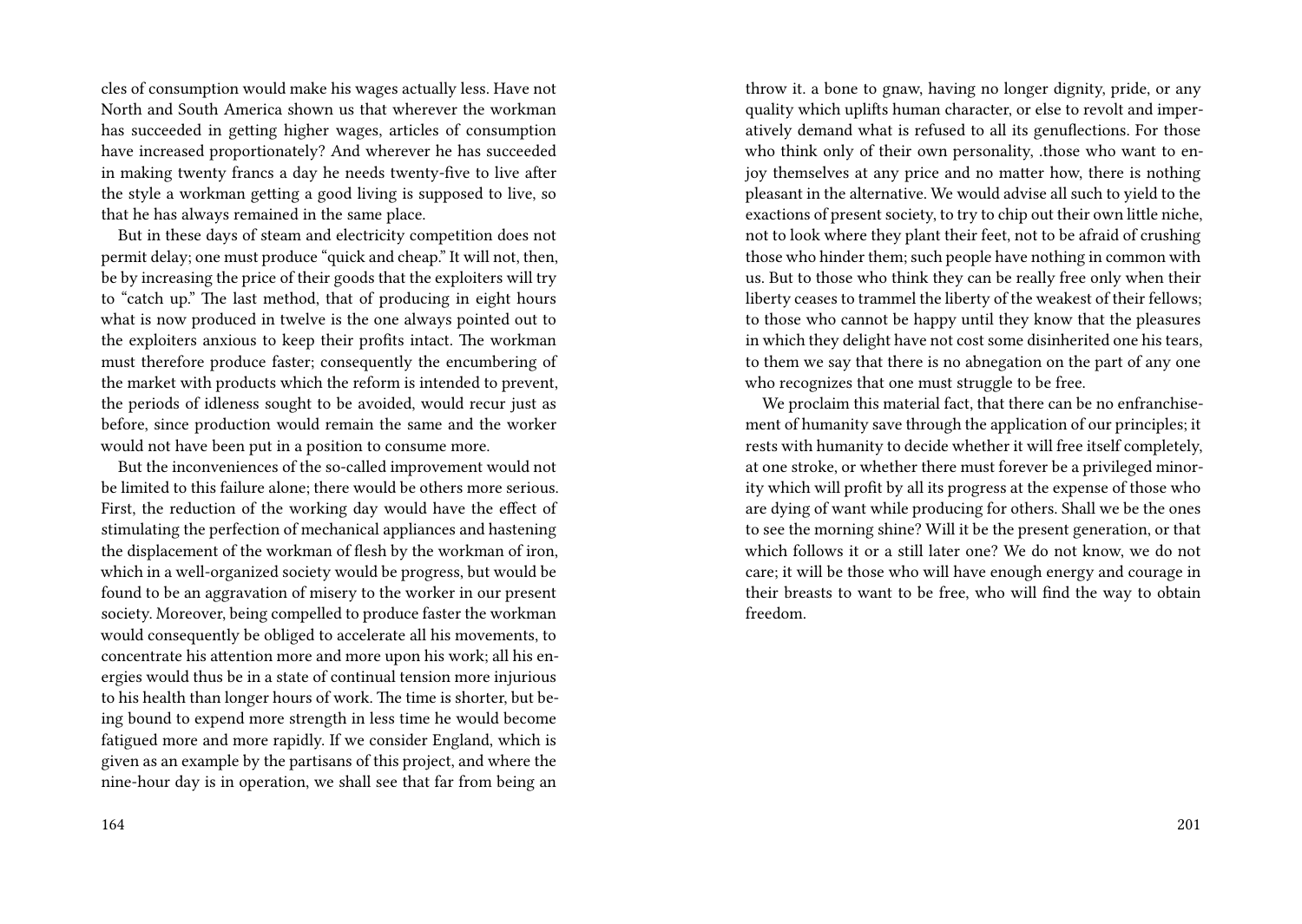It is, then, quite plain that our ideas are not immediately realizable; we do not hesitate to admit it. But they will become so through the energy .exerted by those who will understand them.The greater the intensity of the propaganda the nearer the hour of realization. It is not by yielding to existing institutions that we shall do battle with them, nor yet by hiding our light under a bushel. To fight these institutions, to work for the advancement of new ideas we must have energy; this energy can come from nothing but conviction. Those, then, who already have the conviction must find their men and labor to impart it to them.

Reforms being inapplicable, as we think we have shown, It would hence be conscious deception to recommend them to the workers. Furthermore we know that the force of circumstances will infallibly drive the workers to a revolution: crises, enforced idleness, the development of machinery, political complications, all conspire to throw the workers upon the street, and compel them to revolt in order to affirm their right to existence. Now, since the revolution is inevitable and all reforms illusory, nothing remains but to prepare for the struggle; that is what we are doing by moving directly towards our object, leaving to the ambitious the business of carving out positions and sinecures for themselves from the misery they pretend they would assuage.

Just here, however, we anticipate an objection: "If you recognize that your ideas are not yet ready to be put in practice," it will be said, "are you not preaching abnegation to the present generation for the sake of future generations, in asking them to strive for an idea whose immediate realization you cannot guarantee to them?" In nowise do we preach abnegation; we merely refuse to delude ourselves as to the facts, nor are we willing to encourage enthusiasts in deceiving themselves. We take the "acts as they are, analyze and set them forth thus:—A class which owns all and is unwilling to give up anything on the one side; on the other side a class which produces all, possesses nothing, and has no other alternative than a cowardly cringing to its exploiters, slavishly waiting for them to

improvement the shorter day is on the contrary an aggravation to the workers. It is to Karl Marx, the oracle of those who put forward this fine scheme, that we turn for proofs to support our assertion. For instance if we open Marx's Capital we find, on page 105, this extract from the report of a factory inspector:

"'To maintain the quantity of our products,' says the firm of Cochrane, British Pottery, Glasgow, ' we have had recourse to the usage, on a large scale, of machines which render skilled workmen superfluous, and every day demonstrates that we can produce much more than by the old method. The nine-hour factory law has had the effect of hastening the introduction of machinery.'"

On page 180 of the same book:

"Although the factory inspectors never weary, and rightly too, of setting forth the favorable results of the legislation of 1844 and 1850, they are nevertheless forced to admit that the shortening of the day has already caused an intensification of labor which attacks the health of the worker and, of course, his productive energy itself.

"In the majority of cotton and silk manufactures the excessive strain exacted by machine work, (the speed of machinery having been accelerated to an extraordinary degree of late years), appears to be one of the causes of the extreme mortality resulting from pulmonary affections which Dr. Grennhown has noted in his last admirable report. There is not the slightest doubt that the tendency of capital to catch up, through the systematic intensification of labor, for what it has had to relinquish (since the lengthening of the day is forbidden by law), and to transform every improvement in mechanical contrivance into a new means of exploitation, must lead to a condition in which a fresh diminution of hours will be inevitable."

The displacing of the worker by the machine, increase of liability to sickness for those who remain in the workshop, annihilation of the reform to the point of bringing back the situation to the identical place it started from—without counting additional aggravations—such are the advantages of this blessed reform! Is this sufficiently conclusive?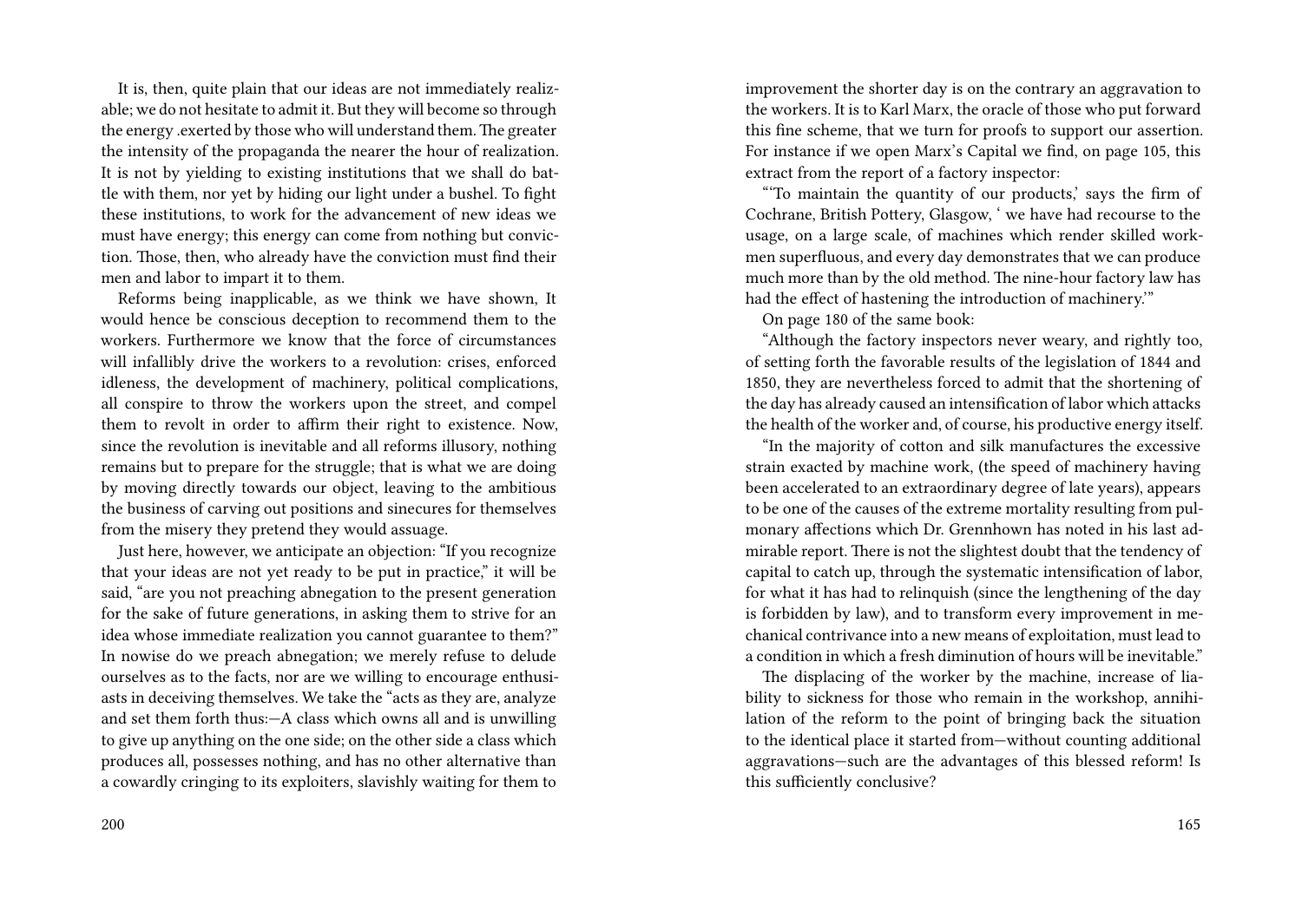But the advocates of the eight-hour system interrupt us, saying: "Yes, but this progress in mechanics would go on just the same if we were working twelve hours; and since the shortening of the day must bring about some temporary relief, enabling us to stay only eight hours in the workshop instead of twelve, there is in fact some moral progress with which we content ourselves while waiting for more."—This evinces their natural kindheartedness and proves that the partisans of this so-called reform are not hard to please; but we Anarchists, who are more exacting, consider it a waste of time to bother with reforms which can reform nothing. What is the use of becoming propagandists of a thing which is good only so long as it is not applied, and when it is, is bound to turn against its proposed object? Of course the development of machinery will go on, but at present it is fettered by the everlasting red tape it encounters, forever dragging out its weary length. Everybody knows what an amount of effort it requires to get a new invention adopted. The exploiters being put into the dilemma of losing their profits or doing away with the red tape, the result will be to hasten the march of events and further the social revolution which we feel to be near. Now, as this revolution is inevitable we do not want to be surprised by it, but to be ready to profit by it to the best of our knowledge when it comes. We therefore seek to make the workers understand that they have nothing to gain by such childish efforts, and that society is transformable only on condition that the institutions which govern it be destroyed.

Oh, the organization of this exploiting society which is crushing .us is too well combined! It is not enough to modify its machinery, to improve its mode of acting, for us to believe its results can thereby be changed. Have we not seen how every new improvement, every development of machinery immediately turns against those who toil, becoming a means of exploitation to those who have set themselves up as masters of social wealth? If you desire progress to benefit all, if you want the worker to succeed in emancipating himself, commence by destroying the cause of those effects

why not let him have his way? And this we often do in a conversation concerning things about which we have no fixed opinion; but directly something about which we have an opinion comes up, presto! we take sides and dispute with our best friend in defense of our own opinion. Now, if people act this way about trifles, how much stronger must be the impulse received when it is a question of opinions which have to do with the future of all humanity, the enfranchisement of our class, our posterity, and ourselves!

Truly we understand that not every one can bring the same amount of resistance to bear in the struggle, the same degree of energy in combating existing institutions. Temperaments and characters are not all moulded alike. The difficulties are so great, poverty so severe, persecutions so multiplied, that we comprehend how there must be degrees in efforts towards the propaganda of what is admitted to be true and just. But acts are always in proportion to the impulse received and the intensity of one's faith in his beliefs. Very often one may be deterred by considerations of one's family, one's relations, or the necessities of earning one's daily bread; but whatever be the force of these considerations, if one is really a man they will never go so far as to make him swallow all the infamies that spread out before his eyes. There comes a time when one sends considerations to the devil, remembering that he is a man and that he had dreamed of something better than what he has been compelled to submit to. —He who is incapable of making any sacrifice for the principles he claims to profess, does not really believe in them at all; he decorates himself with the label merely for show, because at some time it looked well, or because he pretends to justify certain vices, by the help of these principles: beware of taking him into confidence,—he will deceive you.

As to those who seek to profit by existing institutions, ostensibly for the purpose of aiding the propaganda of new ideas, they are ambitious knaves who flatter the future in order to enjoy the present in peace.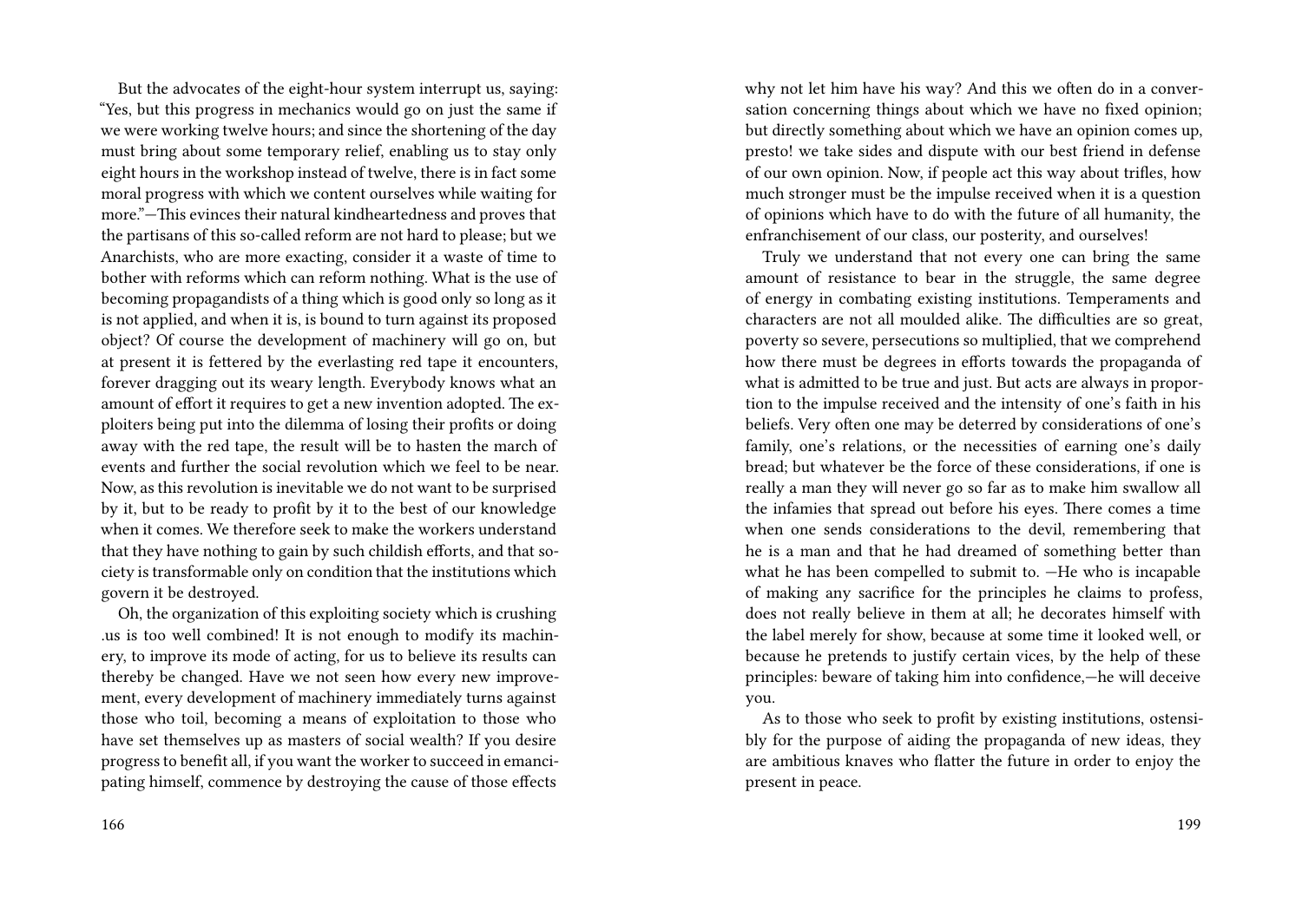ally to profit as much as possible from the present situation; before long their ideal vanishes to make room for the instinct towards the preservation of the existing order of things. Unfortunately it is but too true that those ideas which are the end and aim of our aspirations are not immediately realizable. The number of persons who have understood them is yet too small a minority to exercise any immediate influence upon events or the course of our social organization. But is that any reason why we should not work for their realization? If one is convinced of the justice of his principles why not try to put them in practice? If everybody were to say, "It is not possible," and passively accept the yoke of the present society, it is plain that the capitalistic order of things would still have many centuries to run.

If the first thinkers who fought the Church and the monarchy on behalf of natural ideas and independence; who faced the executioner and the scaffold in order to proclaim these, had said "it is not possible," while dreaming of their ideal, we should, today, still be bound by mystical conceptions and seignorial rights. It is because there have always been people who were not "practical," but singularly convinced of a truth and seeking to disseminate it, wherever they could, with all their might, that man, today, begins to be familiar with his own origin, and to get rid of his superstitions concerning divine and human authority. In one of the chapters of his really valuable book, "Outlines of a Morality without Authority or Duty," M. Guyau develops this admirable idea: "He who does not act as he thinks, thinks incompletely." Nothing can be truer. When one is thoroughly convinced of an idea, it is impossible for him, feeling it, not to seek to spread it and endeavor to realize it. How often do disputes arise between friends over trivial matters, in which each maintains his own view without any other motive than the conviction that he is in the right of the matter. Yet to please one's friend, or even to avoid wounding him, it would cost nothing to let him speak his mind without either approving or disapproving; since the thing he maintains is of no real importance to our convictions, you would suppress. The poverty of the workers is caused by their being obliged to produce for a lot of parasites who have been clever enough to turn the best part of all products to their own profit. If you are sincere do not waste time in trying to conciliate antagonistic interests; do not seek to ameliorate a condition which can never be productive of good; destroy parasitism. But as this cannot be expected on the part of those who are parasites themselves; as it cannot be the work of any law, the whole system of exploitation must be destroyed, not modified.

Aside from these two reforms there is a third to which certain thinkers, enlightened at that, attach some efficacy, viz., an increase of the tax upon inheritances, where collateral heirs are concerned. Increase this tax and the same effects heretofore stated as regards the progressive income tax would speedily manifest themselves. Moreover such a measure would scarcely be possible outside of real estate, and even then it would be rendered perfectly useless by the impetus it could not fail to give to anonymous societies and to the system of " stock held in trust." Property-owners would get around it by renouncing family domains, contenting themselves with becoming lessees or tenants of their castles, mansions, and hunting-grounds, while anonymous associations would spring up to take charge of the leasing or renting of such immovable property, and have the laugh on the State. It is readily understood that under this system the number of inherited estates over which the State would have control would be very much reduced, and the law rendered useless. Consequently the suppression of collateral heirships would be likewise restricted, seeing that a lot of previous agreements between the testator and those whom he wishes to favor, may accord the latter certain claims upon the fortune of the former otherwise than by way of inheritance. To prevent this hundreds of laws would be required,—laws which would interfere with every act, with every relation of life, depriving people of the free disposition of their fortune; and, worse still, under such an inquisitorial system should we not inevitably come to the inquisi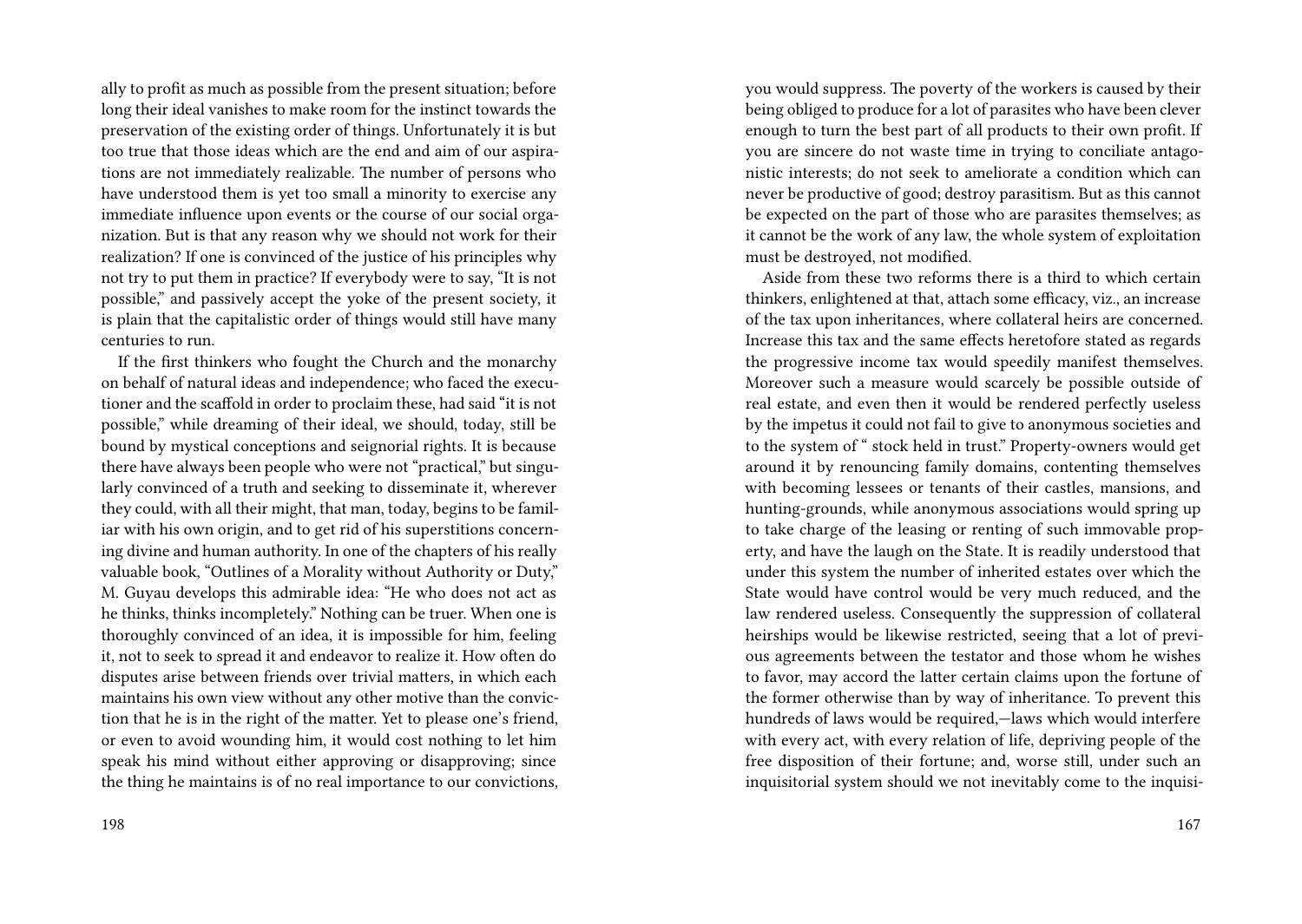tion itself? Either a revolution or a *coup d'état* would be necessary to make people submit to measures so vexatious. Revolution upon revolution; would it not be better to have one that would make us go forward than one which would establish meddlesome laws?

Furthermore, admitting that these laws might have some influence upon the regime of property, in what way would the situation of the worker be improved? Property would again change hands, but it would not be put into the hands of the workers. The State would become the proprietor. The State would be transformed into a syndicate for exploitation; and we have already seen, in treating of authority, that nothing in favor of the workers must be expected from it. So long as money remains the level of the social organism those who possess it will know how to use it for their own profit. Whether the State will directly exploit those estates that fall into its hands, or sub-let them to private persons, it will always be to the profit of those who already possess. Let us even suppose, which might possibly be, that it should be to the profit of a new caste; in any event it could not be but detrimental to the generality of the people.

But if we admit the possibility of the application of this reform, this other hypothesis must also be admitted. The *bourgeoisie*, which set up the dogma of the infallibility of private property; the *bourgeoisie*, whose whole penal code is based solely upon the legitimacy of this property, and with a view to its defense, will then have allowed an attack to be made upon this proprietary organization which it claims on the contrary to be immutable. Will somebody tell us how much time it would take to bring the *bourgeoisie* to allow what they would consider an attack upon their rights; how much time it would take afterwards before it would be discovered, upon application thereof, that the so-called reform had reformed nothing at all; and finally whether the time so lost would not equal in length that judged necessary for the realization of our "utopias?"

It would be useless here to make a criticism of the "societies for production and consumption;" we have shown that we are in pur-

# **CHAPTER XXII. ANARCHISM AND ITS PRACTICABILITY.**

"Your ideas are all right in theory, but they are riot practicable; men need some tangible power to govern them and force them to respect the. social contract." Such is the objection urged against us as a last resort by advocates of the present social order, when after thorough discussion we have answered their arguments and demonstrated that the worker can hope for no sensible improvement of his lot while the machinery of the present social system is preserved. "Your ideas are all right, but they are not practicable; man is not yet sufficiently developed to live in such an ideal state. In order to put them into practice human beings must first have become perfect," is added by many other persons, undoubtedly sincere, but who misled by education and habit, see only the difficulties and are not yet sufficiently convinced of the principles to work for their realization. And in addition to these avowed adversaries and these indifferentists who may become friends, there rises up a third category of persons more dangerous than declared opponents. These latter pretend to be animated with enthusiasm for our ideas; they loudly assert that nothing can be greater, that the present organization is worthless and must vanish before the new idea, that it is the goal towards which humanity is tending, etc. "But," they add, "it is not immediately practicable; humanity must be prepared for it, brought to understand this happy condition;" and under this pretext of being practical they seek to revive those reform projects which we have just shown to be illusory. They perpetuate existing prejudices by flattering those to whom they speak, and seek person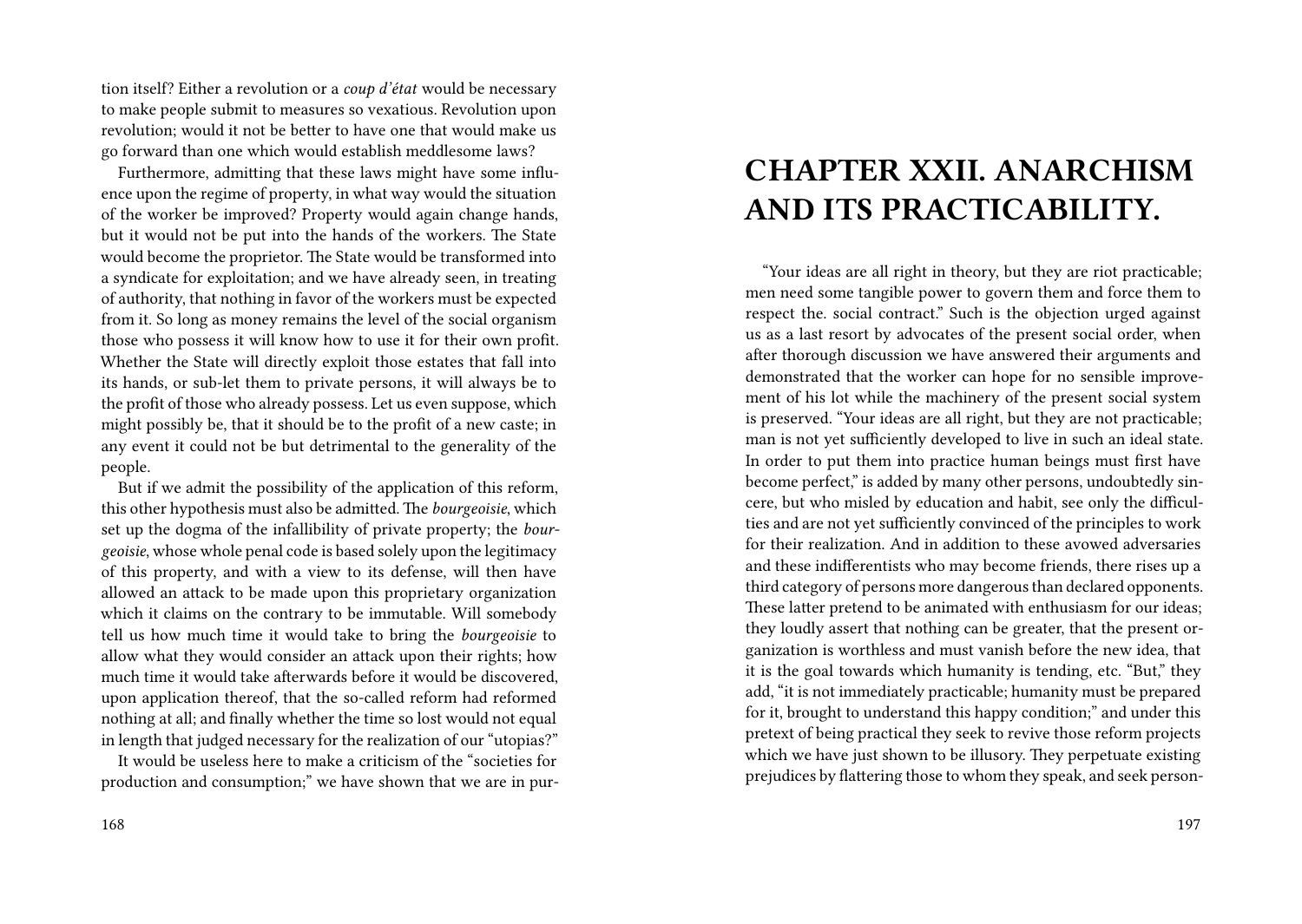the fury of the masses should miscarry and break upon more or less innocent heads! To silence our pity we have only to recall the thousands of victims which the present social Minotaur devours daily for the sake of the all-powerful belly of the *bourgeoisie*. And if some of these people get strung up to lampposts, knocked on the head at some street-corner, or drowned in the river, they will only reap the harvest that their class has sown. So much the worse for them! Whoever is not with the people is against them.

For us workers the situation is clear: On one side we have the existing society with its cortege of poverty, uncertainty for the morrow, privations and sufferings without hope of allayment, —a society in which we are stifled, in which our brains sicken for want of light, in which we must crush down deep into the obscurity of our being all our sentiments of beauty, goodness, justice, and love;—on the other side, the future!—An ideal of liberty, happiness, intellectual and physical satisfaction, the complete unfolding of our individuality! Our choice is made. Whatever the future revolution may bring forth, whatever happens to us, it cannot be for us worse than our present condition. We have nothing to lose and everything to gain by a change. Society fetters us; well, let us overthrow it. So much the worse for those who get crushed in the fall; it will be because they tried to shelter themselves under its walls, or to cling to its rotten supports. They should have been on the side of the abolitionists.

suit of general enfranchisement; the complete and separate enfranchisement of the individual cannot be effected save by the integral enfranchisement of all. Of what moment to us, then, are these petty means for the enfranchisement of a few persons? For the rest, with the concentration of capital, the continuous development of machinery, ever demanding the putting of more and more enormous capital into operation, these same means of enfranchising small groups of persons break to pieces in their hands before they have produced any results.

Other reformers seek to contribute their quota to the labor of human emancipation by urging the development of that branch of knowledge they have taken up with; but quickly carried away by the violence of the struggle, the difficulties to solve, they end by transforming their fixed idea into a hobby-horse to which they attribute every desirable quality, outside of which they see nothing worthy of acceptance, and which they offer as a panacea bound to cure all the ills from which our unhappy invalid, society, suffers. And how many sincere persons are found among these fanatics! Amongst this jumble of ideas how many good ones there are, which might produce excellent results in humanity's favor if applied in a sanely constituted society! But applied separately in a corrupt society, they only yield results contrary to those expected when they are not nipped in the bud before any one has succeeded in applying them. Among these people, convinced of a fixed idea, we may instance one who is typical in affording the conclusion we wish to draw,—M. G. Ville, with his system of chemical fertilizers. We do not wish to enter into a detailed explanation of the said system. Let it suffice to say that M. Ville, having made an analysis of plants, found that they were invariably composed of fourteen elements, but varying in quantity in each different family. On subsequent analysis of the air and soil, he found that the plant takes ten of its component elements from them; that it therefore only remained to him to -supply, in the shape of manures, the other four elements lacking, which are lime, potassium, phosphorus, and azote: There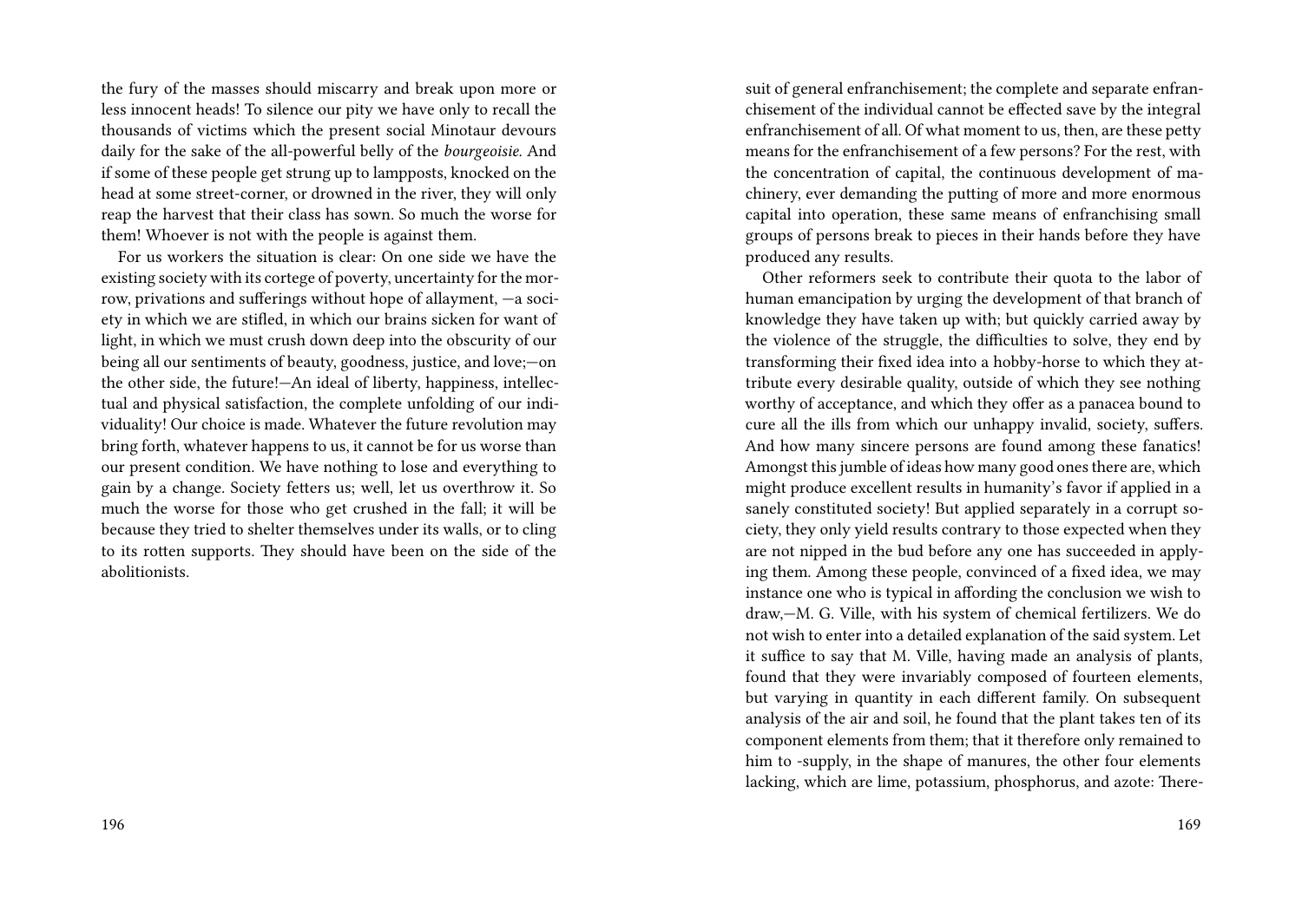upon he established a whole series of chemical fertilizers, based upon the soils to be cultivated and the plant to be produced. By quoting the figures and exhibiting the results he shows that with our present state of knowledge four or five times the regular harvest may be reaped from the same soil, with but a slight outlay for fertilizers compared with ordinary manures; that more cattle can be raised on a smaller area of prairie, and the price of meat thus lowered. But at this point he darts off into the conclusion that the solution of the social question lies in the improvement of agriculture.

"Alimentary products becoming abundant," says he, "every one will profit thereby; the proprietors by reaping harvests whose abundance will enable them to sell at a low price, the workers, who by purchasing cheaply will be enabled to live more comfortably, to economize their wages, and become capitalists in turn" . . . and everything will be for the best in this best of all possible societies!

We are satisfied of the sincerity of M. Ville; as far as our slight knowledge of the matter entitles us to judge, his system appears perfectly rational; we do not deny the good effects which the general application of his method would produce in the condition of the workers, if the workers could benefit by anything at all in the present society. On the contrary his figures support the Anarchists' assertion that according to the data of science products might, with much less labor, be rendered so abundant that there would be no need of apportioning them; that every one might consume out of the common fund according to his needs or desires, without fear of scarcity, as certain pessimists who can see nothing for humanity but weighing, measuring, and balancing, seem to fear, though they go so far as to concede to you that they themselves could of course get along without authority, but that it is necessary to repress the evil instincts by which the rest of humanity are possessed.

In a little pamphlet, "The Products of the Earth," one of our friends has shown from official figures that even in its present infantile state of agriculture, its entire product is very considerably

the masses along with them.—That there may be acts of private vengeance in the coming revolution, massacres, deeds of savagery, is very likely. Not only can nobody prevent it, but nobody *ought* to prevent it. If the propagandists are outdone by the crowd, so much the better. Let them shoot everybody who would turn the revolution into sentimentality! For if they suffered reactionary measures in order to save a few victims, they might also permit such as would stem the revolutionary outburst for the purpose of preventing an attack upon those institutions which must disappear, causing it to spare what ought to be destroyed. The struggle once begun sentimentality will be out of place; the masses should ignore all phrasemakers, and pitilessly crush everything which would stand in the way. All that we can do is to declare, from now on, that the doing away with individuals can be of but small moment to the workers; that it is institutions they must attack; that it is these that must be sapped, overthrown, destroyed, and no vestige of them allowed to remain, thus preventing any reconstruction of them under other names. Capitalistic society is strong only by virtue of its institutions and because it has succeeded in making the workers believe that they are interested in the preservation of these institutions; because it has succeeded partly through their own will, partly by force, in making them its defenders. Reduced to their own unaided strength the capitalistic class could not resist the revolution; and how many of them would have the slightest will to do so? Individuals, therefore, are not dangerous, taken individually. But if, on the day of the revolution, there be some who are obstacles, let them be swept away by the tempest! If private revenge be indulged in, so much the worse for those who have served to resurrect such vengeance! Their evil deeds must have been many for hatred of their personality to be unappeased by the destruction of their caste and the abolition of their privileges; so much the worse for those who stay behind to defend them! The masses never go too far; it is only the leaders who think so, because they shrink from moral or practical responsibility. No silly sentimentalism, even though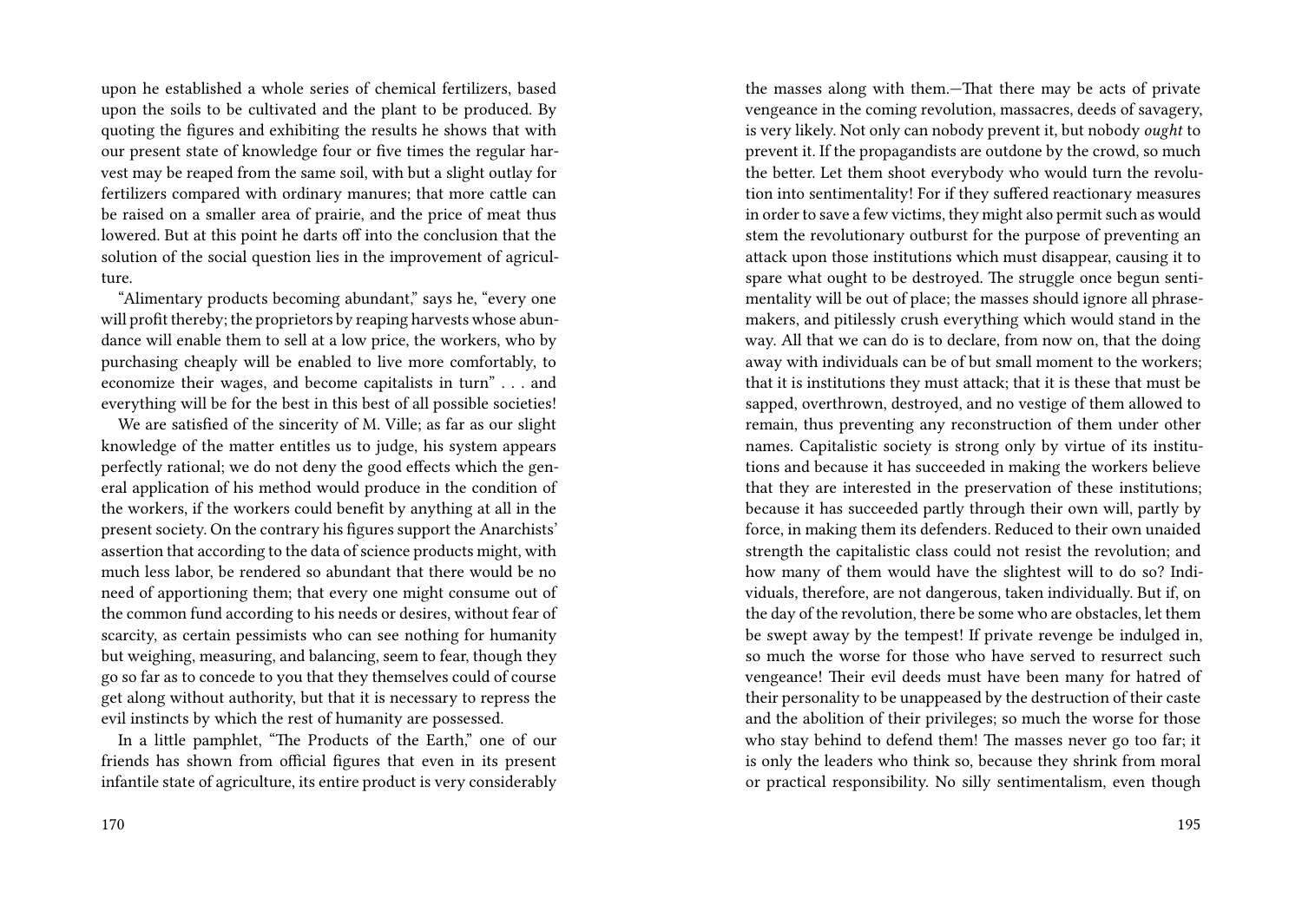not to be convinced, the proper thing to do would be to quit the discussion, turn our backs, and give them Cambronne's answer.<sup>2</sup> Unfortunately the most sincere people in the world, affected by their surroundings, education, and habituation to authority, likewise believe that everything is lost when they see it disappear from their horizon; and having no further answer to make, regularly come back, without perceiving it, to their first argument, unable to imagine a society without laws, judges, or policemen, wherein people should live side by side, mutually aiding each other instead of leaping at each other's throats. What can we say to them? They want proofs that society will go on as we foresee. We may draw conclusions from the logic of events, form a comparison of them through the arguments we may gather from the analysis thereof. But palpable proofs! Experiment alone can give them to us, and these experiments can only be made by commencing with the overthrow of existing society!

But one thing is left for us to say to them: We have shown you that the present society begets poverty, creates famine, entails the ignorance of an entire class,—the most numerous at that,—prevents the development of new generations by bequeathing to them a heritage of prejudices and lies which it preserves alive. We have shown you that its organization tends to insure the exploitation of the mass for the benefit of a privileged minority. We have shown you that its evil functioning, together with the development of new aspirations in the breasts of I he workers, is leading us to a revolution. What more do you want us to say?—If we have got to fight, let it at least be for the realization of what seems just and best to us!

Shall we be conquerors or conquered? Who can foresee? If we waited to be sure of the victory before demanding our rights, we might wait centuries for our emancipation. Moreover we do not dictate circumstances; much oftener they sweep us along; the most we can do is to foresee them that we may not be submerged in the flood. Once in the melee the duty of the Anarchists will be to exert all the energy of which they are capable towards carrying in excess of consumption. M. Ville shows that by the judicious use of chemical products, without additional labor, the earth may be made to return four or five times as much as at present. Is not this a triumphant confirmation of what we say? But he is mistaken in seeing in his system the solution of the social question, and in believing that products rendered thus abundant will be so cheap that the workers will be able to live by spending little and saving much. If M. Ville had read the *bourgeois* economists, among others M. de Molinari, he would have learned that "the superabundance of products in the market has the effect of so lowering the price of these products that their production being no longer remunerative to the capitalist drives capital out of these branches of production until the equilibrium is reestablished and things brought back to where they started from." If M. Ville had been less absorbed in his learned calculations, and had taken some slight account of the functioning of society, he would have seen that, although there is now an enormous excess of production over consumption, there are people dying of hunger; he would have seen that the very best theoretical calculations are defeated of their aims in our present social practice. Nature aided by intelligence and human labor may indeed succeed in producing, at small cost, the wherewithal to nourish the human race; but commerce and stock-gambling, the proprietor and the capitalist, will also succeed in getting their discount thereon, in making goods scarce in order to sell them at a dearer price, and, in an emergency, in preventing their production altogether in order to raise the fictitious prices still further, and maintain them at a fixed rate through rapacity, greed for lucre, and parasitism. For example let us take coal; coal is a ready-made product. It has only to be extracted from the soil; the beds are so abundant that they are spread all over the surface of the globe and are practically inexhaustible. And yet its price is kept at a relatively high rate; not every one can be warm according to the requirements of temperature; its abundance has not made it accessible to the workers. This is because the mines have been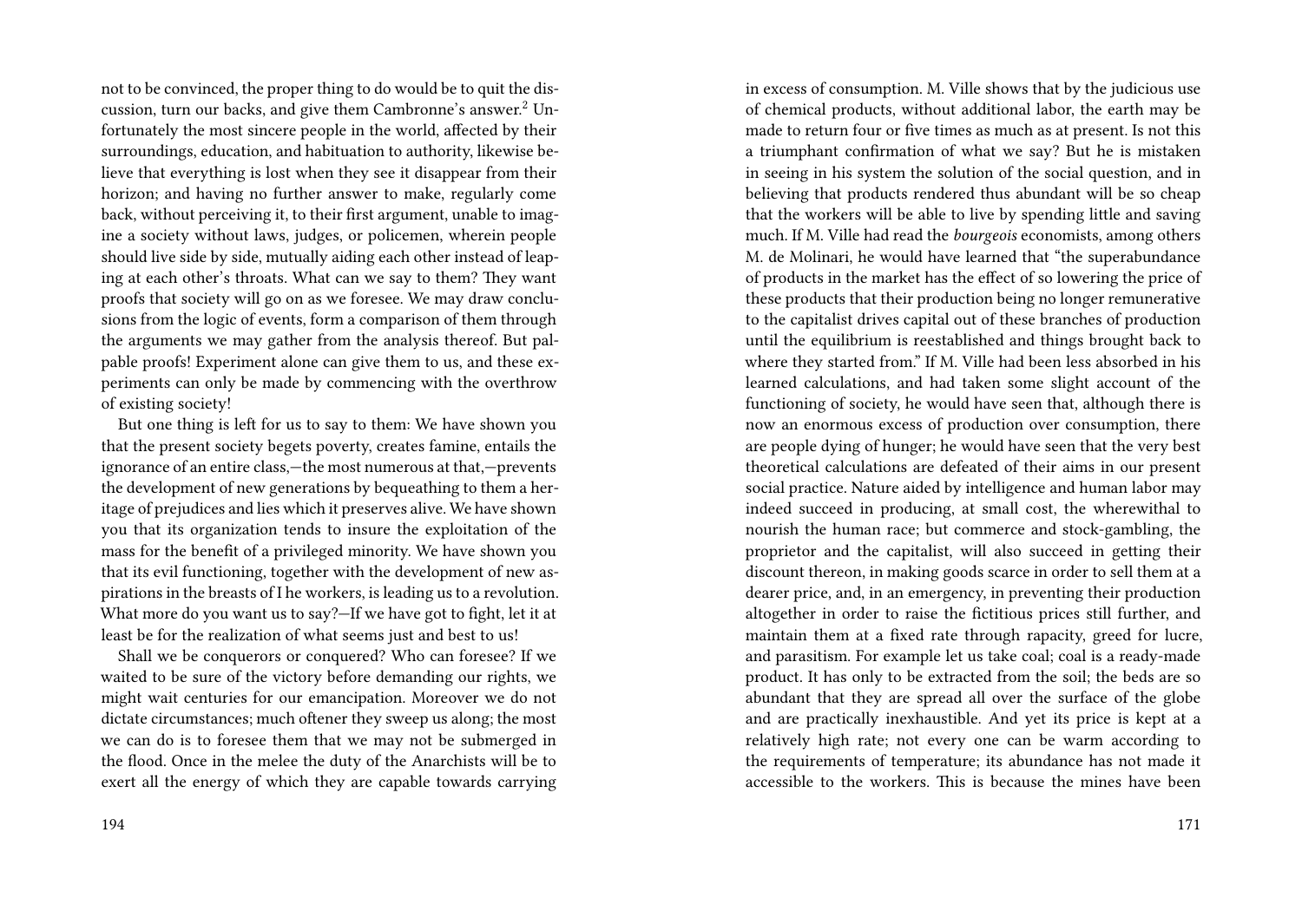monopolized by powerful Companies which limit the output of coal, and which, in order to escape competition, have ruined or bought up small operators, preferring to leave such acquisitions unworked rather than encumber the market and reduce the price, which would reduce their incomes.

What has happened with coal is likewise taking place with the land. Is not the small proprietor, eaten up, squeezed to the wall by usury, daily expropriated for the benefit of the capitalist? Does not property on a big scale constantly tend to reconstitute itself? Does not the use of agricultural machines result in giving impetus to the formation of agricultural syndicates and establishing those powerful anonymous companies already dominant in the manufacturing world, as they are the invariable rule in the mining world?—If we should succeed in making the earth yield four or five times as much, they would reduce by so much the area of cultivated lands, and the rest would be transformed into hunting grounds or pleasure parks for our exploiters. This is already beginning to take place in France, and is an accomplished fact on the estates of the English lords in Scotland and Ireland, the populations whereof are trampled upon and decimated for the benefit of the deer and foxes whose spirited death agonies will serve as pastime to a "select" public similar to that which applauded the lectures in which M. George Ville uttered the philanthropic harangues mentioned above!

Ah, it is because society is so constituted that he who possesses is master of the world! The exchange of products taking place only by the help of capital, money becomes their sole dispenser. All the improvements, all the progress created by labor, industry, and science, go on ever accumulating in the hands of those who already possess, becoming a means of still severer exploitation, weighing down those who possess nothing with still more frightful poverty. The perfecting of the processes of production renders the laborers less and less necessary to the capitalist, increases competition among them, forces them to offer their services at a lower price. Behold, then, how in dreaming you do the workers a service! The so-

telling that it would get along so nicely as you imagine,—that the strong would not want to impose their will upon the weak, or that there would not be lazy ones seeking to live at the expense of those who work. If no bounds be set to restrain the masses, who shall say whether instead of being a step in advance this revolution will not be a retrogression? If you should be conquered, would it not retard the movement for twenty, thirty, fifty years, and perhaps more? If you conquer, will you be able to prevent private revenge? Who knows whether you may not be 'snowed under' by the masses? From one end to the other there will be an unloosing of bestial passions,—violence, savagery, and all the horrors of mankind returning to animality."

To this we reply that with the economic crisis constantly accentuating, involuntary idleness becoming more and more frequent, the difficulties of getting a living more and more pronounced every day, and political entanglements more aggravated, keeping relative pace with the increase of folly on the part of those who hold "the reins of government," we are marching steadily towards this revolution, which will be brought about by the force of circumstances, which nothing can prevent, and concerning which, therefore, there is but one thing to do, viz., to be ready to take part in it in order to turn it to the profit of the principles we champion. But this fear of the unknown is so strong, so tenacious, that after having admitted the logic of all our objections and agreed to the truth of all our deductions, our opponent begins again: "Yes, that is all true; but would it not be better to act prudently? Progress advances by slow degrees; brutal action should be avoided; we might perhaps succeed at last in getting the *bourgeoisie* to make concessions!"

Assuredly if we had to deal only with insincere people that contradict for pure love of contradiction, because they are determined

<sup>2</sup> Readers of Victor Hugo will recollect Cambronne's answer at Waterloo; those who do not know "*Les Miserables*" may be informed that Anthony Comstock would not allow me to print it.—Translator.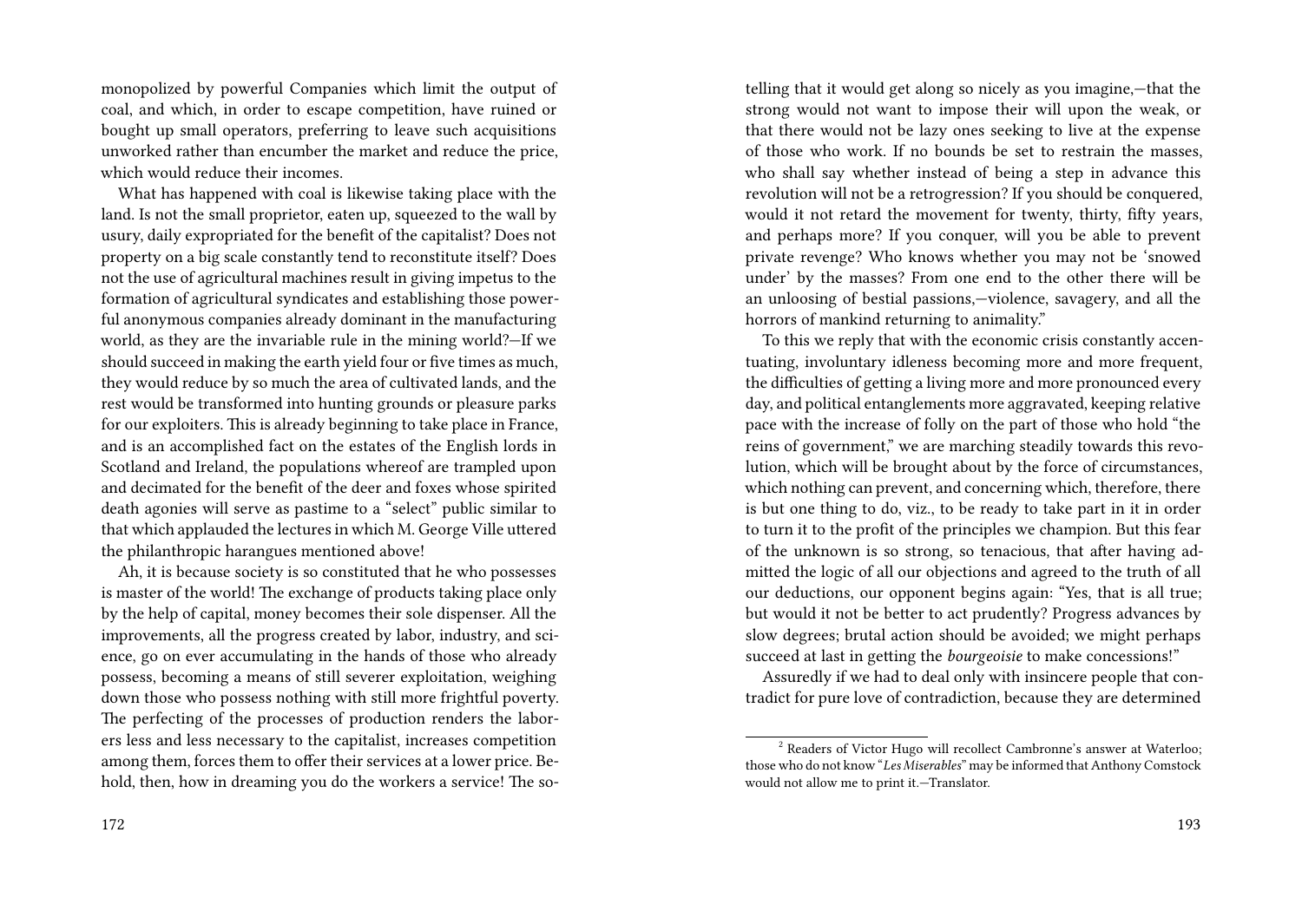the ideal aim which will always expand in proportion as people find it easier to satisfy their aspirations; but this competition must be but brief, since neither mercantile, proprietary, nor governmental interest will stand in the way, and those competitors who are behindhand will have every facility for assimilating the progress made by their happier competitors.

What creates poverty today is the congestion of products, which choking up the warehouses occasions enforced idleness and hunger among those who cannot find work until the said products have been distributed. This alone shows the abnormal state of our present society. In that society for which we are striving, the more abundant the products the more easily will harmony among people be established, since they will no longer be under the necessity of measuring the means of existence. The quicker the production, the faster the perfection of mechanical appliances proceeded, the more rapidly would the amount of productive labor incumbent upon each be reduced, the sooner would it become what it really ought to be, a mere gymnastic exercise requisite for the health of the muscles. In a normally constituted society, labor would lose the character of toil and suffering which it has acquired through its intensity, in these our days of exploitation. It would no longer be anything more than a diversion in the midst of all the other employments in which people would engage merely for their own pleasure just as they do in their studies, as expressions of the needs of their temperaments, undertaken under penalty of otherwise being gradually transformed into mere digestive sacks, which the *bourgeoisie* would soon become if their sway could be firmly secured; which a certain species of ant has already become, it being incapable of feeding itself, and starving to death when there are no slaves about to give it food.<sup>1</sup> "Yes," say our opponents again, "what you want is very good; it is certainly the highest ideal which humanity could attain; but there is no way at all of cial organization reverses your intent so that you work for their exploitation, riveting more firmly the chain whose formidable weight is crushing them.

Certainly, M. G. Ville, you pictured there a beautiful dream: to work and multiply products so that everybody might have enough to eat; to enable the worker to save up a few cents to ward off the incertitudes of the morrow, though scarcely the perfection of human ideals, is as much as could be expected from one whose situation does not expose him to suffer the physical and moral evils that overwhelm the disinherited. Yes, even that is much; but it is only a dream, alas! so long as you have not destroyed the system of exploitation which renders all its promise deceptive and illusory. Capitalism has more than one string to its bow; and admitting that the multiplicity of products would reduce them to a relatively low price, that the worker could save his wages, there would come in another factor, at this point, which you have yourself mentioned: the increase of population. At the present moment the industrial market is encumbered with products; the development of machinery daily increases the number of the unemployed. These, in order to obtain employment, are forced to compete with each other, to work for a lower wage. Now, as progress fulfils its task and ever continues growing, as each man can in reality produce for ten, when the population shall have doubled, production will have increased twenty-fold, and this prosperity which you figure on creating for the workers, will go to swell the income of the manufacturer, who will pay his slaves so much the less when they have become more numerous in the market.

You say that the demands of the workers are in a certain measure justified, as long as they do not assume a violent form; but have you reflected that they have been struggling for thousands of years; that these ever fruitless demands were born together with the historic period? Know, then, that if they do take violent form, it is because all satisfaction has been denied them. Must they remain upon their knees repeating, "Thank you," when they have never obtained any-

<sup>&</sup>lt;sup>1</sup> See Chas. Letourneau'a "Origin of Property."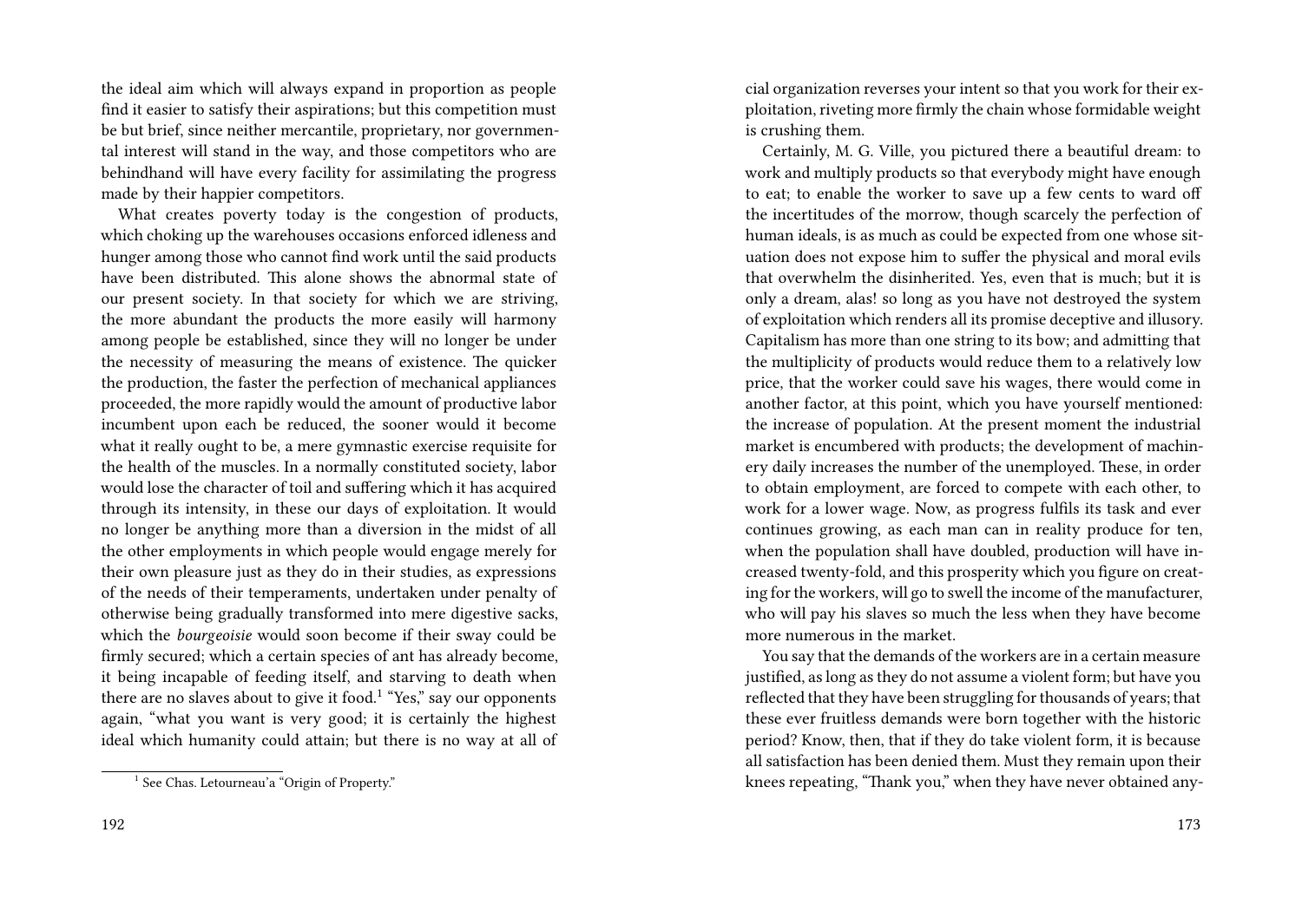thing save by laying their masters low at their feet and taking the liberties they wanted? Our masters thinking they were addressing slaves might disdainfully say, "Couch your demands politely; we will then consider whether we ought to grant them." But those who behold in the enfranchisement of the workers nothing but an act of justice and not a concession, will say, "We want" so-and-so. So much the worse for the dudes whom such language offends.

Everything is linked together in this system which is crushing us. To be animated with good intentions is not enough to obtain the result desired; no amelioration is possible save by the destruction of the system. It is established solely for exploitation and oppression. We do not want to modify exploitation and oppression but to destroy them. To this conclusion all who are capable of lifting themselves above the narrow standpoint of the circumstances in which they themselves are placed, must inevitably come,—those who are capable of facing a question in its entirety and understanding that revolutions are not the creations of men alone, but of institutions which bar the path of progress, and that consequently they are necessary and inevitable. Let all those who sincerely desire to work for the future of humanity understand, once for all, that if they would succeed in realizing their particular ideals they must not traduce nor seek to fetter the Revolution; it alone can enable them to attain their goal by preventing parasitism from stifling progress or twisting it to the profit of vampires.

Reforms! Reforms! When will men discover that they have exhausted their best energies upon reforms without ever getting anything by it? The people are tired of struggling for utopias more futile than that of individual enfranchisement, since the only objection which can be raised against the latter is that it is unrealizable, a purely gratuitous assertion, seeing that it has never been tried, while the realization of any reform is sufficient to demonstrate its ineffectualness. The Anarchists are reproached with being a hindrance to the peaceful emancipation of the workers, with being opposed to reforms. Double mistake! The Anarchists are not at all

#### **CHAPTER XXI. WHAT THEN?**

"And what then?" ask many of our opponents, after we have shown the evil effects of the vicious social organization which governs us, and made them understand that no reform is possible under the present regime; that by the very nature of existing institutions the best of them are bound to react against their original purpose and become a further aggravation to the miseries of the exploited; that those which might indeed effect a change in the lot of the worker cannot do so save on condition of attacking the aforesaid institutions; and that since such are rejected by the governing classes, it would require a revolution to realize them. Now, it is this revolution which frightens most people; the general overtoppling of things it would occasion makes them recoil before the remedy even after recognizing the evil. "Yes," say they, "perhaps you are right; it is true society is badly constituted; some change must take place. The Revolution!—Maybe—I cannot say—but afterwards, what then?"—Afterwards, we reply, there will be full liberty for individuals, the possibility for all to satisfy their physical, moral, and intellectual needs. Authority and property being abolished, society being no longer based, as now, upon the antagonism of interests, but, on the contrary, upon the strictest solidarity, people, being sure of the morrow and no longer having to hoard up provision against the future, will cease to regard each other as enemies ready to devour each other for the sake of getting a mouthful of bread or taking another's job in some exploiter's sweatshop. The causes of struggle and animosity being destroyed, social harmony will reestablish itself. Some competition between the divers groups may indeed arise, some emulation in attaining what is best,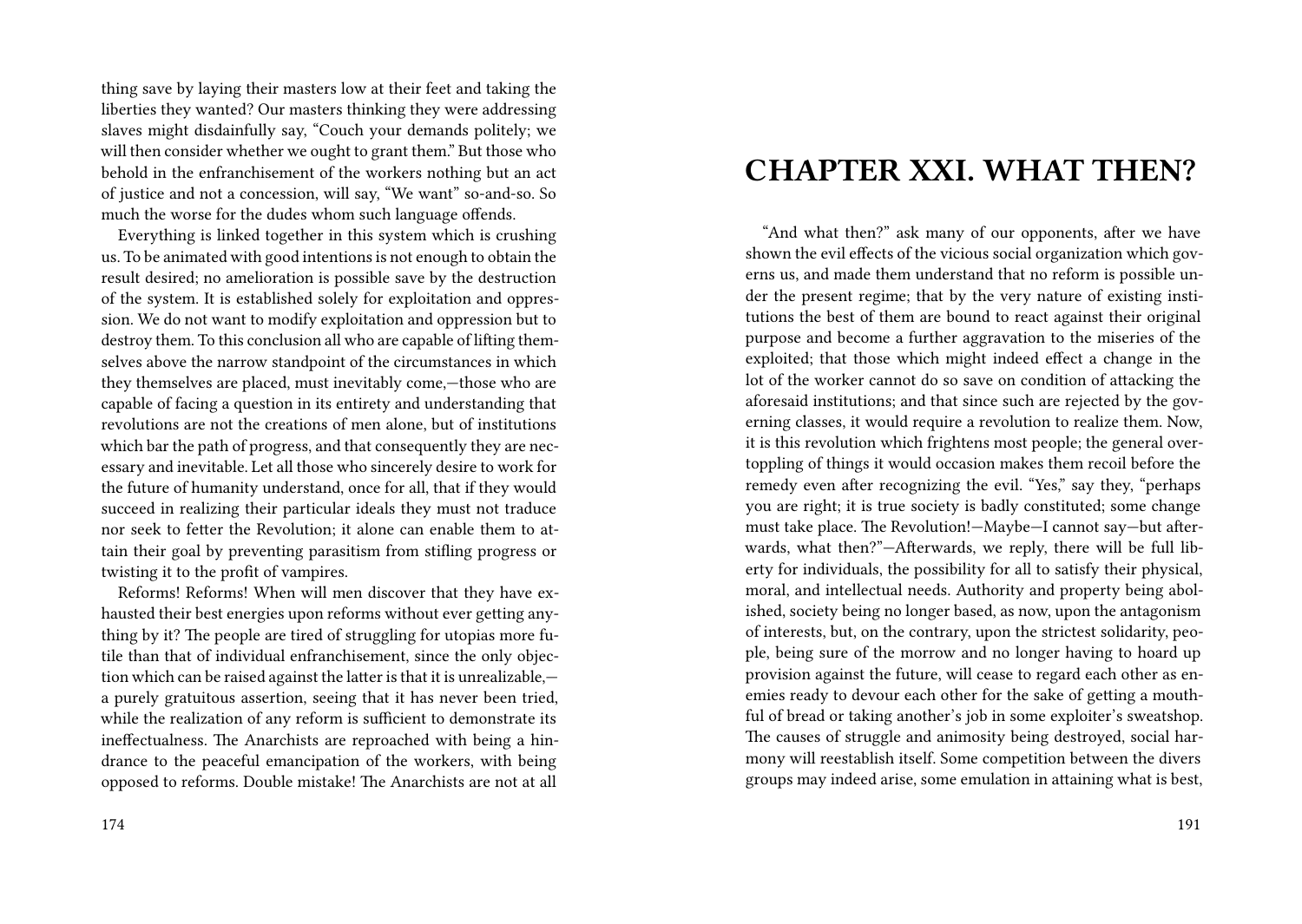an officer in discharge of his duty;" let him complain that he has been robbed of his tobacco by some of these brutes who have left him half-dead on the station-house plank and he will have a narrow escape if they do not get him sentenced for "using violence" against them. It is notorious among those who frequent police courts that every person who is tried for "outrages" or "resistance" against the police, is always advised by his lawyer not to deny the accusation, even though false, but merely to throw himself on the mercy of the court. The maximum penalty is always given to those who are bold enough to contradict the conclusions of the magistrate, or the testimony of the police. The law is a fine thing! It is equitable! This is true in the sense that it may serve, in case the power changes hands, to strike tomorrow those who use it today.

Finally, if every branch of human knowledge be reviewed, it will be seen that all our aspirations are hindered by the present social organization; that the mass is always oppressed for the benefit of a small minority which takes more from the collectivity than it gives back. The fears set forth concerning the disappearance of certain things now existing in the advent of the revolution, relate only to things of whose nature the masses may have, can have, no knowledge, while as to positive facts, it is amply proven that they are bound to gain by a social transformation. Let us laugh at these tremblers, and fear not to redouble our blows against a society which can no longer defend itself save by the help of sophisms and lies.

but the lies of those who would set them up as an ultimate goal for the workers, knowing as we do that where they are not lies such reforms are but plasters for social ulcers. Let those who believe in reforms work for their realization; we see nothing wrong in that. On the contrary the more the *bourgeoisie* try them the sooner the workers will see that in spite' of continual changes they still retain the same old thing, The point where we rebel is when people offer these reforms to us as panaceas, and say to the workers: "Be very good, very mild, very calm, and we will see whether we can do anything for you!"—Then we who understand how illusory these reforms are, and that the exploiters are occupying a usurped position, we say: "Workers, they are making fools of you! Their promised reforms are only snares, and they want to make you beg for such things as alms into the bargain, while you really have the right to obtain much more. You are at liberty to try the means they offer you; but knowing beforehand that they can in no way contribute to your emancipation, do not tarry in the vicious circle into which they wish to drag you, but organize for the purpose of taking possession of what is your due. Leave the laggards to amuse themselves with such deceptions; the Revolution engendered by the evil social organization, is here, advancing, growing formidable, and compelling you, in spite of yourselves, to take up arms and make good your right to live. Once having taken them up, do not be simple enough to content yourselves with reforms which will leave the cause of your ills still in existence. Behold the trap that has fooled you, behold the ideal towards which you should strive! It rests with you not to lose time with sops and to know enough to help on the overthrow of this worm-eaten and everywhere cracking edifice which they still presume to call society. Do not stay it by stopping up the holes with these plasters they propose to you; make a clean sweep, that you may not be trammeled in the reconstruction of a better society."

opposed to reforms; it is not the reforms themselves which we fight,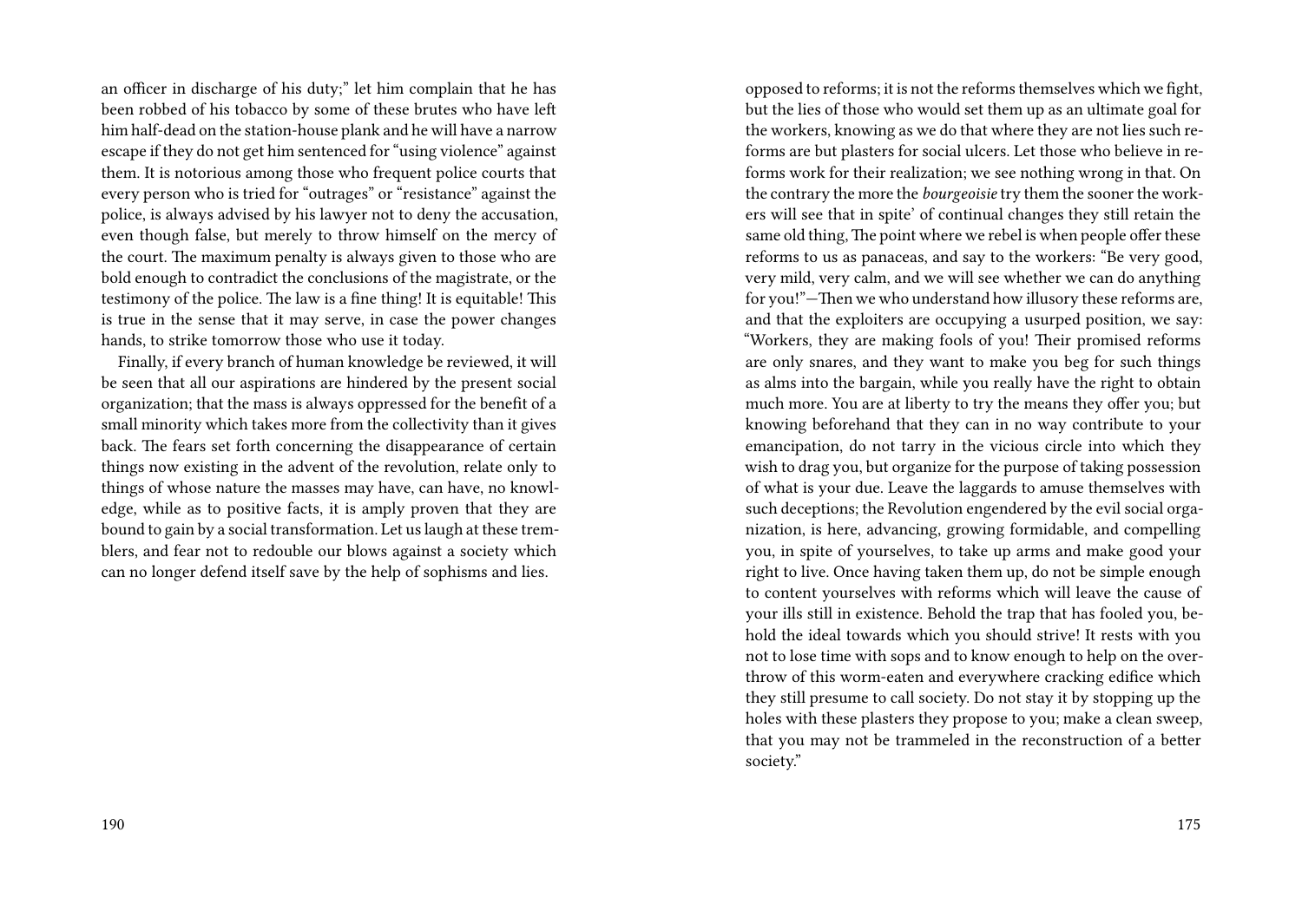# **CHAPTER XX. THE EXPERIMENTAL METHOD.**

But when, driven to the necessity of admitting the evil functioning of the social organization to which we are subjected, honest opponents of the Anarchistic idea confess that this organization needs to be transformed and allow that the means so far proposed are illusory, they think they have made an enormous concession, and they seek most earnestly for new and better remedies to apply. They even go so far as to acknowledge that an Anarchistic society is the most magnificent ideal which can be hoped for from human evolution. But—there is always a but—overcome by inherited prejudices, the legacy of our ancestors and nurtured by education, relations, and apathy, they hasten to add that it is scarcely realizable,—and forever remain in a state of speculation.

"Bad as it is, society still insures a relative degree of security, a certain rate of progress, which a revolution might sacrifice. Let us," say they, "seek gradually to improve what we have; slowly, indeed, but surely." If we answer them that there are people who suffer, perish, through this so-called security, this so-called civilization, they do not hesitate to admit that the capitalist class is ignoble in its exploitation; that by its rapacity it justifies the revolt of the exploited; some even admit that the revolution is inevitable, "but," they add, "it is to be regretted, for the revolt may be defeated and ourselves thrown backward. Doubtless," they say, "it is very easy to establish the diagnosis of a disease, but to cure it, is another thing; and the difficulties are very much greater in sociology, for we are still in the infancy of the science concerning it. The rational and experiis what every worker must say to himself, who reflects, compares the results obtained and reasons upon the facts unfolded during his existence. Yes, the worker has developed; yes, he has seen the outflowering of progress, which vanishes when he seeks to grasp it; and the acuteness of his sensations has come to make him suffer today from what would scarcely have touched him formerly. And here again experience, far from making him hope for a gradual improvement, reveals to him an ever growing poverty, its increase becoming heavier and heavier, and always more debasing. Far from fearing an abrupt transformation, he who reflects will seek with all his might to hasten it.

There remains the alleged amelioration of the laws, their *raison d'etre* conforming more and more to the general welfare rendering them protectors of public utility. And this again is an illusion, for the best laws are by their very nature falsified in practice, distorted from their purpose in the application. The penal code is always just as severe, weighs with equal vexation upon the poor, while remaining equally indulgent, equally benevolent to the privileged. The law is always just as ferocious towards him who steals a rabbit from his neighbor, but it lets the bankers who operate with millions "work" at their ease; the stock-jobbers of the bourse, the lottery swindlers of the "General Union," the Panama sharks, the "Mary-Renauds," the "Mace Bernauds," the founders of pepper mines and sugarloaf quarries, may catch suckers in perfect security; if some magistrate should venture to poke his nose into their affairs and ask for explanations, instead of having them brought before him between two constables, like vulgar Anarchists, he very humbly goes to them, taking good care to cut short his indiscretion, which he himself recognizes to be out of place. He is ready, however, to get even with the first wretch who may have helped himself to a meal without paying for it, because he had no cash.

All are equal before the law: that is understood. But let a drunkard make some slight resistance to the "cop" that is maltreating him, let him merely curse at him, and he will be sentenced for "resisting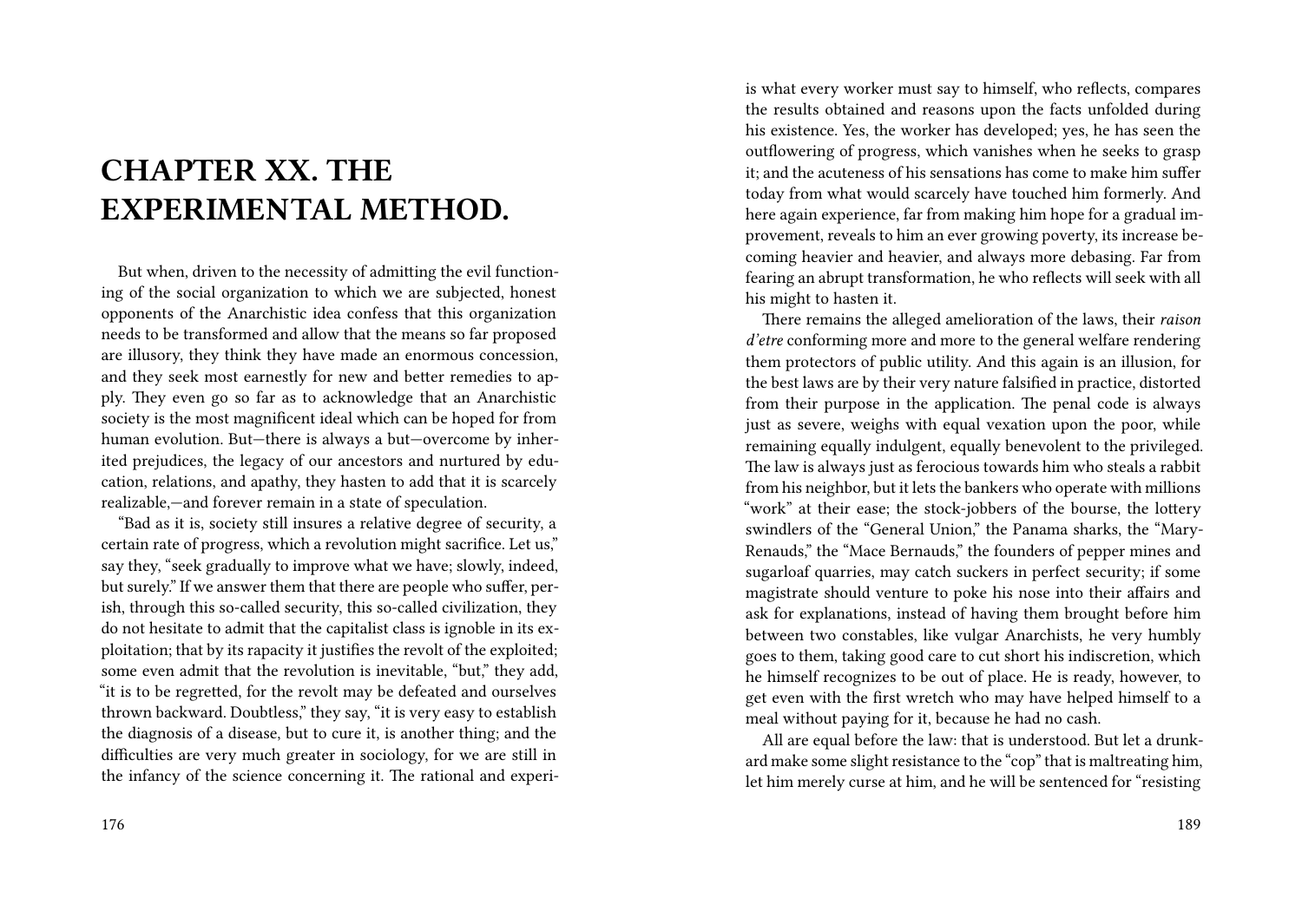luxury, these wants, tie knows to be legitimate, for he has earned them.

Nor will any one dare maintain that this increase in expenditures is superfluous on the part of the worker; no one will dare contest his right to partake of the wealth he has helped to create. Nobody but the economists of the old school are still stupid enough to charge him with improvidence, or have the effrontery to preach economy to those who can satisfy only the fewest of their desires. It would be still more out of place to reproach the worker with the new wants he has created for himself, since at the present . moment he pays for them with the severest privations, and since that sort of prosperity—altogether relative—which he enjoyed during the period of the development of industry, is now barely maintained by a very limited number of the privileged employes of each corporation, while the great mass are again forced to live on wages which, in consequence of periods of enforced idleness, have been reduced to the same rate as fifty years ago.

While the needs of the workers have doubled, the means of production have been multiplied ten-fold; the increase in wages and the reduction in the price of products would have enabled them to satisfy this increase of needs; but the capitalists alone have benefited most definitely and extensively by the excess of production, and today the worker with his new needs and the impossibility of satisfying them, on account of the multiplicity of his periods of enforced idleness, is more miserable than before; for over and above his misery he is conscious of not having deserved it, knowing that he alone is the producer of all which is consumed or possessed. What he also knows, is that if the stores are crammed with products, reducing him to idleness, it is because he and his are forced to deprive themselves and cannot consume as they wish. He knows that what creates his exploiters' wealth creates poverty for him. Had he been allowed to consume at will, and had he not been driven to produce, the stores would not be crammed, there would be no periods of enforced idleness while he and his family are starving. This mental method only can lead to any results, and Anarchism is in no sense scientific; it is a pure speculation emanating from praiseworthy sentiments but based upon no experimentation."

At first sight this reasoning seems logical; it is indeed true that when the disease is known only by its effects one cannot determine its real causes; but after its starting-point is actually known, its therapeutics is easy. If up till then there has been hesitation, trying first this remedy and then that, it is because the effects of such remedies upon such and such a conjunction of physical troubles were known; but as different causes may occasion the same pathological disturbance, it followed that what was good in one case was ineffectual or injurious in another. This is the reason why medicine in our days is rather empirical research than real science when it is a question of curing. It is also the reason why in social therapeutics, in which the same hiatuses, the same ignorance have existed, revolutions have broken out which have come to nothing, reforms have been attempted which yielded no results,—reforms fluctuating from one system to another, without preventing the growth of misery, without stopping the exploitation of the masses. The effects were sought to be destroyed without troubling as to the causes which produced them, and which allowed them to continue; the governmental label was changed, certain purifications of the official staff were effected, and afterward there was much astonishment because the evils complained of, and which it was supposed would thus be gotten rid of, reappeared more vigorous than ever, after an insignificant interruption, and resumed their normal course as if nothing had happened.

Nowadays it is understood in medicine that the best way of combating disease is to prevent it, by suppressing, through a thorough understanding of hygiene, the causes which engender it. The Anarchists are attempting to effect the same operation in social hygiene. They have sought for the causes of the diseases from which human society is suffering, traced them to their sources, renounced universal panaceas,—which they leave to political charlatans—and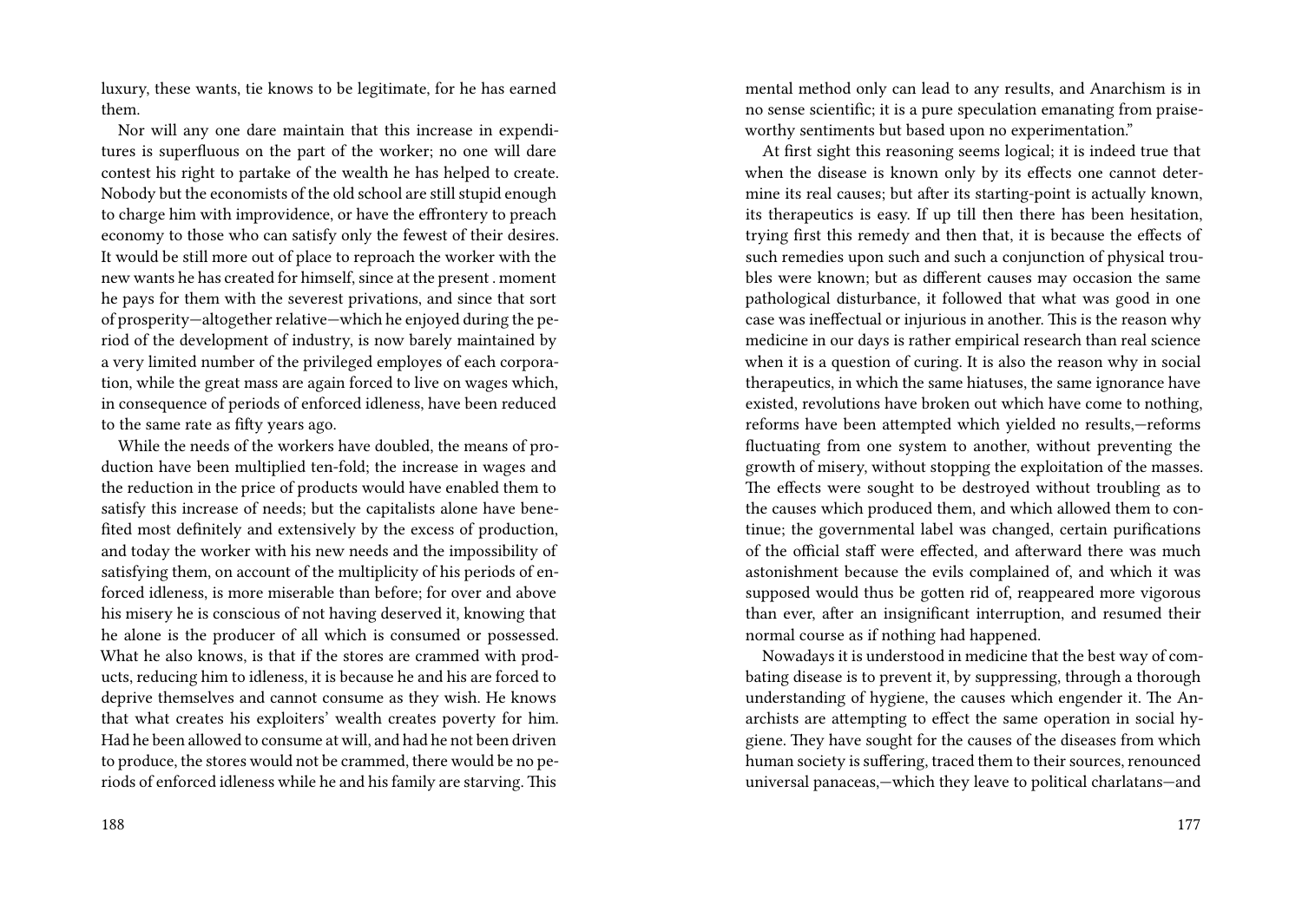fortified with the knowledge gained from the comparative study of systems in operation and proposed reforms, they proclaim to the people:—

"The evils from which you suffer flow from the vicious organization of society, authority and property are the motors of all this enginery which is crushing you; in vain will you change the wheels, replace them, alter them,—their function is to grind you in their whirling teeth; you will be ground as long as you do not destroy them together with the principles whence they derive their strength, authority and property. Get rid of the causes if you do not want to experience the effects."

In physiology, when, after considerable groping in darkness the causes of a disease which up till then had been known only by its effects, are at length discovered, it may happen that the method of curing it is completely reversed; what had before been forbidden to the patient may now be prescribed for him, and what had been prescribed before may now be forbidden. In politics this is called a revolution. It happens that the innovators are treated as madmen and visionaries by the regulars; they are accused of putting the patient's life in danger, of disregarding a mass of hypotheses, each one more convincing than the other. And these clamors pursue them until repeated results compel those who have no confidence save in the formulas of the past to be silent. The physician who experiments with a new method, does on a small scale what the Anarchists want to do on a large scale with our entire society; when he leaves the beaten paths of routine to apply the new data he must not heed the outcries of retrogrades, if he be certain of his science, his studies, his observations. It is the same in sociology. Is it the fault of the Anarchists if society is so organized that people cannot do what they please without running against a prohibitory law or coming in conflict with a central power which claims to know what is wanted better than the persons interested, to furnish them with what it deems useful for them and deny them what it judges harmful? Society has been so organized that people cannot get out utility. We shall review all these claims, and try to sift out what is really true in them.

It is evident that the moral level of the worker has been raised; his wants have increased with the facilities for satisfying them; nowadays he eats meat and drinks wine at every meal, which he did not do barely fifty years ago. But it must also be remembered that this depends more than anything else on his power of production having likewise increased enormously. It is nothing astonishing then if, expending more energy, he requires more nutritive aliment to restore it. Fifty years ago the workman wore a blouse for his Sunday dress and dined on vegetables and cheese, thinking he had broken the record of feasting when on a Monday, at the *barrier*, (fortifications about' Paris, used as a rendez-vous for pleasure parties), he had eaten a rabbit and drunk several bottles of wine; that lasted for a whole week and was naturally not repeated every Monday. But on the other hand while in the workshop, he was not harnessed to a machine which forced him to follow its accelerated movements. The greater part of all work being done by hand, he went on in his old-fashioned way, producing what he could; the employer was frequently his workmen's chum, spending his holidays with them, asking no more of them than to give a stronger pull when he needed to deliver the work on time, and letting them go on comfortably the rest of the while. Today the workingman is no longer anything but a machine, utterly unacquainted with his exploiters most of the time; in this direction, therefore, there has been a moral loss.

His needs have grown,—that is sure,; he wants a relative luxury which he formerly did without,—that is evident. But this results, as we have already seen, from the increase in the expenditure of his energies on the one hand, and on the other, from his intellectual development; whence it comes that though the relations between himself, and his exploiters rank him beneath them, he acquires a greater consciousness of his own worth and personal dignity. This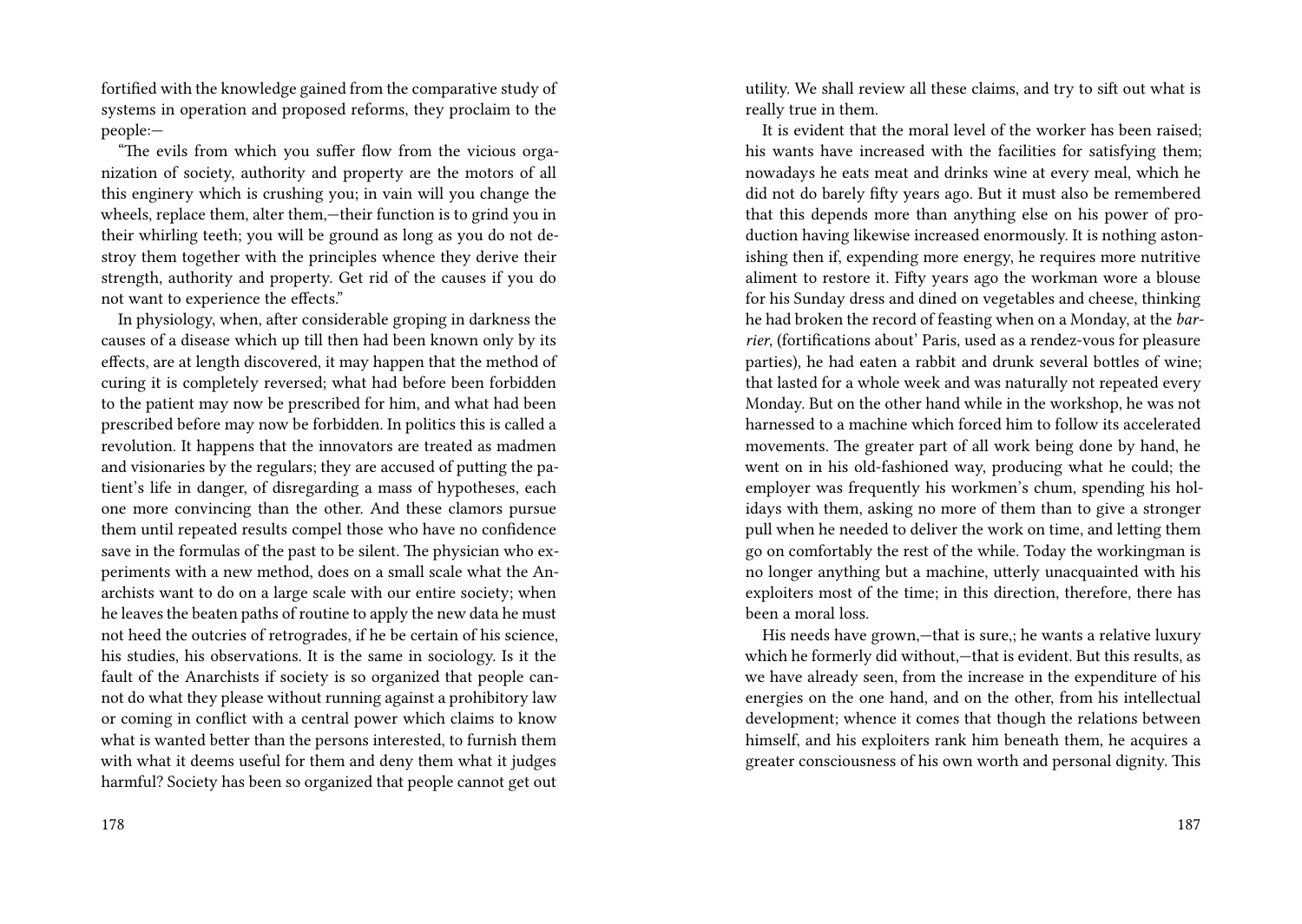others; they want to enjoy the fruits of their pains and labors, not in their posterity, but right away! —And they are right.

If you do not want progress to be stranded, or the marvels of science to disappear, stop opposing the claims of the disinherited; instead of trying to prop up unhealthy and ruinous institutions, help us to clear the ground that no obstacle may irritate the popular wave, or seek to arrest it with stupid and unjust prejudice when it rushes to the assault of institutions which oppose it. Instead of ranging himself on the side of the defenders of the past, let whosoever thinks and really wants to work for the development of the human mind, array himself on the side of those who only ask to profit by their share of the happiness and light which they have helped to produce. Leave those who unjustly desire to monopolize all these joint products, the fruits of solidarity, to themselves; let these representatives of the past cling desperately to their stolen prerogatives, which evolution at every step shows to be unjust. Though you cannot thus avoid the cataclysm which their blind obstinacy makes inevitable, you may help to save from wreck those conquests of science which humanity could not, indeed, lose, without great damage. But know this: there are people who are suffering, dying of poverty, who can develop neither their bodies nor their minds, from whom all that which you fear may disappear has already been taken away; they are tired of being despoiled of it, they want to possess it also. Help them to get it; it will only be justice. This is the sole means of helping to preserve it. If you do not do this, blame nobody but yourselves and your own timorousness for the disasters which may follow the victory of the masses, if disasters there be.

Finally, as a last objection, we are told that, in spite of all, progress asserts itself; that the average level of the worker has been raised, that his intelligence has grown, his situation improved, his requirements have increased and found wherewith to be satisfied; that the law itself has evolved; the penal code gradually assuming a character plainly conformable to general

of it without overthrowing it; let the *bourgeoisie* not complain if in order to be free people dream first of breaking down what stands in their way.

In order to experiment one must go from theory to practice, and even in the most carefully established calculations there will always be an unknown quantity which timorous spirits will use as an argument for rejecting all innovation. Must one be condemned to inaction because of reactionists? The cause of the evil being discovered there is nothing to do but run the surgeon's knife into the tumor, that its generative causes may be extirpated; and surgery every day teaches us not to shrink from the ablation of growths or organs which are atrophied, parasitical, or gangrened. Why should we fear to operate upon and to destroy what everybody except those who live thereby agrees is bad or of evil promise? We know that right here we shall be answered that society cannot be treated as an individual; that the latter may disappear without any perturbations resulting, while the overturning of society may lead to a loss or set-back for all humanity, etc.; and then they begin talking to us again about the necessity of acting slowly, gradually, by the pathway of reforms. That is what they call the experimental method!

Ah, well! Whatever our opponents say, it is they who are the empiricists; the experiments they have been making for centuries with the reforms and plasters which they recommend to us, prove to us that there are no true and effective reforms save those which attack the institutions, the bases, upon which society rests. Now, to touch institutions is the Revolution. The *bourgeoisie*, which holds the power, will not allow its own existence to be imperiled; so long as it holds the power it will make use of it to defend the system of organization which forms its strength. From the moment it should perceive that universal suffrage would tend to take its authority away, its bureaucracy, magistracy, police, and army would immediately be put in motion to arrest the destroying flood. The only reforms it will allow to be adopted will, therefore, be those which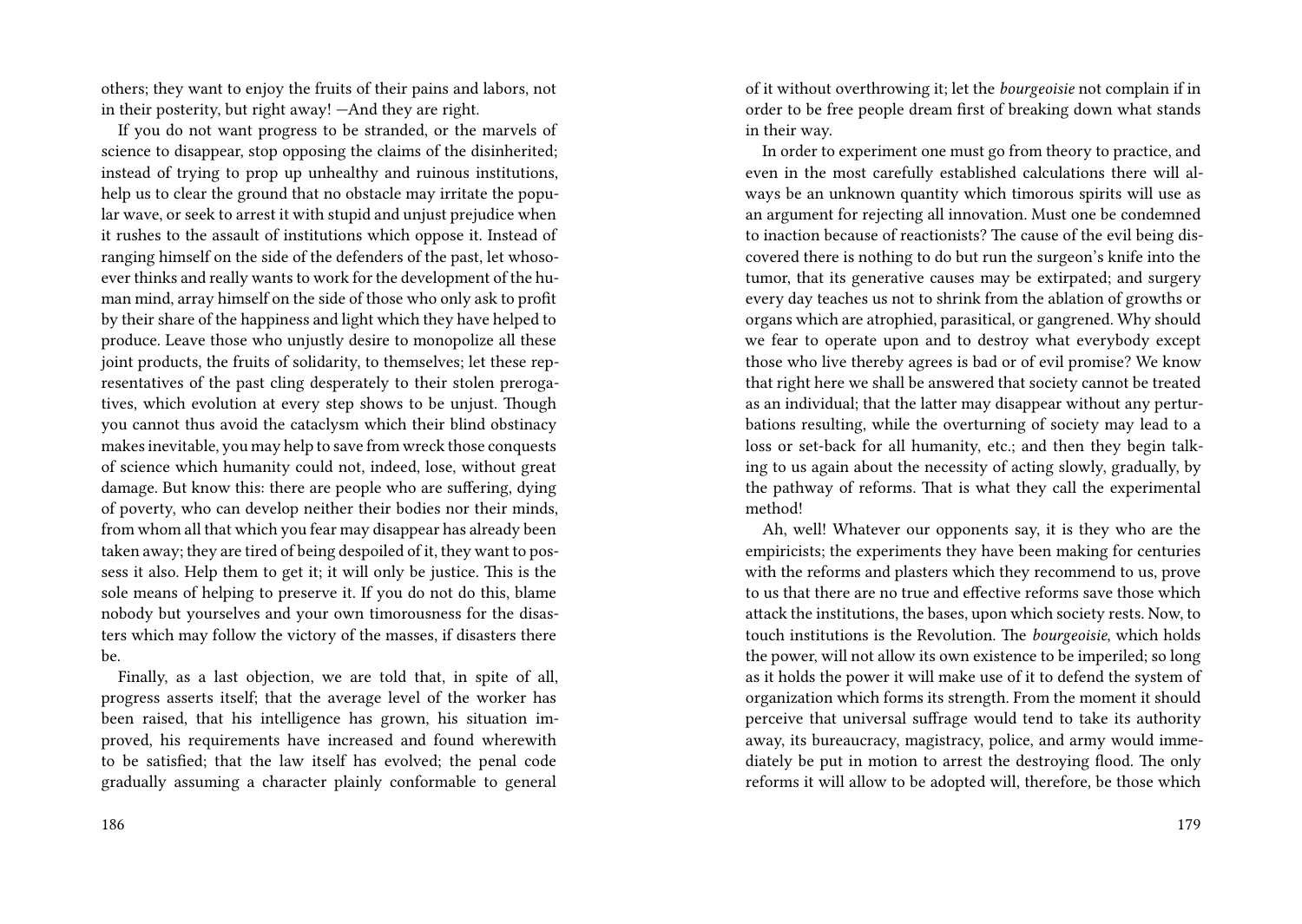will not touch the institutions whence its privileges are derived; the only remedies it will consent to have tried are those which will attempt to mitigate the evils without attacking the causes. Such are the reforms we have seen adopted since the existence of universal suffrage,—the projects which at present serve as platforms for the political parties; reforms which so long as they are projects only, set the worker floating on an ocean of felicities, but which being adopted, lead to no sensible results,—lucky, indeed, if they do not become a new means of exploitation and enslavement in the hands of our masters.

Ah! It is because society is so organized that everything beautiful and good must finally concentrate in the hands of those who possess capital. Every fresh step in progress profits him, and him only, who has the wherewithal to put it into operation. Does there arise a new invention which enables production to go on more rapidly and with less expense? He who possesses will profit by it to diminish his working force, the eliminated part of which, thrown upon the street, will go to swell the somber army of the unemployed, the starving, while the rest will continue to toil as hard, as long, as before, even seeing their wages reduced in consequence of the competition waged against them by those who have been thrown out of the workshop. That is what your experimenting proves to us; that is what the reforms which have been tried have done; and these are the irrefutable objections we have to offer against all the projects that may be presented to us;—which proves very conclusively that we are right in retorting the epithet of "empiricists" upon those who claim that the ideas of Anarchism are not established by the experimental method. Moreover the strongest objection which such persons have so far been able to bring against the Anarchists is to say to them, "Your theories are very fine, but they cannot be realized." This is not an argument. "Why can they not be realized?" we ask, and instead of answering us with reasons they bring forward their fears. They tell us that with man's evil nature it is to be feared that he would profit by his liberty to stop working altogether; that

tion, we want to get rid of what is killing us; what worse can we get afterwards?

I know that at this point our opponents will drag out the "chestnut" of "compromising progress, the triumphs of science lost in the cataclysm, the human mind risking retrogression as the consequence of the victory of the masses, more corrupt and less learned than the class in power." Further on we shall show the inaneness of such a fear, but let us for the moment accept the argument, such as it is; what weight can it have with those who suffer unjustly and are tired of suffering? What do progress and the marvels of industry matter to those who are considered to be no more than their instruments, without ever profiting by them? What do science and the discoveries of the human mind matter to those who suffer and to whom society refuses the means of developing their intelligence, if these must forever help to bind them faster in their slavery and brutishness? Go, then, and tell them that you greatly deplore the misery in which they are steeped; that you pity them, with all your heart, for the sufferings they undergo; but that their sudden enfranchisement involving the risk of a set-back to the march of progress, it is imperative that the great mass continue to accept toil and suffering, in order that an inconsiderable minority of scholars—chosen from among another minority of parasitical possessors who absorb the product of all solely for their personal profit— may have the facilities for laboring at the solution of scientific problems! Have the courage of your convictions, and go and talk this to those who are starving or whose strength is exhausted in forced and protracted labors, and see what sort of a welcome you will get! In vain would you add that their patience will not be lost. . . *to future generations*, that the latter, in the long run, will reap the fruit of their ancestors' abnegation . . . *when they have succeeded in finding and applying useful reforms;* the starving would answer you that they relinquished Christianity because it promised them a paradise only after death; you others cannot even promise that to their descendants, and they are tired of toiling and suffering for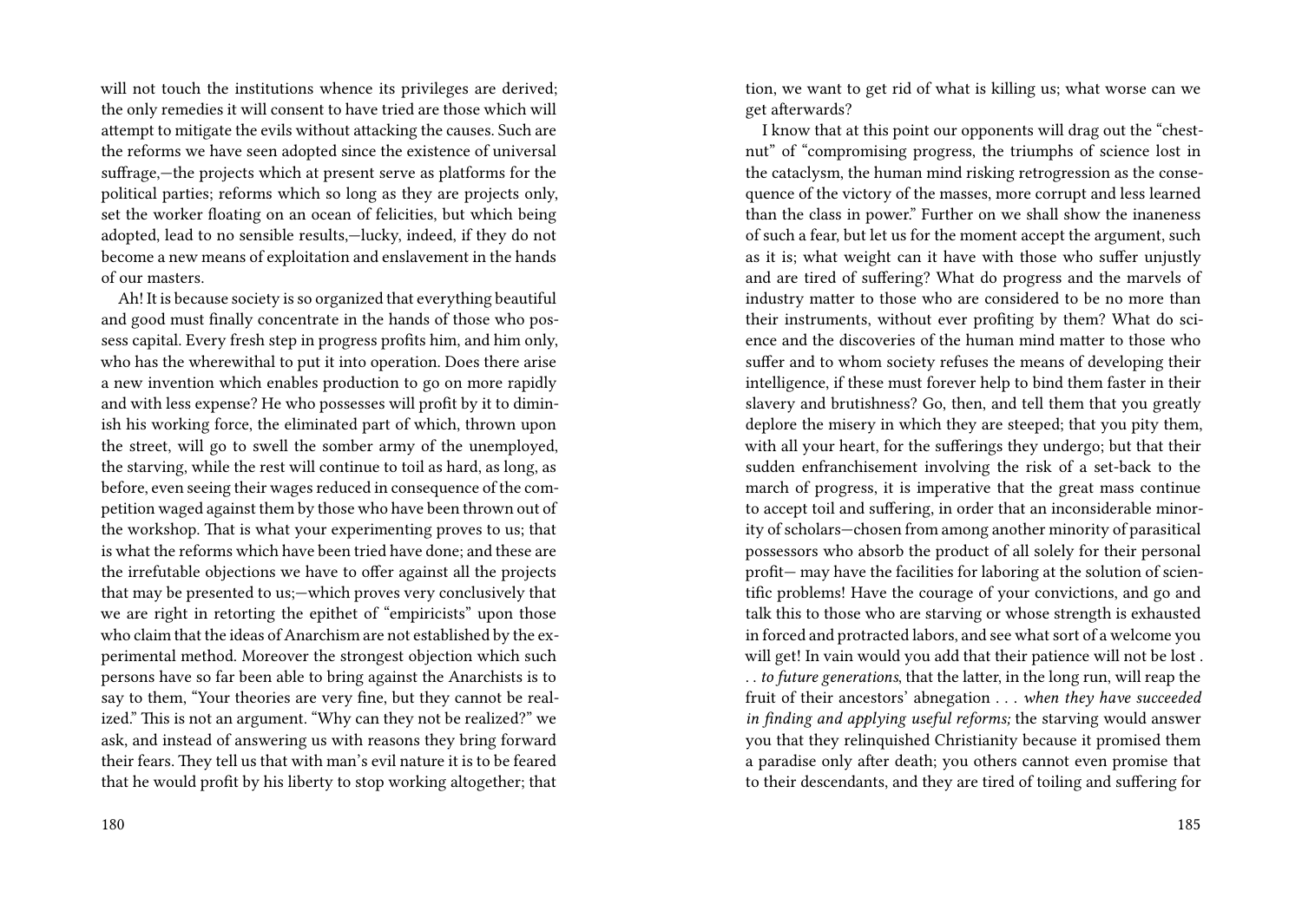If the conflict be inevitable would it not be better to prepare for it by seeking to develop within the minds of all the idea of a regenerated future society which, after all, is admitted to be good?—"If it were practicable," add these well-meaning conservatives by way of corrective and as a concession to conservatism.—Is not such enlightenment necessary in order that when the day is come, those who take part in the revolution, may be able to profit by the struggle they will be called upon to sustain; that they may know what institutions are hurting them and must be destroyed; that they may not once more be turned into ridicule by their exploiters? Would this not be more rational and scientific than to lose one's time deploring what cannot be prevented; than to devote oneself to protecting what is acknowledged to be bad under the pretext that it might be worse? Is it not, in fact, an utter want of logic to claim that because new ideas have not yet been applied, their application must be indefinitely postponed, because we do not know what they might bring forth? Is it not reasoning under pressure of fear of the new, and apathy in breaking off acquired habits, to conclude that one must be satisfied with what he has, (though seeking to improve it meanwhile) for fear of greater evils?

It has been amply demonstrated that the present society cannot be improved so long as the bases of organization are not transformed. Now, to reject the application of a new idea with the excuse that it has not been tested, is to reason in an absolutely unscientific fashion, for it would condemn humanity to utter immobility, new ideas being always more or less in contradiction with the ideas of the majority at a given time; and every time a new discovery is made it must be experimented upon to determine its value. If we had already had the experience, it would no longer be a new idea; it would already have struggled to obtain the necessary tests; it would be already prepared for admission into current practice. And besides, (it is a trifle vulgar and has been said a thousand times, but it is profoundly true) if one has the small-pox he does not seek to improve it but to get rid of it. We are dying of poverty and spoliawhen no mediating power existed it might happen that the stronger would exploit the weaker, etc. The Anarchists have shown the lack of foundation for these fears by proving that this evil tendency in man, these shortcomings in his character, are stimulated and encouraged by the present social organization which sets one against the other, forcing them to tear from each other the pittance it apportions with such exceeding parsimony. They also show, and support their assertions with proofs, that every social system based upon authority cannot but beget evil effects; since power is vested in persons subject to the same defects as other men, it is clear that if men do not know how to govern themselves, still less do they know how to govern others.

The great objection which remains consists, then, in assertion that as Anarchism has not so far been put to the test, it is condemned to remain a pure speculation, since it cannot be tried without overturning what has been proven to be bad. This is not serious and will not bear discussion. Because our forefathers allowed themselves to be exploited, should we, therefore, submit to exploitation? Because they bowed their necks to the yoke of authority should we, therefore, continue to be driven b the goad of power? Because the ideal of liberty and justice, after having been a vague and undefined aspiration of humanity, barely begins to shape itself in our days, must we renounce its application and wait till there are no more fearful ones? You agree that our ideal is beautiful. It is possible if individuals desire, and know how to conform their actions to it; this also you admit, and we ask no more. Those, then, who want to realize it, can only spread it, group together, stand shoulder to shoulder; and on the day they are numerous enough to overthrow all obstacles, they have only *to live*, according to their affinities and tendencies.

We want to be free: so much the worse for the slaves who, trembling at the idea of losing their chains, rally around their masters; we need not listen to their lamentations, for after all they will be with us when we have become the stronger. We want to